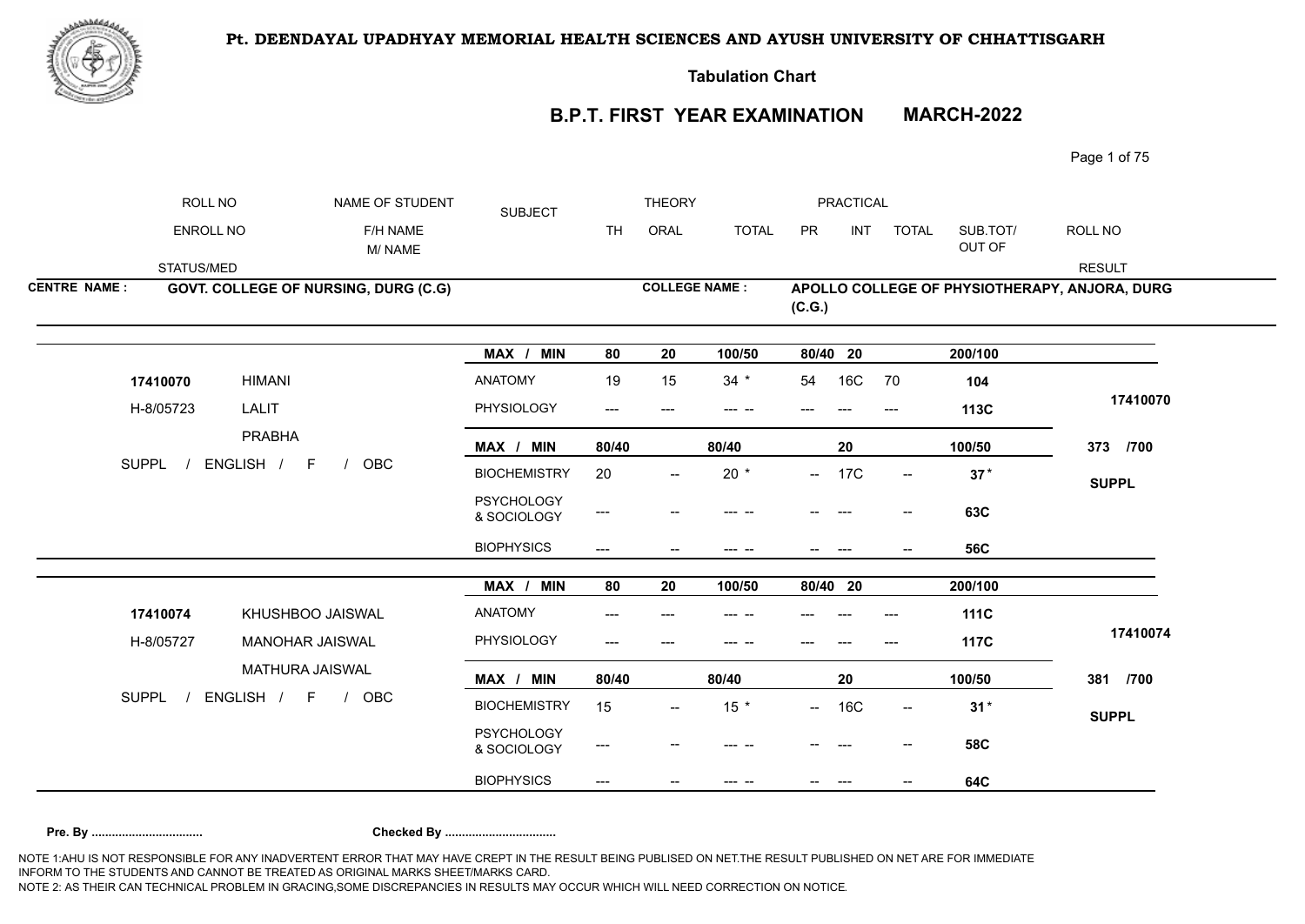

**Tabulation Chart** 

## **B.P.T. FIRST YEAR EXAMINATION MARCH-2022**

Page 2 of 75

|                     | ROLL NO                   | NAME OF STUDENT                           | <b>SUBJECT</b>                   |           | <b>THEORY</b>                         |              |                          | <b>PRACTICAL</b> |                                     |                    |                                               |
|---------------------|---------------------------|-------------------------------------------|----------------------------------|-----------|---------------------------------------|--------------|--------------------------|------------------|-------------------------------------|--------------------|-----------------------------------------------|
|                     | <b>ENROLL NO</b>          | F/H NAME<br>M/NAME                        |                                  | <b>TH</b> | ORAL                                  | <b>TOTAL</b> | PR                       | INT              | <b>TOTAL</b>                        | SUB.TOT/<br>OUT OF | ROLL NO                                       |
|                     | STATUS/MED                |                                           |                                  |           |                                       |              |                          |                  |                                     |                    | <b>RESULT</b>                                 |
| <b>CENTRE NAME:</b> |                           | GOVT. COLLEGE OF NURSING, DURG (C.G)      |                                  |           | <b>COLLEGE NAME:</b>                  |              | (C.G.)                   |                  |                                     |                    | APOLLO COLLEGE OF PHYSIOTHERAPY, ANJORA, DURG |
|                     |                           |                                           | MAX / MIN                        | 80        | 20                                    | 100/50       | 80/40 20                 |                  |                                     | 200/100            |                                               |
|                     | 18410045                  | <b>AMAN RAY</b>                           | ANATOMY                          | $---$     |                                       | --- --       |                          |                  | ---                                 | 106C               |                                               |
|                     | I-8/03568                 | RAJENDRA RAY                              | PHYSIOLOGY                       | A         | Α                                     | A            | A                        | 15C              | $15*$                               | $15*$              | 18410045                                      |
|                     | <b>SUPPL</b><br>ENGLISH / | <b>SWATI RAY</b>                          | MAX / MIN                        | 80/40     |                                       | 80/40        |                          | 20               |                                     | 100/50             | 164 /700                                      |
|                     |                           | SC<br>M<br>$\sqrt{ }$                     | <b>BIOCHEMISTRY</b>              | A         |                                       | Α            | $\overline{\phantom{a}}$ | <b>14C</b>       | $\overline{\phantom{a}}$            | $14*$              | <b>FAIL</b>                                   |
|                     |                           |                                           | <b>PSYCHOLOGY</b><br>& SOCIOLOGY | A         | $\hspace{0.05cm}$ – $\hspace{0.05cm}$ | Α            |                          | $- 15C$          | $--$                                | $15*$              |                                               |
|                     |                           |                                           | <b>BIOPHYSICS</b>                | A         | $\hspace{0.05cm}$ $\hspace{0.05cm}$   | A            |                          | $- 14C$          | $\overline{\phantom{a}}$            | $14*$              |                                               |
|                     |                           |                                           | MAX / MIN                        | 80        | 20                                    | 100/50       | 80/40 20                 |                  |                                     | 200/100            |                                               |
|                     | 19410067                  | <b>GEETANJALI</b>                         | ANATOMY                          | A         | A                                     | A            | A                        | 15C              | $15*$                               | $15*$              |                                               |
|                     | J-8/01678                 | NANDAN RAM KURRE                          | PHYSIOLOGY                       | 17        | 10                                    | $27 *$       | 40                       | 14C              | 54                                  | $81*$              | 19410067                                      |
|                     |                           | PRAMILA KURRE                             | MAX / MIN                        | 80/40     |                                       | 80/40        |                          | 20               |                                     | 100/50             | 191 /700                                      |
|                     | <b>SUPPL</b>              | ENGLISH /<br>SC<br>$F =$<br>$\frac{1}{2}$ | <b>BIOCHEMISTRY</b>              | A         |                                       | Α            |                          | $- 14C$          | $\hspace{0.05cm}$ $\hspace{0.05cm}$ | $14*$              | <b>FAIL</b>                                   |
|                     |                           |                                           | <b>PSYCHOLOGY</b><br>& SOCIOLOGY | 35        | $\hspace{0.05cm}$ – $\hspace{0.05cm}$ | $35 *$       |                          | $- 13C$          | $- -$                               | 48*                |                                               |
|                     |                           |                                           | <b>BIOPHYSICS</b>                | 19        |                                       | $19 *$       |                          | $- 14C$          | --                                  | $33*$              |                                               |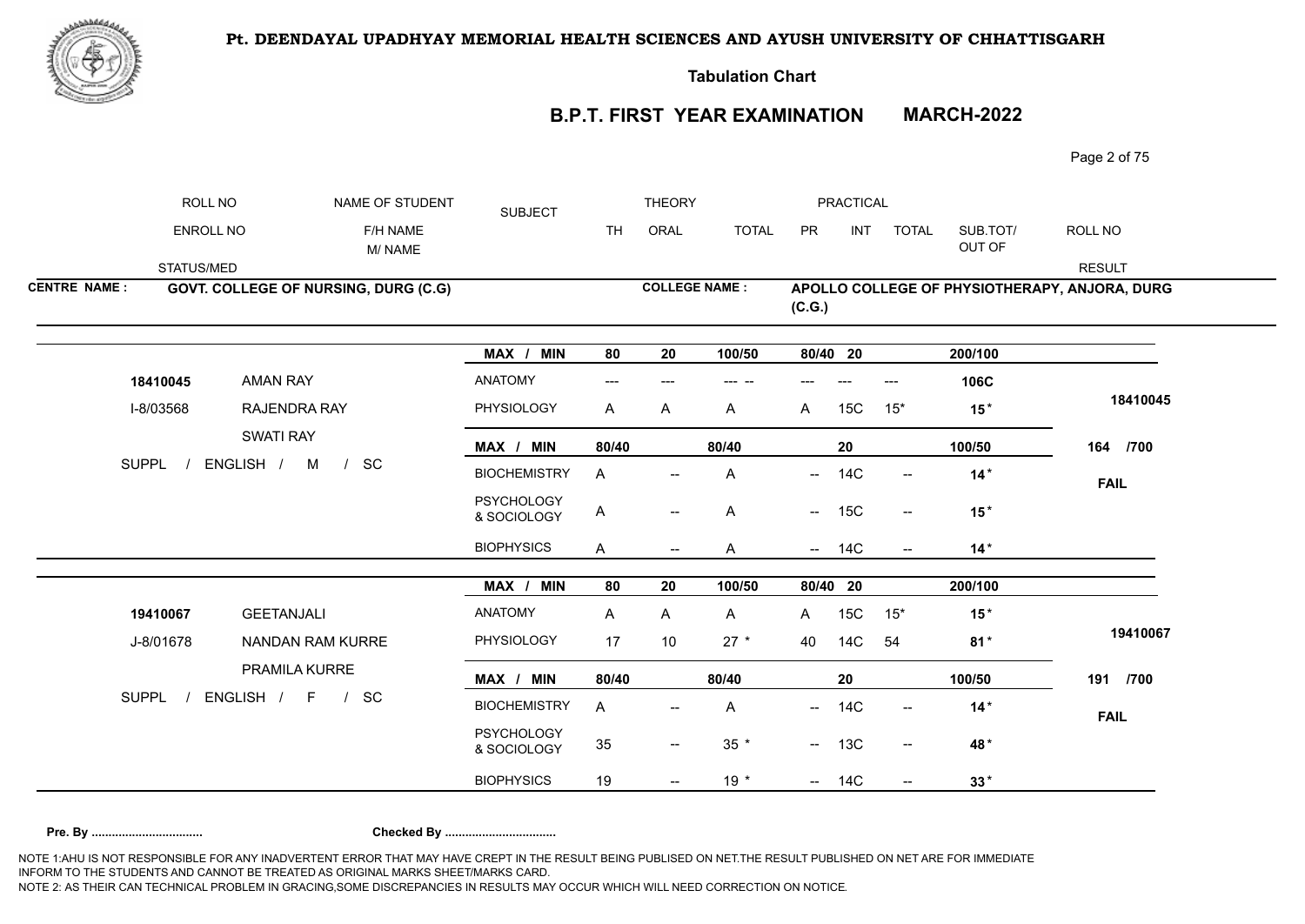

**Tabulation Chart** 

## **B.P.T. FIRST YEAR EXAMINATION MARCH-2022**

Page 3 of 75

|                     | ROLL NO    | NAME OF STUDENT                         | <b>SUBJECT</b>                   |           | <b>THEORY</b>            |              |          | PRACTICAL |                          |                    |                                               |
|---------------------|------------|-----------------------------------------|----------------------------------|-----------|--------------------------|--------------|----------|-----------|--------------------------|--------------------|-----------------------------------------------|
|                     | ENROLL NO  | F/H NAME<br>M/NAME                      |                                  | <b>TH</b> | ORAL                     | <b>TOTAL</b> | PR       | INT       | <b>TOTAL</b>             | SUB.TOT/<br>OUT OF | ROLL NO                                       |
|                     | STATUS/MED |                                         |                                  |           |                          |              |          |           |                          |                    | <b>RESULT</b>                                 |
| <b>CENTRE NAME:</b> |            | GOVT. COLLEGE OF NURSING, DURG (C.G)    |                                  |           | <b>COLLEGE NAME:</b>     |              | (C.G.)   |           |                          |                    | APOLLO COLLEGE OF PHYSIOTHERAPY, ANJORA, DURG |
|                     |            |                                         | MAX / MIN                        | 80        | 20                       | 100/50       | 80/40 20 |           |                          | 200/100            |                                               |
|                     | 19410074   | KARISHMA DEWANGAN                       | <b>ANATOMY</b>                   | ---       |                          |              |          |           | $---$                    | <b>121C</b>        |                                               |
|                     | J-8/01685  | SUNIL DEWANGAN                          | PHYSIOLOGY                       | $---$     |                          |              |          |           | ---                      | <b>126C</b>        | 19410074                                      |
|                     |            | <b>REKHA DEWANGAN</b>                   | MAX / MIN                        | 80/40     |                          | 80/40        |          | 20        |                          | 100/50             | 416 /700                                      |
| <b>SUPPL</b>        |            | ENGLISH / F<br>OBC<br>$\sqrt{ }$        | <b>BIOCHEMISTRY</b>              | ---       |                          |              |          |           |                          | <b>56C</b>         | <b>PASS</b>                                   |
|                     |            |                                         | <b>PSYCHOLOGY</b><br>& SOCIOLOGY | ---       |                          |              |          |           | $\overline{\phantom{a}}$ | <b>55C</b>         |                                               |
|                     |            |                                         | <b>BIOPHYSICS</b>                | 44        | $\overline{\phantom{a}}$ | 44           |          | $- 14C$   | $\overline{\phantom{a}}$ | 58                 |                                               |
|                     |            |                                         | MAX / MIN                        | 80        | 20                       | 100/50       | 80/40 20 |           |                          | 200/100            |                                               |
|                     | 19410085   | PRERNA MISHRA                           | ANATOMY                          |           |                          |              |          |           |                          | <b>117C</b>        |                                               |
|                     | J-8/01696  | <b>VINOD MISHRA</b>                     | PHYSIOLOGY                       | ---       |                          |              |          |           |                          | 119C               | 19410085                                      |
|                     |            | KARUNA MISHRA                           | MAX / MIN                        | 80/40     |                          | 80/40        |          | 20        |                          | 100/50             | 391 /700                                      |
| <b>SUPPL</b>        |            | ENGLISH / F<br><b>GEN</b><br>$\sqrt{ }$ | <b>BIOCHEMISTRY</b>              | ---       |                          |              |          |           |                          | <b>55C</b>         | <b>SUPPL</b>                                  |
|                     |            |                                         | <b>PSYCHOLOGY</b><br>& SOCIOLOGY | $---$     |                          |              |          |           |                          | <b>55C</b>         |                                               |
|                     |            |                                         | <b>BIOPHYSICS</b>                | 32        |                          | $32 *$       | $\sim$   | 13C       | $\overline{\phantom{a}}$ | 45*                |                                               |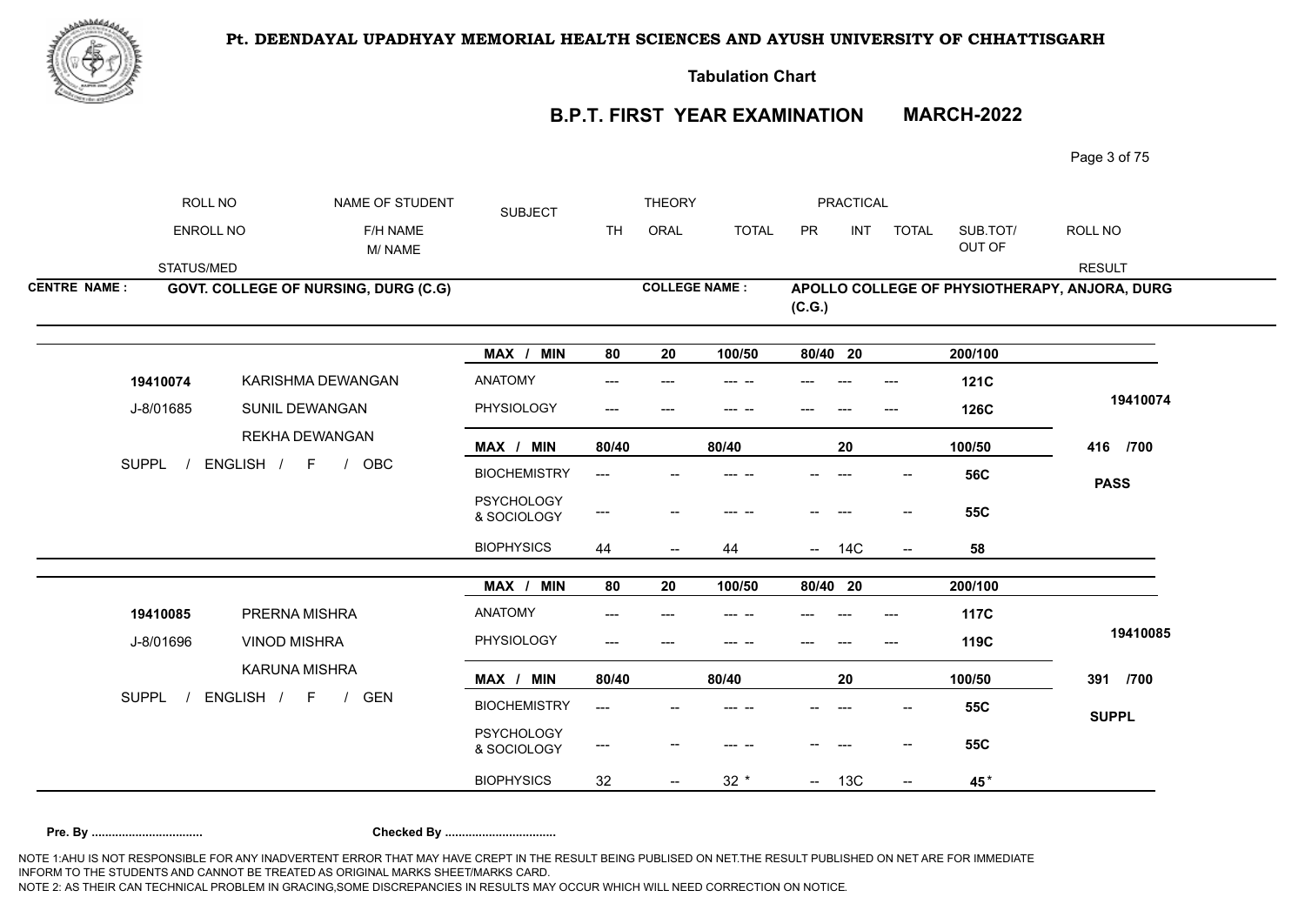

**Tabulation Chart** 

**B.P.T. FIRST YEAR EXAMINATION MARCH-2022**

Page 4 of 75

|                     | ROLL NO          | NAME OF STUDENT                      | <b>SUBJECT</b>                   |           | <b>THEORY</b>            |              |          | <b>PRACTICAL</b> |                                                     |                    |                                               |
|---------------------|------------------|--------------------------------------|----------------------------------|-----------|--------------------------|--------------|----------|------------------|-----------------------------------------------------|--------------------|-----------------------------------------------|
|                     | <b>ENROLL NO</b> | F/H NAME<br>M/NAME                   |                                  | <b>TH</b> | ORAL                     | <b>TOTAL</b> | PR       | <b>INT</b>       | <b>TOTAL</b>                                        | SUB.TOT/<br>OUT OF | ROLL NO                                       |
|                     | STATUS/MED       |                                      |                                  |           |                          |              |          |                  |                                                     |                    | <b>RESULT</b>                                 |
| <b>CENTRE NAME:</b> |                  | GOVT. COLLEGE OF NURSING, DURG (C.G) |                                  |           | <b>COLLEGE NAME:</b>     |              | (C.G.)   |                  |                                                     |                    | APOLLO COLLEGE OF PHYSIOTHERAPY, ANJORA, DURG |
|                     |                  |                                      | MAX / MIN                        | 80        | 20                       | 100/50       | 80/40 20 |                  |                                                     | 200/100            |                                               |
|                     | 19410099         | <b>SAKSHI PANDEY</b>                 | ANATOMY                          | 8         | 14                       | $22 *$       | 52       | 15C              | 67                                                  | 89*                |                                               |
|                     | J-8/01710        | <b>SANJAY PANDEY</b>                 | PHYSIOLOGY                       | 22        | 11                       | $33 *$       | 41       | 15C              | 56                                                  | 89*                | 19410099                                      |
|                     |                  | SANDHYA PANDEY                       | MAX / MIN                        | 80/40     |                          | 80/40        |          | 20               |                                                     | 100/50             | 306 /700                                      |
|                     | <b>SUPPL</b>     | ENGLISH / F /<br><b>GEN</b>          | <b>BIOCHEMISTRY</b>              | 15        | --                       | $15$ *       |          | $- 14C$          | $\overline{\phantom{a}}$                            | 29 <sup>*</sup>    | <b>FAIL</b>                                   |
|                     |                  |                                      | <b>PSYCHOLOGY</b><br>& SOCIOLOGY | 44        | $\overline{\phantom{m}}$ | 44           |          | $- 14C$          | $\overline{\phantom{a}}$                            | 58                 |                                               |
|                     |                  |                                      | <b>BIOPHYSICS</b>                | 26        | --                       | $26 *$       |          | $- 15C$          | $\hspace{0.05cm}$ $\hspace{0.05cm}$                 | 41*                |                                               |
|                     |                  |                                      | MAX / MIN                        | 80        | 20                       | 100/50       | 80/40 20 |                  |                                                     | 200/100            |                                               |
|                     | 19410103         | SHASHI BHUSHAN SAHU                  | <b>ANATOMY</b>                   | 24        | 13                       | $37 *$       | 51       | 14C              | 65                                                  | 102                |                                               |
|                     | J-8/01714        | SWAYAMBAR PRASAD SAHU                | PHYSIOLOGY                       | ---       |                          |              |          |                  |                                                     | 109C               | 19410103                                      |
|                     |                  | <b>RAJKUMARI</b>                     | MAX / MIN                        | 80/40     |                          | 80/40        |          | ${\bf 20}$       |                                                     | 100/50             | 375 /700                                      |
|                     | <b>SUPPL</b>     | ENGLISH / M<br>OBC<br>$\sqrt{ }$     | <b>BIOCHEMISTRY</b>              | 40        | --                       | 40           |          | $- 15C$          | $\hspace{0.05cm} -\hspace{0.05cm} -\hspace{0.05cm}$ | 55                 | <b>SUPPL</b>                                  |
|                     |                  |                                      | <b>PSYCHOLOGY</b><br>& SOCIOLOGY | ---       |                          |              |          |                  |                                                     | 59C                |                                               |
|                     |                  |                                      | <b>BIOPHYSICS</b>                | 36        | $\overline{a}$           | $36 *$       |          | $- 14C$          | $\overline{\phantom{a}}$                            | 50                 |                                               |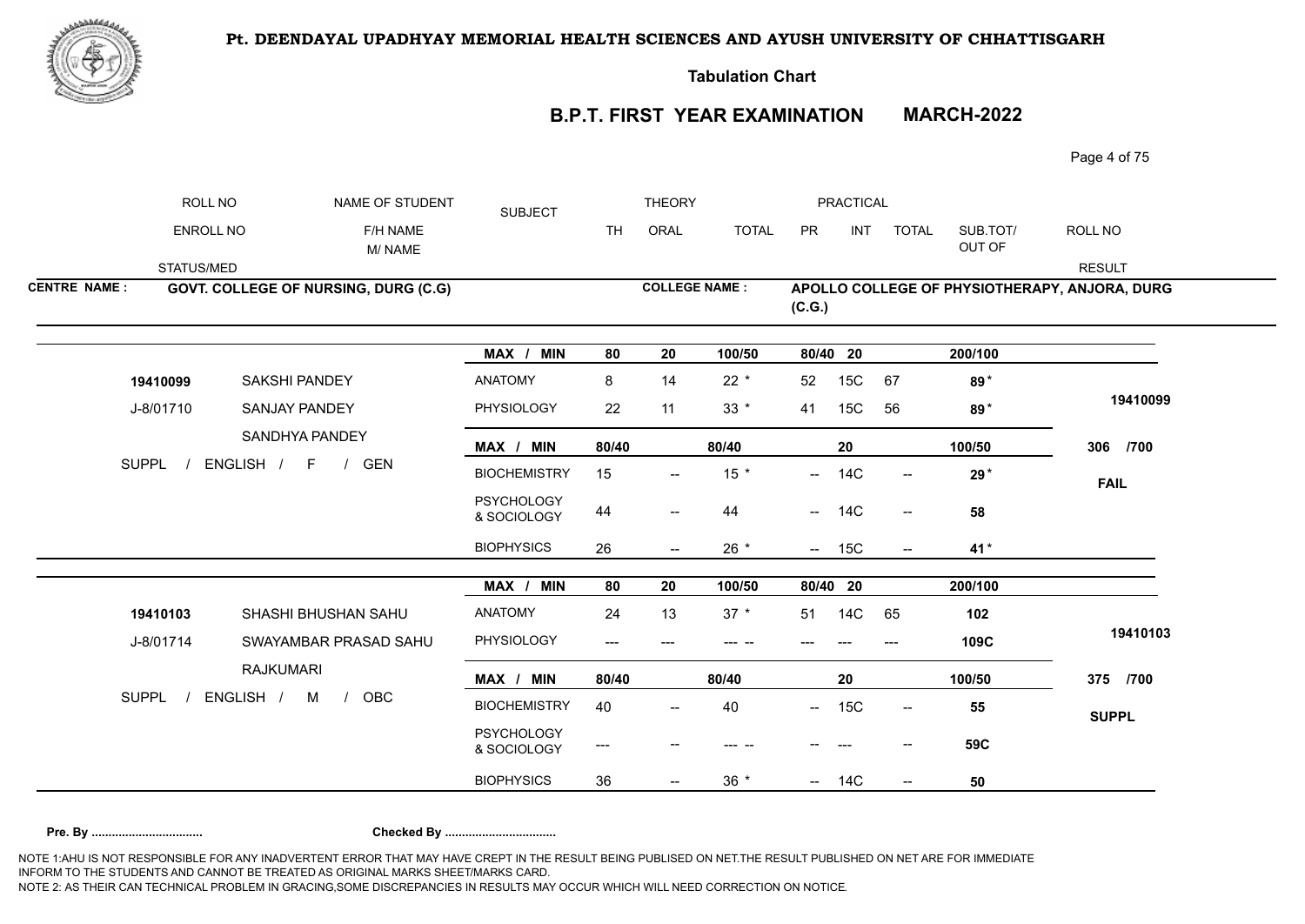

**Tabulation Chart** 

## **B.P.T. FIRST YEAR EXAMINATION MARCH-2022**

Page 5 of 75

|                     | ROLL NO    | NAME OF STUDENT                             | <b>SUBJECT</b>                   |                          | <b>THEORY</b>        |              |           | PRACTICAL  |                                     |                    |                                               |
|---------------------|------------|---------------------------------------------|----------------------------------|--------------------------|----------------------|--------------|-----------|------------|-------------------------------------|--------------------|-----------------------------------------------|
|                     | ENROLL NO  | F/H NAME<br>M/NAME                          |                                  | <b>TH</b>                | ORAL                 | <b>TOTAL</b> | <b>PR</b> | INT        | <b>TOTAL</b>                        | SUB.TOT/<br>OUT OF | ROLL NO                                       |
|                     | STATUS/MED |                                             |                                  |                          |                      |              |           |            |                                     |                    | <b>RESULT</b>                                 |
| <b>CENTRE NAME:</b> |            | <b>GOVT. COLLEGE OF NURSING, DURG (C.G)</b> |                                  |                          | <b>COLLEGE NAME:</b> |              | (C.G.)    |            |                                     |                    | APOLLO COLLEGE OF PHYSIOTHERAPY, ANJORA, DURG |
|                     |            |                                             | MAX / MIN                        | 80                       | ${\bf 20}$           | 100/50       | 80/40 20  |            |                                     | 200/100            |                                               |
|                     | 19410106   | SHYAMLA TANDE                               | <b>ANATOMY</b>                   |                          |                      |              |           |            |                                     | 112C               |                                               |
|                     | J-8/01717  | SHYAMLAL TANDE                              | PHYSIOLOGY                       | ---                      | $---$                |              |           |            | $---$                               | 110C               | 19410106                                      |
|                     |            | SHAKUNTALA TANDE                            | MAX / MIN                        | 80/40                    |                      | 80/40        |           | 20         |                                     | 100/50             | 368 /700                                      |
| <b>SUPPL</b>        |            | ENGLISH / F<br>SC<br>$\frac{1}{2}$          | <b>BIOCHEMISTRY</b>              | 13                       |                      | $13 *$       | —         | 15C        | $\overline{\phantom{a}}$            | $28*$              | <b>SUPPL</b>                                  |
|                     |            |                                             | <b>PSYCHOLOGY</b><br>& SOCIOLOGY | ---                      |                      |              |           |            | $\hspace{0.05cm}$ $\hspace{0.05cm}$ | <b>55C</b>         |                                               |
|                     |            |                                             | <b>BIOPHYSICS</b>                | $\overline{\phantom{a}}$ |                      | --- --       |           | $---$      |                                     | 63C                |                                               |
|                     |            |                                             | MAX /<br><b>MIN</b>              | 80                       | 20                   | 100/50       | 80/40 20  |            |                                     | 200/100            |                                               |
|                     | 20410050   | AADYA SINGH RAIZADA                         | <b>ANATOMY</b>                   | ---                      |                      |              |           |            | $---$                               | 124C               |                                               |
|                     | K-8/02091  | SHIVENDRA PRATAP S RAIZADA                  | PHYSIOLOGY                       | ---                      |                      |              |           |            |                                     | 129C               | 20410050                                      |
|                     |            | ARCHANA SINGH RAIZADA                       | MAX / MIN                        | 80/40                    |                      | 80/40        |           | 20         |                                     | 100/50             | 443 /700                                      |
| <b>SUPPL</b>        |            | ENGLISH / F<br><b>GEN</b><br>$\frac{1}{2}$  | <b>BIOCHEMISTRY</b>              | ---                      |                      |              |           |            |                                     | 60C                | <b>PASS</b>                                   |
|                     |            |                                             | <b>PSYCHOLOGY</b><br>& SOCIOLOGY | ---                      |                      |              |           |            |                                     | <b>75C</b>         | <b>VCG 01</b>                                 |
|                     |            |                                             | <b>BIOPHYSICS</b>                | 39                       |                      | $39 *$       | $\sim$    | <b>16C</b> | $\overline{\phantom{a}}$            | 55                 |                                               |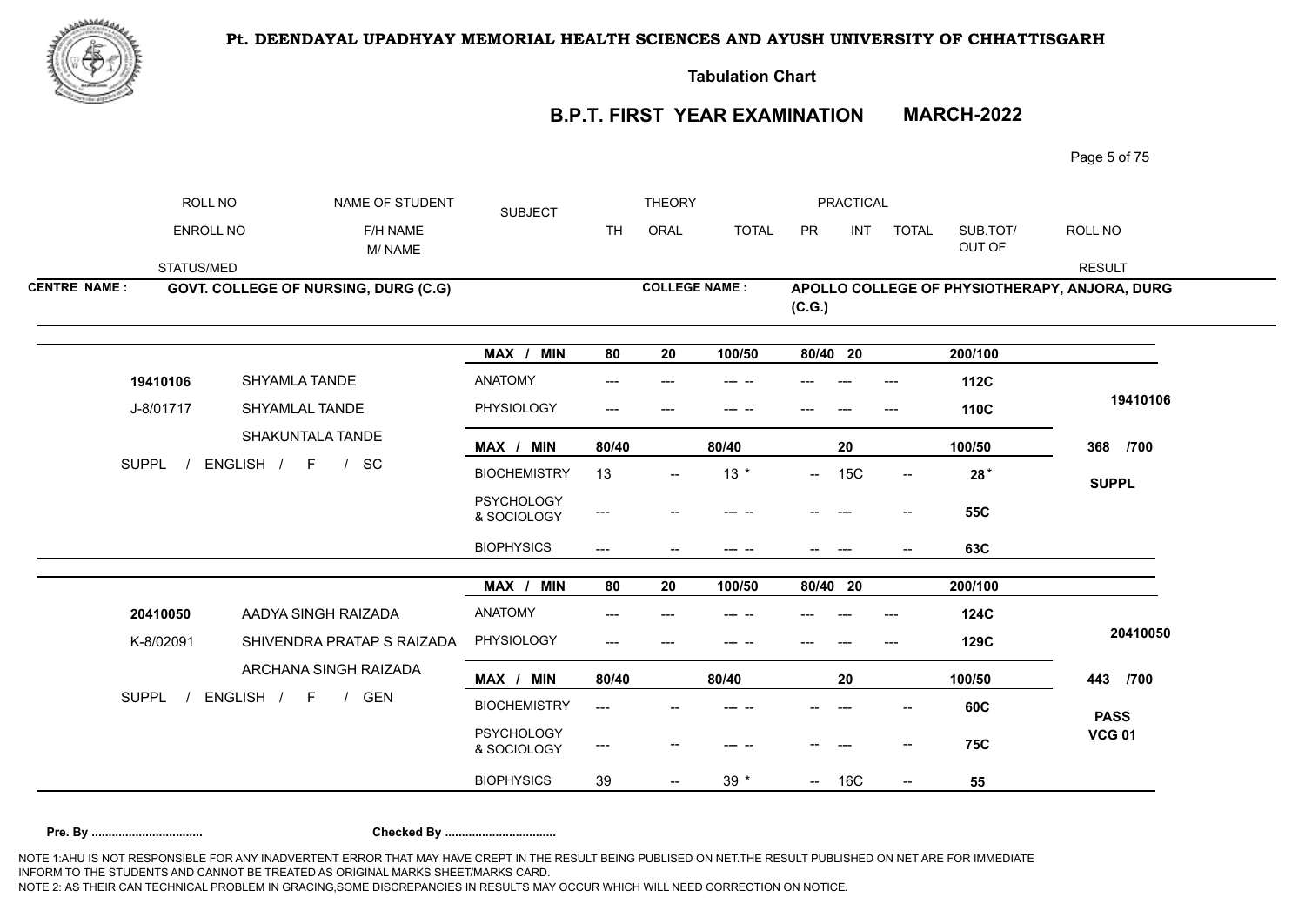

**Tabulation Chart** 

## **B.P.T. FIRST YEAR EXAMINATION MARCH-2022**

Page 6 of 75

|                     | ROLL NO      | NAME OF STUDENT                       | <b>SUBJECT</b>                   |                                     | <b>THEORY</b>            |              |               | PRACTICAL |                                     |                    |                                               |
|---------------------|--------------|---------------------------------------|----------------------------------|-------------------------------------|--------------------------|--------------|---------------|-----------|-------------------------------------|--------------------|-----------------------------------------------|
|                     | ENROLL NO    | F/H NAME<br>M/NAME                    |                                  | <b>TH</b>                           | ORAL                     | <b>TOTAL</b> | PR            | INT       | <b>TOTAL</b>                        | SUB.TOT/<br>OUT OF | ROLL NO                                       |
|                     | STATUS/MED   |                                       |                                  |                                     |                          |              |               |           |                                     |                    | <b>RESULT</b>                                 |
| <b>CENTRE NAME:</b> |              | GOVT. COLLEGE OF NURSING, DURG (C.G)  |                                  |                                     | <b>COLLEGE NAME:</b>     |              | (C.G.)        |           |                                     |                    | APOLLO COLLEGE OF PHYSIOTHERAPY, ANJORA, DURG |
|                     |              |                                       | MAX / MIN                        | 80                                  | 20                       | 100/50       | 80/40 20      |           |                                     | 200/100            |                                               |
|                     | 20410054     | AKSHUNA RANI VAISHNAVA                | <b>ANATOMY</b>                   | ---                                 |                          | --- --       |               |           | $---$                               | 143C               |                                               |
|                     | K-8/02095    | ARVIND KUMAR VAISHNAVA                | PHYSIOLOGY                       | ---                                 | ---                      | --- --       |               |           | $---$                               | 119C               | 20410054                                      |
|                     |              | RITA VAISHNAVA                        | MAX / MIN                        | 80/40                               |                          | 80/40        |               | 20        |                                     | 100/50             | 444 /700                                      |
|                     | <b>SUPPL</b> | ENGLISH / F<br>OBC<br>$\sqrt{ }$      | <b>BIOCHEMISTRY</b>              | ---                                 |                          |              |               | ---       |                                     | <b>54C</b>         | <b>PASS</b>                                   |
|                     |              |                                       | <b>PSYCHOLOGY</b><br>& SOCIOLOGY | ---                                 | $\overline{\phantom{a}}$ |              |               |           | $\hspace{0.05cm}$ $\hspace{0.05cm}$ | 59C                |                                               |
|                     |              |                                       | <b>BIOPHYSICS</b>                | 54                                  | $\overline{\phantom{a}}$ | 54           |               | $- 15C$   | $- -$                               | 69                 |                                               |
|                     |              |                                       | MAX / MIN                        | 80                                  | 20                       | 100/50       | 80/40 20      |           |                                     | 200/100            |                                               |
|                     | 20410055     | <b>ALMISH MASIH</b>                   | <b>ANATOMY</b>                   | 41                                  | 13                       | 54           | 53            | 15C       | 68                                  | 122                |                                               |
|                     | K-8/02096    | AMROJ KUMAR MASIH                     | PHYSIOLOGY                       | $---$                               |                          |              |               |           | ---                                 | 114C               | 20410055                                      |
|                     |              | <b>ELIZABETH MASIH</b>                | MAX / MIN                        | 80/40                               |                          | 80/40        |               | 20        |                                     | 100/50             | 408 /700                                      |
|                     | <b>SUPPL</b> | ENGLISH / F<br><b>GEN</b><br>$\prime$ | <b>BIOCHEMISTRY</b>              | 46                                  | $\overline{\phantom{a}}$ | 46           | $\frac{1}{2}$ | 14C       | $--$                                | 60                 | <b>PASS</b>                                   |
|                     |              |                                       | <b>PSYCHOLOGY</b><br>& SOCIOLOGY | ---                                 |                          |              |               |           |                                     | <b>55C</b>         |                                               |
|                     |              |                                       | <b>BIOPHYSICS</b>                | $\hspace{0.05cm}---\hspace{0.05cm}$ |                          |              |               |           |                                     | 57C                |                                               |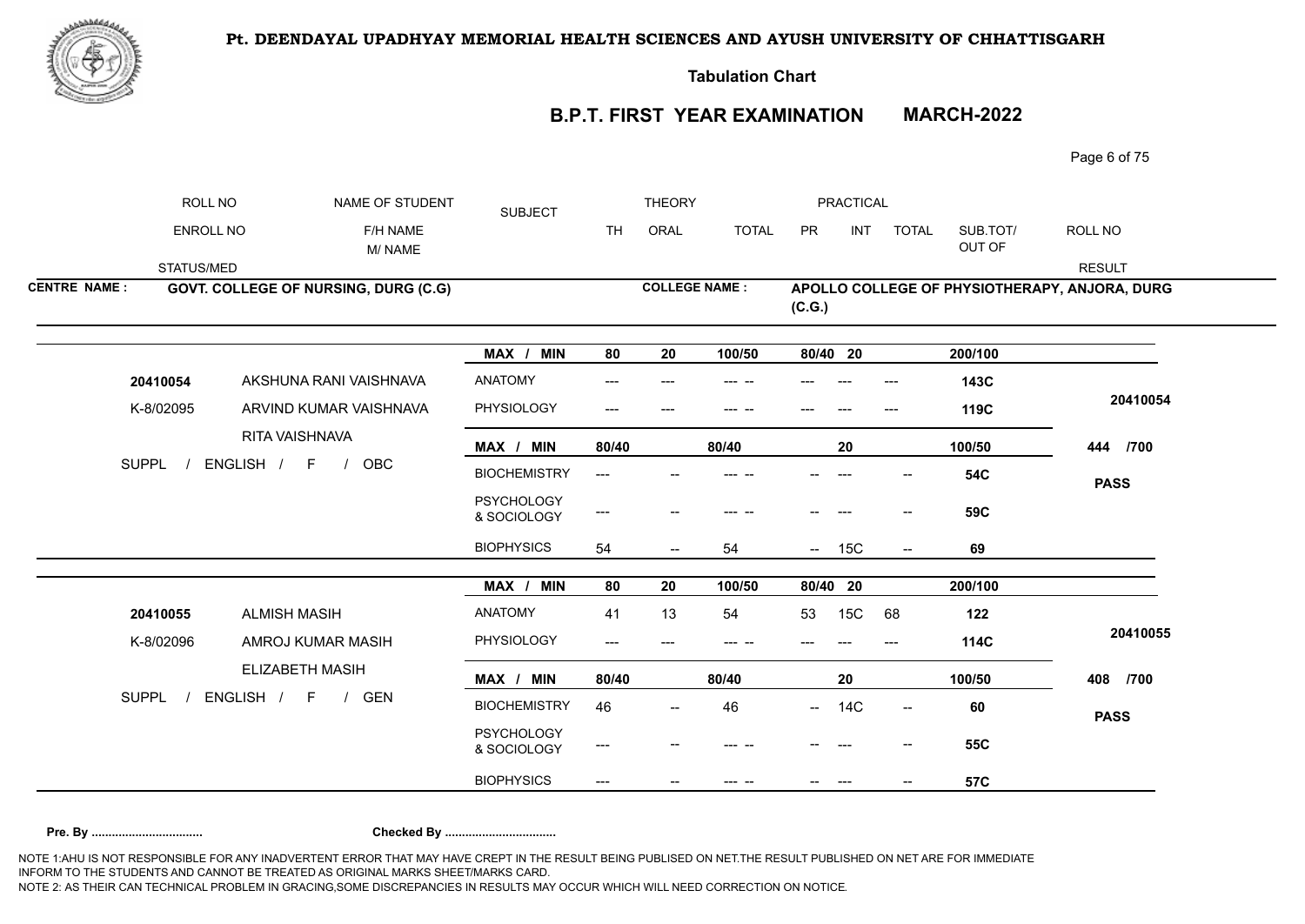

**Tabulation Chart** 

# **B.P.T. FIRST YEAR EXAMINATION MARCH-2022**

Page 7 of 75

|                     | ROLL NO      | NAME OF STUDENT   | <b>SUBJECT</b>                       |                                  | <b>THEORY</b> |                          |              | PRACTICAL |            |                          |                    |                                               |
|---------------------|--------------|-------------------|--------------------------------------|----------------------------------|---------------|--------------------------|--------------|-----------|------------|--------------------------|--------------------|-----------------------------------------------|
|                     | ENROLL NO    |                   | F/H NAME<br>M/NAME                   |                                  | <b>TH</b>     | ORAL                     | <b>TOTAL</b> | PR        | <b>INT</b> | <b>TOTAL</b>             | SUB.TOT/<br>OUT OF | ROLL NO                                       |
|                     | STATUS/MED   |                   |                                      |                                  |               |                          |              |           |            |                          |                    | <b>RESULT</b>                                 |
| <b>CENTRE NAME:</b> |              |                   | GOVT. COLLEGE OF NURSING, DURG (C.G) |                                  |               | <b>COLLEGE NAME:</b>     |              | (C.G.)    |            |                          |                    | APOLLO COLLEGE OF PHYSIOTHERAPY, ANJORA, DURG |
|                     |              |                   |                                      | MAX / MIN                        | 80            | 20                       | 100/50       | 80/40 20  |            |                          | 200/100            |                                               |
|                     | 20410056     | ANAMIKA RAJAK     |                                      | <b>ANATOMY</b>                   | 42            | 15                       | 57           | 55        | 13C        | 68                       | 125                |                                               |
|                     | K-8/02097    | JAGDISH RAM RAJAK |                                      | PHYSIOLOGY                       | $---$         | ---                      | --- --       |           |            | ---                      | 117C               | 20410056                                      |
|                     |              | ENGLISH / F       | <b>SEEMA RAJAK</b>                   | MAX / MIN                        | 80/40         |                          | 80/40        |           | 20         |                          | 100/50             | 408 /700                                      |
|                     | <b>SUPPL</b> |                   | <b>OBC</b><br>$\sqrt{ }$             | <b>BIOCHEMISTRY</b>              | ---           |                          |              |           |            |                          | <b>54C</b>         | <b>PASS</b>                                   |
|                     |              |                   |                                      | <b>PSYCHOLOGY</b><br>& SOCIOLOGY | ---           |                          |              |           |            |                          | <b>52C</b>         |                                               |
|                     |              |                   |                                      | <b>BIOPHYSICS</b>                | $---$         | $\overline{\phantom{a}}$ | --- --       |           | ---        |                          | 60C                |                                               |
|                     |              |                   |                                      | MAX / MIN                        | 80            | 20                       | 100/50       | 80/40 20  |            |                          | 200/100            |                                               |
|                     | 20410059     | ARPITA CHANDRAKAR |                                      | ANATOMY                          | 40            | 15                       | 55           | 53        | 13C        | 66                       | 121                |                                               |
|                     | K-8/02100    |                   | DEVENDRA CHANDRAKAR                  | PHYSIOLOGY                       | ---           |                          |              |           |            |                          | 104C               | 20410059                                      |
|                     |              | LATA CHANDRAKAR   |                                      | MAX / MIN                        | 80/40         |                          | 80/40        |           | 20         |                          | 100/50             | 393 /700                                      |
|                     | <b>SUPPL</b> | ENGLISH / F /     | OBC                                  | <b>BIOCHEMISTRY</b>              | 40            | $\overline{\phantom{a}}$ | 40           |           | $- 14C$    | $- -$                    | 54                 | <b>SUPPL</b>                                  |
|                     |              |                   |                                      | <b>PSYCHOLOGY</b><br>& SOCIOLOGY | ---           |                          |              |           |            |                          | 65C                |                                               |
|                     |              |                   |                                      | <b>BIOPHYSICS</b>                | 36            |                          | $36 *$       |           | $- 13C$    | $\overline{\phantom{a}}$ | 49*                |                                               |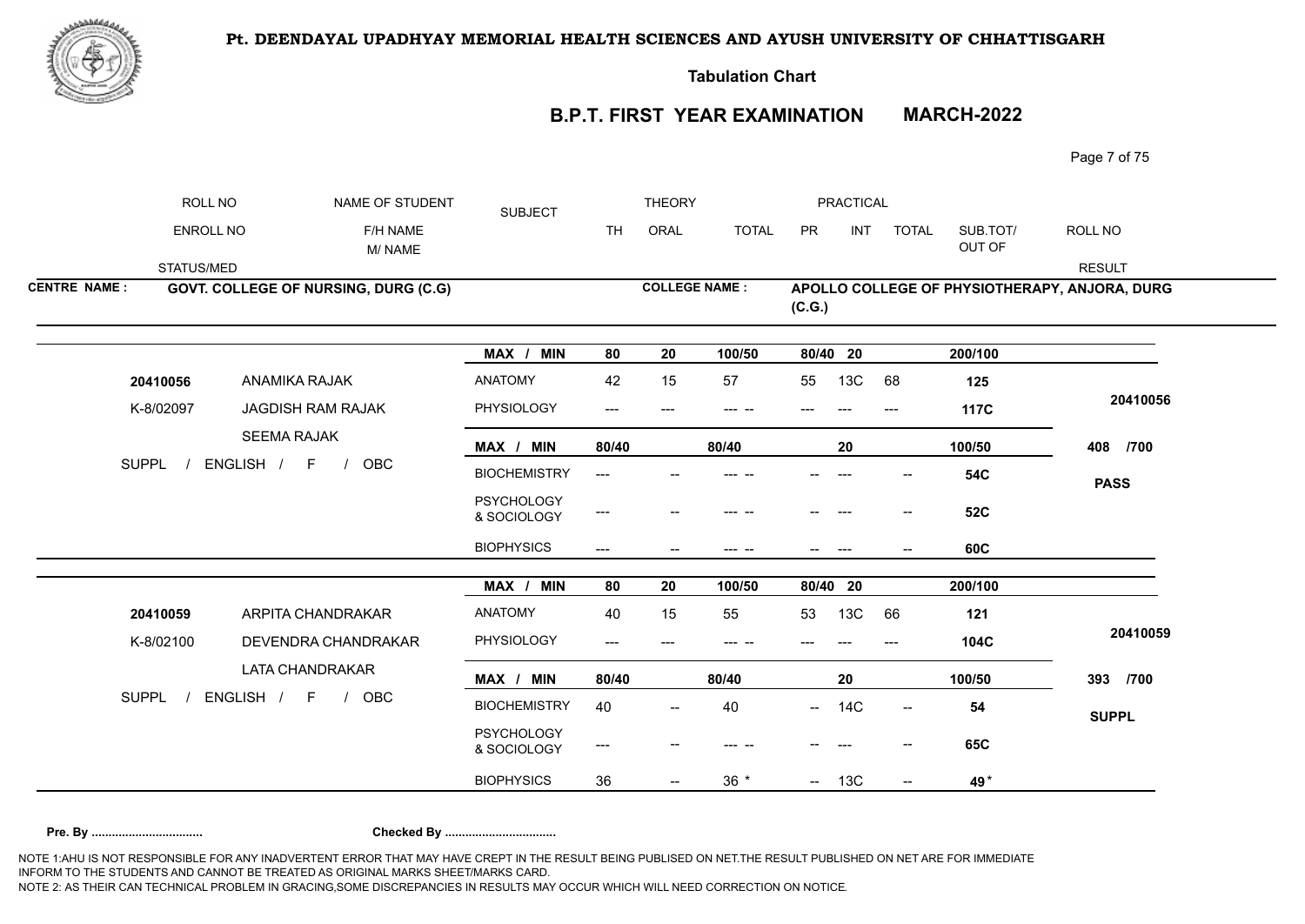

**Tabulation Chart** 

## **B.P.T. FIRST YEAR EXAMINATION MARCH-2022**

Page 8 of 75

|                     | ROLL NO                                | NAME OF STUDENT                      | <b>SUBJECT</b>                   |           | <b>THEORY</b>            |              |            | <b>PRACTICAL</b> |                          |                    |                                               |
|---------------------|----------------------------------------|--------------------------------------|----------------------------------|-----------|--------------------------|--------------|------------|------------------|--------------------------|--------------------|-----------------------------------------------|
|                     | ENROLL NO                              | F/H NAME<br>M/NAME                   |                                  | <b>TH</b> | ORAL                     | <b>TOTAL</b> | PR         | <b>INT</b>       | <b>TOTAL</b>             | SUB.TOT/<br>OUT OF | ROLL NO                                       |
|                     | STATUS/MED                             |                                      |                                  |           |                          |              |            |                  |                          |                    | <b>RESULT</b>                                 |
| <b>CENTRE NAME:</b> |                                        | GOVT. COLLEGE OF NURSING, DURG (C.G) |                                  |           | <b>COLLEGE NAME:</b>     |              | (C.G.)     |                  |                          |                    | APOLLO COLLEGE OF PHYSIOTHERAPY, ANJORA, DURG |
|                     |                                        |                                      | MAX / MIN                        | 80        | 20                       | 100/50       | 80/40 20   |                  |                          | 200/100            |                                               |
|                     | 20410062                               | AYUSH KUMAR SONI                     | <b>ANATOMY</b>                   | ---       |                          |              |            |                  | ---                      | 132C               |                                               |
|                     | K-8/02103                              | SANTOSH KUMAR SONI                   | PHYSIOLOGY                       | ---       | $---$                    | --- --       |            |                  | $---$                    | <b>112C</b>        | 20410062                                      |
|                     | ENGLISH /                              | <b>SEEMA SONI</b>                    | MAX / MIN                        | 80/40     |                          | 80/40        |            | 20               |                          | 100/50             | 428 /700                                      |
|                     | <b>SUPPL</b><br>OBC<br>M<br>$\sqrt{ }$ |                                      | <b>BIOCHEMISTRY</b>              | ---       |                          |              |            |                  |                          | 59C                | <b>PASS</b>                                   |
|                     |                                        |                                      | <b>PSYCHOLOGY</b><br>& SOCIOLOGY | ---       |                          |              |            |                  | --                       | 63C                |                                               |
|                     |                                        |                                      | <b>BIOPHYSICS</b>                | 49        | $\overline{\phantom{a}}$ | 49           |            | $- 13C$          | $\overline{\phantom{a}}$ | 62                 |                                               |
|                     |                                        |                                      | MAX / MIN                        | 80        | 20                       | 100/50       | $80/40$ 20 |                  |                          | 200/100            |                                               |
|                     | 20410066                               | <b>GULSHAN NIRMAL</b>                | <b>ANATOMY</b>                   | ---       |                          |              |            |                  |                          | 123C               |                                               |
|                     | K-8/02107                              | DUSHYANT KUMAR NIRMAL                | PHYSIOLOGY                       | ---       |                          |              |            |                  | ---                      | <b>111C</b>        | 20410066                                      |
|                     |                                        | <b>ENDRANI NIRMAL</b>                | MAX / MIN                        | 80/40     |                          | 80/40        |            | 20               |                          | 100/50             | 395 /700                                      |
| <b>SUPPL</b>        |                                        | ENGLISH /<br>M<br>OBC<br>$\sqrt{ }$  | <b>BIOCHEMISTRY</b>              | ---       |                          |              |            |                  |                          | 53C                | <b>PASS</b>                                   |
|                     |                                        |                                      | <b>PSYCHOLOGY</b><br>& SOCIOLOGY | ---       |                          |              |            |                  |                          | <b>52C</b>         |                                               |
|                     |                                        |                                      | <b>BIOPHYSICS</b>                | 42        |                          | 42           |            | 14C              |                          | 56                 |                                               |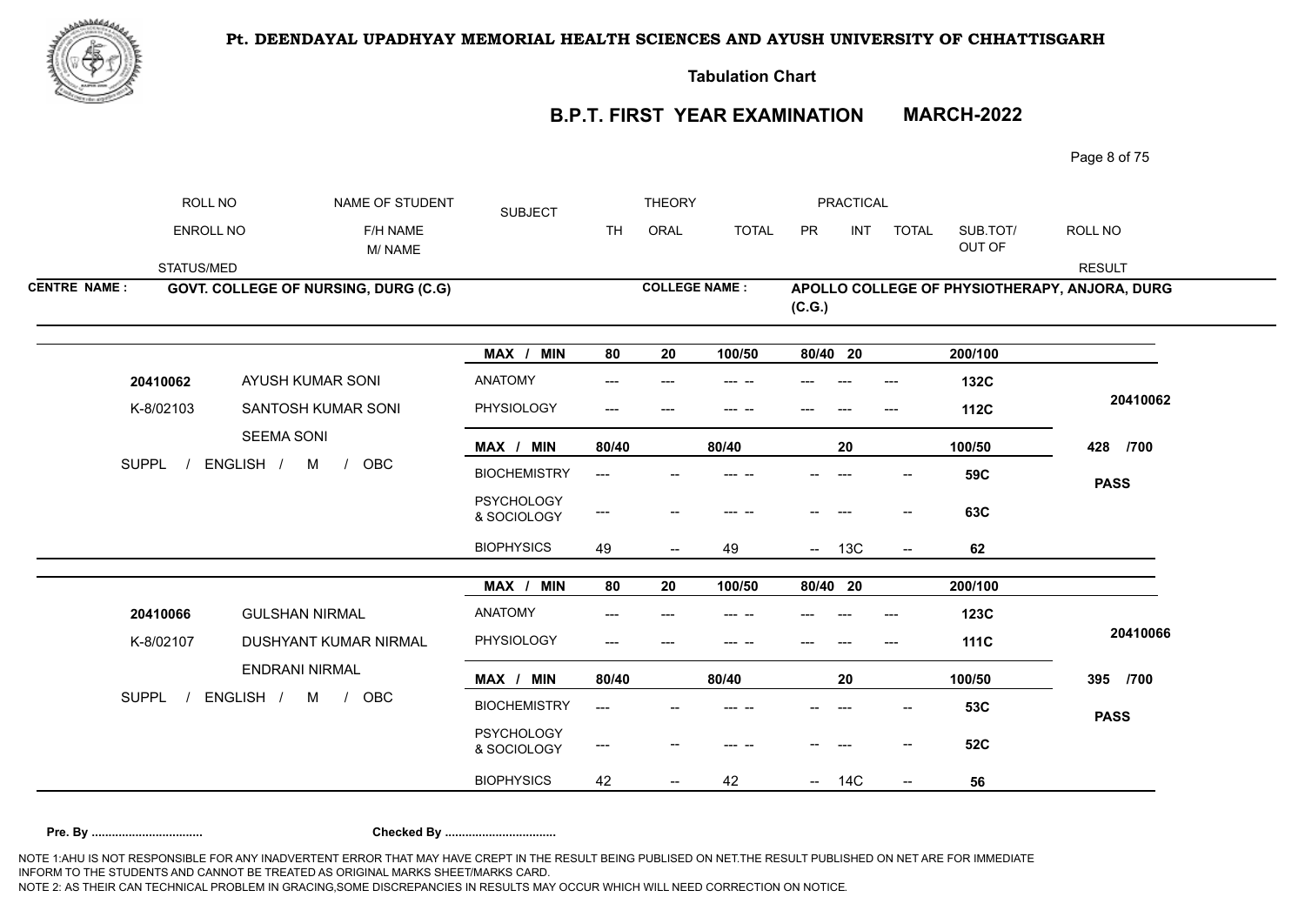

**Tabulation Chart** 

## **B.P.T. FIRST YEAR EXAMINATION MARCH-2022**

Page 9 of 75

|                     | ROLL NO                                | NAME OF STUDENT                      | <b>SUBJECT</b>                   |           | <b>THEORY</b>            |              |                                 | <b>PRACTICAL</b> |                          |                    |                                               |
|---------------------|----------------------------------------|--------------------------------------|----------------------------------|-----------|--------------------------|--------------|---------------------------------|------------------|--------------------------|--------------------|-----------------------------------------------|
|                     | ENROLL NO                              | F/H NAME<br>M/NAME                   |                                  | <b>TH</b> | ORAL                     | <b>TOTAL</b> | PR                              | <b>INT</b>       | TOTAL                    | SUB.TOT/<br>OUT OF | ROLL NO                                       |
|                     | STATUS/MED                             |                                      |                                  |           |                          |              |                                 |                  |                          |                    | <b>RESULT</b>                                 |
| <b>CENTRE NAME:</b> |                                        | GOVT. COLLEGE OF NURSING, DURG (C.G) |                                  |           | <b>COLLEGE NAME:</b>     |              | (C.G.)                          |                  |                          |                    | APOLLO COLLEGE OF PHYSIOTHERAPY, ANJORA, DURG |
|                     |                                        |                                      | MAX / MIN                        | 80        | 20                       | 100/50       | 80/40 20                        |                  |                          | 200/100            |                                               |
|                     | 20410081                               | PREETI YADAV                         | <b>ANATOMY</b>                   |           |                          |              |                                 |                  |                          | 118C               |                                               |
|                     | K-8/02122                              | RAJKUMAR YADAV                       | PHYSIOLOGY                       | ---       | $---$                    | --- --       |                                 |                  | $---$                    | 118C               | 20410081                                      |
|                     |                                        | <b>LALITA YADAV</b>                  | MAX / MIN                        | 80/40     |                          | 80/40        |                                 | 20               |                          | 100/50             | 398 /700                                      |
|                     | ENGLISH /<br><b>SUPPL</b><br>OBC<br>F. |                                      | <b>BIOCHEMISTRY</b>              | ---       |                          |              |                                 |                  |                          | <b>54C</b>         | <b>SUPPL</b>                                  |
|                     |                                        |                                      | <b>PSYCHOLOGY</b><br>& SOCIOLOGY | ---       |                          |              |                                 |                  | --                       | 62C                |                                               |
|                     |                                        |                                      | <b>BIOPHYSICS</b>                | 32        | $\overline{\phantom{a}}$ | $32 *$       |                                 | $- 14C$          |                          | 46*                |                                               |
|                     |                                        |                                      | MAX / MIN                        | 80        | 20                       | 100/50       | 80/40 20                        |                  |                          | 200/100            |                                               |
|                     | 20410085                               | ROSHNI SAO                           | <b>ANATOMY</b>                   |           |                          |              |                                 |                  |                          | 133C               |                                               |
|                     | K-8/02126                              | H K SAO                              | PHYSIOLOGY                       | ---       |                          |              |                                 |                  |                          | <b>120C</b>        | 20410085                                      |
|                     |                                        | <b>MEENA SAO</b>                     | MAX / MIN                        | 80/40     |                          | 80/40        |                                 | 20               |                          | 100/50             | 444 /700                                      |
| <b>SUPPL</b>        |                                        | ENGLISH /<br>F<br><b>OBC</b>         | <b>BIOCHEMISTRY</b>              | $---$     |                          |              |                                 |                  |                          | <b>56C</b>         | <b>PASS</b>                                   |
|                     |                                        |                                      | <b>PSYCHOLOGY</b><br>& SOCIOLOGY | ---       |                          |              |                                 |                  |                          | 69C                |                                               |
|                     |                                        |                                      | <b>BIOPHYSICS</b>                | 51        | $\overline{\phantom{m}}$ | 51           | $\frac{1}{2}$ and $\frac{1}{2}$ | 15C              | $\overline{\phantom{a}}$ | 66                 |                                               |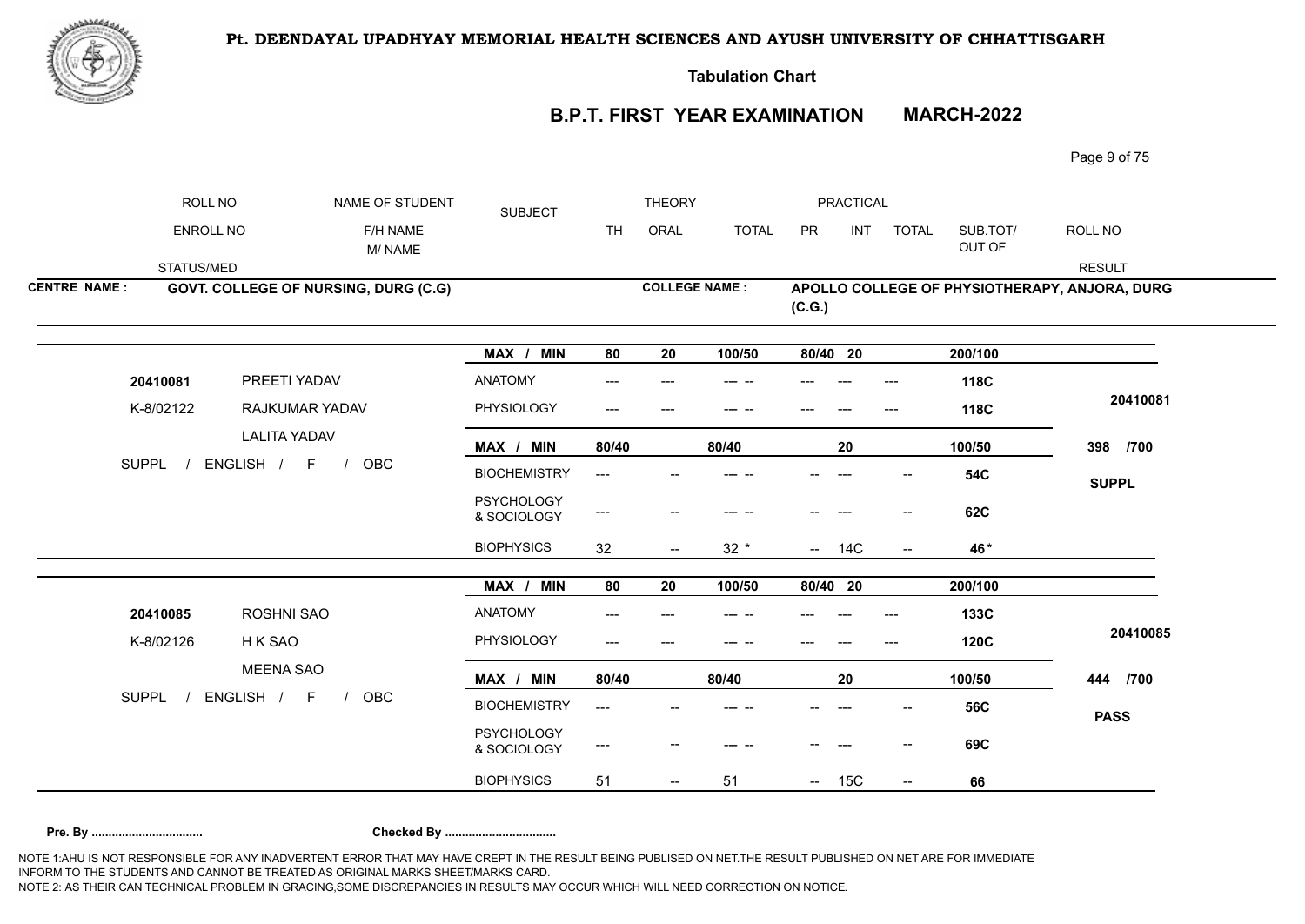

**Tabulation Chart** 

## **B.P.T. FIRST YEAR EXAMINATION MARCH-2022**

Page 10 of 75

|                     | ROLL NO      | NAME OF STUDENT                      | <b>SUBJECT</b>                   |           | <b>THEORY</b>                       |              |          | <b>PRACTICAL</b> |                                       |                    |                                               |
|---------------------|--------------|--------------------------------------|----------------------------------|-----------|-------------------------------------|--------------|----------|------------------|---------------------------------------|--------------------|-----------------------------------------------|
|                     | ENROLL NO    | F/H NAME<br>M/NAME                   |                                  | <b>TH</b> | ORAL                                | <b>TOTAL</b> | PR       | <b>INT</b>       | <b>TOTAL</b>                          | SUB.TOT/<br>OUT OF | ROLL NO                                       |
|                     | STATUS/MED   |                                      |                                  |           |                                     |              |          |                  |                                       |                    | <b>RESULT</b>                                 |
| <b>CENTRE NAME:</b> |              | GOVT. COLLEGE OF NURSING, DURG (C.G) |                                  |           | <b>COLLEGE NAME:</b>                |              | (C.G.)   |                  |                                       |                    | APOLLO COLLEGE OF PHYSIOTHERAPY, ANJORA, DURG |
|                     |              |                                      | MAX / MIN                        | 80        | 20                                  | 100/50       | 80/40 20 |                  |                                       | 200/100            |                                               |
|                     | 20410089     | SHIKHA SAHU                          | <b>ANATOMY</b>                   | 23        | 14                                  | $37 *$       | 53       | 15C              | 68                                    | 105                |                                               |
|                     | K-8/02130    | BHUPENDRA KUMAR SAHU                 | PHYSIOLOGY                       | $---$     | $---$                               | --- --       |          |                  | $---$                                 | 105C               | 20410089                                      |
|                     |              | PUSHPA SAHU                          | MAX / MIN                        | 80/40     |                                     | 80/40        |          | 20               |                                       | 100/50             | 397 /700                                      |
|                     | <b>SUPPL</b> | ENGLISH / F<br>OBC<br>$\frac{1}{2}$  | <b>BIOCHEMISTRY</b>              | ---       |                                     |              |          |                  |                                       | <b>54C</b>         | <b>SUPPL</b>                                  |
|                     |              |                                      | <b>PSYCHOLOGY</b><br>& SOCIOLOGY | ---       |                                     | --- --       |          |                  | $\hspace{0.05cm}$ – $\hspace{0.05cm}$ | <b>70C</b>         |                                               |
|                     |              |                                      | <b>BIOPHYSICS</b>                | 48        | $\hspace{0.05cm}$ $\hspace{0.05cm}$ | 48           |          | $- 15C$          | $\overline{\phantom{a}}$              | 63                 |                                               |
|                     |              |                                      | MAX / MIN                        | 80        | 20                                  | 100/50       | 80/40 20 |                  |                                       | 200/100            |                                               |
|                     | 20410090     | <b>SHWETA VORA</b>                   | ANATOMY                          | ---       |                                     |              |          |                  |                                       | <b>127C</b>        |                                               |
|                     | K-8/02131    | <b>HIREN VORA</b>                    | PHYSIOLOGY                       | ---       |                                     |              |          |                  |                                       | <b>117C</b>        | 20410090                                      |
|                     |              | <b>CHAITALI HIREN VORA</b>           | MAX / MIN                        | 80/40     |                                     | 80/40        |          | 20               |                                       | 100/50             | 423 /700                                      |
|                     | SUPPL /      | ENGLISH / F /<br><b>GEN</b>          | <b>BIOCHEMISTRY</b>              | ---       |                                     |              |          |                  |                                       | 53C                | <b>PASS</b>                                   |
|                     |              |                                      | <b>PSYCHOLOGY</b><br>& SOCIOLOGY | ---       |                                     |              |          |                  |                                       | <b>70C</b>         |                                               |
|                     |              |                                      | <b>BIOPHYSICS</b>                | 41        | --                                  | 41           |          | $- 15C$          | $\hspace{0.05cm}$ – $\hspace{0.05cm}$ | 56                 |                                               |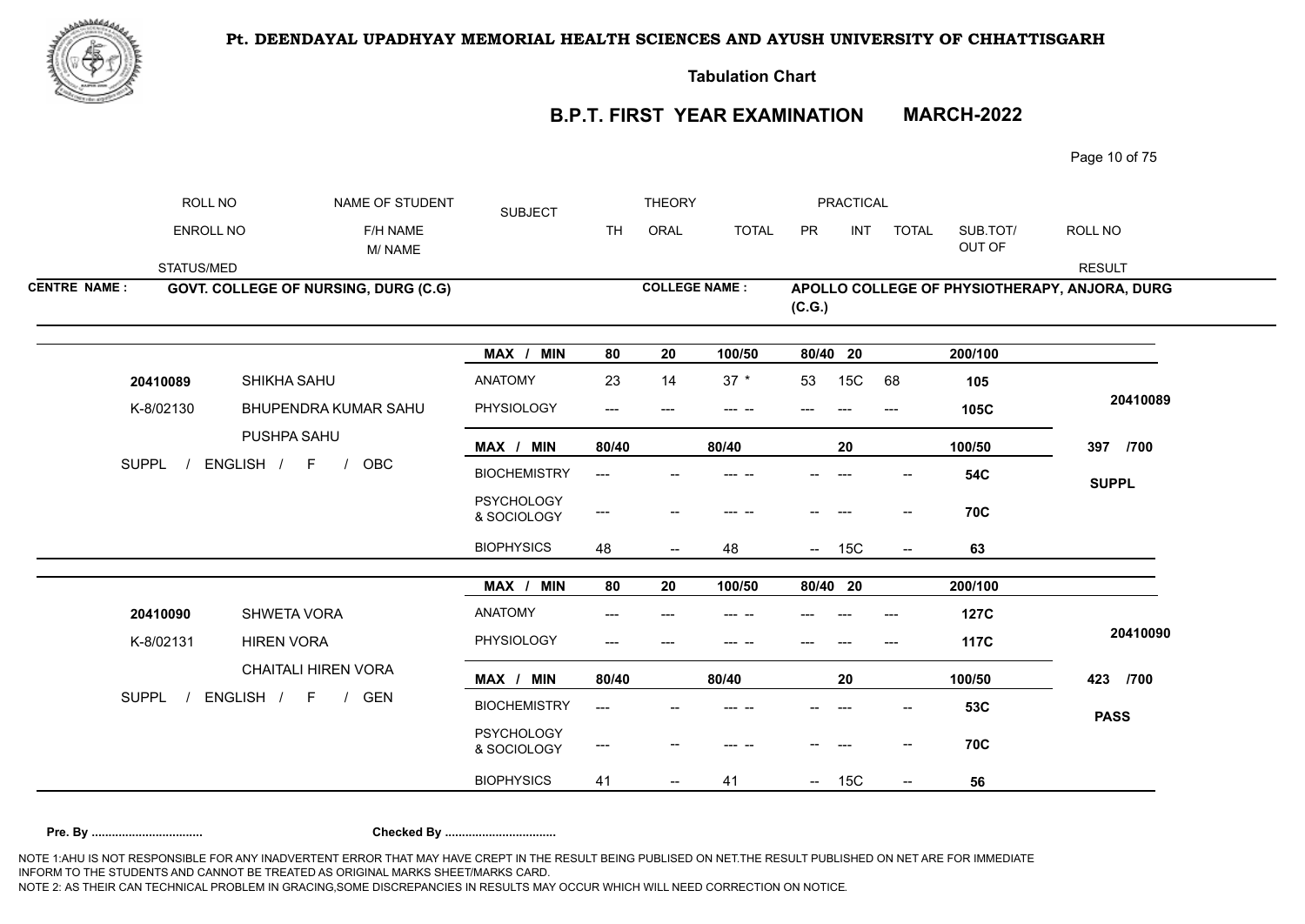



**Tabulation Chart** 

# **B.P.T. FIRST YEAR EXAMINATION MARCH-2022**

Page 11 of 75

|                     | ROLL NO                 | NAME OF STUDENT                             | <b>SUBJECT</b>                   |           | <b>THEORY</b>                         |              |          | PRACTICAL  |                                     |                    |                                               |
|---------------------|-------------------------|---------------------------------------------|----------------------------------|-----------|---------------------------------------|--------------|----------|------------|-------------------------------------|--------------------|-----------------------------------------------|
|                     | ENROLL NO               | F/H NAME<br>M/NAME                          |                                  | <b>TH</b> | ORAL                                  | <b>TOTAL</b> | PR       | <b>INT</b> | <b>TOTAL</b>                        | SUB.TOT/<br>OUT OF | ROLL NO                                       |
|                     | STATUS/MED              |                                             |                                  |           |                                       |              |          |            |                                     |                    | <b>RESULT</b>                                 |
| <b>CENTRE NAME:</b> |                         | <b>GOVT. COLLEGE OF NURSING, DURG (C.G)</b> |                                  |           | <b>COLLEGE NAME:</b>                  |              | (C.G.)   |            |                                     |                    | APOLLO COLLEGE OF PHYSIOTHERAPY, ANJORA, DURG |
|                     |                         |                                             | MAX / MIN                        | 80        | 20                                    | 100/50       | 80/40 20 |            |                                     | 200/100            |                                               |
|                     | 21410049                | ADITYA KESHARWANI                           | <b>ANATOMY</b>                   | 30        | 13                                    | $43 *$       | 48       | 13         | 61                                  | 104                |                                               |
|                     | L-8/02134<br><b>REG</b> | ARVIND KESHARWANI                           | <b>PHYSIOLOGY</b>                | 41        | 10                                    | 51           | 41       | 13         | 54                                  | 105                | 21410049                                      |
|                     |                         | SEEMA KESHARWANI                            | MAX / MIN                        | 80/40     |                                       | 80/40        |          | 20         |                                     | 100/50             | 368 /700                                      |
|                     |                         | ENGLISH / M /<br>GEN                        | <b>BIOCHEMISTRY</b>              | 32        | $\hspace{0.05cm}$ – $\hspace{0.05cm}$ | $32 *$       | $-$      | 12         | $\overline{\phantom{a}}$            | 44*                | <b>FAIL</b>                                   |
|                     |                         |                                             | <b>PSYCHOLOGY</b><br>& SOCIOLOGY | 54        | $\overline{\phantom{m}}$              | 54           | $-$      | 13         | $\overline{\phantom{a}}$            | 67                 |                                               |
|                     |                         |                                             | <b>BIOPHYSICS</b>                | 35        | $--$                                  | $35 *$       | $- 13$   |            | $- -$                               | 48*                |                                               |
|                     |                         |                                             | MAX / MIN                        | 80        | 20                                    | 100/50       | 80/40 20 |            |                                     | 200/100            |                                               |
|                     | 21410050                | AKANKSHA VERMA                              | <b>ANATOMY</b>                   | 51        | 16                                    | 67           | 57       | 17         | 74                                  | 141                |                                               |
|                     | L-8/02135               | AJAY KUMAR VERMA                            | PHYSIOLOGY                       | 57        | 13                                    | 70           | 45       | 17         | 62                                  | 132                | 21410050                                      |
|                     |                         | <b>KAMINI VERMA</b>                         | MAX / MIN                        | 80/40     |                                       | 80/40        |          | 20         |                                     | 100/50             | 485 /700                                      |
| <b>REG</b>          |                         | ENGLISH / F /<br><b>OBC</b>                 | <b>BIOCHEMISTRY</b>              | 57        | $\overline{\phantom{a}}$              | 57           | --       | 18         | $\hspace{0.05cm}$ $\hspace{0.05cm}$ | 75                 | <b>PASS</b>                                   |
|                     |                         |                                             | <b>PSYCHOLOGY</b><br>& SOCIOLOGY | 58        | $\overline{\phantom{m}}$              | 58           | $- 18$   |            | $\overline{\phantom{a}}$            | 76                 |                                               |
|                     |                         |                                             | <b>BIOPHYSICS</b>                | 43        | $\overline{\phantom{m}}$              | 43           | $\sim$   | 18         | $\overline{\phantom{a}}$            | 61                 |                                               |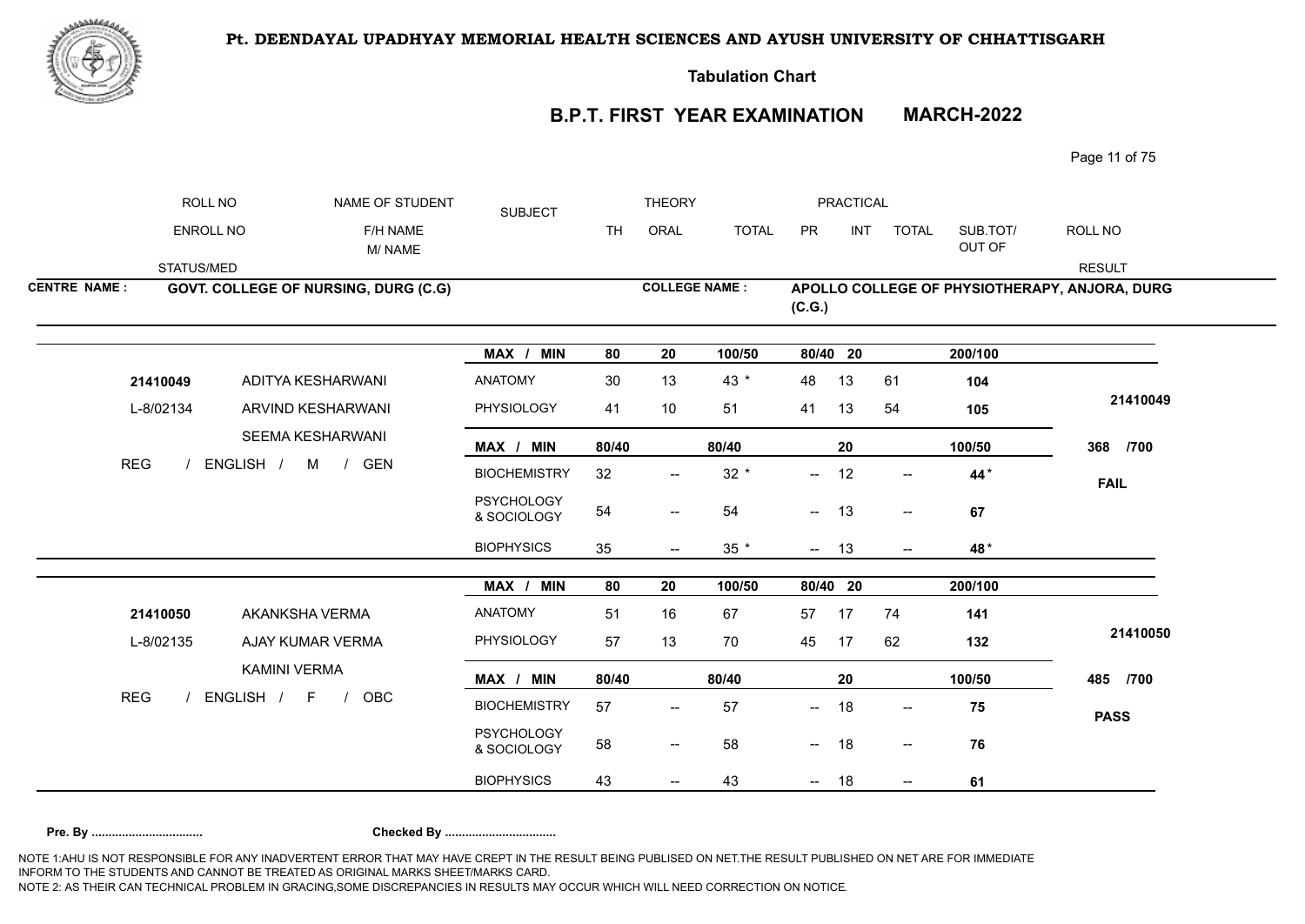

**Tabulation Chart** 

# **B.P.T. FIRST YEAR EXAMINATION MARCH-2022**

Page 12 of 75

|                     | ROLL NO                 | NAME OF STUDENT                      | <b>SUBJECT</b>                   |           | <b>THEORY</b>            |              |           | <b>PRACTICAL</b> |                          |                    |                                               |
|---------------------|-------------------------|--------------------------------------|----------------------------------|-----------|--------------------------|--------------|-----------|------------------|--------------------------|--------------------|-----------------------------------------------|
|                     | <b>ENROLL NO</b>        | F/H NAME<br>M/NAME                   |                                  | <b>TH</b> | ORAL                     | <b>TOTAL</b> | <b>PR</b> | <b>INT</b>       | <b>TOTAL</b>             | SUB.TOT/<br>OUT OF | ROLL NO                                       |
|                     | STATUS/MED              |                                      |                                  |           |                          |              |           |                  |                          |                    | <b>RESULT</b>                                 |
| <b>CENTRE NAME:</b> |                         | GOVT. COLLEGE OF NURSING, DURG (C.G) |                                  |           | <b>COLLEGE NAME:</b>     |              | (C.G.)    |                  |                          |                    | APOLLO COLLEGE OF PHYSIOTHERAPY, ANJORA, DURG |
|                     |                         |                                      | MAX / MIN                        | 80        | 20                       | 100/50       | 80/40 20  |                  |                          | 200/100            |                                               |
|                     | 21410051                | AKANSHA MISHRA                       | <b>ANATOMY</b>                   | 37        | 13                       | 50           | 47        | 13               | 60                       | 110                |                                               |
|                     | L-8/02136<br><b>REG</b> | <b>NEERAJ KUMAR MISHRA</b>           | PHYSIOLOGY                       | 45        | 14                       | 59           | 46        | 13               | 59                       | 118                | 21410051                                      |
|                     |                         | <b>BEENA MISHRA</b>                  | MAX / MIN                        | 80/40     |                          | 80/40        |           | 20               |                          | 100/50             | 392 /700                                      |
|                     |                         | ENGLISH / F /<br><b>GEN</b>          | <b>BIOCHEMISTRY</b>              | 40        | $\overline{\phantom{a}}$ | 40           | $--$      | 12               | $- -$                    | 52                 | <b>SUPPL</b>                                  |
|                     |                         |                                      | <b>PSYCHOLOGY</b><br>& SOCIOLOGY | 51        | $\overline{\phantom{a}}$ | 51           | $- 13$    |                  | $\overline{\phantom{a}}$ | 64                 |                                               |
|                     |                         |                                      | <b>BIOPHYSICS</b>                | 35        | $\overline{\phantom{a}}$ | $35 *$       | $- 13$    |                  | $\overline{\phantom{a}}$ | 48*                |                                               |
|                     |                         |                                      | MAX / MIN                        | 80        | 20                       | 100/50       | 80/40 20  |                  |                          | 200/100            |                                               |
|                     | 21410052                | <b>AKSHATA GUPTA</b>                 | <b>ANATOMY</b>                   | 24        | 13                       | $37 *$       | 46        | 12               | 58                       | $95*$              |                                               |
|                     | L-8/02137               | MITHLESH KUMAR GUPTA                 | PHYSIOLOGY                       | 41        | 10                       | 51           | 40        | 12               | 52                       | 103                | 21410052                                      |
|                     |                         | ALPANA GUPTA                         | MAX / MIN                        | 80/40     |                          | 80/40        |           | 20               |                          | 100/50             | 318 /700                                      |
| <b>REG</b>          |                         | ENGLISH / F<br>OBC<br>$\frac{1}{2}$  | <b>BIOCHEMISTRY</b>              | 17        | $\overline{\phantom{a}}$ | $17 *$       | —         | 11               | $\overline{\phantom{a}}$ | $28*$              | <b>FAIL</b>                                   |
|                     |                         |                                      | <b>PSYCHOLOGY</b><br>& SOCIOLOGY | 43        | $\overline{\phantom{m}}$ | 43           | $- 12$    |                  | $\overline{\phantom{a}}$ | 55                 |                                               |
|                     |                         |                                      | <b>BIOPHYSICS</b>                | 25        | $\overline{\phantom{a}}$ | $25 *$       | $- 12$    |                  | $--$                     | $37*$              |                                               |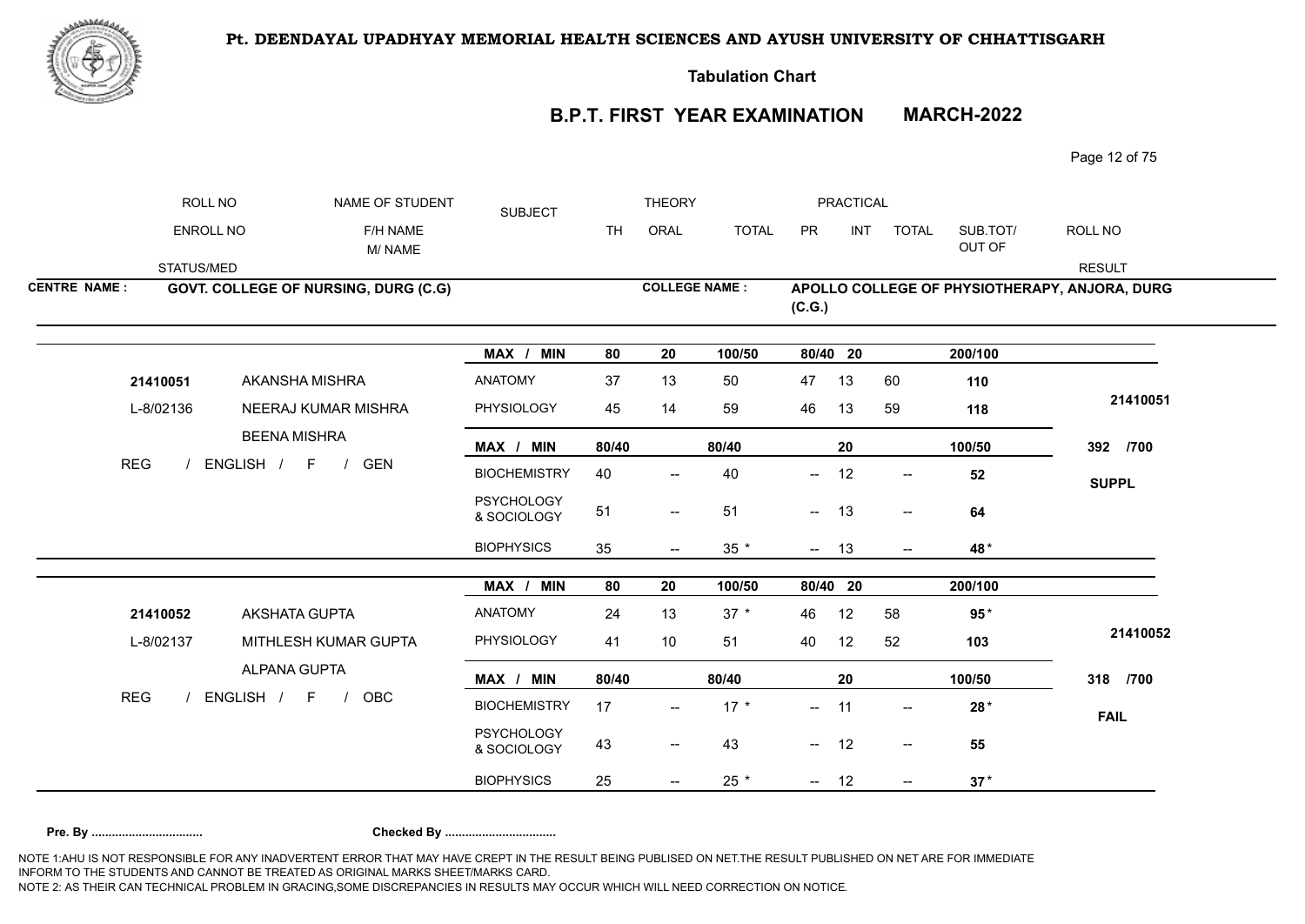

**Tabulation Chart** 

# **B.P.T. FIRST YEAR EXAMINATION MARCH-2022**

Page 13 of 75

|                     | ROLL NO                 | NAME OF STUDENT                              | <b>SUBJECT</b>                   |                | <b>THEORY</b>                       |              |          | PRACTICAL  |                          |                    |                                               |
|---------------------|-------------------------|----------------------------------------------|----------------------------------|----------------|-------------------------------------|--------------|----------|------------|--------------------------|--------------------|-----------------------------------------------|
|                     | ENROLL NO               | F/H NAME<br>M/NAME                           |                                  | <b>TH</b>      | ORAL                                | <b>TOTAL</b> | PR       | INT        | <b>TOTAL</b>             | SUB.TOT/<br>OUT OF | ROLL NO                                       |
|                     | STATUS/MED              |                                              |                                  |                |                                     |              |          |            |                          |                    | <b>RESULT</b>                                 |
| <b>CENTRE NAME:</b> |                         | GOVT. COLLEGE OF NURSING, DURG (C.G)         |                                  |                | <b>COLLEGE NAME:</b>                |              | (C.G.)   |            |                          |                    | APOLLO COLLEGE OF PHYSIOTHERAPY, ANJORA, DURG |
|                     |                         |                                              | MAX / MIN                        | 80             | 20                                  | 100/50       | 80/40 20 |            |                          | 200/100            |                                               |
|                     | 21410053                | <b>AMRITA KHONDAY</b>                        | <b>ANATOMY</b>                   | 39             | 15                                  | 54           | 53       | 15         | 68                       | 122                |                                               |
|                     | L-8/02138<br><b>REG</b> | ARJUN LAL KHONDAY                            | PHYSIOLOGY                       | 54             | 13                                  | 67           | 45       | 15         | 60                       | 127                | 21410053                                      |
|                     |                         | SANGEETA KHONDAY                             | MAX / MIN                        | 80/40          |                                     | 80/40        |          | 20         |                          | 100/50             | 446 /700                                      |
|                     |                         | ENGLISH / F / SC                             | <b>BIOCHEMISTRY</b>              | 49             | $\hspace{0.05cm}$ $\hspace{0.05cm}$ | 49           | −−       | 15         | $\mathrel{{-}-}$         | 64                 | <b>PASS</b>                                   |
|                     |                         |                                              | <b>PSYCHOLOGY</b><br>& SOCIOLOGY | $50\,$         | $\overline{\phantom{a}}$            | 50           | $  \,$   | 16         | $\overline{\phantom{a}}$ | 66                 |                                               |
|                     |                         |                                              | <b>BIOPHYSICS</b>                | 51             | $\overline{\phantom{a}}$            | 51           | $-$      | 16         | $\overline{\phantom{a}}$ | 67                 |                                               |
|                     |                         |                                              | MAX / MIN                        | 80             | 20                                  | 100/50       | 80/40 20 |            |                          | 200/100            |                                               |
|                     | 21410054                | ANJALI KUJUR                                 | ANATOMY                          | 17             | 11                                  | $28 *$       | 45       | 12         | 57                       | $85*$              |                                               |
|                     | L-8/02139               | <b>JAIKARAN KUJUR</b>                        | PHYSIOLOGY                       | $\overline{7}$ | 10                                  | $17 *$       | 40       | 12         | 52                       | 69*                | 21410054                                      |
|                     |                         | <b>ANITA KUJUR</b>                           | MAX / MIN                        | 80/40          |                                     | 80/40        |          | ${\bf 20}$ |                          | 100/50             | 216 /700                                      |
| <b>REG</b>          |                         | ENGLISH /<br><b>ST</b><br>F<br>$\frac{1}{2}$ | <b>BIOCHEMISTRY</b>              | 9              | $\overline{\phantom{a}}$            | $9 *$        | $-$      | 11         | $\overline{\phantom{a}}$ | $20*$              | <b>FAIL</b>                                   |
|                     |                         |                                              | <b>PSYCHOLOGY</b><br>& SOCIOLOGY | 8              | $\hspace{0.05cm}$ $\hspace{0.05cm}$ | $8 *$        | $- 12$   |            | $\overline{\phantom{a}}$ | $20*$              |                                               |
|                     |                         |                                              | <b>BIOPHYSICS</b>                | 10             | $\overline{\phantom{m}}$            | $10 *$       | $- 12$   |            | $\overline{\phantom{a}}$ | $22*$              |                                               |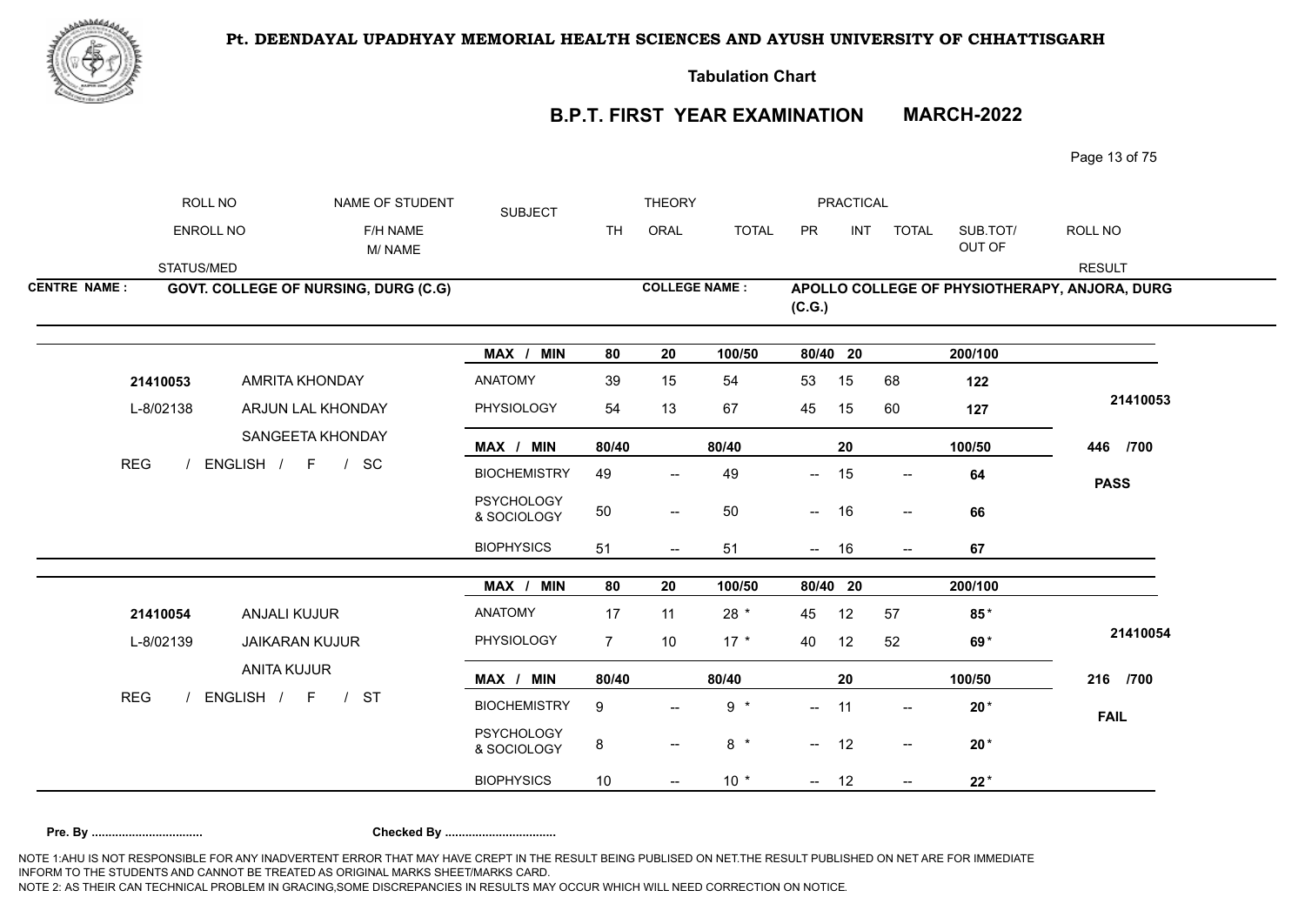

**Tabulation Chart** 

# **B.P.T. FIRST YEAR EXAMINATION MARCH-2022**

Page 14 of 75

|                     | ROLL NO                          |                                      | NAME OF STUDENT    | <b>SUBJECT</b>                   |                         | <b>THEORY</b>            |              |           | <b>PRACTICAL</b> |                          |                    |                                               |
|---------------------|----------------------------------|--------------------------------------|--------------------|----------------------------------|-------------------------|--------------------------|--------------|-----------|------------------|--------------------------|--------------------|-----------------------------------------------|
|                     | ENROLL NO                        |                                      | F/H NAME<br>M/NAME |                                  | <b>TH</b>               | ORAL                     | <b>TOTAL</b> | <b>PR</b> | <b>INT</b>       | <b>TOTAL</b>             | SUB.TOT/<br>OUT OF | ROLL NO                                       |
|                     | STATUS/MED                       |                                      |                    |                                  |                         |                          |              |           |                  |                          |                    | <b>RESULT</b>                                 |
| <b>CENTRE NAME:</b> |                                  | GOVT. COLLEGE OF NURSING, DURG (C.G) |                    |                                  |                         | <b>COLLEGE NAME:</b>     |              | (C.G.)    |                  |                          |                    | APOLLO COLLEGE OF PHYSIOTHERAPY, ANJORA, DURG |
|                     |                                  |                                      |                    | MAX / MIN                        | 80                      | 20                       | 100/50       | 80/40 20  |                  |                          | 200/100            |                                               |
|                     | 21410055                         | <b>ANKIT PATEL</b>                   |                    | <b>ANATOMY</b>                   | 6                       | 11                       | $17 *$       | 44        | 13               | 57                       | $74*$              |                                               |
|                     | L-8/02140<br><b>REG</b>          | NILKANTH PATEL                       |                    | PHYSIOLOGY                       | 8                       | 10                       | $18 *$       | 40        | 12               | 52                       | 70 <sup>*</sup>    | 21410055                                      |
|                     |                                  | <b>MEERA PATEL</b>                   |                    | MAX / MIN                        | 80/40                   |                          | 80/40        |           | 20               |                          | 100/50             | 211 /700                                      |
|                     | ENGLISH / M /                    |                                      | OBC                | <b>BIOCHEMISTRY</b>              | 10                      | $\overline{\phantom{a}}$ | $10 *$       | --        | 11               | $\overline{\phantom{a}}$ | $21*$              | <b>FAIL</b>                                   |
|                     |                                  |                                      |                    | <b>PSYCHOLOGY</b><br>& SOCIOLOGY | $\overline{\mathbf{4}}$ | $\overline{\phantom{a}}$ | $4 *$        | $- 12$    |                  | $\overline{\phantom{a}}$ | $16*$              |                                               |
|                     |                                  |                                      |                    | <b>BIOPHYSICS</b>                | 17                      | $\overline{\phantom{a}}$ | $17 *$       | $- 13$    |                  | $\overline{\phantom{a}}$ | $30*$              |                                               |
|                     |                                  |                                      |                    | MAX / MIN                        | 80                      | 20                       | 100/50       | 80/40 20  |                  |                          | 200/100            |                                               |
|                     |                                  | ANKITA JHA                           |                    | ANATOMY                          | 39                      | 12                       | 51           | 46        | 13               | 59                       | 110                |                                               |
|                     | 21410056<br>C M JHA<br>L-8/02141 |                                      |                    | PHYSIOLOGY                       | 43                      | 14                       | 57           | 47        | 13               | 60                       | 117                | 21410056                                      |
|                     |                                  | SINDHU JHA                           |                    | MAX / MIN                        | 80/40                   |                          | 80/40        |           | 20               |                          | 100/50             | 387 /700                                      |
| <b>REG</b>          |                                  | ENGLISH / F<br>$\frac{1}{2}$         | <b>GEN</b>         | <b>BIOCHEMISTRY</b>              | 32                      | $\overline{\phantom{m}}$ | $32 *$       | $- 12$    |                  | $\overline{\phantom{a}}$ | 44*                | <b>SUPPL</b>                                  |
|                     |                                  |                                      |                    | <b>PSYCHOLOGY</b><br>& SOCIOLOGY | 53                      | $\overline{\phantom{a}}$ | 53           | $- 13$    |                  | $\overline{\phantom{a}}$ | 66                 |                                               |
|                     |                                  |                                      |                    | <b>BIOPHYSICS</b>                | 37                      | $\overline{\phantom{a}}$ | $37 *$       | $- 13$    |                  | $\overline{\phantom{a}}$ | 50                 |                                               |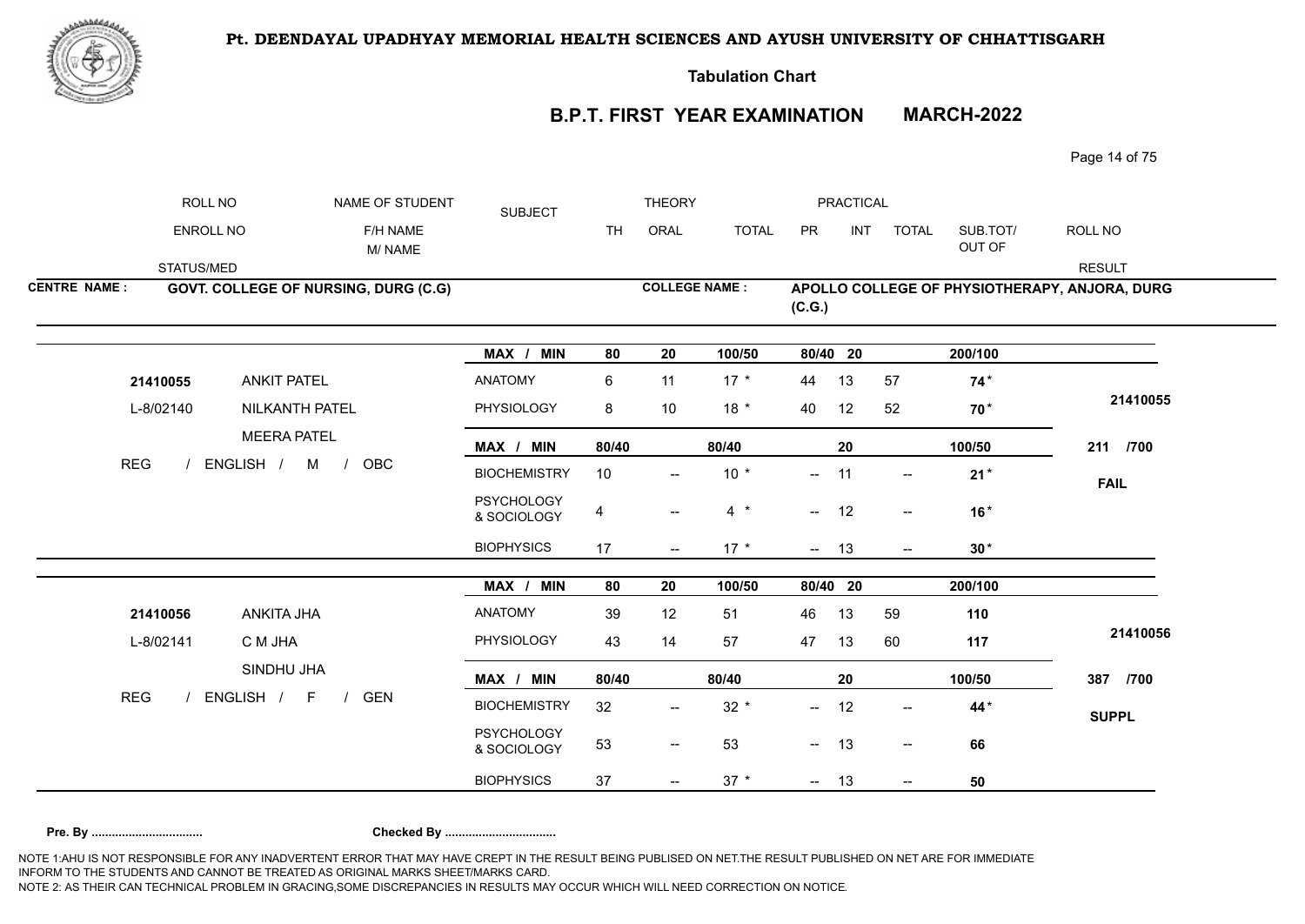



**Tabulation Chart** 

## **B.P.T. FIRST YEAR EXAMINATION MARCH-2022**

Page 15 of 75

|                     | ROLL NO    | NAME OF STUDENT                         | <b>SUBJECT</b>                   |           | <b>THEORY</b>                         |              |          | PRACTICAL  |                                     |                    |                                               |
|---------------------|------------|-----------------------------------------|----------------------------------|-----------|---------------------------------------|--------------|----------|------------|-------------------------------------|--------------------|-----------------------------------------------|
|                     | ENROLL NO  | F/H NAME<br>M/NAME                      |                                  | <b>TH</b> | ORAL                                  | <b>TOTAL</b> | PR       | <b>INT</b> | <b>TOTAL</b>                        | SUB.TOT/<br>OUT OF | ROLL NO                                       |
|                     | STATUS/MED |                                         |                                  |           |                                       |              |          |            |                                     |                    | <b>RESULT</b>                                 |
| <b>CENTRE NAME:</b> |            | GOVT. COLLEGE OF NURSING, DURG (C.G)    |                                  |           | <b>COLLEGE NAME:</b>                  |              | (C.G.)   |            |                                     |                    | APOLLO COLLEGE OF PHYSIOTHERAPY, ANJORA, DURG |
|                     |            |                                         | MAX / MIN                        | 80        | 20                                    | 100/50       | 80/40 20 |            |                                     | 200/100            |                                               |
|                     | 21410057   | AQSAIN AHMAD QURESHI                    | <b>ANATOMY</b>                   | 36        | 12                                    | 48 *         | 45       | 14         | 59                                  | 107                |                                               |
|                     | L-8/02142  | SAGEER AHMAD QURESHI                    | PHYSIOLOGY                       | 42        | 10                                    | 52           | 40       | 13         | 53                                  | 105                | 21410057                                      |
|                     |            | SHAHEEN BUSHRA                          | MAX / MIN                        | 80/40     |                                       | 80/40        |          | 20         |                                     | 100/50             | 338 /700                                      |
| <b>REG</b>          |            | ENGLISH / M /<br>OBC                    | <b>BIOCHEMISTRY</b>              | 8         | $\overline{\phantom{a}}$              | $8 *$        | $--$     | 12         | $\overline{\phantom{a}}$            | $20*$              | <b>FAIL</b>                                   |
|                     |            |                                         | <b>PSYCHOLOGY</b><br>& SOCIOLOGY | 43        | $\overline{\phantom{a}}$              | 43           | $\sim$   | 13         | $\overline{\phantom{a}}$            | 56                 |                                               |
|                     |            |                                         | <b>BIOPHYSICS</b>                | 36        | $--$                                  | $36 *$       | $- 14$   |            | $- -$                               | 50                 |                                               |
|                     |            |                                         | MAX / MIN                        | 80        | 20                                    | 100/50       | 80/40 20 |            |                                     | 200/100            |                                               |
|                     | 21410058   | <b>AYUSH SINHA</b>                      | <b>ANATOMY</b>                   | 17        | 15                                    | $32 *$       | 54       | 13         | 67                                  | 99*                |                                               |
|                     | L-8/02143  | <b>VED PRAKASH SINHA</b>                | PHYSIOLOGY                       | 44        | 11                                    | 55           | 41       | 14         | 55                                  | 110                | 21410058                                      |
|                     |            | POONAM SINHA                            | MAX / MIN                        | 80/40     |                                       | 80/40        |          | 20         |                                     | 100/50             | 362 /700                                      |
| <b>REG</b>          |            | ENGLISH / M<br><b>GEN</b><br>$\sqrt{ }$ | <b>BIOCHEMISTRY</b>              | 20        | $\overline{\phantom{a}}$              | $20 *$       | --       | 12         | $\hspace{0.05cm}$ $\hspace{0.05cm}$ | $32*$              | <b>SUPPL</b>                                  |
|                     |            |                                         | <b>PSYCHOLOGY</b><br>& SOCIOLOGY | 46        | $\overline{\phantom{a}}$              | 46           | $---$    | 13         | $\overline{\phantom{a}}$            | 59                 |                                               |
|                     |            |                                         | <b>BIOPHYSICS</b>                | 48        | $\hspace{0.05cm}$ – $\hspace{0.05cm}$ | 48           | $- -$    | 14         | $\overline{\phantom{a}}$            | 62                 |                                               |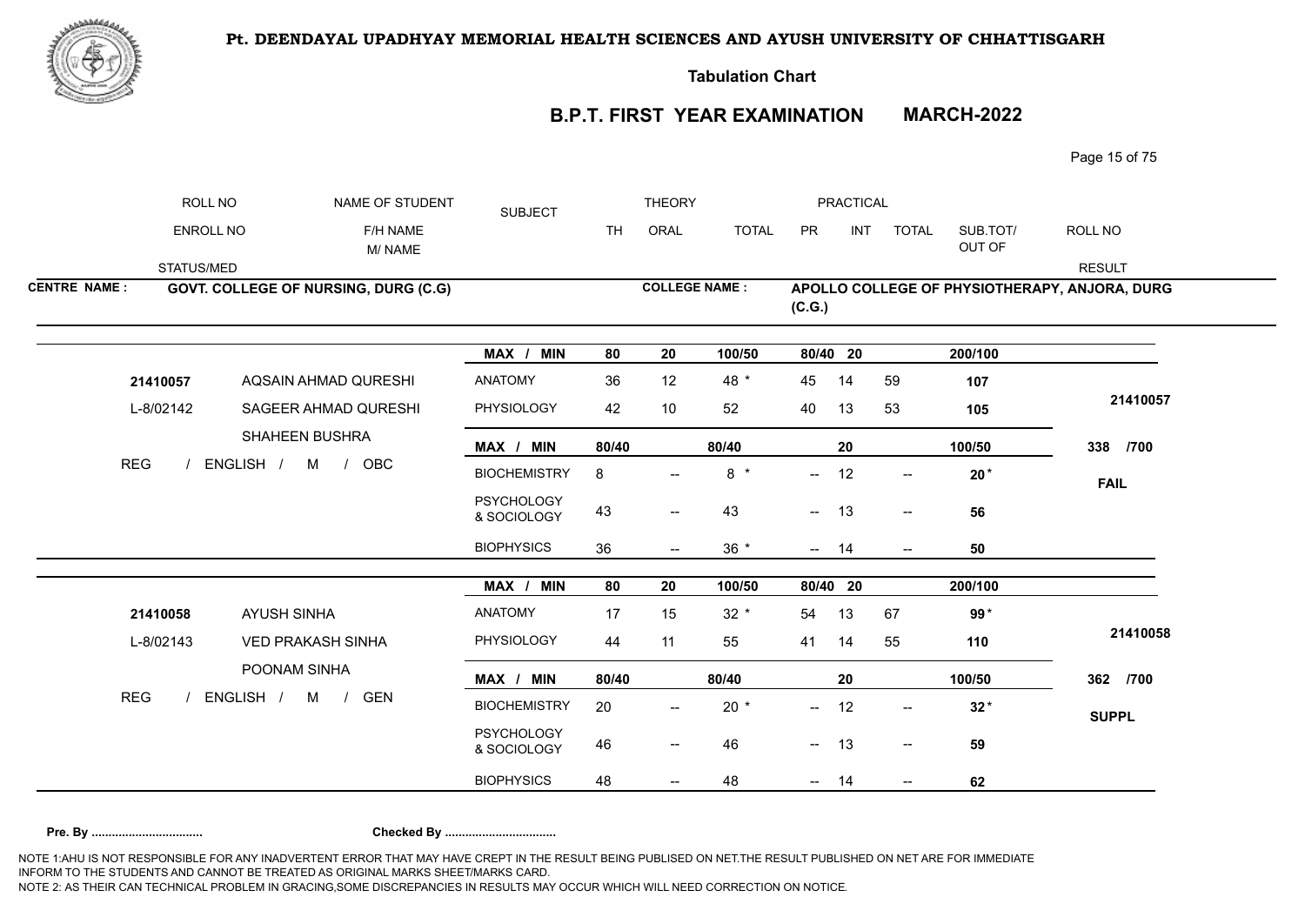

**Tabulation Chart** 

# **B.P.T. FIRST YEAR EXAMINATION MARCH-2022**

Page 16 of 75

|                     | ROLL NO                 | NAME OF STUDENT                      | <b>SUBJECT</b>                   |           | <b>THEORY</b>                                       |              |                          | PRACTICAL  |                                       |                    |                                               |
|---------------------|-------------------------|--------------------------------------|----------------------------------|-----------|-----------------------------------------------------|--------------|--------------------------|------------|---------------------------------------|--------------------|-----------------------------------------------|
|                     | ENROLL NO               | F/H NAME<br>M/NAME                   |                                  | <b>TH</b> | ORAL                                                | <b>TOTAL</b> | PR                       | <b>INT</b> | <b>TOTAL</b>                          | SUB.TOT/<br>OUT OF | ROLL NO                                       |
|                     | STATUS/MED              |                                      |                                  |           |                                                     |              |                          |            |                                       |                    | <b>RESULT</b>                                 |
| <b>CENTRE NAME:</b> |                         | GOVT. COLLEGE OF NURSING, DURG (C.G) |                                  |           | <b>COLLEGE NAME:</b>                                |              | (C.G.)                   |            |                                       |                    | APOLLO COLLEGE OF PHYSIOTHERAPY, ANJORA, DURG |
|                     |                         |                                      | MAX / MIN                        | 80        | 20                                                  | 100/50       | 80/40 20                 |            |                                       | 200/100            |                                               |
|                     | 21410059                | <b>AYUSHI KATORE</b>                 | <b>ANATOMY</b>                   | 36        | 15                                                  | 51           | 53                       | 14         | 67                                    | 118                |                                               |
|                     | L-8/02144<br><b>REG</b> | <b>GAJANAND KATORE</b>               | PHYSIOLOGY                       | 44        | 14                                                  | 58           | 47                       | 14         | 61                                    | 119                | 21410059                                      |
|                     |                         | <b>MANGALA KATORE</b><br>OBC         | MAX / MIN                        | 80/40     |                                                     | 80/40        |                          | 20         |                                       | 100/50             | 414 /700                                      |
|                     | ENGLISH / F /           |                                      | <b>BIOCHEMISTRY</b>              | 40        | $\overline{\phantom{a}}$                            | 40           | --                       | 14         | $\hspace{0.05cm}$ – $\hspace{0.05cm}$ | 54                 | <b>PASS</b>                                   |
|                     |                         |                                      | <b>PSYCHOLOGY</b><br>& SOCIOLOGY | 51        | $\hspace{0.05cm} -\hspace{0.05cm} -\hspace{0.05cm}$ | 51           | $\sim$                   | 15         | $\overline{\phantom{a}}$              | 66                 |                                               |
|                     |                         |                                      | <b>BIOPHYSICS</b>                | 42        |                                                     | 42           | $\overline{\phantom{a}}$ | 15         | $\overline{\phantom{a}}$              | 57                 |                                               |
|                     |                         |                                      | MAX / MIN                        | 80        | 20                                                  | 100/50       | 80/40 20                 |            |                                       | 200/100            |                                               |
|                     | 21410060                | <b>BHAGYASHRI TAORI</b>              | <b>ANATOMY</b>                   | 56        | 16                                                  | 72           | 56                       | 16         | 72                                    | 144                |                                               |
|                     | L-8/02145               | <b>TARACHAND TAORI</b>               | PHYSIOLOGY                       | 62        | 14                                                  | 76           | 48                       | 16         | 64                                    | 140                | 21410060                                      |
|                     |                         | <b>KANCHAN TAORI</b>                 | MAX / MIN                        | 80/40     |                                                     | 80/40        |                          | 20         |                                       | 100/50             | 502 /700                                      |
| <b>REG</b>          |                         | ENGLISH / F /<br><b>GEN</b>          | <b>BIOCHEMISTRY</b>              | 55        | $\qquad \qquad -$                                   | 55           | $\overline{\phantom{a}}$ | 16         | $\overline{\phantom{a}}$              | 71                 | <b>PASS</b>                                   |
|                     |                         |                                      | <b>PSYCHOLOGY</b><br>& SOCIOLOGY | 58        | $\hspace{0.05cm}$ – $\hspace{0.05cm}$               | 58           | $\sim$                   | 17         | $\overline{\phantom{a}}$              | 75                 |                                               |
|                     |                         |                                      | <b>BIOPHYSICS</b>                | 55        |                                                     | 55           | $- 17$                   |            | $\hspace{0.05cm}$ – $\hspace{0.05cm}$ | 72                 |                                               |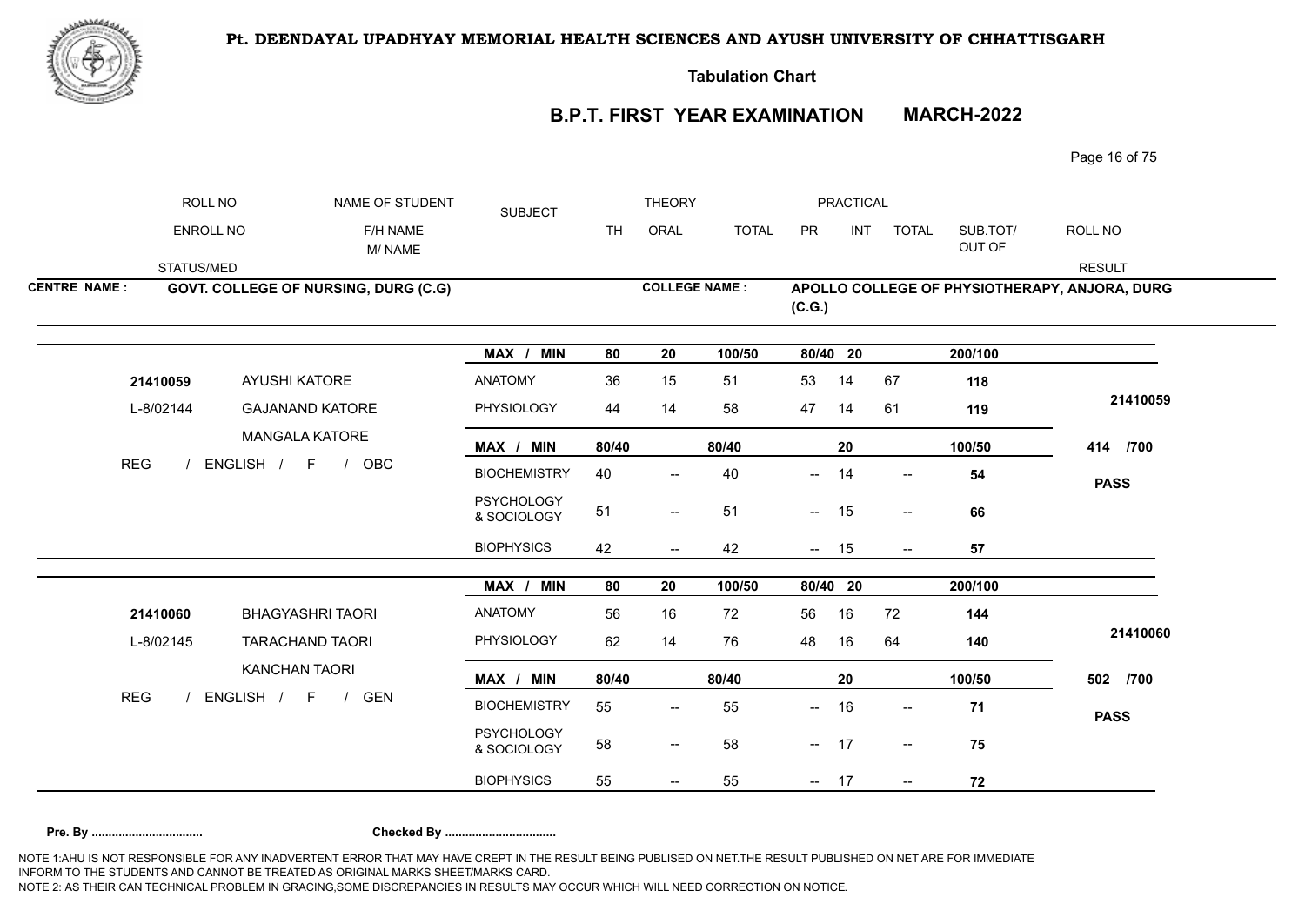

**Tabulation Chart** 

## **B.P.T. FIRST YEAR EXAMINATION MARCH-2022**

Page 17 of 75

|                     | ROLL NO                          | NAME OF STUDENT                               | <b>SUBJECT</b>                   |           | <b>THEORY</b>                       |              |            | PRACTICAL  |                                       |                    |                                               |
|---------------------|----------------------------------|-----------------------------------------------|----------------------------------|-----------|-------------------------------------|--------------|------------|------------|---------------------------------------|--------------------|-----------------------------------------------|
|                     | ENROLL NO                        | F/H NAME<br>M/NAME                            |                                  | <b>TH</b> | ORAL                                | <b>TOTAL</b> | PR         | <b>INT</b> | <b>TOTAL</b>                          | SUB.TOT/<br>OUT OF | ROLL NO                                       |
|                     | STATUS/MED                       |                                               |                                  |           |                                     |              |            |            |                                       |                    | <b>RESULT</b>                                 |
| <b>CENTRE NAME:</b> |                                  | GOVT. COLLEGE OF NURSING, DURG (C.G)          |                                  |           | <b>COLLEGE NAME:</b>                |              | (C.G.)     |            |                                       |                    | APOLLO COLLEGE OF PHYSIOTHERAPY, ANJORA, DURG |
|                     |                                  |                                               | MAX / MIN                        | 80        | 20                                  | 100/50       | 80/40 20   |            |                                       | 200/100            |                                               |
|                     | 21410061                         | <b>BHUMIKA ATHANKAR</b>                       | <b>ANATOMY</b>                   | 12        | 14                                  | $26 *$       | 52         | 12         | 64                                    | $90*$              |                                               |
|                     | L-8/02146<br><b>REG</b>          | MAHESH KUMAR ATHANKAR<br>PANCHASHILA ATHANKAR | PHYSIOLOGY                       | 34        | 10                                  | $44 *$       | 40         | 12         | 52                                    | $96*$              | 21410061                                      |
|                     |                                  |                                               | MAX / MIN                        | 80/40     |                                     | 80/40        |            | 20         |                                       | 100/50             | 331 /700                                      |
|                     | ENGLISH /<br>$F \qquad /$<br>GEN |                                               | <b>BIOCHEMISTRY</b>              | 19        |                                     | $19 *$       | $--$       | 11         | $--$                                  | $30*$              | <b>FAIL</b>                                   |
|                     |                                  |                                               | <b>PSYCHOLOGY</b><br>& SOCIOLOGY | 49        | $- -$                               | 49           | $- 12$     |            | $\mathrel{{-}-}$                      | 61                 |                                               |
|                     |                                  |                                               | <b>BIOPHYSICS</b>                | 42        |                                     | 42           | $-$        | 12         | $\overline{\phantom{a}}$              | 54                 |                                               |
|                     |                                  |                                               | MAX / MIN                        | 80        | 20                                  | 100/50       | 80/40 20   |            |                                       | 200/100            |                                               |
|                     |                                  | DEVENDRA KUMAR PATEL                          | <b>ANATOMY</b>                   | 13        | 13                                  | $26 *$       | 52         | 11         | 63                                    | 89*                |                                               |
|                     | 21410062<br>L-8/02147            | <b>HULAS PATEL</b>                            | PHYSIOLOGY                       | 28        | 10                                  | $38 *$       | 40         | 11         | 51                                    | 89*                | 21410062                                      |
|                     |                                  | <b>SUKANYA PATEL</b>                          | MAX / MIN                        | 80/40     |                                     | 80/40        |            | 20         |                                       | 100/50             | 289 /700                                      |
| <b>REG</b>          |                                  | ENGLISH /<br>M<br><b>OBC</b><br>$\frac{1}{2}$ | <b>BIOCHEMISTRY</b>              | 13        | $\hspace{0.05cm}$ $\hspace{0.05cm}$ | $13 *$       | $- 11$     |            | $- -$                                 | $24*$              | <b>FAIL</b>                                   |
|                     |                                  |                                               | <b>PSYCHOLOGY</b><br>& SOCIOLOGY | 33        | $\hspace{0.05cm}$ $\hspace{0.05cm}$ | $33 *$       | $\sim$ $-$ | 12         | $\hspace{0.05cm}$ – $\hspace{0.05cm}$ | 45*                |                                               |
|                     |                                  |                                               | <b>BIOPHYSICS</b>                | 30        |                                     | $30 *$       | $- 12$     |            | $\overline{\phantom{a}}$              | 42*                |                                               |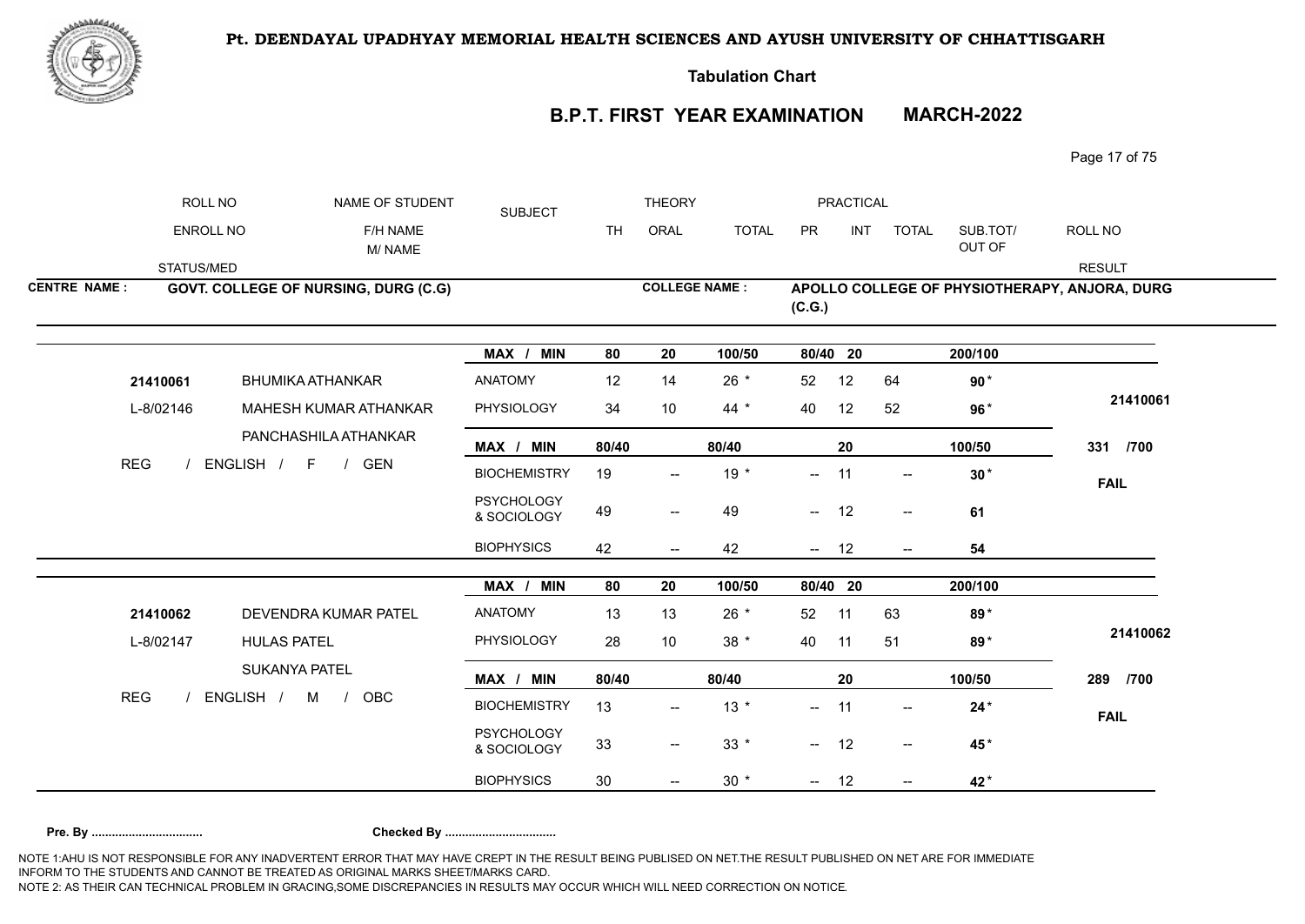

**Tabulation Chart** 

**B.P.T. FIRST YEAR EXAMINATION MARCH-2022**

Page 18 of 75

|                     | ROLL NO                 | NAME OF STUDENT                              | <b>SUBJECT</b>                   |           | <b>THEORY</b>                                       |              |                          | <b>PRACTICAL</b> |                                     |                    |                                               |
|---------------------|-------------------------|----------------------------------------------|----------------------------------|-----------|-----------------------------------------------------|--------------|--------------------------|------------------|-------------------------------------|--------------------|-----------------------------------------------|
|                     | ENROLL NO               | F/H NAME<br>M/NAME                           |                                  | <b>TH</b> | ORAL                                                | <b>TOTAL</b> | PR                       | <b>INT</b>       | <b>TOTAL</b>                        | SUB.TOT/<br>OUT OF | ROLL NO                                       |
|                     | STATUS/MED              |                                              |                                  |           |                                                     |              |                          |                  |                                     |                    | <b>RESULT</b>                                 |
| <b>CENTRE NAME:</b> |                         | GOVT. COLLEGE OF NURSING, DURG (C.G)         |                                  |           | <b>COLLEGE NAME:</b>                                |              | (C.G.)                   |                  |                                     |                    | APOLLO COLLEGE OF PHYSIOTHERAPY, ANJORA, DURG |
|                     |                         |                                              | MAX / MIN                        | 80        | 20                                                  | 100/50       | 80/40 20                 |                  |                                     | 200/100            |                                               |
|                     | 21410063                | <b>DHARA MINJ</b>                            | ANATOMY                          | 45        | 12                                                  | 57           | 50                       | 12               | 62                                  | 119                |                                               |
|                     | L-8/02148<br><b>REG</b> | LAXMI PRASAD MINJ<br><b>FULESHWARI</b>       | <b>PHYSIOLOGY</b>                | 41        | 11                                                  | 52           | 41                       | 12               | 53                                  | 105                | 21410063                                      |
|                     |                         |                                              | MAX / MIN                        | 80/40     |                                                     | 80/40        |                          | 20               |                                     | 100/50             | 368 /700                                      |
|                     |                         | ENGLISH /<br><b>ST</b><br>F<br>$\frac{1}{2}$ | <b>BIOCHEMISTRY</b>              | 24        |                                                     | $24 *$       | $\overline{\phantom{a}}$ | 12               | $\hspace{0.05cm}$ $\hspace{0.05cm}$ | $36*$              | <b>SUPPL</b>                                  |
|                     |                         |                                              | PSYCHOLOGY<br>& SOCIOLOGY        | 50        | $\sim$                                              | 50           | $\overline{\phantom{a}}$ | 13               | $\overline{\phantom{a}}$            | 63                 |                                               |
|                     |                         |                                              | <b>BIOPHYSICS</b>                | 32        | $- -$                                               | $32 *$       | $- 13$                   |                  | $\overline{\phantom{a}}$            | 45*                |                                               |
|                     |                         |                                              | MAX / MIN                        | 80        | 20                                                  | 100/50       | 80/40 20                 |                  |                                     | 200/100            |                                               |
|                     |                         | DIKSHA CHANDRA                               | ANATOMY                          | 22        | 15                                                  | $37 *$       | 54                       | 12               | 66                                  | 103                |                                               |
|                     | 21410064<br>L-8/02149   | KOUSAL PRASAD                                | PHYSIOLOGY                       | 43        | 13                                                  | 56           | 46                       | 12               | 58                                  | 114                | 21410064                                      |
|                     |                         | <b>PRAMODIKA</b>                             | MAX / MIN                        | 80/40     |                                                     | 80/40        |                          | 20               |                                     | 100/50             | 383 /700                                      |
| <b>REG</b>          |                         | ENGLISH /<br>F<br><b>OBC</b><br>$\sqrt{ }$   | <b>BIOCHEMISTRY</b>              | 26        | $\overline{a}$                                      | $26 *$       | $--$                     | 12               | $\overline{\phantom{a}}$            | $38*$              | <b>SUPPL</b>                                  |
|                     |                         |                                              | <b>PSYCHOLOGY</b><br>& SOCIOLOGY | 55        | $\overline{\phantom{m}}$                            | 55           | $- 13$                   |                  | $\overline{\phantom{a}}$            | 68                 |                                               |
|                     |                         |                                              | <b>BIOPHYSICS</b>                | 47        | $\hspace{0.05cm} -\hspace{0.05cm} -\hspace{0.05cm}$ | 47           | $\sim$ $-$               | 13               | $\overline{\phantom{a}}$            | 60                 |                                               |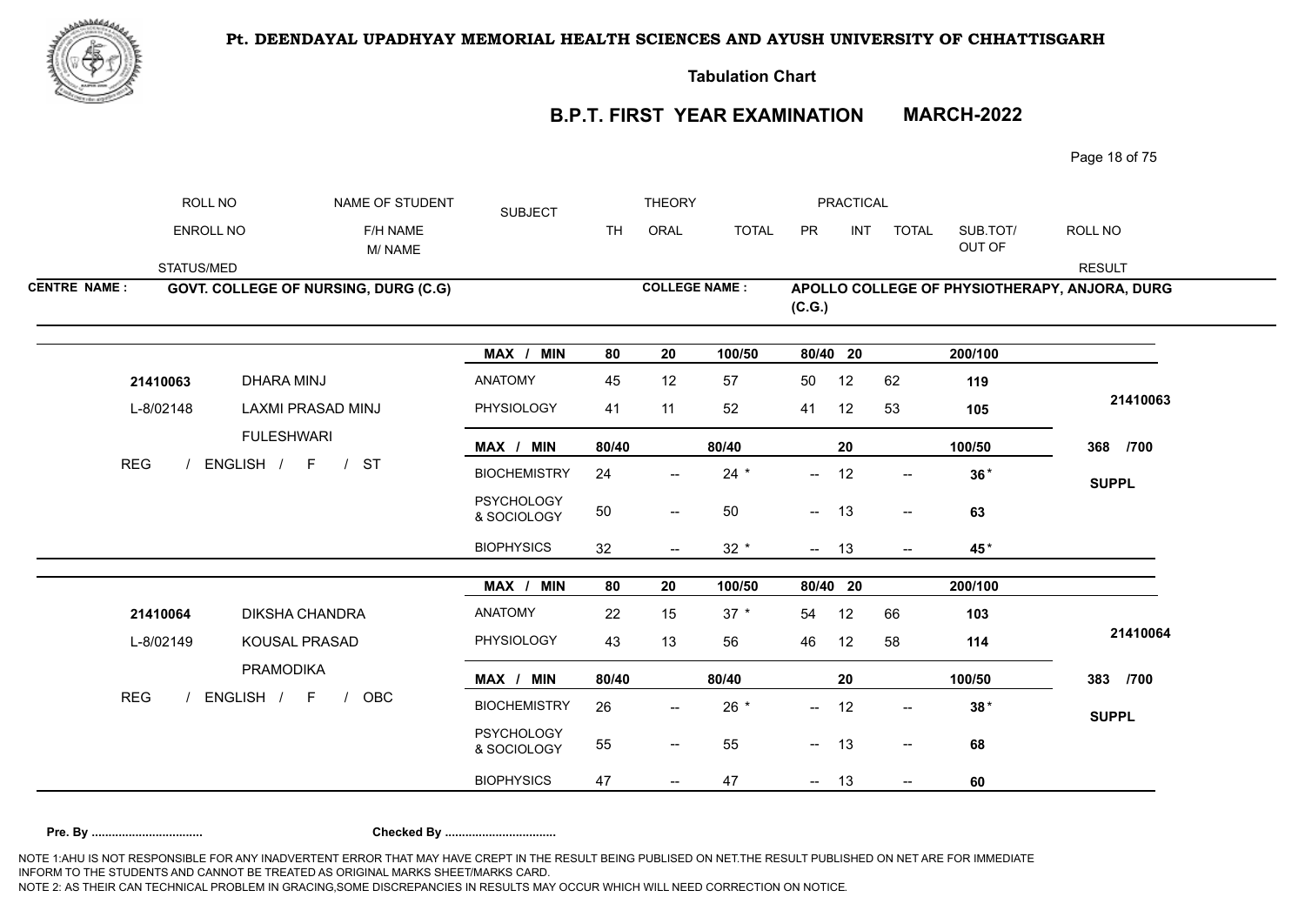

**Tabulation Chart** 

## **B.P.T. FIRST YEAR EXAMINATION MARCH-2022**

Page 19 of 75

|                     | ROLL NO                 |                             | NAME OF STUDENT                      | <b>SUBJECT</b>                   |           | <b>THEORY</b>            |              |              | PRACTICAL  |                          |                    |                                               |
|---------------------|-------------------------|-----------------------------|--------------------------------------|----------------------------------|-----------|--------------------------|--------------|--------------|------------|--------------------------|--------------------|-----------------------------------------------|
|                     | ENROLL NO               |                             | F/H NAME<br>M/NAME                   |                                  | <b>TH</b> | ORAL                     | <b>TOTAL</b> | PR           | <b>INT</b> | <b>TOTAL</b>             | SUB.TOT/<br>OUT OF | ROLL NO                                       |
|                     | STATUS/MED              |                             |                                      |                                  |           |                          |              |              |            |                          |                    | <b>RESULT</b>                                 |
| <b>CENTRE NAME:</b> |                         |                             | GOVT. COLLEGE OF NURSING, DURG (C.G) |                                  |           | <b>COLLEGE NAME:</b>     |              | (C.G.)       |            |                          |                    | APOLLO COLLEGE OF PHYSIOTHERAPY, ANJORA, DURG |
|                     |                         |                             |                                      | MAX / MIN                        | 80        | 20                       | 100/50       | 80/40 20     |            |                          | 200/100            |                                               |
|                     | 21410065                | <b>DILIP VERMA</b>          |                                      | <b>ANATOMY</b>                   | A         | A                        | A            | $\mathsf{A}$ | 13         | $13*$                    | $13*$              |                                               |
|                     | L-8/02150<br><b>REG</b> | <b>BHAGWAT PRASAD VERMA</b> | PHYSIOLOGY                           | A                                | A         | A                        | $\mathsf{A}$ | 13           | $13*$      | $13*$                    | 21410065           |                                               |
|                     |                         | <b>LATA VERMA</b>           |                                      | MAX / MIN                        | 80/40     |                          | 80/40        |              | 20         |                          | 100/50             | 66<br>/700                                    |
|                     | ENGLISH /<br>M          |                             | OBC<br>$\frac{1}{2}$                 | <b>BIOCHEMISTRY</b>              | A         | $\overline{\phantom{a}}$ | Α            | --           | 12         | $\overline{\phantom{a}}$ | $12*$              | <b>ABSENT</b>                                 |
|                     |                         |                             |                                      | <b>PSYCHOLOGY</b><br>& SOCIOLOGY | A         | $\overline{\phantom{a}}$ | Α            | −−           | 14         | $\mathrel{{-}-}$         | $14*$              |                                               |
|                     |                         |                             |                                      | <b>BIOPHYSICS</b>                | A         | $\overline{\phantom{a}}$ | Α            | $\sim$       | 14         | $\overline{\phantom{a}}$ | $14*$              |                                               |
|                     |                         |                             |                                      | MAX / MIN                        | 80        | 20                       | 100/50       | 80/40 20     |            |                          | 200/100            |                                               |
|                     | 21410066                | <b>EKANT THAKUR</b>         |                                      | <b>ANATOMY</b>                   | 14        | 12                       | $26 *$       | 49           | 12         | 61                       | $87*$              |                                               |
|                     | L-8/02151               | O.P. THAKUR                 |                                      | PHYSIOLOGY                       | 30        | 14                       | $44 *$       | 47           | 12         | 59                       | 103                | 21410066                                      |
|                     |                         | <b>GOMTI THAKUR</b>         |                                      | MAX / MIN                        | 80/40     |                          | 80/40        |              | 20         |                          | 100/50             | 319 /700                                      |
| <b>REG</b>          |                         | ENGLISH / M / ST            |                                      | <b>BIOCHEMISTRY</b>              | 13        | $\overline{\phantom{a}}$ | $13 *$       | $- 11$       |            | $\overline{\phantom{a}}$ | $24*$              | <b>FAIL</b>                                   |
|                     |                         |                             |                                      | <b>PSYCHOLOGY</b><br>& SOCIOLOGY | 46        | $-\!$                    | 46           | $- 13$       |            | $\overline{\phantom{a}}$ | 59                 |                                               |
|                     |                         |                             |                                      | <b>BIOPHYSICS</b>                | 34        |                          | $34 *$       | $- 12$       |            | $--$                     | 46*                |                                               |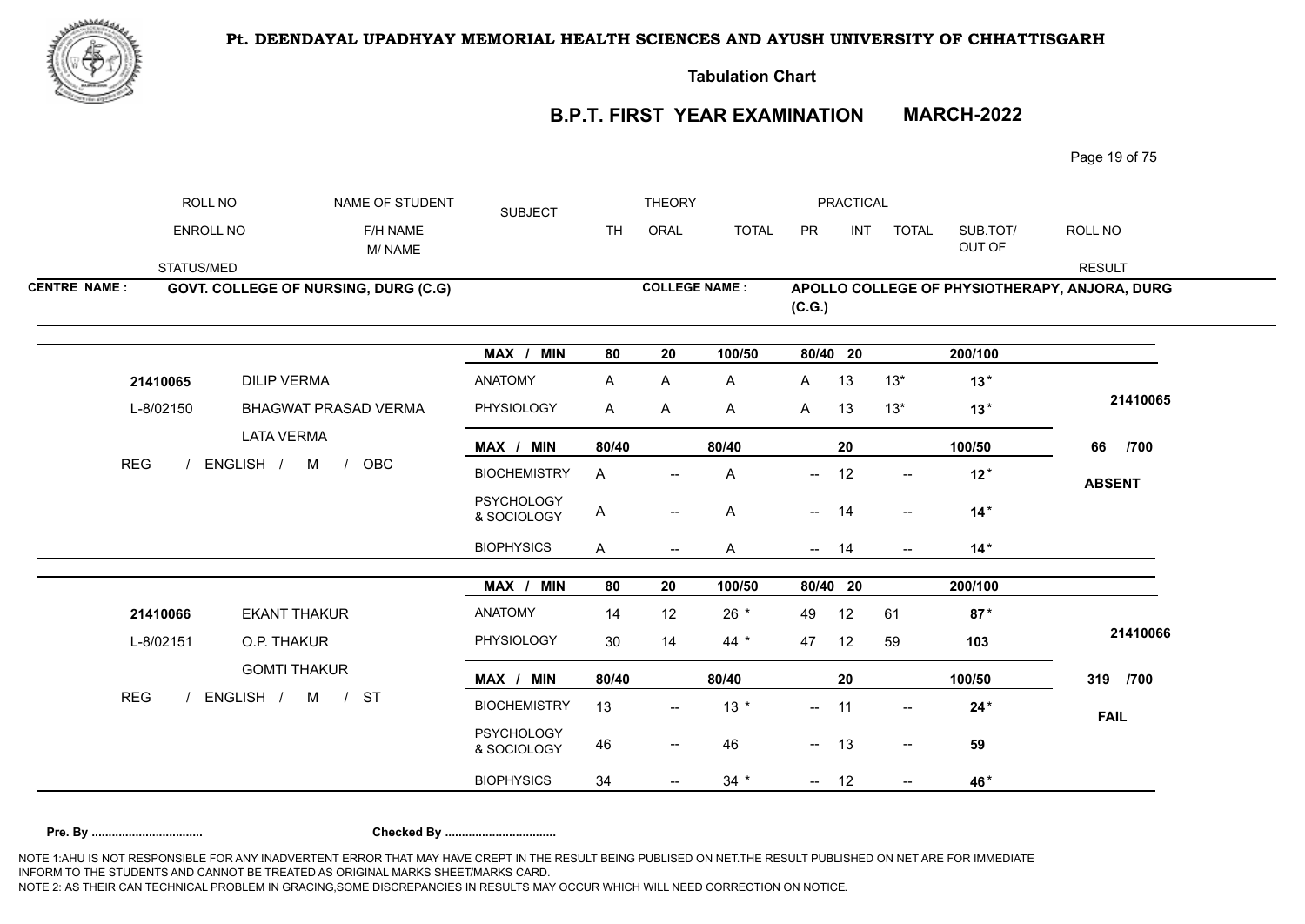



**Tabulation Chart** 

# **B.P.T. FIRST YEAR EXAMINATION MARCH-2022**

Page 20 of 75

|                     | ROLL NO                             | NAME OF STUDENT                             | <b>SUBJECT</b>                   |           | <b>THEORY</b>            |                 |                  | <b>PRACTICAL</b> |                          |                    |                                               |
|---------------------|-------------------------------------|---------------------------------------------|----------------------------------|-----------|--------------------------|-----------------|------------------|------------------|--------------------------|--------------------|-----------------------------------------------|
|                     | ENROLL NO                           | F/H NAME<br>M/NAME                          |                                  | <b>TH</b> | ORAL                     | <b>TOTAL</b>    | PR               | <b>INT</b>       | <b>TOTAL</b>             | SUB.TOT/<br>OUT OF | ROLL NO                                       |
|                     | STATUS/MED                          |                                             |                                  |           |                          |                 |                  |                  |                          |                    | <b>RESULT</b>                                 |
| <b>CENTRE NAME:</b> |                                     | <b>GOVT. COLLEGE OF NURSING, DURG (C.G)</b> |                                  |           | <b>COLLEGE NAME:</b>     |                 | (C.G.)           |                  |                          |                    | APOLLO COLLEGE OF PHYSIOTHERAPY, ANJORA, DURG |
|                     |                                     |                                             | MAX / MIN                        | 80        | 20                       | 100/50          | 80/40 20         |                  |                          | 200/100            |                                               |
|                     | 21410067                            | <b>GARIMA SONBER</b>                        | <b>ANATOMY</b>                   | 29        | 14                       | 43 *            | 54               | 12               | 66                       | 109                |                                               |
|                     | L-8/02152<br><b>REG</b>             | <b>VINOD SONBER</b>                         | PHYSIOLOGY                       | 49        | 13                       | 62              | 46               | 12               | 58                       | 120                | 21410067                                      |
|                     |                                     | <b>HIRESH SONBER</b>                        | MAX / MIN                        | 80/40     |                          | 80/40           |                  | 20               |                          | 100/50             | 381 /700                                      |
|                     | ENGLISH /<br>OBC<br>F<br>$\sqrt{ }$ |                                             | <b>BIOCHEMISTRY</b>              | 25        | $\overline{\phantom{a}}$ | $25 *$          | $\mathrel{{-}-}$ | 11               | $\overline{\phantom{a}}$ | $36*$              | <b>SUPPL</b>                                  |
|                     |                                     |                                             | <b>PSYCHOLOGY</b><br>& SOCIOLOGY | 45        | $\overline{\phantom{a}}$ | 45              | $- 12$           |                  | $\overline{\phantom{a}}$ | 57                 |                                               |
|                     |                                     |                                             | <b>BIOPHYSICS</b>                | 46        | $\overline{\phantom{m}}$ | 46              | $- 13$           |                  | $\overline{\phantom{a}}$ | 59                 |                                               |
|                     |                                     |                                             | MAX / MIN                        | 80        | 20                       | 100/50          | 80/40 20         |                  |                          | 200/100            |                                               |
|                     |                                     | <b>GAURAV SAHU</b>                          | ANATOMY                          | 18        | 15                       | $33 *$          | 53               | 13               | 66                       | 99*                |                                               |
|                     | 21410068<br>L-8/02153               | KHORBHARA RAM SAHU                          | PHYSIOLOGY                       | 22        | 10                       | $32 *$          | 41               | 13               | 54                       | 86*                | 21410068                                      |
|                     |                                     | SOHDRA BAI SAHU                             | MAX / MIN                        | 80/40     |                          | 80/40           |                  | 20               |                          | 100/50             | 295 /700                                      |
| <b>REG</b>          |                                     | ENGLISH /<br>M<br>OBC<br>$\frac{1}{2}$      | <b>BIOCHEMISTRY</b>              | 8         |                          | $8 *$           | $--$             | 12               | $\overline{\phantom{a}}$ | $20*$              | <b>FAIL</b>                                   |
|                     |                                     |                                             | <b>PSYCHOLOGY</b><br>& SOCIOLOGY | 35        | $\overline{\phantom{m}}$ | $35$ $^{\star}$ | $- 13$           |                  | $\overline{\phantom{a}}$ | 48*                |                                               |
|                     |                                     |                                             | <b>BIOPHYSICS</b>                | 29        | $\overline{\phantom{m}}$ | $29 *$          | $- 13$           |                  | $\overline{\phantom{a}}$ | 42*                |                                               |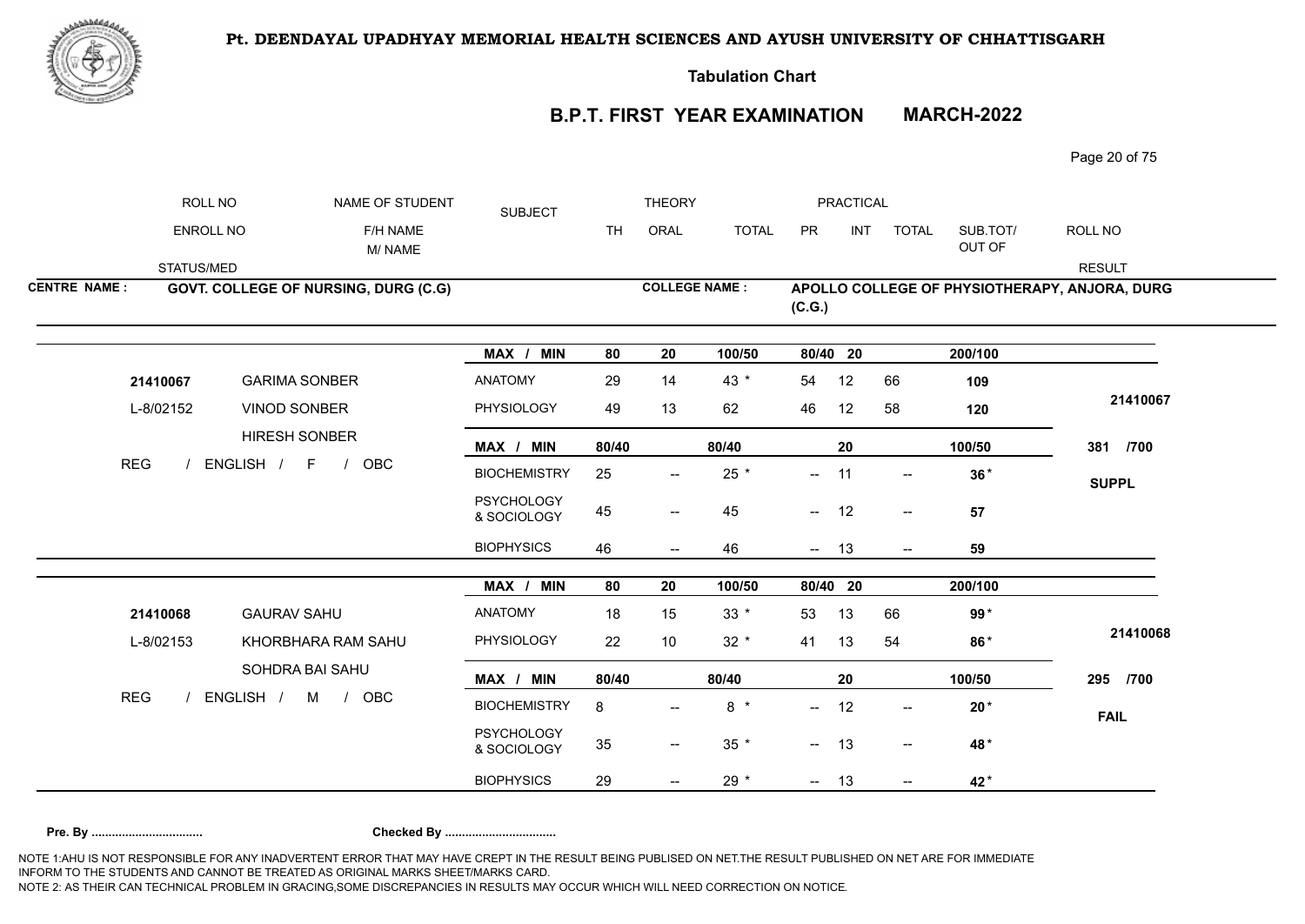



**Tabulation Chart** 

## **B.P.T. FIRST YEAR EXAMINATION MARCH-2022**

Page 21 of 75

|                     | ROLL NO                 | NAME OF STUDENT                          | <b>SUBJECT</b>                   |           | <b>THEORY</b>                                       |              |                | <b>PRACTICAL</b> |                                                  |                    |                                               |
|---------------------|-------------------------|------------------------------------------|----------------------------------|-----------|-----------------------------------------------------|--------------|----------------|------------------|--------------------------------------------------|--------------------|-----------------------------------------------|
|                     | ENROLL NO               | F/H NAME<br>M/NAME                       |                                  | <b>TH</b> | ORAL                                                | <b>TOTAL</b> | PR             | <b>INT</b>       | <b>TOTAL</b>                                     | SUB.TOT/<br>OUT OF | ROLL NO                                       |
|                     | STATUS/MED              |                                          |                                  |           |                                                     |              |                |                  |                                                  |                    | <b>RESULT</b>                                 |
| <b>CENTRE NAME:</b> |                         | GOVT. COLLEGE OF NURSING, DURG (C.G)     |                                  |           | <b>COLLEGE NAME:</b>                                |              | (C.G.)         |                  |                                                  |                    | APOLLO COLLEGE OF PHYSIOTHERAPY, ANJORA, DURG |
|                     |                         |                                          | MAX / MIN                        | 80        | 20                                                  | 100/50       | 80/40 20       |                  |                                                  | 200/100            |                                               |
|                     | 21410069                | <b>HEPSEBA JOSEPH</b>                    | ANATOMY                          | 51        | 16                                                  | 67           | 57             | 16               | 73                                               | 140                |                                               |
|                     | L-8/02154<br><b>REG</b> | M JOSEPH                                 | PHYSIOLOGY                       | 60        | 15                                                  | 75           | 52             | 16               | 68                                               | 143                | 21410069                                      |
|                     |                         | M MARY                                   | MAX / MIN                        | 80/40     |                                                     | 80/40        |                | 20               |                                                  | 100/50             | 494 /700                                      |
|                     |                         | ENGLISH /<br>F<br><b>GEN</b><br>$\prime$ | <b>BIOCHEMISTRY</b>              | 55        | $\overline{\phantom{a}}$                            | 55           | $--$           | 16               | $\overline{\phantom{a}}$                         | 71                 | <b>PASS</b>                                   |
|                     |                         |                                          | <b>PSYCHOLOGY</b><br>& SOCIOLOGY | 58        | $\sim$                                              | 58           | $- 17$         |                  | $\mathrel{{\mathsf{--}}}\mathrel{{\mathsf{--}}}$ | 75                 |                                               |
|                     |                         |                                          | <b>BIOPHYSICS</b>                | 48        | $\overline{\phantom{a}}$                            | 48           | $- 17$         |                  | $\overline{\phantom{a}}$                         | 65                 |                                               |
|                     |                         |                                          | MAX / MIN                        | 80        | 20                                                  | 100/50       | 80/40 20       |                  |                                                  | 200/100            |                                               |
|                     |                         | <b>JAYA BHASGAURI</b>                    | ANATOMY                          | 21        | 12                                                  | $33 *$       | 52             | 12               | 64                                               | $97*$              |                                               |
|                     | 21410071<br>L-8/02156   | KRISHN KUMAR BHASGAURI                   | PHYSIOLOGY                       | 42        | 12                                                  | 54           | 42             | 12               | 54                                               | 108                | 21410071                                      |
|                     |                         | <b>BINDA</b>                             | MAX / MIN                        | 80/40     |                                                     | 80/40        |                | 20               |                                                  | 100/50             | 342 /700                                      |
| <b>REG</b>          |                         | ENGLISH / F<br>SC<br>$\frac{1}{2}$       | <b>BIOCHEMISTRY</b>              | 31        | $\overline{\phantom{a}}$                            | $31 *$       | $\overline{a}$ | 11               | $\overline{\phantom{a}}$                         | 42*                | <b>FAIL</b>                                   |
|                     |                         |                                          | <b>PSYCHOLOGY</b><br>& SOCIOLOGY | 42        | $\hspace{0.05cm} -\hspace{0.05cm} -\hspace{0.05cm}$ | 42           | $- 12$         |                  | $\overline{\phantom{a}}$                         | 54                 |                                               |
|                     |                         |                                          | <b>BIOPHYSICS</b>                | 29        | $\overline{\phantom{m}}$                            | $29 *$       | $- 12$         |                  | $\overline{\phantom{a}}$                         | 41*                |                                               |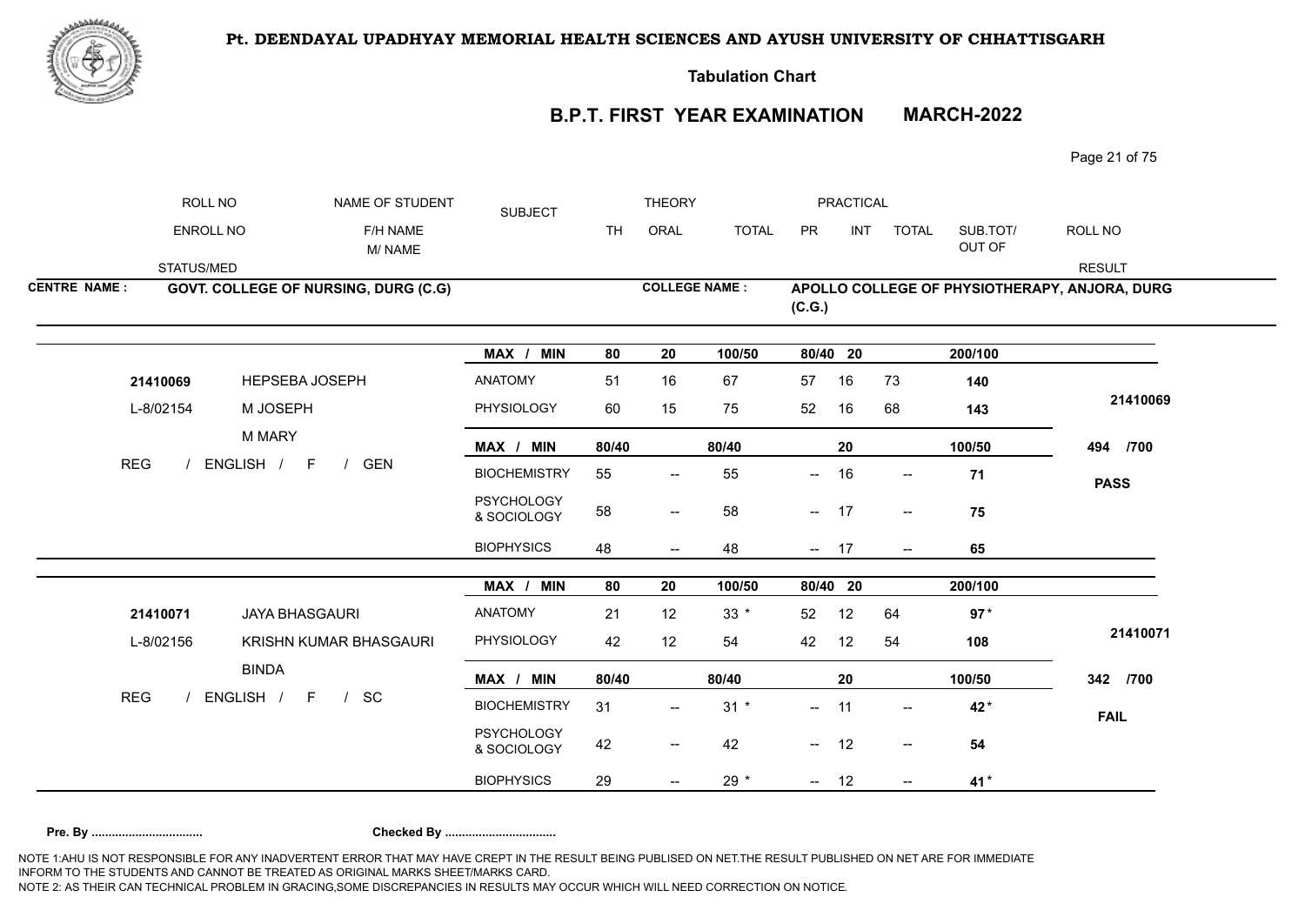

**Tabulation Chart** 

# **B.P.T. FIRST YEAR EXAMINATION MARCH-2022**

Page 22 of 75

|                     | ROLL NO                                | NAME OF STUDENT                             | <b>SUBJECT</b>                   |           | <b>THEORY</b>                         |              |                          | PRACTICAL  |                          |                    |                                               |
|---------------------|----------------------------------------|---------------------------------------------|----------------------------------|-----------|---------------------------------------|--------------|--------------------------|------------|--------------------------|--------------------|-----------------------------------------------|
|                     | <b>ENROLL NO</b>                       | F/H NAME<br>M/NAME                          |                                  | <b>TH</b> | ORAL                                  | <b>TOTAL</b> | PR                       | <b>INT</b> | <b>TOTAL</b>             | SUB.TOT/<br>OUT OF | ROLL NO                                       |
|                     | STATUS/MED                             |                                             |                                  |           |                                       |              |                          |            |                          |                    | <b>RESULT</b>                                 |
| <b>CENTRE NAME:</b> |                                        | <b>GOVT. COLLEGE OF NURSING, DURG (C.G)</b> |                                  |           | <b>COLLEGE NAME:</b>                  |              | (C.G.)                   |            |                          |                    | APOLLO COLLEGE OF PHYSIOTHERAPY, ANJORA, DURG |
|                     |                                        |                                             | MAX / MIN                        | 80        | 20                                    | 100/50       | 80/40 20                 |            |                          | 200/100            |                                               |
|                     | 21410072                               | JUHI LAHRE                                  | <b>ANATOMY</b>                   | 45        | 11                                    | 56           | 44                       | 14         | 58                       | 114                |                                               |
|                     | L-8/02157<br>ENGLISH / F<br><b>REG</b> | NIRMAL LAHRE                                | <b>PHYSIOLOGY</b>                | 51        | 10                                    | 61           | 40                       | 14         | 54                       | 115                | 21410072                                      |
|                     |                                        | <b>LATA LAHRE</b>                           | MAX / MIN                        | 80/40     |                                       | 80/40        |                          | 20         |                          | 100/50             | 399 /700                                      |
|                     |                                        | SC<br>$\sqrt{ }$                            | <b>BIOCHEMISTRY</b>              | 27        | $\overline{\phantom{a}}$              | $27 *$       | $\overline{\phantom{a}}$ | 13         | $\overline{\phantom{a}}$ | 40*                | <b>SUPPL</b>                                  |
|                     |                                        |                                             | <b>PSYCHOLOGY</b><br>& SOCIOLOGY | 49        | $\overline{\phantom{a}}$              | 49           | $-$                      | 14         | $\overline{\phantom{a}}$ | 63                 |                                               |
|                     |                                        |                                             | <b>BIOPHYSICS</b>                | 52        | $--$                                  | 52           | $- 15$                   |            | $- -$                    | 67                 |                                               |
|                     |                                        |                                             | MAX / MIN                        | 80        | 20                                    | 100/50       | 80/40 20                 |            |                          | 200/100            |                                               |
|                     |                                        | <b>JUHI OJHA</b>                            | ANATOMY                          | 18        | 11                                    | $29 *$       | 45                       | 14         | 59                       | 88*                |                                               |
|                     | 21410073<br>L-8/02158                  | NAGENDRA KU.OJHA                            | PHYSIOLOGY                       | 44        | 13                                    | 57           | 47                       | 13         | 60                       | 117                | 21410073                                      |
|                     |                                        | SAVITA OJHA                                 | MAX / MIN                        | 80/40     |                                       | 80/40        |                          | 20         |                          | 100/50             | 376 /700                                      |
| <b>REG</b>          |                                        | ENGLISH / F<br><b>GEN</b><br>$\frac{1}{2}$  | <b>BIOCHEMISTRY</b>              | 40        | $\hspace{0.05cm}$ – $\hspace{0.05cm}$ | 40           | --                       | 13         | $\overline{\phantom{a}}$ | 53                 | <b>SUPPL</b>                                  |
|                     |                                        |                                             | <b>PSYCHOLOGY</b><br>& SOCIOLOGY | 48        | $\overline{\phantom{m}}$              | 48           | $- 13$                   |            | $\overline{\phantom{a}}$ | 61                 |                                               |
|                     |                                        |                                             | <b>BIOPHYSICS</b>                | 43        | $\overline{\phantom{m}}$              | 43           | $- 14$                   |            | $\overline{\phantom{a}}$ | 57                 |                                               |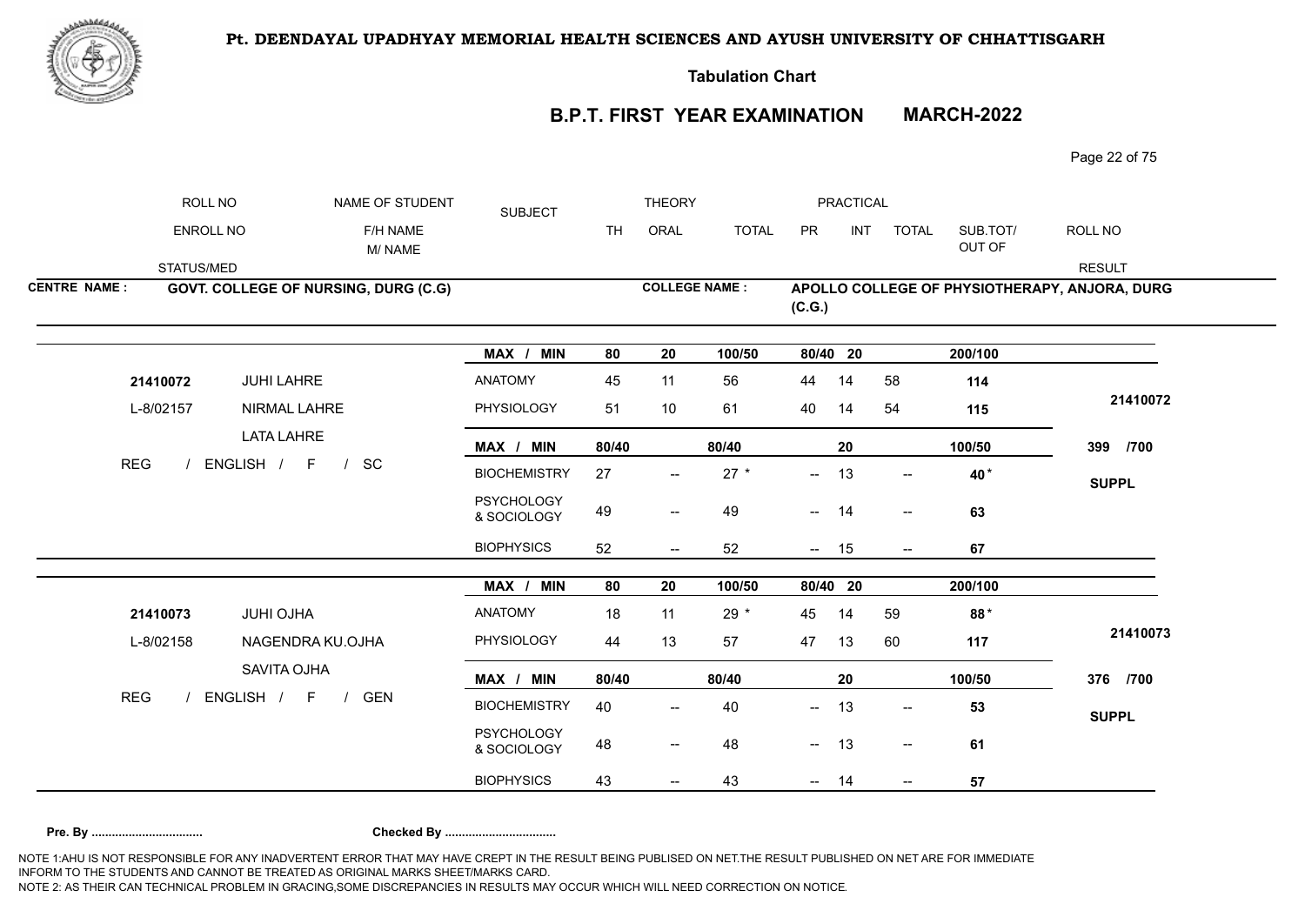

**Tabulation Chart** 

# **B.P.T. FIRST YEAR EXAMINATION MARCH-2022**

Page 23 of 75

|                     | ROLL NO                                 | NAME OF STUDENT                            | <b>SUBJECT</b>                   |                | <b>THEORY</b>            |              |          | PRACTICAL  |                                         |                    |                                               |
|---------------------|-----------------------------------------|--------------------------------------------|----------------------------------|----------------|--------------------------|--------------|----------|------------|-----------------------------------------|--------------------|-----------------------------------------------|
|                     | ENROLL NO                               | F/H NAME<br>M/NAME                         |                                  | <b>TH</b>      | ORAL                     | <b>TOTAL</b> | PR       | <b>INT</b> | <b>TOTAL</b>                            | SUB.TOT/<br>OUT OF | ROLL NO                                       |
|                     | STATUS/MED                              |                                            |                                  |                |                          |              |          |            |                                         |                    | <b>RESULT</b>                                 |
| <b>CENTRE NAME:</b> |                                         | GOVT. COLLEGE OF NURSING, DURG (C.G)       |                                  |                | <b>COLLEGE NAME:</b>     |              | (C.G.)   |            |                                         |                    | APOLLO COLLEGE OF PHYSIOTHERAPY, ANJORA, DURG |
|                     |                                         |                                            | MAX / MIN                        | 80             | 20                       | 100/50       | 80/40 20 |            |                                         | 200/100            |                                               |
|                     | 21410074                                | JYOTSANA SHRIVASTAVA                       | <b>ANATOMY</b>                   | $\overline{7}$ | 13                       | $20 *$       | 48       | 13         | 61                                      | $81*$              |                                               |
|                     | L-8/02159<br><b>REG</b>                 | SATYAN SHRIVASTAVA                         | PHYSIOLOGY                       | 30             | 11                       | $41 *$       | 41       | 13         | 54                                      | $95*$              | 21410074                                      |
|                     |                                         | RACHANA SHRIVASTAVA                        | MAX / MIN                        | 80/40          |                          | 80/40        |          | 20         |                                         | 100/50             | 325 /700                                      |
|                     | ENGLISH /<br>$F \qquad /$<br><b>GEN</b> |                                            | <b>BIOCHEMISTRY</b>              | 22             | $\overline{\phantom{a}}$ | $22 *$       | $-$      | 12         | $\overline{\phantom{a}}$                | $34*$              | <b>FAIL</b>                                   |
|                     |                                         |                                            | <b>PSYCHOLOGY</b><br>& SOCIOLOGY | 47             | $- -$                    | 47           | $- 12$   |            | $\mathrel{{\mathop{\rightharpoonup}}}=$ | 59                 |                                               |
|                     |                                         |                                            | <b>BIOPHYSICS</b>                | 43             | $\overline{\phantom{a}}$ | 43           | $- 13$   |            | $--$                                    | 56                 |                                               |
|                     |                                         |                                            | MAX / MIN                        | 80             | 20                       | 100/50       | 80/40 20 |            |                                         | 200/100            |                                               |
|                     | 21410075                                | <b>KAMLESH</b>                             | <b>ANATOMY</b>                   | 38             | 15                       | 53           | 54       | 12         | 66                                      | 119                |                                               |
|                     | L-8/02160                               | <b>BABU LAL</b>                            | PHYSIOLOGY                       | 41             | 11                       | 52           | 42       | 11         | 53                                      | 105                | 21410075                                      |
|                     |                                         | <b>DAIMATI</b>                             | MAX / MIN                        | 80/40          |                          | 80/40        |          | 20         |                                         | 100/50             | 336 /700                                      |
| <b>REG</b>          |                                         | ENGLISH /<br>M<br><b>GEN</b><br>$\sqrt{ }$ | <b>BIOCHEMISTRY</b>              | 23             | $\overline{\phantom{a}}$ | $23 *$       | $-$      | 11         | $\overline{\phantom{a}}$                | $34*$              | <b>SUPPL</b>                                  |
|                     |                                         |                                            | <b>PSYCHOLOGY</b><br>& SOCIOLOGY | 40             | $\overline{\phantom{a}}$ | 40           | $- 12$   |            | $\overline{\phantom{a}}$                | 52                 |                                               |
|                     |                                         |                                            | <b>BIOPHYSICS</b>                | 14             | $\overline{\phantom{a}}$ | $14 *$       | $- 12$   |            | $\overline{\phantom{a}}$                | $26*$              |                                               |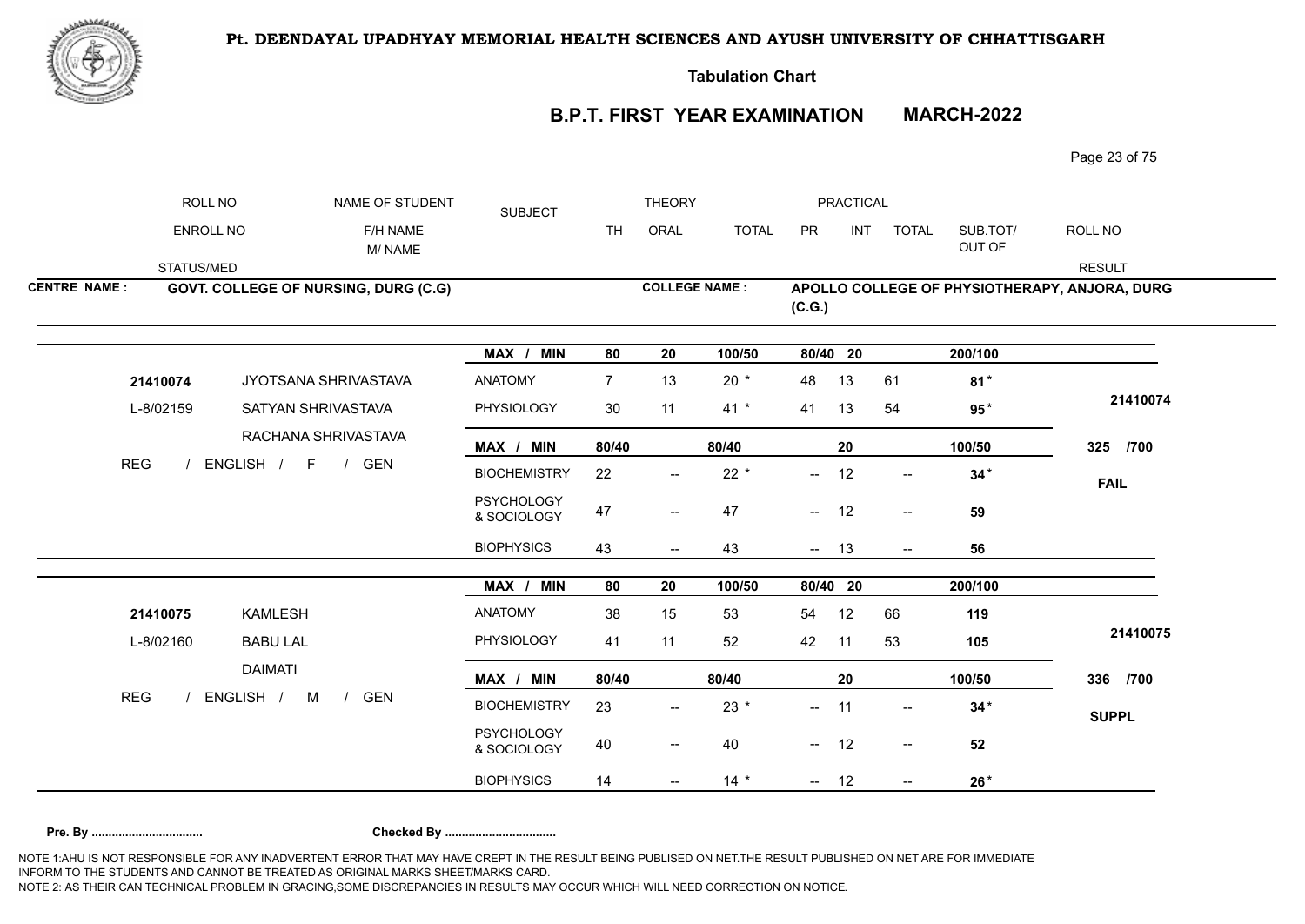

**Tabulation Chart** 

# **B.P.T. FIRST YEAR EXAMINATION MARCH-2022**

Page 24 of 75

|                     | ROLL NO                                              | NAME OF STUDENT                             | <b>SUBJECT</b>                   |           | <b>THEORY</b>                         |              |                          | PRACTICAL  |                                                     |                    |                                               |
|---------------------|------------------------------------------------------|---------------------------------------------|----------------------------------|-----------|---------------------------------------|--------------|--------------------------|------------|-----------------------------------------------------|--------------------|-----------------------------------------------|
|                     | ENROLL NO                                            | F/H NAME<br>M/NAME                          |                                  | <b>TH</b> | ORAL                                  | <b>TOTAL</b> | PR                       | <b>INT</b> | <b>TOTAL</b>                                        | SUB.TOT/<br>OUT OF | ROLL NO                                       |
|                     | STATUS/MED                                           |                                             |                                  |           |                                       |              |                          |            |                                                     |                    | <b>RESULT</b>                                 |
| <b>CENTRE NAME:</b> |                                                      | <b>GOVT. COLLEGE OF NURSING, DURG (C.G)</b> |                                  |           | <b>COLLEGE NAME:</b>                  |              | (C.G.)                   |            |                                                     |                    | APOLLO COLLEGE OF PHYSIOTHERAPY, ANJORA, DURG |
|                     |                                                      |                                             | MAX / MIN                        | 80        | 20                                    | 100/50       | 80/40 20                 |            |                                                     | 200/100            |                                               |
|                     | <b>KIRAN</b><br>21410076                             |                                             | <b>ANATOMY</b>                   | 27        | 13                                    | $40 *$       | 49                       | 12         | 61                                                  | 101                |                                               |
|                     | L-8/02161                                            | <b>TEEKAM SINGH</b>                         | PHYSIOLOGY                       | 40        | 12                                    | 52           | 43                       | 12         | 55                                                  | 107                | 21410076                                      |
|                     | <b>SARITA</b>                                        |                                             | MAX / MIN                        | 80/40     |                                       | 80/40        |                          | 20         |                                                     | 100/50             | 354 /700                                      |
| <b>REG</b>          | ENGLISH / F                                          | OBC<br>$\sqrt{ }$                           | <b>BIOCHEMISTRY</b>              | 32        | $\overline{\phantom{a}}$              | $32 *$       | $\overline{\phantom{a}}$ | 11         | $\overline{\phantom{a}}$                            | 43*                | <b>FAIL</b>                                   |
|                     |                                                      |                                             | PSYCHOLOGY<br>& SOCIOLOGY        | 44        | $-\!$                                 | 44           | $\sim$                   | 12         | $\hspace{0.05cm} -\hspace{0.05cm} -\hspace{0.05cm}$ | 56                 |                                               |
|                     |                                                      |                                             | <b>BIOPHYSICS</b>                | 34        | $\qquad \qquad -$                     | $34 *$       | $- 13$                   |            | $\overline{\phantom{a}}$                            | 47*                |                                               |
|                     |                                                      |                                             | MAX / MIN                        | 80        | 20                                    | 100/50       | 80/40 20                 |            |                                                     | 200/100            |                                               |
|                     |                                                      | <b>KRISHNAKM</b>                            | ANATOMY                          | 53        | 15                                    | 68           | 53                       | 17         | 70                                                  | 138                |                                               |
|                     | 21410077<br><b>MURALIKM</b><br>L-8/02162<br>JYOTHICS |                                             | PHYSIOLOGY                       | 71        | 14                                    | 85           | 46                       | 16         | 62                                                  | 147                | 21410077                                      |
|                     |                                                      |                                             | MAX / MIN                        | 80/40     |                                       | 80/40        |                          | 20         |                                                     | 100/50             | 490 /700                                      |
| <b>REG</b>          | ENGLISH / F                                          | <b>GEN</b><br>$\sqrt{ }$                    | <b>BIOCHEMISTRY</b>              | 47        | $\hspace{0.05cm}$ – $\hspace{0.05cm}$ | 47           | --                       | 17         | $\overline{\phantom{a}}$                            | 64                 | <b>PASS</b>                                   |
|                     |                                                      |                                             | <b>PSYCHOLOGY</b><br>& SOCIOLOGY | 54        | $\overline{\phantom{m}}$              | 54           | $- 17$                   |            | $\overline{\phantom{a}}$                            | 71                 |                                               |
|                     |                                                      |                                             | <b>BIOPHYSICS</b>                | 52        | $\overline{\phantom{m}}$              | 52           | $- 18$                   |            | $\overline{\phantom{a}}$                            | 70                 |                                               |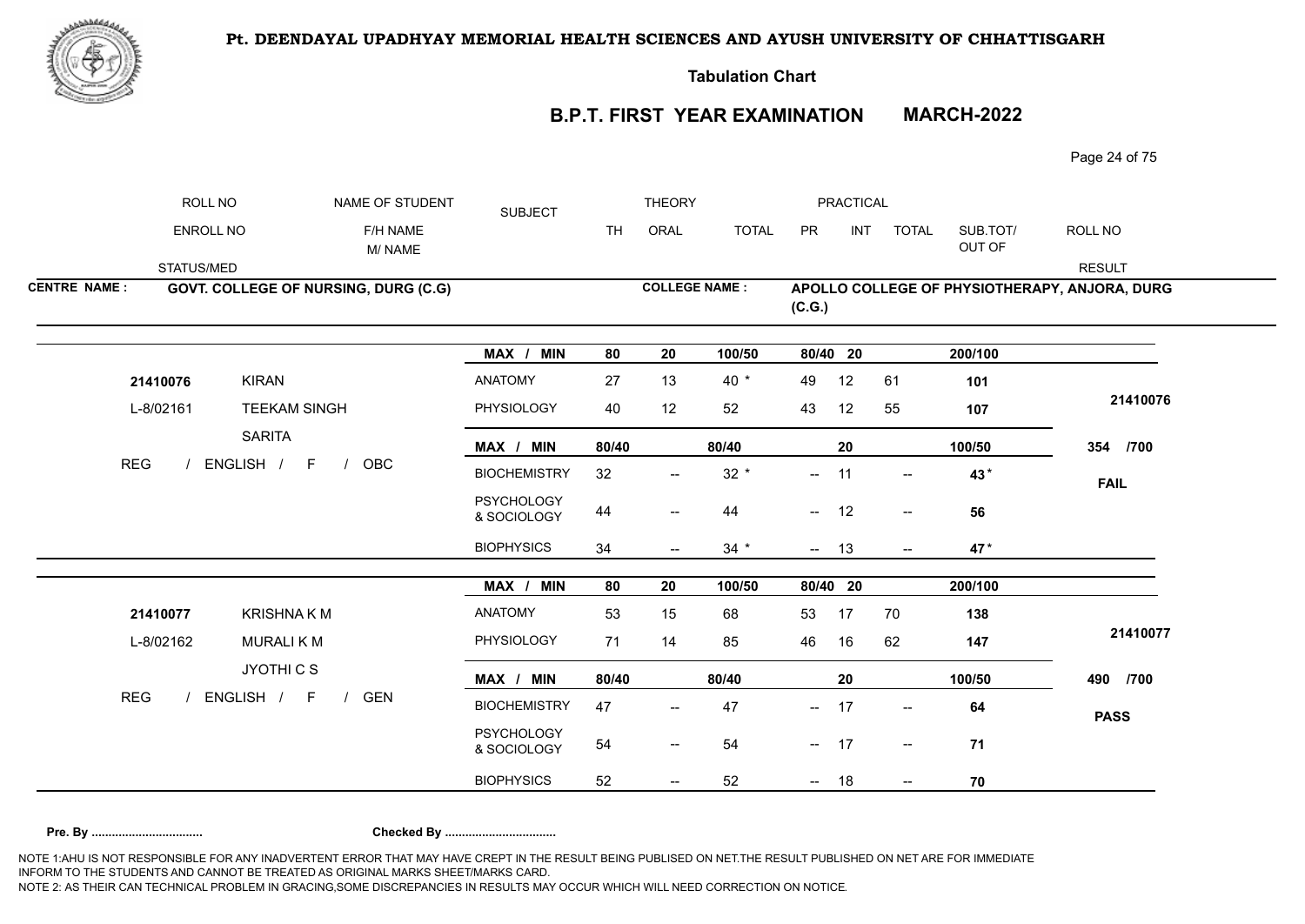

**Tabulation Chart** 

# **B.P.T. FIRST YEAR EXAMINATION MARCH-2022**

Page 25 of 75

|                     | ROLL NO          | NAME OF STUDENT                              | <b>SUBJECT</b>                   |                   | <b>THEORY</b>            |                      |                          | <b>PRACTICAL</b> |                                       |                    |                                               |
|---------------------|------------------|----------------------------------------------|----------------------------------|-------------------|--------------------------|----------------------|--------------------------|------------------|---------------------------------------|--------------------|-----------------------------------------------|
|                     | <b>ENROLL NO</b> | F/H NAME<br>M/NAME                           |                                  | ORAL<br><b>TH</b> |                          | <b>TOTAL</b>         | PR                       | INT              | <b>TOTAL</b>                          | SUB.TOT/<br>OUT OF | ROLL NO                                       |
|                     | STATUS/MED       |                                              |                                  |                   |                          |                      |                          |                  |                                       |                    | <b>RESULT</b>                                 |
| <b>CENTRE NAME:</b> |                  | GOVT. COLLEGE OF NURSING, DURG (C.G)         |                                  |                   |                          | <b>COLLEGE NAME:</b> | (C.G.)                   |                  |                                       |                    | APOLLO COLLEGE OF PHYSIOTHERAPY, ANJORA, DURG |
|                     |                  |                                              | MAX / MIN                        | 80                | 20                       | 100/50               |                          | 80/40 20         |                                       | 200/100            |                                               |
|                     | 21410078         | MAHIMA SHRIVASTAVA                           | <b>ANATOMY</b>                   | 23                | 13                       | $36 *$               | 48                       | 14               | 62                                    | 98*                |                                               |
|                     | L-8/02163        | <b>ASHOK SHRIVASTAVA</b>                     | PHYSIOLOGY                       | 33                | 10                       | 43 $*$               | 40                       | 14               | 54                                    | $97*$              | 21410078                                      |
|                     |                  | DEEPTI SHRIVASTAVA                           | MAX / MIN                        | 80/40             |                          | 80/40                |                          | 20               |                                       | 100/50             | 341 /700                                      |
| <b>REG</b>          |                  | ENGLISH / F /<br>GEN                         | <b>BIOCHEMISTRY</b>              | 27                | $\overline{\phantom{m}}$ | $27 *$               | $-$                      | 15               | $\overline{\phantom{a}}$              | 42*                | <b>FAIL</b>                                   |
|                     |                  |                                              | <b>PSYCHOLOGY</b><br>& SOCIOLOGY | 46                | $\overline{\phantom{a}}$ | 46                   | $\overline{\phantom{a}}$ | 14               | $\hspace{0.05cm}$ – $\hspace{0.05cm}$ | 60                 |                                               |
|                     |                  |                                              | <b>BIOPHYSICS</b>                | 29                | $\overline{\phantom{a}}$ | $29 *$               |                          | $- 15$           | $\overline{\phantom{a}}$              | 44*                |                                               |
|                     |                  |                                              | MAX / MIN                        | 80                | 20                       | 100/50               |                          | 80/40 20         |                                       | 200/100            |                                               |
|                     | 21410079         | <b>MANMOHAN CHOUHAN</b>                      | <b>ANATOMY</b>                   | 14                | 15                       | $29 *$               | 53                       | 15               | 68                                    | $97*$              |                                               |
|                     | L-8/02164        | NIRAKAR CHOUHAN                              | PHYSIOLOGY                       | 45                | 10                       | 55                   | 41                       | 14               | 55                                    | 110                | 21410079                                      |
|                     |                  | <b>HEMLATA CHOUHAN</b>                       | MAX / MIN                        | 80/40             |                          | 80/40                |                          | 20               |                                       | 100/50             | 357 /700                                      |
| <b>REG</b>          |                  | ENGLISH /<br>M<br><b>SC</b><br>$\frac{1}{2}$ | <b>BIOCHEMISTRY</b>              | 28                | $\overline{\phantom{a}}$ | $28 *$               | $- -$                    | 14               |                                       | 42*                | <b>FAIL</b>                                   |
|                     |                  |                                              | <b>PSYCHOLOGY</b><br>& SOCIOLOGY | 46                | $\overline{\phantom{a}}$ | 46                   |                          | $- 15$           | $\overline{\phantom{a}}$              | 61                 |                                               |
|                     |                  |                                              | <b>BIOPHYSICS</b>                | 32                |                          | $32 *$               |                          | $- 15$           | $\overline{\phantom{a}}$              | 47*                |                                               |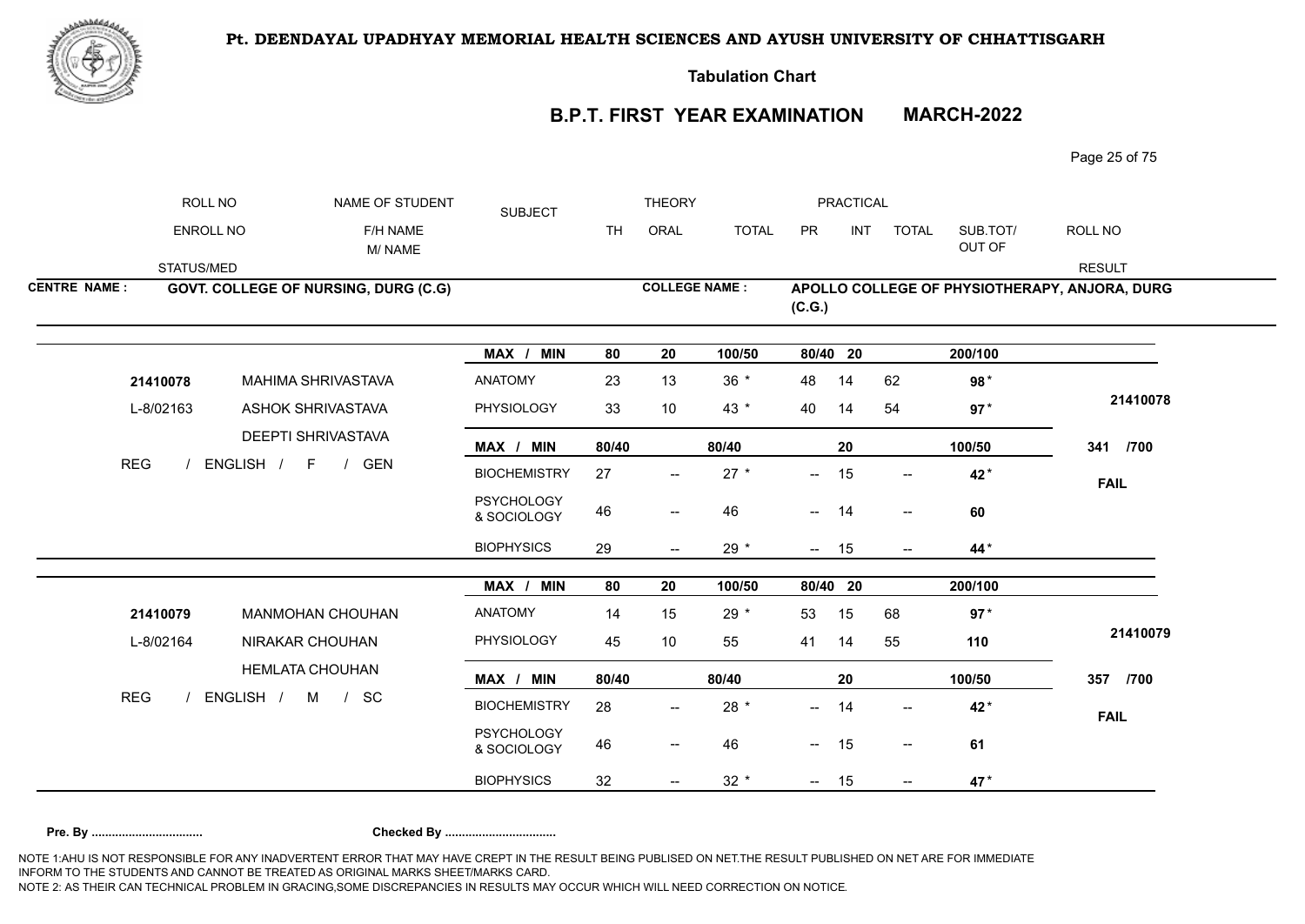

**Tabulation Chart** 

# **B.P.T. FIRST YEAR EXAMINATION MARCH-2022**

Page 26 of 75

|                     | ROLL NO                 | NAME OF STUDENT                             | <b>SUBJECT</b>                   |           | <b>THEORY</b>                         |              |                          | PRACTICAL |                                                     |                      |                                               |
|---------------------|-------------------------|---------------------------------------------|----------------------------------|-----------|---------------------------------------|--------------|--------------------------|-----------|-----------------------------------------------------|----------------------|-----------------------------------------------|
|                     | ENROLL NO               | F/H NAME<br>M/NAME                          |                                  | <b>TH</b> | ORAL                                  | <b>TOTAL</b> | PR                       | INT       | <b>TOTAL</b>                                        | SUB.TOT/<br>OUT OF   | ROLL NO                                       |
|                     | STATUS/MED              |                                             |                                  |           |                                       |              |                          |           |                                                     |                      | <b>RESULT</b>                                 |
| <b>CENTRE NAME:</b> |                         | <b>GOVT. COLLEGE OF NURSING, DURG (C.G)</b> |                                  |           | <b>COLLEGE NAME:</b>                  |              | (C.G.)                   |           |                                                     |                      | APOLLO COLLEGE OF PHYSIOTHERAPY, ANJORA, DURG |
|                     |                         |                                             | MAX / MIN                        | 80        | 20                                    | 100/50       | 80/40 20                 |           |                                                     | $\overline{200/100}$ |                                               |
|                     | 21410080                | <b>MEGHA DAHARE</b>                         | <b>ANATOMY</b>                   | 36        | 12                                    | 48 *         | 47                       | 13        | 60                                                  | 108                  |                                               |
|                     | L-8/02165<br><b>REG</b> | <b>ASHOK DAHARE</b><br>KUNTI DAHARE         | PHYSIOLOGY                       | 48        | 14                                    | 62           | 46                       | 12        | 58                                                  | 120                  | 21410080                                      |
|                     |                         |                                             | MAX / MIN                        | 80/40     |                                       | 80/40        |                          | 20        |                                                     | 100/50               | 380 /700                                      |
|                     |                         | ENGLISH / F /<br>SC                         | <b>BIOCHEMISTRY</b>              | 41        | $\overline{\phantom{a}}$              | 41           | $\overline{\phantom{a}}$ | 12        | $\overline{\phantom{a}}$                            | 53                   | <b>SUPPL</b>                                  |
|                     |                         |                                             | <b>PSYCHOLOGY</b><br>& SOCIOLOGY | 43        | $-\!$                                 | 43           | $\sim$                   | 12        | $\hspace{0.05cm} -\hspace{0.05cm} -\hspace{0.05cm}$ | 55                   |                                               |
|                     |                         |                                             | <b>BIOPHYSICS</b>                | 31        | $--$                                  | $31 *$       | $- 13$                   |           | $\overline{\phantom{a}}$                            | 44*                  |                                               |
|                     |                         |                                             | MAX / MIN                        | 80        | 20                                    | 100/50       | 80/40 20                 |           |                                                     | 200/100              |                                               |
|                     | 21410081                | <b>MEGHA SINHA</b>                          | ANATOMY                          | 11        | 13                                    | $24 *$       | 49                       | 12        | 61                                                  | $85*$                |                                               |
|                     | L-8/02166               | PRAKASH SINHA                               | PHYSIOLOGY                       | 23        | 10                                    | $33 *$       | 40                       | 12        | 52                                                  | $85*$                | 21410081                                      |
|                     |                         | <b>JYOTI SINHA</b>                          | MAX / MIN                        | 80/40     |                                       | 80/40        |                          | 20        |                                                     | 100/50               | 299 /700                                      |
| <b>REG</b>          |                         | ENGLISH / F<br><b>OBC</b><br>$\frac{1}{2}$  | <b>BIOCHEMISTRY</b>              | 22        | $\hspace{0.05cm}$ – $\hspace{0.05cm}$ | $22 *$       | --                       | 11        | $\overline{\phantom{a}}$                            | $33*$                | <b>FAIL</b>                                   |
|                     |                         |                                             | <b>PSYCHOLOGY</b><br>& SOCIOLOGY | 40        | $\overline{\phantom{m}}$              | 40           | $- 12$                   |           | $\overline{\phantom{a}}$                            | 52                   |                                               |
|                     |                         |                                             | <b>BIOPHYSICS</b>                | 32        | $\overline{\phantom{m}}$              | $32 *$       | $- 12$                   |           | $\overline{\phantom{a}}$                            | 44*                  |                                               |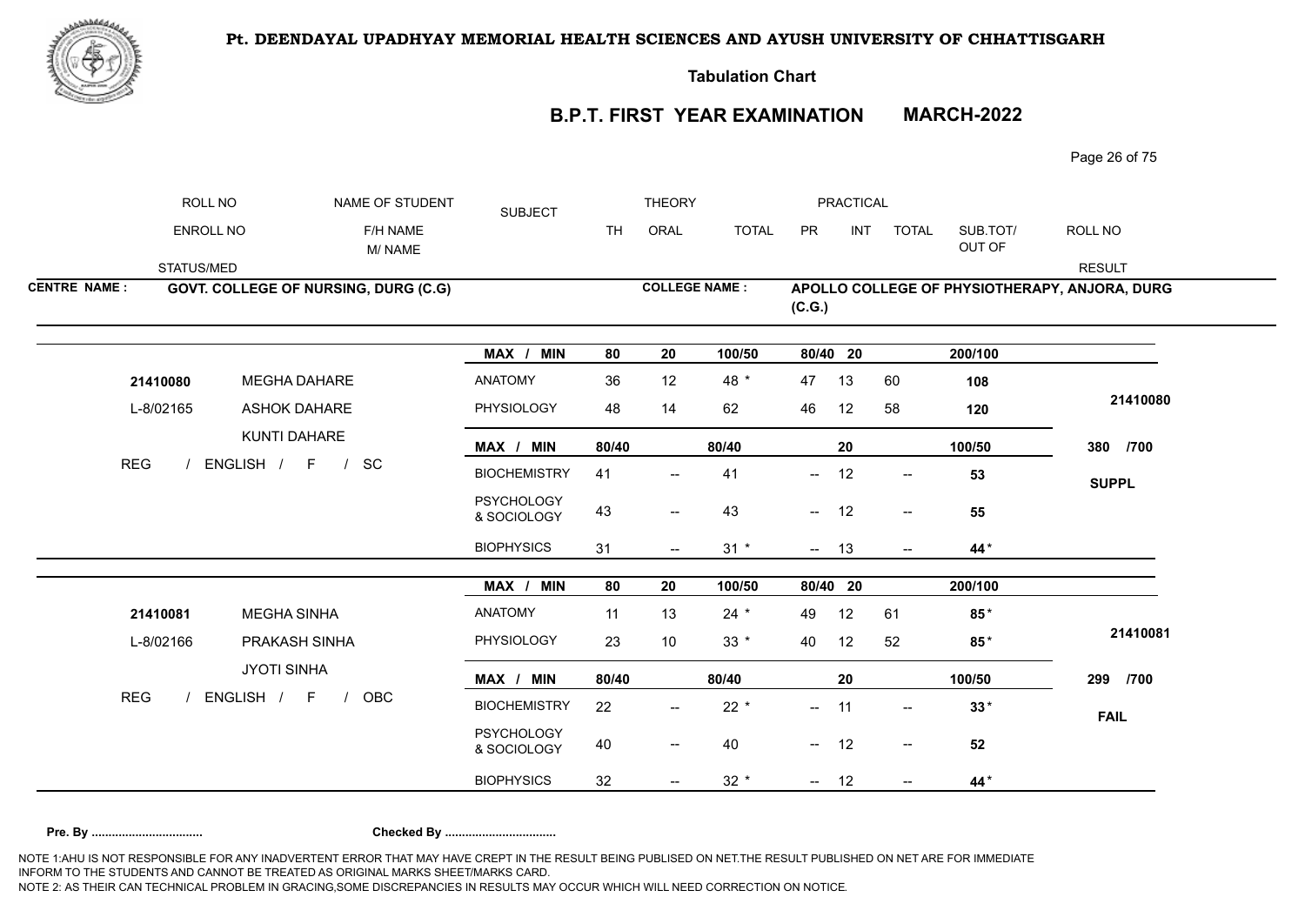

**Tabulation Chart** 

# **B.P.T. FIRST YEAR EXAMINATION MARCH-2022**

Page 27 of 75

|                     | ROLL NO                 | NAME OF STUDENT                                                                | <b>SUBJECT</b>                   |           | <b>THEORY</b>                                       |              |                          | PRACTICAL |                          |                    |                                               |
|---------------------|-------------------------|--------------------------------------------------------------------------------|----------------------------------|-----------|-----------------------------------------------------|--------------|--------------------------|-----------|--------------------------|--------------------|-----------------------------------------------|
|                     | ENROLL NO               | F/H NAME<br>M/NAME                                                             |                                  | <b>TH</b> | ORAL                                                | <b>TOTAL</b> | PR                       | INT       | <b>TOTAL</b>             | SUB.TOT/<br>OUT OF | ROLL NO                                       |
|                     | STATUS/MED              |                                                                                |                                  |           |                                                     |              |                          |           |                          |                    | <b>RESULT</b>                                 |
| <b>CENTRE NAME:</b> |                         | GOVT. COLLEGE OF NURSING, DURG (C.G)                                           |                                  |           | <b>COLLEGE NAME:</b>                                |              | (C.G.)                   |           |                          |                    | APOLLO COLLEGE OF PHYSIOTHERAPY, ANJORA, DURG |
|                     |                         |                                                                                | MAX / MIN                        | 80        | 20                                                  | 100/50       | 80/40 20                 |           |                          | 200/100            |                                               |
|                     | 21410082                | <b>MUNDURU CHIKITA</b>                                                         | <b>ANATOMY</b>                   | 46        | 14                                                  | 60           | 50                       | 15        | 65                       | 125                |                                               |
|                     | L-8/02167<br><b>REG</b> | <b>RAVI KUMAR</b><br><b>SANDHYA</b><br>ENGLISH / F<br><b>GEN</b><br>$\sqrt{ }$ | PHYSIOLOGY                       | 50        | 11                                                  | 61           | 42                       | 14        | 56                       | 117                | 21410082                                      |
|                     |                         |                                                                                | MAX / MIN                        | 80/40     |                                                     | 80/40        |                          | 20        |                          | 100/50             | 413 /700                                      |
|                     |                         |                                                                                | <b>BIOCHEMISTRY</b>              | 26        | $\overline{\phantom{a}}$                            | $26 *$       | --                       | 14        | $\overline{\phantom{a}}$ | 40*                | <b>SUPPL</b>                                  |
|                     |                         |                                                                                | <b>PSYCHOLOGY</b><br>& SOCIOLOGY | 51        | $\overline{\phantom{a}}$                            | 51           | $\overline{\phantom{a}}$ | 15        | $\overline{\phantom{a}}$ | 66                 |                                               |
|                     |                         |                                                                                | <b>BIOPHYSICS</b>                | 50        | $\overline{\phantom{a}}$                            | 50           | $- 15$                   |           | $- -$                    | 65                 |                                               |
|                     |                         |                                                                                | MAX / MIN                        | 80        | 20                                                  | 100/50       | 80/40 20                 |           |                          | 200/100            |                                               |
|                     | 21410083                | NAMIRA NARMISH QURESHI                                                         | ANATOMY                          | 40        | 15                                                  | 55           | 54                       | 13        | 67                       | 122                |                                               |
|                     | L-8/02168               | MD ABDUL MANNAN                                                                | PHYSIOLOGY                       | 60        | 11                                                  | 71           | 42                       | 13        | 55                       | 126                | 21410083                                      |
|                     |                         | AARIFA KHATOON                                                                 | MAX / MIN                        | 80/40     |                                                     | 80/40        |                          | 20        |                          | 100/50             | 421<br>/700                                   |
| <b>REG</b>          |                         | ENGLISH / F /<br><b>GEN</b>                                                    | <b>BIOCHEMISTRY</b>              | 40        | $\overline{\phantom{a}}$                            | 40           | $--$                     | 12        | $\overline{\phantom{a}}$ | 52                 | <b>PASS</b>                                   |
|                     |                         |                                                                                | <b>PSYCHOLOGY</b><br>& SOCIOLOGY | 53        | $\hspace{0.05cm} -\hspace{0.05cm} -\hspace{0.05cm}$ | 53           | $- 13$                   |           | $\overline{\phantom{a}}$ | 66                 |                                               |
|                     |                         |                                                                                | <b>BIOPHYSICS</b>                | 42        |                                                     | 42           | $- 13$                   |           | $--$                     | 55                 |                                               |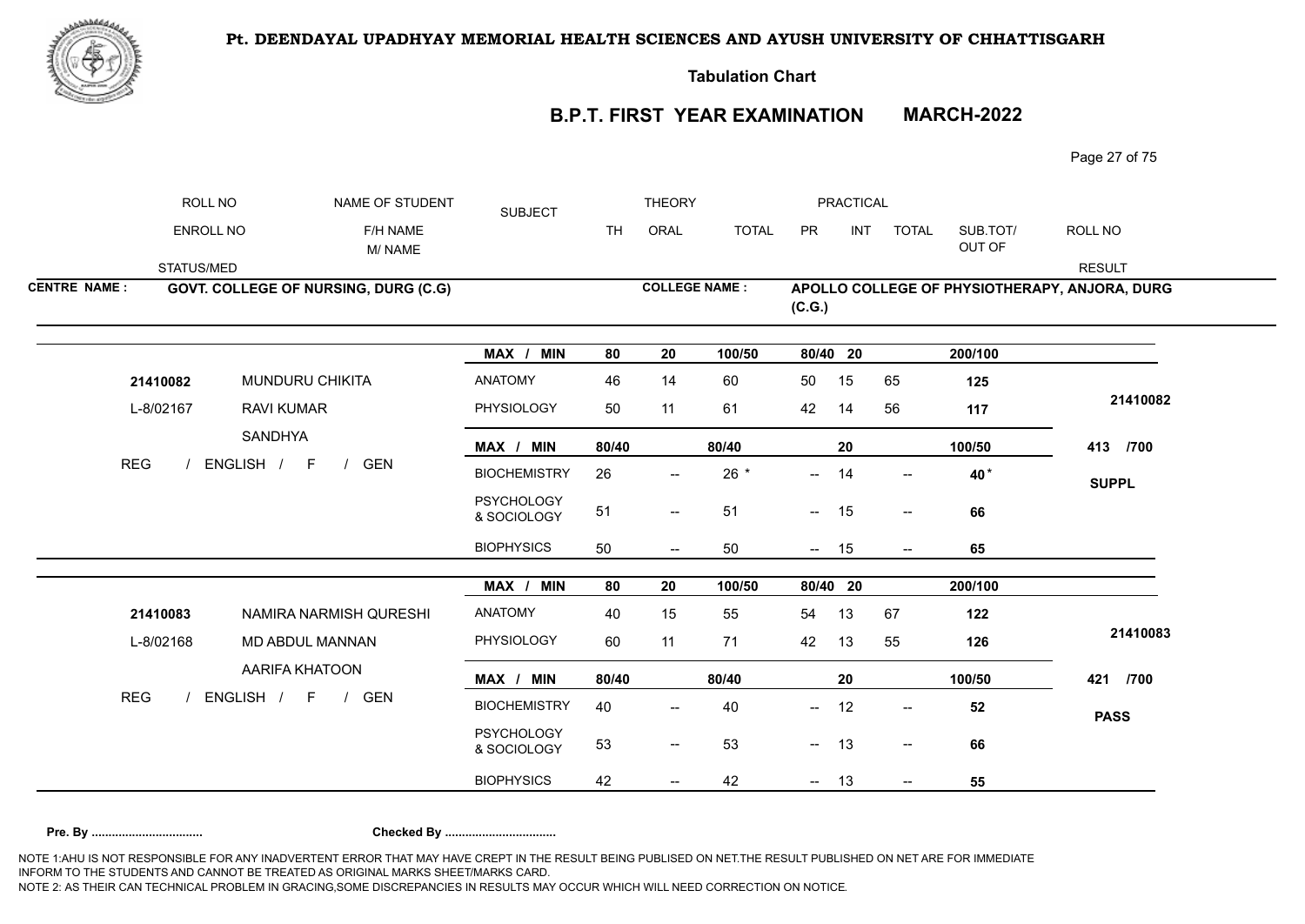

**Tabulation Chart** 

# **B.P.T. FIRST YEAR EXAMINATION MARCH-2022**

Page 28 of 75

|                     | ROLL NO    | NAME OF STUDENT                              | <b>SUBJECT</b>                   |           | <b>THEORY</b>                       |                      |                          | PRACTICAL  |                          |                    |                                               |
|---------------------|------------|----------------------------------------------|----------------------------------|-----------|-------------------------------------|----------------------|--------------------------|------------|--------------------------|--------------------|-----------------------------------------------|
|                     | ENROLL NO  | F/H NAME<br>M/NAME                           |                                  | <b>TH</b> | ORAL                                | <b>TOTAL</b>         | PR                       | <b>INT</b> | <b>TOTAL</b>             | SUB.TOT/<br>OUT OF | ROLL NO                                       |
|                     | STATUS/MED |                                              |                                  |           |                                     |                      |                          |            |                          |                    | <b>RESULT</b>                                 |
| <b>CENTRE NAME:</b> |            | GOVT. COLLEGE OF NURSING, DURG (C.G)         |                                  |           |                                     | <b>COLLEGE NAME:</b> | (C.G.)                   |            |                          |                    | APOLLO COLLEGE OF PHYSIOTHERAPY, ANJORA, DURG |
|                     |            |                                              | MAX / MIN                        | 80        | 20                                  | 100/50               |                          | 80/40 20   |                          | 200/100            |                                               |
|                     | 21410084   | <b>NEHA DAS</b>                              | <b>ANATOMY</b>                   | 55        | 15                                  | 70                   | 51                       | 17         | 68                       | 138                |                                               |
|                     | L-8/02169  | SUDARSHAN DAS                                | PHYSIOLOGY                       | 55        | 15                                  | 70                   | 52                       | 15         | 67                       | 137                | 21410084                                      |
|                     | <b>REG</b> | <b>GAYATRI DEVI</b><br>ENGLISH /<br>F<br>OBC | MAX / MIN                        | 80/40     |                                     | 80/40                |                          | ${\bf 20}$ |                          | 100/50             | 468 /700                                      |
|                     |            |                                              | <b>BIOCHEMISTRY</b>              | 49        | $\hspace{0.05cm}$ $\hspace{0.05cm}$ | 49                   | $\overline{\phantom{a}}$ | 16         | $\mathrel{{-}-}$         | 65                 | <b>PASS</b>                                   |
|                     |            |                                              | <b>PSYCHOLOGY</b><br>& SOCIOLOGY | 53        | $\overline{\phantom{a}}$            | 53                   | $-$                      | 16         | $\overline{\phantom{a}}$ | 69                 |                                               |
|                     |            |                                              | <b>BIOPHYSICS</b>                | 43        | $\overline{\phantom{a}}$            | 43                   |                          | $- 16$     | $--$                     | 59                 |                                               |
|                     |            |                                              | MAX / MIN                        | 80        | 20                                  | 100/50               |                          | 80/40 20   |                          | 200/100            |                                               |
|                     | 21410085   | NIHAL SAGAR PATEL                            | <b>ANATOMY</b>                   | 11        | 14                                  | $25 *$               | 50                       | 14         | 64                       | 89*                |                                               |
|                     | L-8/02170  | <b>HEMSAGAR PATEL</b>                        | PHYSIOLOGY                       | 31        | 14                                  | 45 *                 | 50                       | 13         | 63                       | 108                | 21410085                                      |
|                     |            | CHANDRAKALA PATEL                            | MAX / MIN                        | 80/40     |                                     | 80/40                |                          | 20         |                          | 100/50             | 310 /700                                      |
| <b>REG</b>          |            | ENGLISH / M /<br>OBC                         | <b>BIOCHEMISTRY</b>              | 11        | $\overline{\phantom{a}}$            | $11 *$               | $\qquad \qquad -$        | 12         | $\overline{\phantom{a}}$ | $23*$              | <b>FAIL</b>                                   |
|                     |            |                                              | <b>PSYCHOLOGY</b><br>& SOCIOLOGY | 36        | $\hspace{0.05cm}$ $\hspace{0.05cm}$ | $36 *$               |                          | $- 13$     | $\overline{\phantom{a}}$ | 49*                |                                               |
|                     |            |                                              | <b>BIOPHYSICS</b>                | 27        |                                     | $27 *$               | $\sim$ $-$               | 14         | $\overline{\phantom{a}}$ | 41*                |                                               |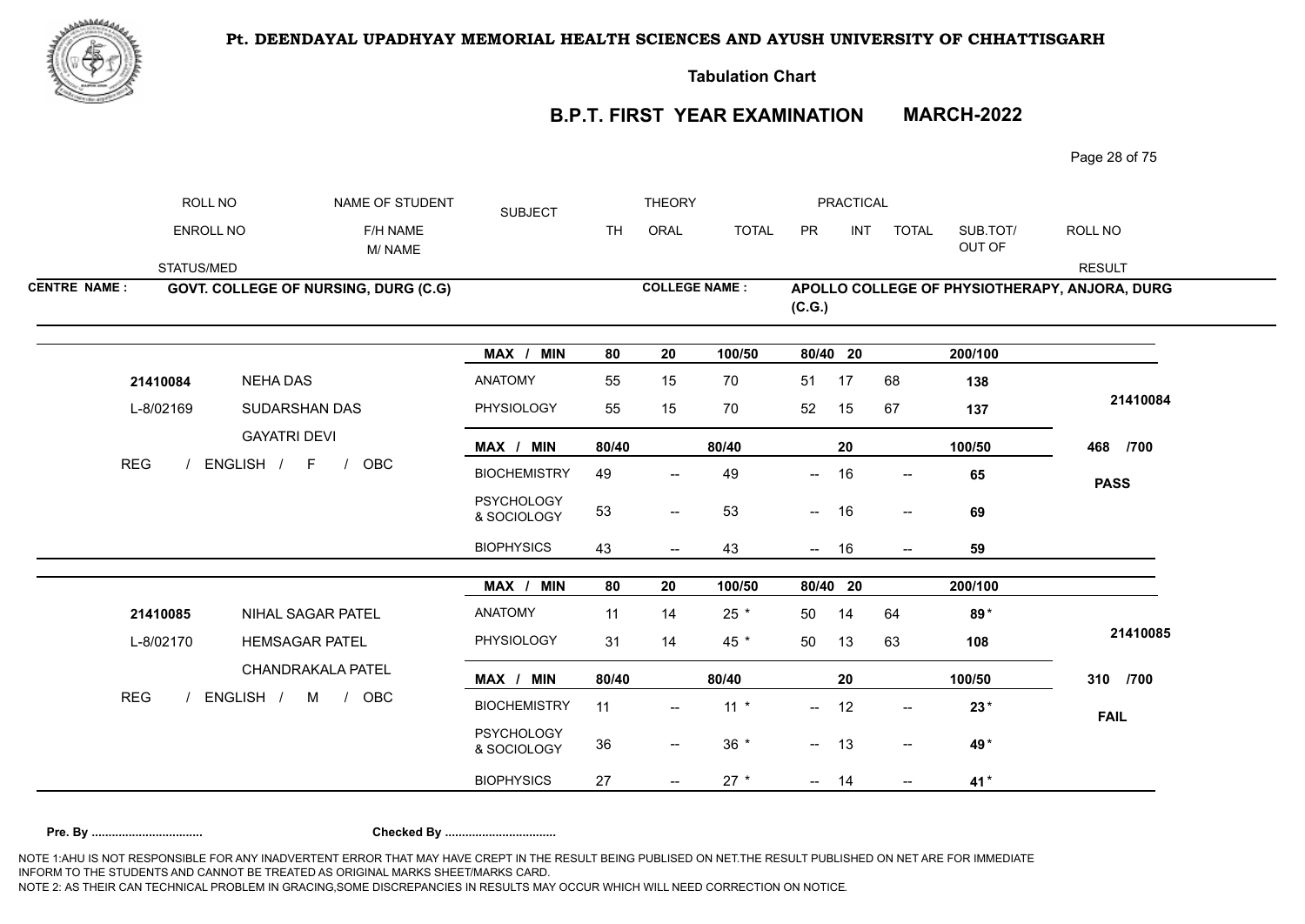

**Tabulation Chart** 

# **B.P.T. FIRST YEAR EXAMINATION MARCH-2022**

Page 29 of 75

|                     | ROLL NO                 | NAME OF STUDENT                                                        | <b>SUBJECT</b>                   |           | <b>THEORY</b>                                       |              |                                 | PRACTICAL |                          |                    |                                               |
|---------------------|-------------------------|------------------------------------------------------------------------|----------------------------------|-----------|-----------------------------------------------------|--------------|---------------------------------|-----------|--------------------------|--------------------|-----------------------------------------------|
|                     | ENROLL NO               | F/H NAME<br>M/NAME                                                     |                                  | <b>TH</b> | ORAL                                                | <b>TOTAL</b> | PR                              | INT       | <b>TOTAL</b>             | SUB.TOT/<br>OUT OF | ROLL NO                                       |
|                     | STATUS/MED              |                                                                        |                                  |           |                                                     |              |                                 |           |                          |                    | <b>RESULT</b>                                 |
| <b>CENTRE NAME:</b> |                         | GOVT. COLLEGE OF NURSING, DURG (C.G)                                   |                                  |           | <b>COLLEGE NAME:</b>                                |              | (C.G.)                          |           |                          |                    | APOLLO COLLEGE OF PHYSIOTHERAPY, ANJORA, DURG |
|                     |                         |                                                                        | MAX / MIN                        | 80        | 20                                                  | 100/50       | 80/40 20                        |           |                          | 200/100            |                                               |
|                     | 21410086                | KU PRAGYA SAHU                                                         | <b>ANATOMY</b>                   | 51        | 15                                                  | 66           | 54                              | 16        | 70                       | 136                |                                               |
|                     | L-8/02171<br><b>REG</b> | RISHI KU SAHU<br>SHILA SAHU<br>ENGLISH / F<br><b>OBC</b><br>$\sqrt{ }$ | PHYSIOLOGY                       | 60        | 15                                                  | 75           | 51                              | 15        | 66                       | 141                | 21410086                                      |
|                     |                         |                                                                        | MAX / MIN                        | 80/40     |                                                     | 80/40        |                                 | 20        |                          | 100/50             | 477 /700                                      |
|                     |                         |                                                                        | <b>BIOCHEMISTRY</b>              | 50        | $\overline{\phantom{a}}$                            | 50           | $--$                            | 15        | $\overline{\phantom{a}}$ | 65                 | <b>PASS</b>                                   |
|                     |                         |                                                                        | <b>PSYCHOLOGY</b><br>& SOCIOLOGY | 53        | $\hspace{0.05cm} -\hspace{0.05cm} -\hspace{0.05cm}$ | 53           | $\sim$                          | 15        | $\overline{\phantom{a}}$ | 68                 |                                               |
|                     |                         |                                                                        | <b>BIOPHYSICS</b>                | 51        | $\overline{\phantom{m}}$                            | 51           | $- 16$                          |           | $--$                     | 67                 |                                               |
|                     |                         |                                                                        | MAX / MIN                        | 80        | 20                                                  | 100/50       | 80/40 20                        |           |                          | 200/100            |                                               |
|                     | 21410087                | PREETI RAO                                                             | <b>ANATOMY</b>                   | 52        | 16                                                  | 68           | 56                              | 16        | 72                       | 140                |                                               |
|                     | L-8/02172               | LT NARAYAN RAO                                                         | PHYSIOLOGY                       | 59        | 15                                                  | 74           | 52                              | 15        | 67                       | 141                | 21410087                                      |
|                     |                         | SARITA RAO                                                             | MAX / MIN                        | 80/40     |                                                     | 80/40        |                                 | 20        |                          | 100/50             | 479 /700                                      |
| <b>REG</b>          |                         | ENGLISH / F<br><b>GEN</b><br>$\sqrt{ }$                                | <b>BIOCHEMISTRY</b>              | 50        | $\overline{\phantom{a}}$                            | 50           | --                              | 15        | $\overline{\phantom{a}}$ | 65                 | <b>PASS</b>                                   |
|                     |                         |                                                                        | <b>PSYCHOLOGY</b><br>& SOCIOLOGY | 56        | $\overline{\phantom{m}}$                            | 56           | $- 15$                          |           | $\overline{\phantom{a}}$ | 71                 |                                               |
|                     |                         |                                                                        | <b>BIOPHYSICS</b>                | 46        | $\hspace{0.05cm}$ $\hspace{0.05cm}$                 | 46           | $\frac{1}{2}$ and $\frac{1}{2}$ | 16        | $\overline{\phantom{a}}$ | 62                 |                                               |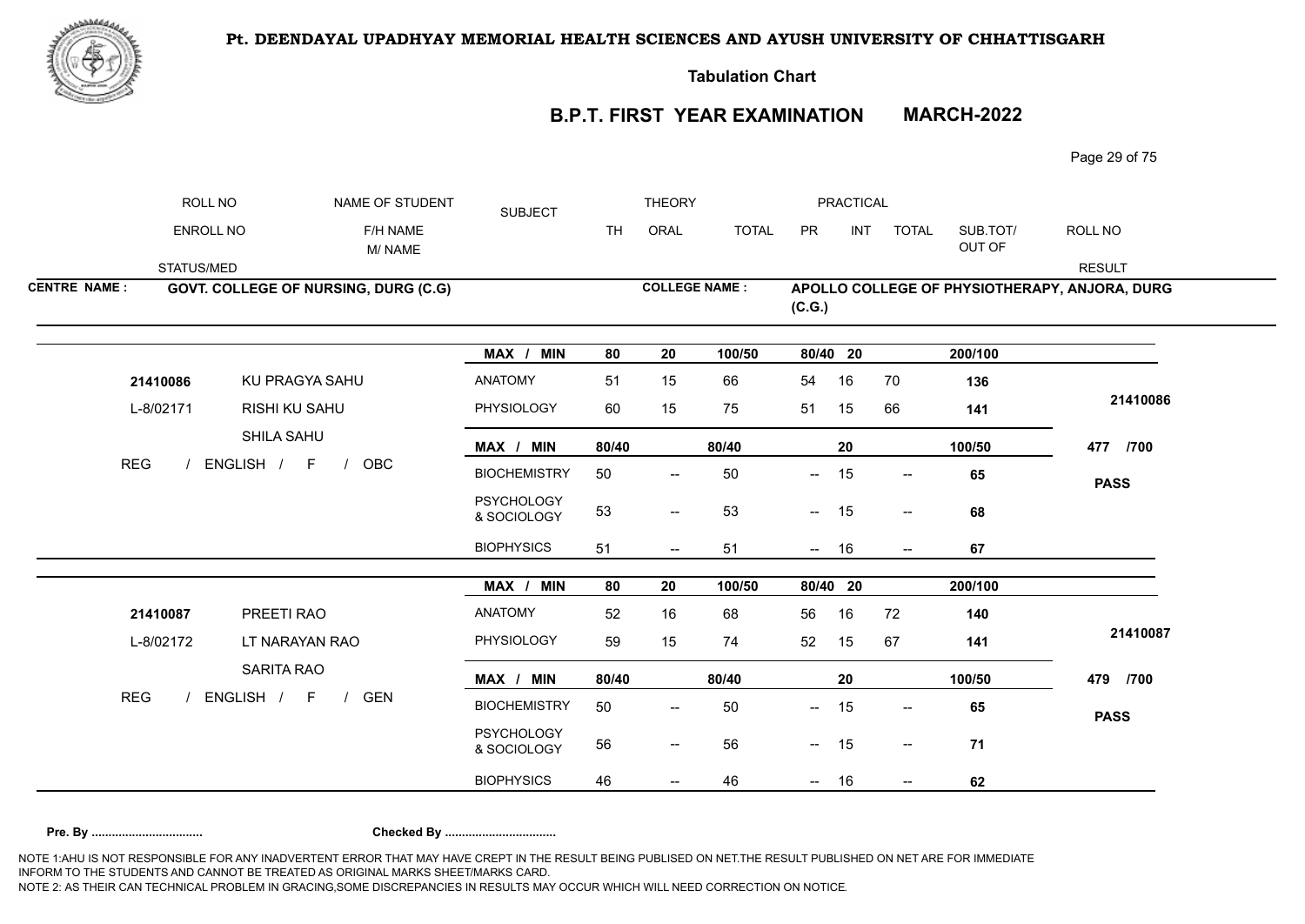

**Tabulation Chart** 

# **B.P.T. FIRST YEAR EXAMINATION MARCH-2022**

Page 30 of 75

|                     | ROLL NO                 | NAME OF STUDENT                                                                     | <b>SUBJECT</b>                   |           | <b>THEORY</b>                                       |              |                          | PRACTICAL |                          |                    |                                               |
|---------------------|-------------------------|-------------------------------------------------------------------------------------|----------------------------------|-----------|-----------------------------------------------------|--------------|--------------------------|-----------|--------------------------|--------------------|-----------------------------------------------|
|                     | ENROLL NO               | F/H NAME<br>M/NAME                                                                  |                                  | <b>TH</b> | ORAL                                                | <b>TOTAL</b> | PR                       | INT       | <b>TOTAL</b>             | SUB.TOT/<br>OUT OF | ROLL NO                                       |
|                     | STATUS/MED              |                                                                                     |                                  |           |                                                     |              |                          |           |                          |                    | <b>RESULT</b>                                 |
| <b>CENTRE NAME:</b> |                         | GOVT. COLLEGE OF NURSING, DURG (C.G)                                                |                                  |           | <b>COLLEGE NAME:</b>                                |              | (C.G.)                   |           |                          |                    | APOLLO COLLEGE OF PHYSIOTHERAPY, ANJORA, DURG |
|                     |                         |                                                                                     | MAX / MIN                        | 80        | 20                                                  | 100/50       | 80/40 20                 |           |                          | 200/100            |                                               |
|                     | 21410088                | PRERNA SINGH                                                                        | <b>ANATOMY</b>                   | 58        | 16                                                  | 74           | 55                       | 18        | 73                       | 147                |                                               |
|                     | L-8/02173<br><b>REG</b> | <b>DINESH SINGH</b><br><b>USHA SINGH</b><br>ENGLISH / F<br><b>GEN</b><br>$\sqrt{ }$ | PHYSIOLOGY                       | 62        | 16                                                  | 78           | 53                       | 17        | 70                       | 148                | 21410088                                      |
|                     |                         |                                                                                     | MAX / MIN                        | 80/40     |                                                     | 80/40        |                          | 20        |                          | 100/50             | 527 /700                                      |
|                     |                         |                                                                                     | <b>BIOCHEMISTRY</b>              | 61        | $\overline{\phantom{a}}$                            | 61           | $-$                      | 17        | $- -$                    | 78                 | <b>PASS</b>                                   |
|                     |                         |                                                                                     | <b>PSYCHOLOGY</b><br>& SOCIOLOGY | 61        | $\hspace{0.05cm} -\hspace{0.05cm} -\hspace{0.05cm}$ | 61           | $\overline{\phantom{a}}$ | 18        | $\overline{\phantom{a}}$ | 79                 |                                               |
|                     |                         |                                                                                     | <b>BIOPHYSICS</b>                | 57        | $--$                                                | 57           | $- 18$                   |           | $--$                     | 75                 |                                               |
|                     |                         |                                                                                     | MAX / MIN                        | 80        | 20                                                  | 100/50       | 80/40 20                 |           |                          | 200/100            |                                               |
|                     | 21410089                | PRITHA JAISWAL                                                                      | <b>ANATOMY</b>                   | 30        | 15                                                  | 45 *         | 52                       | 13        | 65                       | 110                |                                               |
|                     | L-8/02174               | ASHOK KUMAR JAISWAL                                                                 | PHYSIOLOGY                       | 29        | 10                                                  | $39 *$       | 40                       | 12        | 52                       | $91*$              | 21410089                                      |
|                     |                         | SUSHMA JAISWAL                                                                      | MAX / MIN                        | 80/40     |                                                     | 80/40        |                          | 20        |                          | 100/50             | 360 /700                                      |
| <b>REG</b>          |                         | ENGLISH / F<br><b>OBC</b><br>$\frac{1}{2}$                                          | <b>BIOCHEMISTRY</b>              | 25        | $\overline{\phantom{a}}$                            | 25 *         | --                       | 12        | $\overline{\phantom{a}}$ | $37*$              | <b>FAIL</b>                                   |
|                     |                         |                                                                                     | <b>PSYCHOLOGY</b><br>& SOCIOLOGY | 51        | $\overline{\phantom{m}}$                            | 51           | $- 12$                   |           | $\overline{\phantom{a}}$ | 63                 |                                               |
|                     |                         |                                                                                     | <b>BIOPHYSICS</b>                | 46        | $\hspace{0.05cm}$ $\hspace{0.05cm}$                 | 46           | $- 13$                   |           | $\overline{\phantom{a}}$ | 59                 |                                               |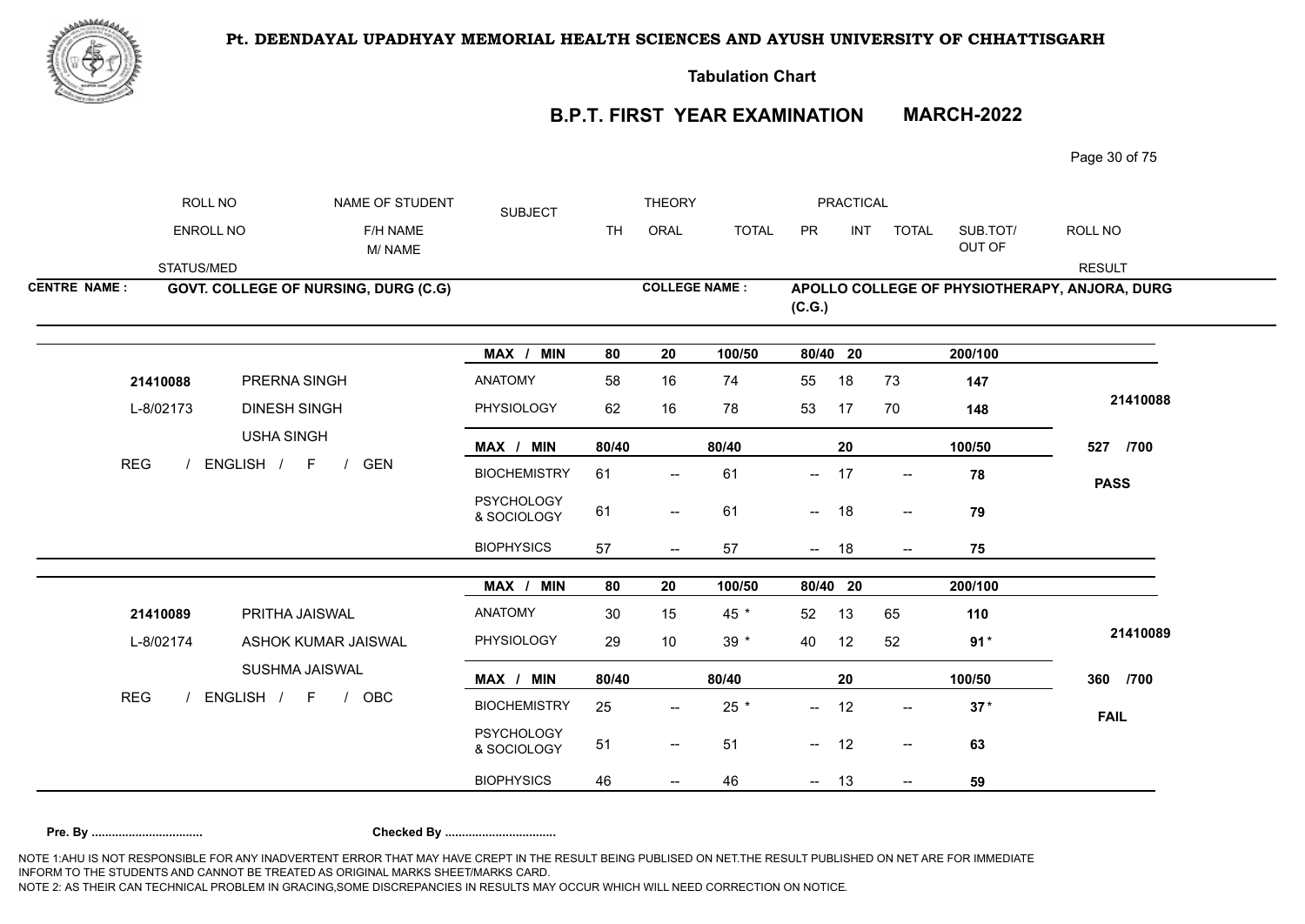

**Tabulation Chart** 

# **B.P.T. FIRST YEAR EXAMINATION MARCH-2022**

Page 31 of 75

|                     | ROLL NO                 | NAME OF STUDENT                                           | <b>SUBJECT</b>                   |           | <b>THEORY</b>                                       |              |                                 | PRACTICAL  |                          |                      |                                               |
|---------------------|-------------------------|-----------------------------------------------------------|----------------------------------|-----------|-----------------------------------------------------|--------------|---------------------------------|------------|--------------------------|----------------------|-----------------------------------------------|
|                     | ENROLL NO               | F/H NAME<br>M/NAME                                        |                                  | <b>TH</b> | ORAL                                                | <b>TOTAL</b> | PR                              | <b>INT</b> | <b>TOTAL</b>             | SUB.TOT/<br>OUT OF   | ROLL NO                                       |
|                     | STATUS/MED              |                                                           |                                  |           |                                                     |              |                                 |            |                          |                      | <b>RESULT</b>                                 |
| <b>CENTRE NAME:</b> |                         | <b>GOVT. COLLEGE OF NURSING, DURG (C.G)</b>               |                                  |           | <b>COLLEGE NAME:</b>                                |              | (C.G.)                          |            |                          |                      | APOLLO COLLEGE OF PHYSIOTHERAPY, ANJORA, DURG |
|                     |                         |                                                           | MAX / MIN                        | 80        | 20                                                  | 100/50       | 80/40 20                        |            |                          | $\overline{200/100}$ |                                               |
|                     | 21410090                | RAJU PATEL                                                | <b>ANATOMY</b>                   | 49        | 17                                                  | 66           | 58                              | 17         | 75                       | 141                  |                                               |
|                     | L-8/02175<br><b>REG</b> | RESHAM LAL PATEL                                          | PHYSIOLOGY                       | 60        | 14                                                  | 74           | 50                              | 17         | 67                       | 141                  | 21410090                                      |
|                     |                         | <b>KANTI PATEL</b><br>ENGLISH / M<br>OBC<br>$\frac{1}{2}$ | MAX / MIN                        | 80/40     |                                                     | 80/40        |                                 | 20         |                          | 100/50               | 512 /700                                      |
|                     |                         |                                                           | <b>BIOCHEMISTRY</b>              | 63        | $\hspace{0.05cm} -\hspace{0.05cm} -\hspace{0.05cm}$ | 63           | $\overline{\phantom{a}}$        | 17         | $\overline{\phantom{a}}$ | 80                   | <b>PASS</b>                                   |
|                     |                         |                                                           | <b>PSYCHOLOGY</b><br>& SOCIOLOGY | 60        | $-\!$                                               | 60           | $ \sim$                         | 18         | $\overline{\phantom{a}}$ | 78                   |                                               |
|                     |                         |                                                           | <b>BIOPHYSICS</b>                | 54        | $\qquad \qquad -$                                   | 54           | $- 18$                          |            | $- -$                    | 72                   |                                               |
|                     |                         |                                                           | MAX / MIN                        | 80        | 20                                                  | 100/50       | 80/40 20                        |            |                          | 200/100              |                                               |
|                     | 21410091                | ROSHAN TANDEKAR                                           | <b>ANATOMY</b>                   | 59        | 16                                                  | 75           | 57                              | 15         | 72                       | 147                  |                                               |
|                     | L-8/02176               | SANTOSH TANDEKAR                                          | PHYSIOLOGY                       | 54        | 14                                                  | 68           | 51                              | 15         | 66                       | 134                  | 21410091                                      |
|                     |                         | <b>ANITA TANDEKAR</b>                                     | MAX / MIN                        | 80/40     |                                                     | 80/40        |                                 | 20         |                          | 100/50               | 471 /700                                      |
| <b>REG</b>          |                         | ENGLISH / M / SC                                          | <b>BIOCHEMISTRY</b>              | 46        | $\hspace{0.05cm}$ – $\hspace{0.05cm}$               | 46           | --                              | 14         | $\overline{\phantom{a}}$ | 60                   | <b>PASS</b>                                   |
|                     |                         |                                                           | <b>PSYCHOLOGY</b><br>& SOCIOLOGY | 51        | $\overline{\phantom{m}}$                            | 51           | $- 15$                          |            | $\overline{\phantom{a}}$ | 66                   |                                               |
|                     |                         |                                                           | <b>BIOPHYSICS</b>                | 48        | $\hspace{0.05cm}$ $\hspace{0.05cm}$                 | 48           | $\frac{1}{2}$ and $\frac{1}{2}$ | 16         | $\overline{\phantom{a}}$ | 64                   |                                               |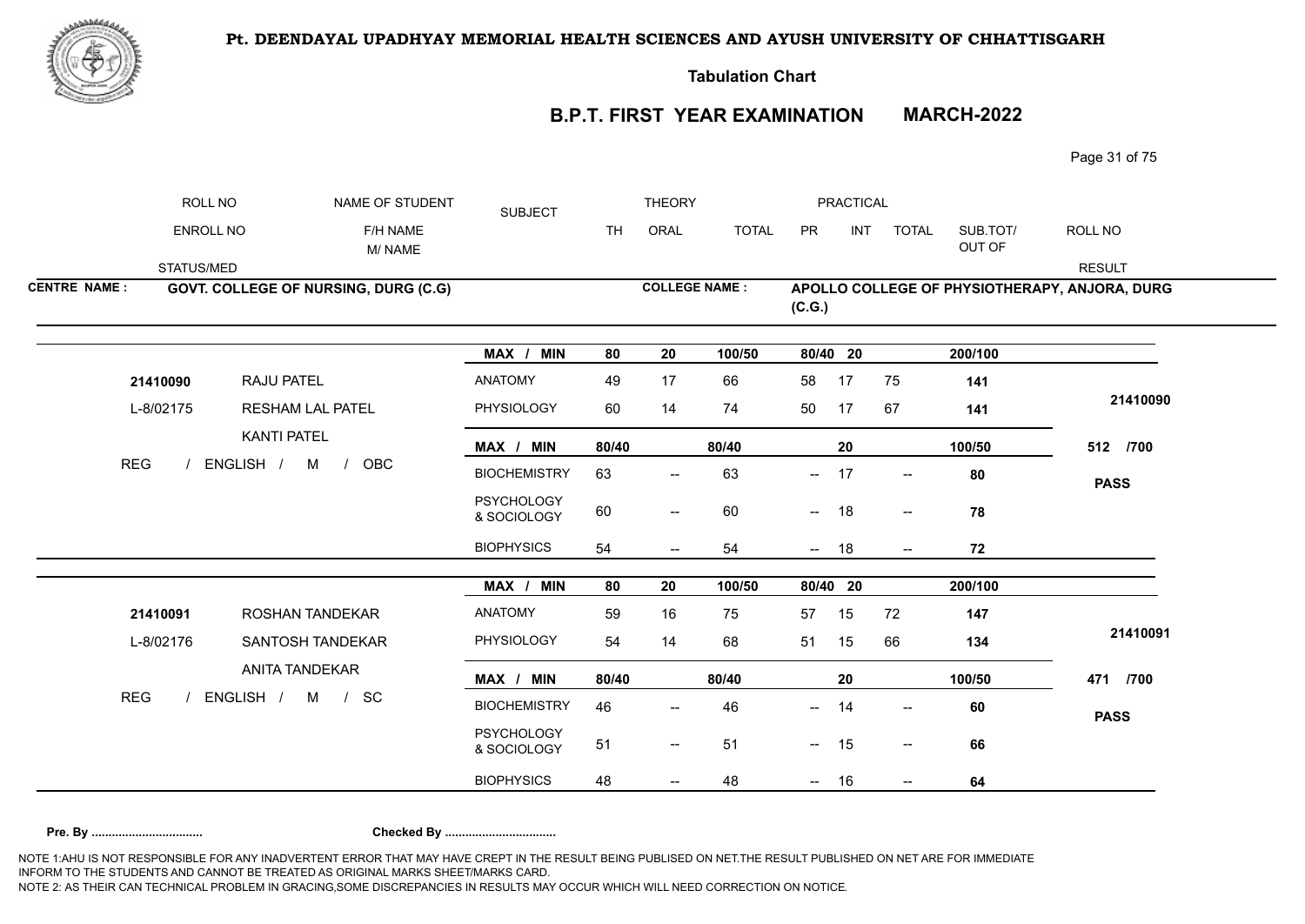

**Tabulation Chart** 

# **B.P.T. FIRST YEAR EXAMINATION MARCH-2022**

Page 32 of 75

|                     | ROLL NO          | NAME OF STUDENT                         | <b>SUBJECT</b>                   |           | <b>THEORY</b>                       |              |                          | PRACTICAL  |                                       |                    |                                               |
|---------------------|------------------|-----------------------------------------|----------------------------------|-----------|-------------------------------------|--------------|--------------------------|------------|---------------------------------------|--------------------|-----------------------------------------------|
|                     | <b>ENROLL NO</b> | F/H NAME<br>M/NAME                      |                                  | <b>TH</b> | ORAL                                | <b>TOTAL</b> | PR                       | <b>INT</b> | <b>TOTAL</b>                          | SUB.TOT/<br>OUT OF | ROLL NO                                       |
|                     | STATUS/MED       |                                         |                                  |           |                                     |              |                          |            |                                       |                    | <b>RESULT</b>                                 |
| <b>CENTRE NAME:</b> |                  | GOVT. COLLEGE OF NURSING, DURG (C.G)    |                                  |           | <b>COLLEGE NAME:</b>                |              | (C.G.)                   |            |                                       |                    | APOLLO COLLEGE OF PHYSIOTHERAPY, ANJORA, DURG |
|                     |                  |                                         | MAX / MIN                        | 80        | 20                                  | 100/50       | 80/40 20                 |            |                                       | 200/100            |                                               |
|                     | 21410092         | SAKSHI JHA                              | <b>ANATOMY</b>                   | 28        | 16                                  | 44 $*$       | 56                       | 12         | 68                                    | 112                |                                               |
|                     | L-8/02177        | RADHESHYAM JHA                          | PHYSIOLOGY                       | 29        | 13                                  | 42 $*$       | 48                       | 12         | 60                                    | 102                | 21410092                                      |
|                     |                  | <b>NILAM JHA</b>                        | MAX / MIN                        | 80/40     |                                     | 80/40        |                          | 20         |                                       | 100/50             | 339 /700                                      |
| <b>REG</b>          |                  | ENGLISH / F<br><b>GEN</b><br>$\sqrt{ }$ | <b>BIOCHEMISTRY</b>              | 27        | $\overline{\phantom{a}}$            | $27 *$       | $--$                     | 11         | $- -$                                 | $38*$              | <b>FAIL</b>                                   |
|                     |                  |                                         | <b>PSYCHOLOGY</b><br>& SOCIOLOGY | 27        | $\qquad \qquad -$                   | $27 *$       | $- 12$                   |            | $- -$                                 | $39*$              |                                               |
|                     |                  |                                         | <b>BIOPHYSICS</b>                | 36        |                                     | $36 *$       | $--$                     | 12         | $\overline{\phantom{a}}$              | 48*                |                                               |
|                     |                  |                                         | MAX / MIN                        | 80        | 20                                  | 100/50       | 80/40 20                 |            |                                       | 200/100            |                                               |
|                     | 21410093         | SAMRIDHI GUPTA AGRAHARI                 | ANATOMY                          | 19        | 13                                  | $32 *$       | 49                       | 12         | 61                                    | $93*$              |                                               |
|                     | L-8/02178        | RAJNISH KUMAR GUPTA AGRAHA PHYSIOLOGY   |                                  | 25        | 10                                  | $35 *$       | 41                       | 12         | 53                                    | 88*                | 21410093                                      |
|                     |                  | <b>MAMTA GUPTA AGRAHARI</b>             | MAX / MIN                        | 80/40     |                                     | 80/40        |                          | 20         |                                       | 100/50             | 301<br>/700                                   |
| <b>REG</b>          |                  | ENGLISH / F /<br>GEN                    | <b>BIOCHEMISTRY</b>              | 23        | $\overline{\phantom{a}}$            | $23 *$       | $\sim$                   | 11         | $\overline{\phantom{a}}$              | $34*$              | <b>FAIL</b>                                   |
|                     |                  |                                         | <b>PSYCHOLOGY</b><br>& SOCIOLOGY | 35        | $\hspace{0.05cm}$ $\hspace{0.05cm}$ | $35 *$       | $\overline{\phantom{a}}$ | 12         | $\hspace{0.05cm}$ – $\hspace{0.05cm}$ | 47*                |                                               |
|                     |                  |                                         | <b>BIOPHYSICS</b>                | 26        |                                     | $26 *$       | $- 13$                   |            |                                       | $39*$              |                                               |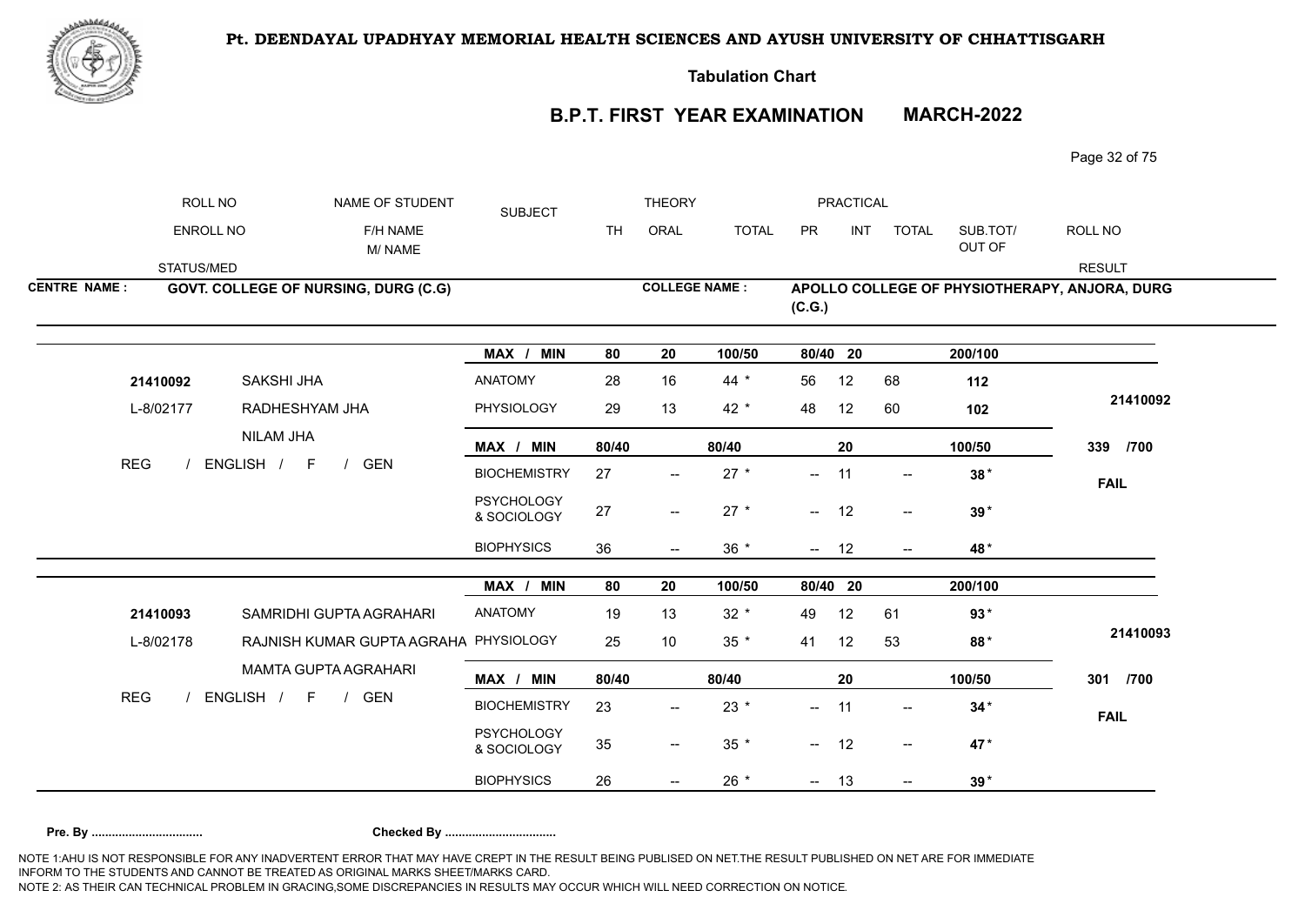

**Tabulation Chart** 

# **B.P.T. FIRST YEAR EXAMINATION MARCH-2022**

Page 33 of 75

|                     | ROLL NO                 | NAME OF STUDENT                             | <b>SUBJECT</b>                   |           | <b>THEORY</b>                       |              |          | PRACTICAL  |                                       |                    |                                               |
|---------------------|-------------------------|---------------------------------------------|----------------------------------|-----------|-------------------------------------|--------------|----------|------------|---------------------------------------|--------------------|-----------------------------------------------|
|                     | ENROLL NO               | F/H NAME<br>M/NAME                          |                                  | <b>TH</b> | ORAL                                | <b>TOTAL</b> | PR       | <b>INT</b> | <b>TOTAL</b>                          | SUB.TOT/<br>OUT OF | ROLL NO                                       |
|                     | STATUS/MED              |                                             |                                  |           |                                     |              |          |            |                                       |                    | <b>RESULT</b>                                 |
| <b>CENTRE NAME:</b> |                         | <b>GOVT. COLLEGE OF NURSING, DURG (C.G)</b> |                                  |           | <b>COLLEGE NAME:</b>                |              | (C.G.)   |            |                                       |                    | APOLLO COLLEGE OF PHYSIOTHERAPY, ANJORA, DURG |
|                     |                         |                                             | MAX / MIN                        | 80        | 20                                  | 100/50       | 80/40 20 |            |                                       | 200/100            |                                               |
|                     | 21410094                | SANJAY SAHU                                 | <b>ANATOMY</b>                   | 41        | 15                                  | 56           | 54       | 13         | 67                                    | 123                |                                               |
|                     | L-8/02179<br><b>REG</b> | <b>DEVDHAR SAHU</b><br>PARMESHWARI SAHU     | PHYSIOLOGY                       | 8         | 10                                  | $18 *$       | 41       | 12         | 53                                    | $71*$              | 21410094                                      |
|                     |                         |                                             | MAX / MIN                        | 80/40     |                                     | 80/40        |          | 20         |                                       | 100/50             | 291 /700                                      |
|                     |                         | ENGLISH / M /<br>OBC                        | <b>BIOCHEMISTRY</b>              | 12        | $\overline{\phantom{a}}$            | $12 *$       | $--$     | 12         | $- -$                                 | $24*$              | <b>FAIL</b>                                   |
|                     |                         |                                             | <b>PSYCHOLOGY</b><br>& SOCIOLOGY | 20        | $\qquad \qquad -$                   | $20 *$       | $- 13$   |            | $- -$                                 | $33*$              |                                               |
|                     |                         |                                             | <b>BIOPHYSICS</b>                | 27        | $\overline{\phantom{a}}$            | $27 *$       | $- 13$   |            | $\overline{\phantom{a}}$              | 40*                |                                               |
|                     |                         |                                             | MAX / MIN                        | 80        | 20                                  | 100/50       | 80/40 20 |            |                                       | 200/100            |                                               |
|                     | 21410095                | SHEETAL DEVANGAN                            | <b>ANATOMY</b>                   | 6         | 13                                  | $19*$        | 51       | 13         | 64                                    | 83*                |                                               |
|                     | L-8/02180               | SANTOSH DEVANGAN                            | PHYSIOLOGY                       | 40        | 11                                  | 51           | 43       | 12         | 55                                    | 106                | 21410095                                      |
|                     |                         | <b>MAHESHWARI</b>                           | MAX / MIN                        | 80/40     |                                     | 80/40        |          | 20         |                                       | 100/50             | 325 /700                                      |
| <b>REG</b>          |                         | ENGLISH / F<br>OBC<br>$\sqrt{ }$            | <b>BIOCHEMISTRY</b>              | 6         | $\overline{\phantom{a}}$            | $6*$         | $\sim$   | 12         | $\overline{\phantom{a}}$              | $18*$              | <b>SUPPL</b>                                  |
|                     |                         |                                             | <b>PSYCHOLOGY</b><br>& SOCIOLOGY | 53        | $\hspace{0.05cm}$ $\hspace{0.05cm}$ | 53           | $\sim$   | 12         | $\overline{\phantom{a}}$              | 65                 |                                               |
|                     |                         |                                             | <b>BIOPHYSICS</b>                | 40        |                                     | 40           | $- 13$   |            | $\hspace{0.05cm}$ – $\hspace{0.05cm}$ | 53                 |                                               |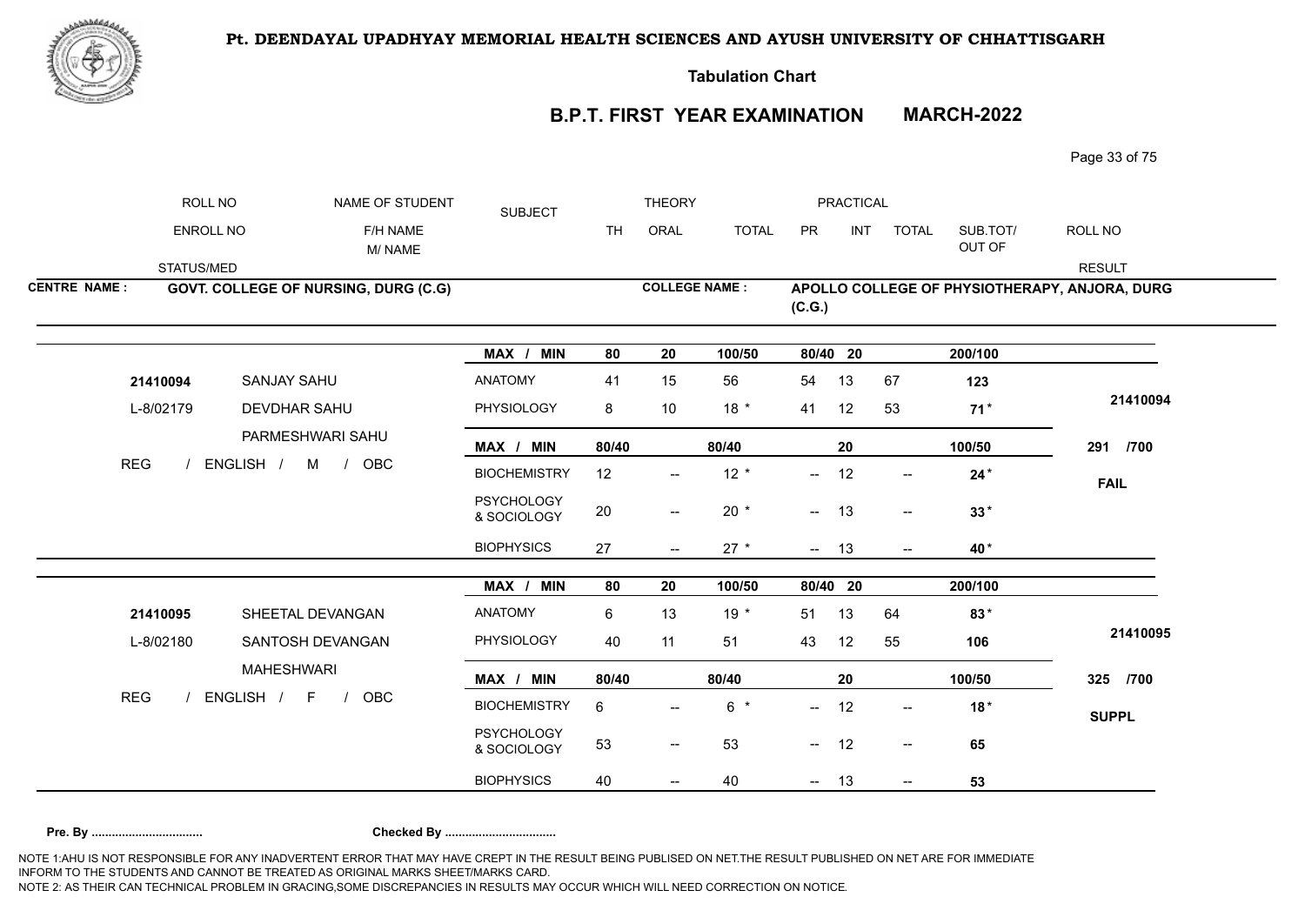



**Tabulation Chart** 

# **B.P.T. FIRST YEAR EXAMINATION MARCH-2022**

Page 34 of 75

|                     | ROLL NO                 | NAME OF STUDENT                             | <b>SUBJECT</b>                   |           | <b>THEORY</b>                         |              |                          | PRACTICAL  |                                                     |                    |                                               |
|---------------------|-------------------------|---------------------------------------------|----------------------------------|-----------|---------------------------------------|--------------|--------------------------|------------|-----------------------------------------------------|--------------------|-----------------------------------------------|
|                     | ENROLL NO               | F/H NAME<br>M/NAME                          |                                  | <b>TH</b> | ORAL                                  | <b>TOTAL</b> | PR                       | <b>INT</b> | <b>TOTAL</b>                                        | SUB.TOT/<br>OUT OF | ROLL NO                                       |
|                     | STATUS/MED              |                                             |                                  |           |                                       |              |                          |            |                                                     |                    | <b>RESULT</b>                                 |
| <b>CENTRE NAME:</b> |                         | <b>GOVT. COLLEGE OF NURSING, DURG (C.G)</b> |                                  |           | <b>COLLEGE NAME:</b>                  |              | (C.G.)                   |            |                                                     |                    | APOLLO COLLEGE OF PHYSIOTHERAPY, ANJORA, DURG |
|                     |                         |                                             | MAX / MIN                        | 80        | 20                                    | 100/50       | 80/40 20                 |            |                                                     | 200/100            |                                               |
|                     | 21410096                | SHRADDHA DAREKAR                            | <b>ANATOMY</b>                   | 12        | 11                                    | $23 *$       | 46                       | 12         | 58                                                  | $81*$              |                                               |
|                     | L-8/02181<br><b>REG</b> | SANJAY DAREKAR<br>ARCHANA DAREKAR           | PHYSIOLOGY                       | 44        | 12                                    | 56           | 44                       | 12         | 56                                                  | 112                | 21410096                                      |
|                     |                         |                                             | MAX / MIN                        | 80/40     |                                       | 80/40        |                          | 20         |                                                     | 100/50             | 326 /700                                      |
|                     |                         | ENGLISH / F /<br>GEN                        | <b>BIOCHEMISTRY</b>              | 21        | $\overline{\phantom{a}}$              | $21 *$       | $\overline{\phantom{a}}$ | 11         | $\overline{\phantom{a}}$                            | $32*$              | <b>FAIL</b>                                   |
|                     |                         |                                             | <b>PSYCHOLOGY</b><br>& SOCIOLOGY | 47        | $-\!$                                 | 47           | $- 12$                   |            | $\hspace{0.05cm} -\hspace{0.05cm} -\hspace{0.05cm}$ | 59                 |                                               |
|                     |                         |                                             | <b>BIOPHYSICS</b>                | 30        | $--$                                  | $30 *$       | $- 12$                   |            | $\overline{\phantom{a}}$                            | 42*                |                                               |
|                     |                         |                                             | MAX / MIN                        | 80        | 20                                    | 100/50       | 80/40 20                 |            |                                                     | 200/100            |                                               |
|                     | 21410097                | SHRUTI VERMA                                | <b>ANATOMY</b>                   | 22        | 15                                    | $37 *$       | 53                       | 14         | 67                                                  | 104                |                                               |
|                     | L-8/02182               | <b>VED PRAKASH VERMA</b>                    | PHYSIOLOGY                       | 51        | 13                                    | 64           | 47                       | 14         | 61                                                  | 125                | 21410097                                      |
|                     |                         | <b>KIRAN VERMA</b>                          | MAX / MIN                        | 80/40     |                                       | 80/40        |                          | 20         |                                                     | 100/50             | 403 /700                                      |
| <b>REG</b>          |                         | ENGLISH / F<br><b>GEN</b><br>$\sqrt{ }$     | <b>BIOCHEMISTRY</b>              | 32        | $\hspace{0.05cm}$ – $\hspace{0.05cm}$ | $32 *$       | --                       | 13         | $\overline{\phantom{a}}$                            | 45*                | <b>SUPPL</b>                                  |
|                     |                         |                                             | <b>PSYCHOLOGY</b><br>& SOCIOLOGY | 49        | $\overline{\phantom{m}}$              | 49           | $- 15$                   |            | $\overline{\phantom{a}}$                            | 64                 |                                               |
|                     |                         |                                             | <b>BIOPHYSICS</b>                | 50        | $\overline{\phantom{m}}$              | 50           | $- 15$                   |            | $\overline{\phantom{a}}$                            | 65                 |                                               |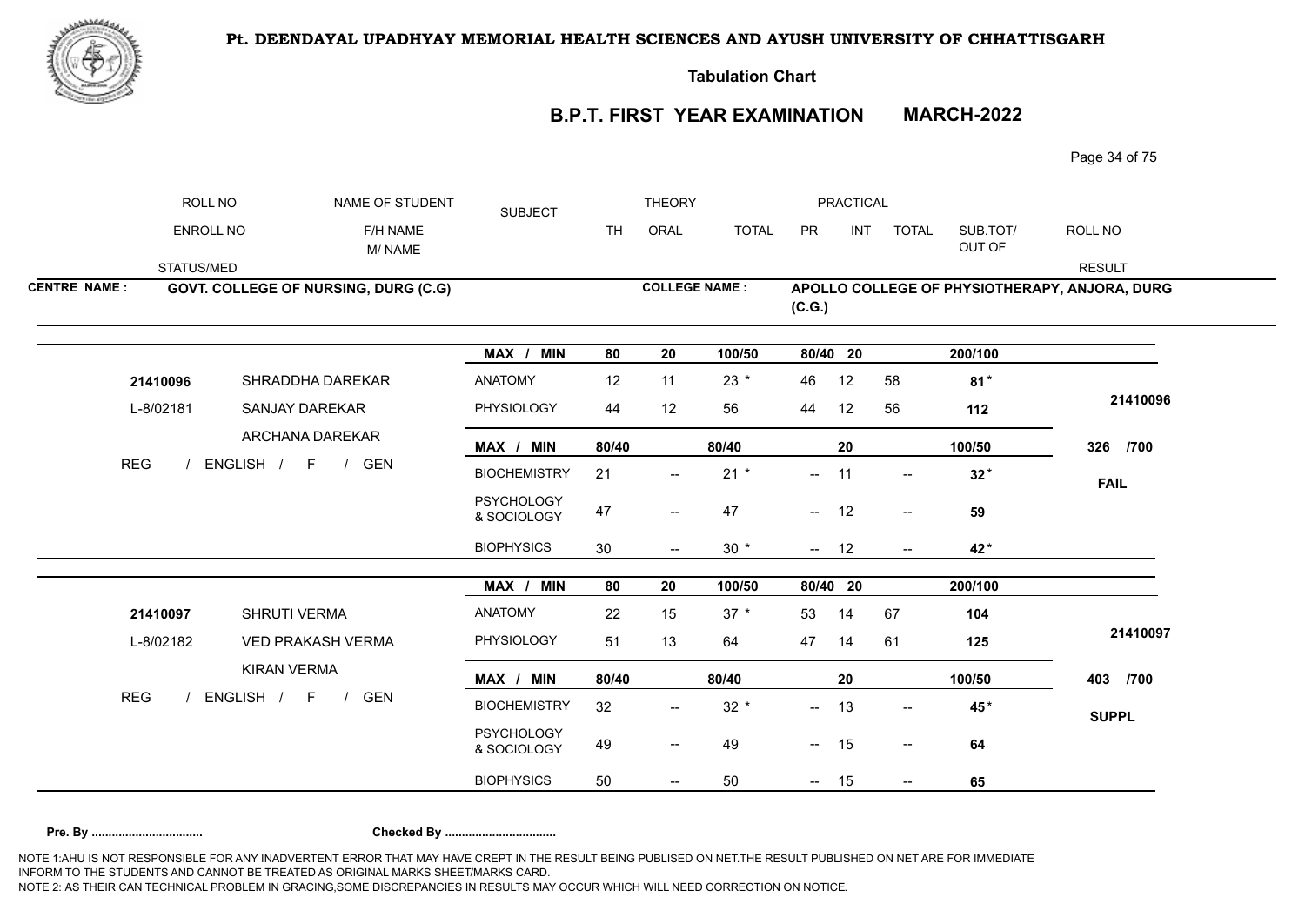

**Tabulation Chart** 

# **B.P.T. FIRST YEAR EXAMINATION MARCH-2022**

Page 35 of 75

|                     | ROLL NO          | NAME OF STUDENT                      | <b>SUBJECT</b>                   |           | <b>THEORY</b>                       |              |                          | PRACTICAL  |                                       |                    |                                               |
|---------------------|------------------|--------------------------------------|----------------------------------|-----------|-------------------------------------|--------------|--------------------------|------------|---------------------------------------|--------------------|-----------------------------------------------|
|                     | <b>ENROLL NO</b> | F/H NAME<br>M/NAME                   |                                  | <b>TH</b> | ORAL                                | <b>TOTAL</b> | PR                       | <b>INT</b> | <b>TOTAL</b>                          | SUB.TOT/<br>OUT OF | ROLL NO                                       |
|                     | STATUS/MED       |                                      |                                  |           |                                     |              |                          |            |                                       |                    | <b>RESULT</b>                                 |
| <b>CENTRE NAME:</b> |                  | GOVT. COLLEGE OF NURSING, DURG (C.G) |                                  |           | <b>COLLEGE NAME:</b>                |              | (C.G.)                   |            |                                       |                    | APOLLO COLLEGE OF PHYSIOTHERAPY, ANJORA, DURG |
|                     |                  |                                      | MAX / MIN                        | 80        | 20                                  | 100/50       | 80/40 20                 |            |                                       | 200/100            |                                               |
|                     | 21410098         | SUHANI GUPTA                         | <b>ANATOMY</b>                   | 46        | 15                                  | 61           | 53                       | 18         | 71                                    | 132                |                                               |
|                     | L-8/02183        | ANUP KUMAR GUPTA                     | PHYSIOLOGY                       | 57        | 14                                  | 71           | 47                       | 17         | 64                                    | 135                | 21410098                                      |
|                     |                  | <b>MANJU GUPTA</b>                   | MAX / MIN                        | 80/40     |                                     | 80/40        |                          | 20         |                                       | 100/50             | 471 /700                                      |
| <b>REG</b>          |                  | ENGLISH / F<br>OBC<br>$\sqrt{ }$     | <b>BIOCHEMISTRY</b>              | 56        | $\overline{\phantom{m}}$            | 56           | $--$                     | 17         | $- -$                                 | 73                 | <b>PASS</b>                                   |
|                     |                  |                                      | <b>PSYCHOLOGY</b><br>& SOCIOLOGY | 53        | $\qquad \qquad -$                   | 53           | $\sim$                   | 16         | $- -$                                 | 69                 |                                               |
|                     |                  |                                      | <b>BIOPHYSICS</b>                | 44        |                                     | 44           | $\overline{\phantom{a}}$ | 18         | $\overline{\phantom{a}}$              | 62                 |                                               |
|                     |                  |                                      | MAX / MIN                        | 80        | 20                                  | 100/50       | 80/40 20                 |            |                                       | 200/100            |                                               |
|                     | 21410099         | SUMAN KAMALVANSHI                    | ANATOMY                          | 52        | 13                                  | 65           | 49                       | 16         | 65                                    | 130                |                                               |
|                     | L-8/02184        | CHANDRAPRAKASH KAMALVANSI PHYSIOLOGY |                                  | 60        | 16                                  | 76           | 52                       | 15         | 67                                    | 143                | 21410099                                      |
|                     |                  | HOMITA KAMALVANSHI                   | MAX / MIN                        | 80/40     |                                     | 80/40        |                          | 20         |                                       | 100/50             | 466 /700                                      |
| <b>REG</b>          |                  | ENGLISH / F /<br>OBC                 | <b>BIOCHEMISTRY</b>              | 55        | $\overline{\phantom{m}}$            | 55           | $\overline{\phantom{a}}$ | 15         | $\overline{\phantom{a}}$              | 70                 | <b>PASS</b>                                   |
|                     |                  |                                      | <b>PSYCHOLOGY</b><br>& SOCIOLOGY | 49        | $\hspace{0.05cm}$ $\hspace{0.05cm}$ | 49           | $\overline{\phantom{a}}$ | 16         | $-\!$                                 | 65                 |                                               |
|                     |                  |                                      | <b>BIOPHYSICS</b>                | 42        |                                     | 42           | $- 16$                   |            | $\hspace{0.05cm}$ – $\hspace{0.05cm}$ | 58                 |                                               |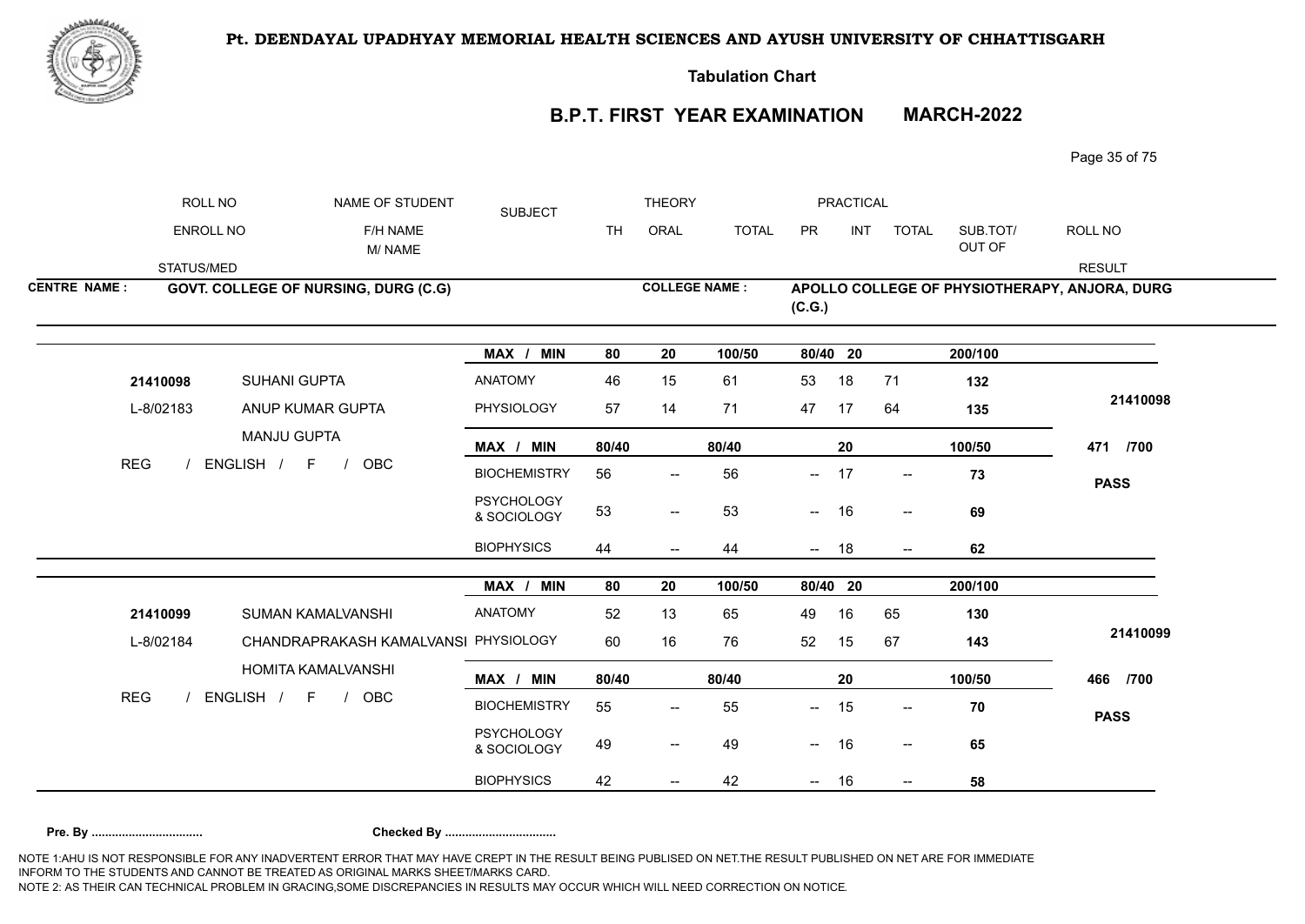

**Tabulation Chart** 

# **B.P.T. FIRST YEAR EXAMINATION MARCH-2022**

Page 36 of 75

|                     | ROLL NO    | NAME OF STUDENT                            | <b>SUBJECT</b>                   |           | <b>THEORY</b>                       |              |          | PRACTICAL  |                          |                    |                                               |
|---------------------|------------|--------------------------------------------|----------------------------------|-----------|-------------------------------------|--------------|----------|------------|--------------------------|--------------------|-----------------------------------------------|
|                     | ENROLL NO  | F/H NAME<br>M/NAME                         |                                  | <b>TH</b> | ORAL                                | <b>TOTAL</b> | PR       | <b>INT</b> | <b>TOTAL</b>             | SUB.TOT/<br>OUT OF | ROLL NO                                       |
|                     | STATUS/MED |                                            |                                  |           |                                     |              |          |            |                          |                    | <b>RESULT</b>                                 |
| <b>CENTRE NAME:</b> |            | GOVT. COLLEGE OF NURSING, DURG (C.G)       |                                  |           | <b>COLLEGE NAME:</b>                |              | (C.G.)   |            |                          |                    | APOLLO COLLEGE OF PHYSIOTHERAPY, ANJORA, DURG |
|                     |            |                                            | MAX / MIN                        | 80        | 20                                  | 100/50       | 80/40 20 |            |                          | 200/100            |                                               |
|                     | 21410100   | SURBHI DUBEY                               | <b>ANATOMY</b>                   | 54        | 15                                  | 69           | 54       | 16         | 70                       | 139                |                                               |
|                     | L-8/02185  | SUDHIR KUMAR DUBEY                         | PHYSIOLOGY                       | 55        | 16                                  | 71           | 53       | 16         | 69                       | 140                | 21410100                                      |
|                     |            | <b>INDU DUBEY</b>                          | MAX / MIN                        | 80/40     |                                     | 80/40        |          | 20         |                          | 100/50             | 498 /700                                      |
| <b>REG</b>          |            | ENGLISH /<br><b>GEN</b><br>F<br>$\sqrt{ }$ | <b>BIOCHEMISTRY</b>              | 60        | $\hspace{0.05cm}$ $\hspace{0.05cm}$ | 60           | --       | 16         | $\overline{\phantom{a}}$ | 76                 | <b>PASS</b>                                   |
|                     |            |                                            | <b>PSYCHOLOGY</b><br>& SOCIOLOGY | 63        | $--$                                | 63           | $- 17$   |            | $- -$                    | 80                 |                                               |
|                     |            |                                            | <b>BIOPHYSICS</b>                | 46        | $\overline{\phantom{a}}$            | 46           | $-$      | 17         | $\overline{\phantom{a}}$ | 63                 |                                               |
|                     |            |                                            | MAX / MIN                        | 80        | 20                                  | 100/50       | 80/40 20 |            |                          | 200/100            |                                               |
|                     | 21410101   | SURYA KANTESHWAR HENWAR                    | ANATOMY                          | 21        | 14                                  | $35 *$       | 53       | 12         | 65                       | 100                |                                               |
|                     | L-8/02186  | SHIVADHAR HENWAR                           | PHYSIOLOGY                       | 26        | 15                                  | $41 *$       | 50       | 12         | 62                       | 103                | 21410101                                      |
|                     |            | CHANDRAKANTI                               | MAX / MIN                        | 80/40     |                                     | 80/40        |          | 20         |                          | 100/50             | 308 /700                                      |
| <b>REG</b>          |            | ENGLISH / M / SC                           | <b>BIOCHEMISTRY</b>              | 14        | $\hspace{0.05cm}$ $\hspace{0.05cm}$ | $14 *$       | $- 11$   |            | $\overline{\phantom{a}}$ | $25*$              | <b>FAIL</b>                                   |
|                     |            |                                            | <b>PSYCHOLOGY</b><br>& SOCIOLOGY | 39        | $\overline{\phantom{a}}$            | $39 *$       | $- 12$   |            | $--$                     | 51                 |                                               |
|                     |            |                                            | <b>BIOPHYSICS</b>                | 17        | $\overline{\phantom{a}}$            | $17 *$       | $- 12$   |            | $--$                     | $29*$              |                                               |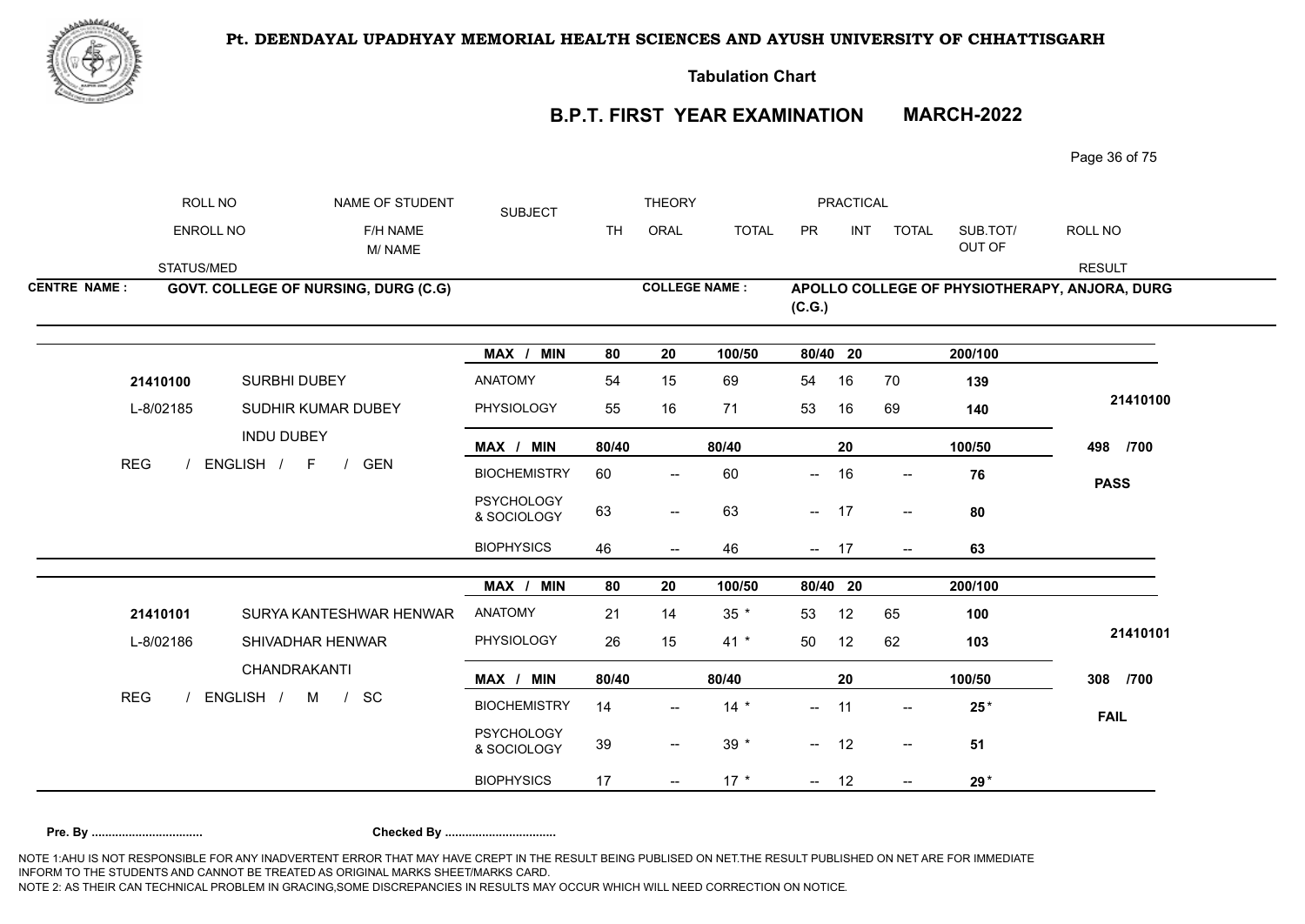

**Tabulation Chart** 

## **B.P.T. FIRST YEAR EXAMINATION MARCH-2022**

Page 37 of 75

|                     | ROLL NO    | NAME OF STUDENT                            | <b>SUBJECT</b>                   |           | <b>THEORY</b>            |              |          | PRACTICAL |                          |                    |                                               |
|---------------------|------------|--------------------------------------------|----------------------------------|-----------|--------------------------|--------------|----------|-----------|--------------------------|--------------------|-----------------------------------------------|
|                     | ENROLL NO  | F/H NAME<br>M/NAME                         |                                  | <b>TH</b> | ORAL                     | <b>TOTAL</b> | PR       | INT       | <b>TOTAL</b>             | SUB.TOT/<br>OUT OF | ROLL NO                                       |
|                     | STATUS/MED |                                            |                                  |           |                          |              |          |           |                          |                    | <b>RESULT</b>                                 |
| <b>CENTRE NAME:</b> |            | GOVT. COLLEGE OF NURSING, DURG (C.G)       |                                  |           | <b>COLLEGE NAME:</b>     |              | (C.G.)   |           |                          |                    | APOLLO COLLEGE OF PHYSIOTHERAPY, ANJORA, DURG |
|                     |            |                                            | MAX / MIN                        | 80        | 20                       | 100/50       | 80/40 20 |           |                          | 200/100            |                                               |
|                     | 21410103   | <b>TAMANNA TALREJA</b>                     | <b>ANATOMY</b>                   | 30        | 14                       | $44 *$       | 52       | 12        | 64                       | 108                |                                               |
|                     | L-8/02188  | <b>MANOJ TALREJA</b>                       | <b>PHYSIOLOGY</b>                | 40        | 15                       | 55           | 51       | 12        | 63                       | 118                | 21410103                                      |
|                     |            | ANJU TALREJA                               | MAX / MIN                        | 80/40     |                          | 80/40        |          | 20        |                          | 100/50             | 387 /700                                      |
| <b>REG</b>          |            | ENGLISH / F /<br><b>GEN</b>                | <b>BIOCHEMISTRY</b>              | 40        | $\overline{\phantom{a}}$ | 40           | $--$     | 11        | $\overline{\phantom{a}}$ | 51                 | <b>SUPPL</b>                                  |
|                     |            |                                            | <b>PSYCHOLOGY</b><br>& SOCIOLOGY | 47        | $\overline{\phantom{a}}$ | 47           | $- 12$   |           | $\overline{\phantom{a}}$ | 59                 |                                               |
|                     |            |                                            | <b>BIOPHYSICS</b>                | 39        | $\overline{\phantom{a}}$ | $39 *$       | $- 12$   |           | $\overline{\phantom{a}}$ | 51                 |                                               |
|                     |            |                                            | MAX / MIN                        | 80        | 20                       | 100/50       | 80/40 20 |           |                          | 200/100            |                                               |
|                     | 21410104   | <b>TOSHIKA URKUDE</b>                      | <b>ANATOMY</b>                   | 15        | 12                       | $27 *$       | 51       | 13        | 64                       | $91*$              |                                               |
|                     | L-8/02189  | SANJAY URKUDE                              | PHYSIOLOGY                       | 3         | 11                       | $14 *$       | 42       | 12        | 54                       | 68*                | 21410104                                      |
|                     |            | <b>VEENA URKUDE</b>                        | MAX / MIN                        | 80/40     |                          | 80/40        |          | 20        |                          | 100/50             | 266 /700                                      |
| <b>REG</b>          |            | ENGLISH / F<br><b>GEN</b><br>$\frac{1}{2}$ | <b>BIOCHEMISTRY</b>              | 13        | $\overline{\phantom{a}}$ | $13 *$       | --       | 12        | $\overline{\phantom{a}}$ | $25*$              | <b>FAIL</b>                                   |
|                     |            |                                            | <b>PSYCHOLOGY</b><br>& SOCIOLOGY | 36        | $\overline{\phantom{m}}$ | $36 *$       | $- 13$   |           | $--$                     | 49*                |                                               |
|                     |            |                                            | <b>BIOPHYSICS</b>                | 20        | $\overline{\phantom{a}}$ | $20 *$       | $- 13$   |           | $\overline{\phantom{a}}$ | $33*$              |                                               |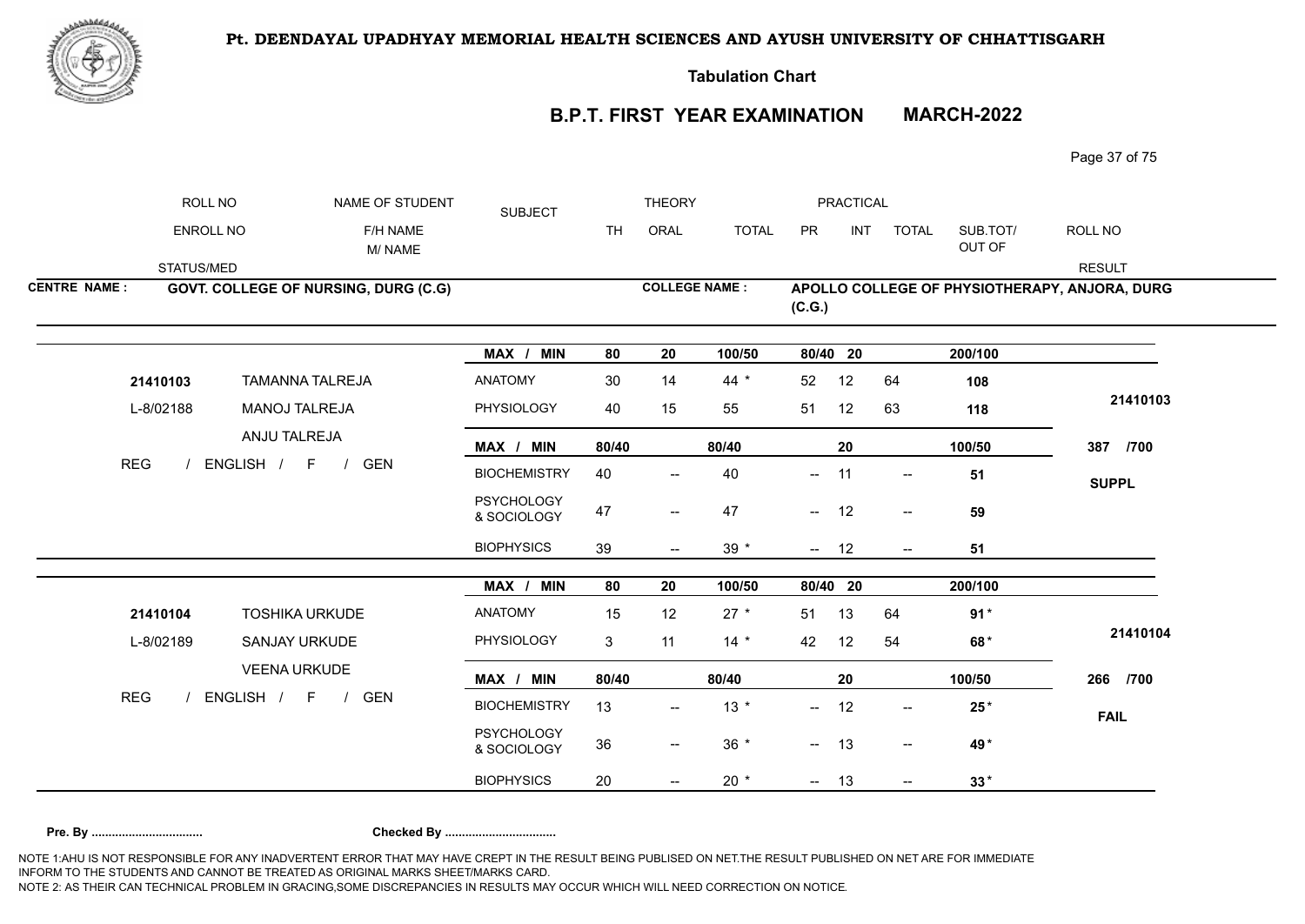



**Tabulation Chart** 

# **B.P.T. FIRST YEAR EXAMINATION MARCH-2022**

Page 38 of 75

|                     | ROLL NO    | NAME OF STUDENT                             | <b>SUBJECT</b>                   |           | <b>THEORY</b>                         |              |                          | PRACTICAL |                                                     |                    |                                               |
|---------------------|------------|---------------------------------------------|----------------------------------|-----------|---------------------------------------|--------------|--------------------------|-----------|-----------------------------------------------------|--------------------|-----------------------------------------------|
|                     | ENROLL NO  | F/H NAME<br>M/NAME                          |                                  | <b>TH</b> | ORAL                                  | <b>TOTAL</b> | PR                       | INT       | <b>TOTAL</b>                                        | SUB.TOT/<br>OUT OF | ROLL NO                                       |
|                     | STATUS/MED |                                             |                                  |           |                                       |              |                          |           |                                                     |                    | <b>RESULT</b>                                 |
| <b>CENTRE NAME:</b> |            | <b>GOVT. COLLEGE OF NURSING, DURG (C.G)</b> |                                  |           | <b>COLLEGE NAME:</b>                  |              | (C.G.)                   |           |                                                     |                    | APOLLO COLLEGE OF PHYSIOTHERAPY, ANJORA, DURG |
|                     |            |                                             | MAX / MIN                        | 80        | 20                                    | 100/50       | 80/40 20                 |           |                                                     | 200/100            |                                               |
|                     | 21410106   | VAISHNAVI CHOUHAN                           | <b>ANATOMY</b>                   | 24        | 15                                    | $39 *$       | 53                       | 13        | 66                                                  | 105                |                                               |
|                     | L-8/02191  | <b>SHIV SINGH CHOUHAN</b>                   | PHYSIOLOGY                       | 40        | 12                                    | 52           | 43                       | 13        | 56                                                  | 108                | 21410106                                      |
|                     |            | SANGEETA CHOUHAN                            | MAX / MIN                        | 80/40     |                                       | 80/40        |                          | 20        |                                                     | 100/50             | 360 /700                                      |
| <b>REG</b>          |            | ENGLISH / F /<br>GEN                        | <b>BIOCHEMISTRY</b>              | 29        | $\overline{\phantom{a}}$              | $29 *$       | $\overline{\phantom{a}}$ | 12        | $\overline{\phantom{a}}$                            | 41*                | <b>FAIL</b>                                   |
|                     |            |                                             | <b>PSYCHOLOGY</b><br>& SOCIOLOGY | 47        | $-\!$                                 | 47           | $- 13$                   |           | $\hspace{0.05cm} -\hspace{0.05cm} -\hspace{0.05cm}$ | 60                 |                                               |
|                     |            |                                             | <b>BIOPHYSICS</b>                | 33        | $\qquad \qquad -$                     | $33 *$       | $- 13$                   |           | $\overline{\phantom{a}}$                            | 46*                |                                               |
|                     |            |                                             | MAX / MIN                        | 80        | 20                                    | 100/50       | 80/40 20                 |           |                                                     | 200/100            |                                               |
|                     | 21410107   | <b>VAISHNVEE ADIL</b>                       | <b>ANATOMY</b>                   | 20        | 12                                    | $32 *$       | 49                       | 14        | 63                                                  | $95*$              |                                               |
|                     | L-8/02192  | ASHI KUMAR ADIL                             | <b>PHYSIOLOGY</b>                | 51        | 10                                    | 61           | 41                       | 13        | 54                                                  | 115                | 21410107                                      |
|                     |            | RUPAUTIN BAI ADIL                           | MAX / MIN                        | 80/40     |                                       | 80/40        |                          | 20        |                                                     | 100/50             | 388 /700                                      |
| <b>REG</b>          |            | ENGLISH / F / SC                            | <b>BIOCHEMISTRY</b>              | 28        | $\hspace{0.05cm}$ – $\hspace{0.05cm}$ | $28 *$       | --                       | 12        | $\overline{\phantom{a}}$                            | 40*                | <b>SUPPL</b>                                  |
|                     |            |                                             | <b>PSYCHOLOGY</b><br>& SOCIOLOGY | 57        | $\overline{\phantom{m}}$              | 57           | $- 13$                   |           | $\overline{\phantom{a}}$                            | 70                 |                                               |
|                     |            |                                             | <b>BIOPHYSICS</b>                | 54        | $\hspace{0.05cm}$ $\hspace{0.05cm}$   | 54           | $- 14$                   |           | $\overline{\phantom{a}}$                            | 68                 |                                               |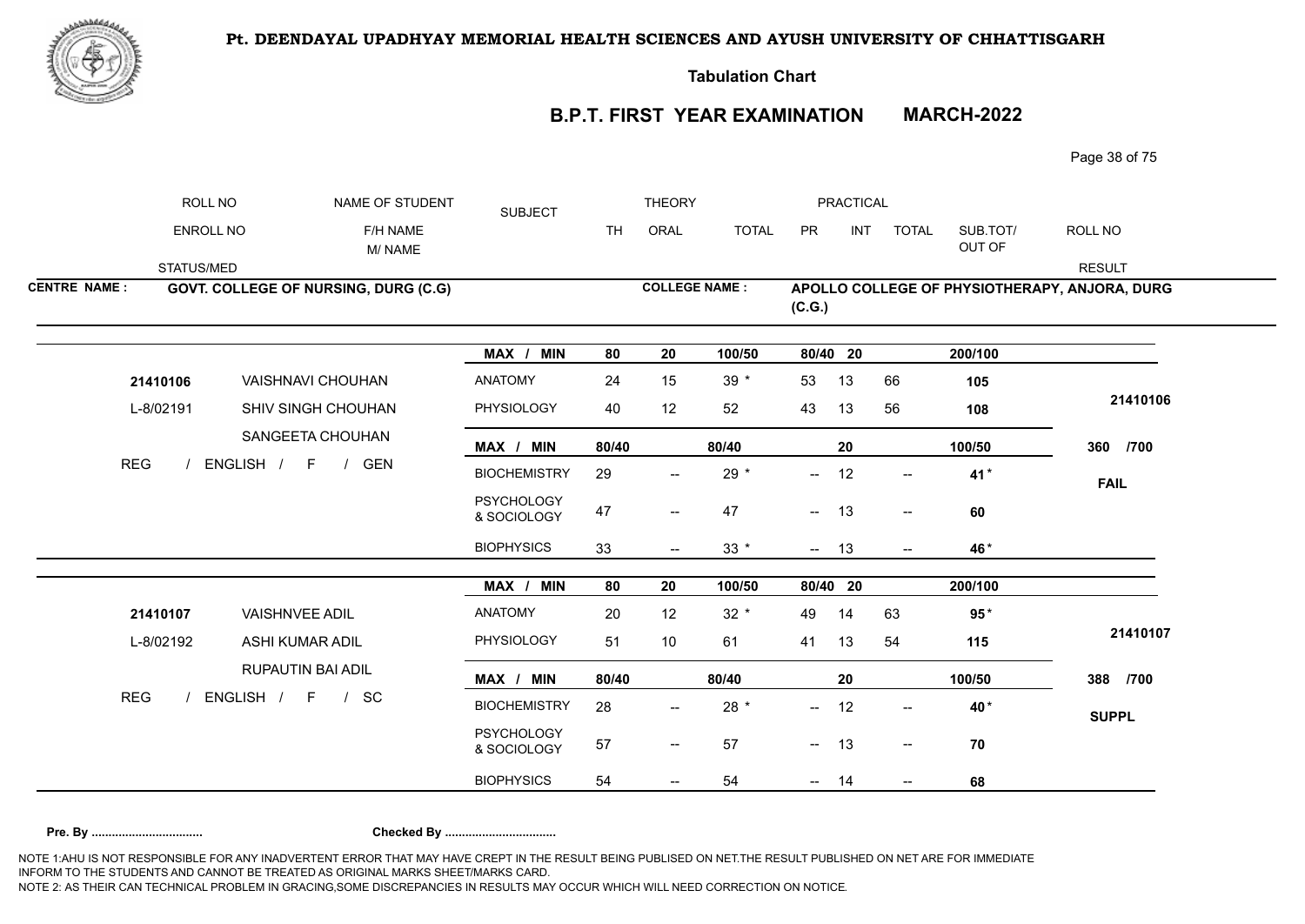



**Tabulation Chart** 

## **B.P.T. FIRST YEAR EXAMINATION MARCH-2022**

Page 39 of 75

|                     | ROLL NO    | NAME OF STUDENT                             | <b>SUBJECT</b>                   |           | <b>THEORY</b>                                       |              |          | PRACTICAL  |                          |                    |                                               |
|---------------------|------------|---------------------------------------------|----------------------------------|-----------|-----------------------------------------------------|--------------|----------|------------|--------------------------|--------------------|-----------------------------------------------|
|                     | ENROLL NO  | F/H NAME<br>M/NAME                          |                                  | <b>TH</b> | ORAL                                                | <b>TOTAL</b> | PR       | <b>INT</b> | <b>TOTAL</b>             | SUB.TOT/<br>OUT OF | ROLL NO                                       |
|                     | STATUS/MED |                                             |                                  |           |                                                     |              |          |            |                          |                    | <b>RESULT</b>                                 |
| <b>CENTRE NAME:</b> |            | <b>GOVT. COLLEGE OF NURSING, DURG (C.G)</b> |                                  |           | <b>COLLEGE NAME:</b>                                |              | (C.G.)   |            |                          |                    | APOLLO COLLEGE OF PHYSIOTHERAPY, ANJORA, DURG |
|                     |            |                                             | MAX / MIN                        | 80        | 20                                                  | 100/50       | 80/40 20 |            |                          | 200/100            |                                               |
|                     | 21410108   | <b>VIBHA BOERWANSHI</b>                     | <b>ANATOMY</b>                   | 15        | 12                                                  | $27 *$       | 52       | 13         | 65                       | $92*$              |                                               |
|                     | L-8/02193  | CHINTA RAM BOERWANSHI                       | PHYSIOLOGY                       | 27        | 11                                                  | $38 *$       | 42       | 13         | 55                       | $93*$              | 21410108                                      |
|                     |            | MEENA BOERWANSHI                            | MAX / MIN                        | 80/40     |                                                     | 80/40        |          | 20         |                          | 100/50             | 318 /700                                      |
| <b>REG</b>          |            | ENGLISH / F / SC                            | <b>BIOCHEMISTRY</b>              | 19        |                                                     | $19*$        | $-$      | 12         | $\overline{\phantom{a}}$ | $31*$              | <b>FAIL</b>                                   |
|                     |            |                                             | <b>PSYCHOLOGY</b><br>& SOCIOLOGY | 49        | $\overline{\phantom{m}}$                            | 49           | $-$      | 13         | $\overline{\phantom{a}}$ | 62                 |                                               |
|                     |            |                                             | <b>BIOPHYSICS</b>                | 27        | $--$                                                | $27 *$       | $- 13$   |            | $- -$                    | 40*                |                                               |
|                     |            |                                             | MAX / MIN                        | 80        | 20                                                  | 100/50       | 80/40 20 |            |                          | 200/100            |                                               |
|                     | 21410109   | <b>VIDYA SAHU</b>                           | <b>ANATOMY</b>                   | 36        | 13                                                  | 49 *         | 53       | 14         | 67                       | 116                |                                               |
|                     | L-8/02194  | PRITAM LAL SAHU                             | PHYSIOLOGY                       | 46        | 11                                                  | 57           | 41       | 13         | 54                       | 111                | 21410109                                      |
|                     |            | <b>MATHURA SAHU</b>                         | MAX / MIN                        | 80/40     |                                                     | 80/40        |          | 20         |                          | 100/50             | 392 /700                                      |
| <b>REG</b>          |            | ENGLISH / F /<br><b>OBC</b>                 | <b>BIOCHEMISTRY</b>              | 30        | $\overline{\phantom{a}}$                            | $30 *$       | --       | 13         | $\overline{\phantom{a}}$ | 43*                | <b>SUPPL</b>                                  |
|                     |            |                                             | <b>PSYCHOLOGY</b><br>& SOCIOLOGY | 52        | $\hspace{0.05cm} -\hspace{0.05cm} -\hspace{0.05cm}$ | 52           | $- 14$   |            | $\overline{\phantom{a}}$ | 66                 |                                               |
|                     |            |                                             | <b>BIOPHYSICS</b>                | 42        |                                                     | 42           |          | 14         |                          | 56                 |                                               |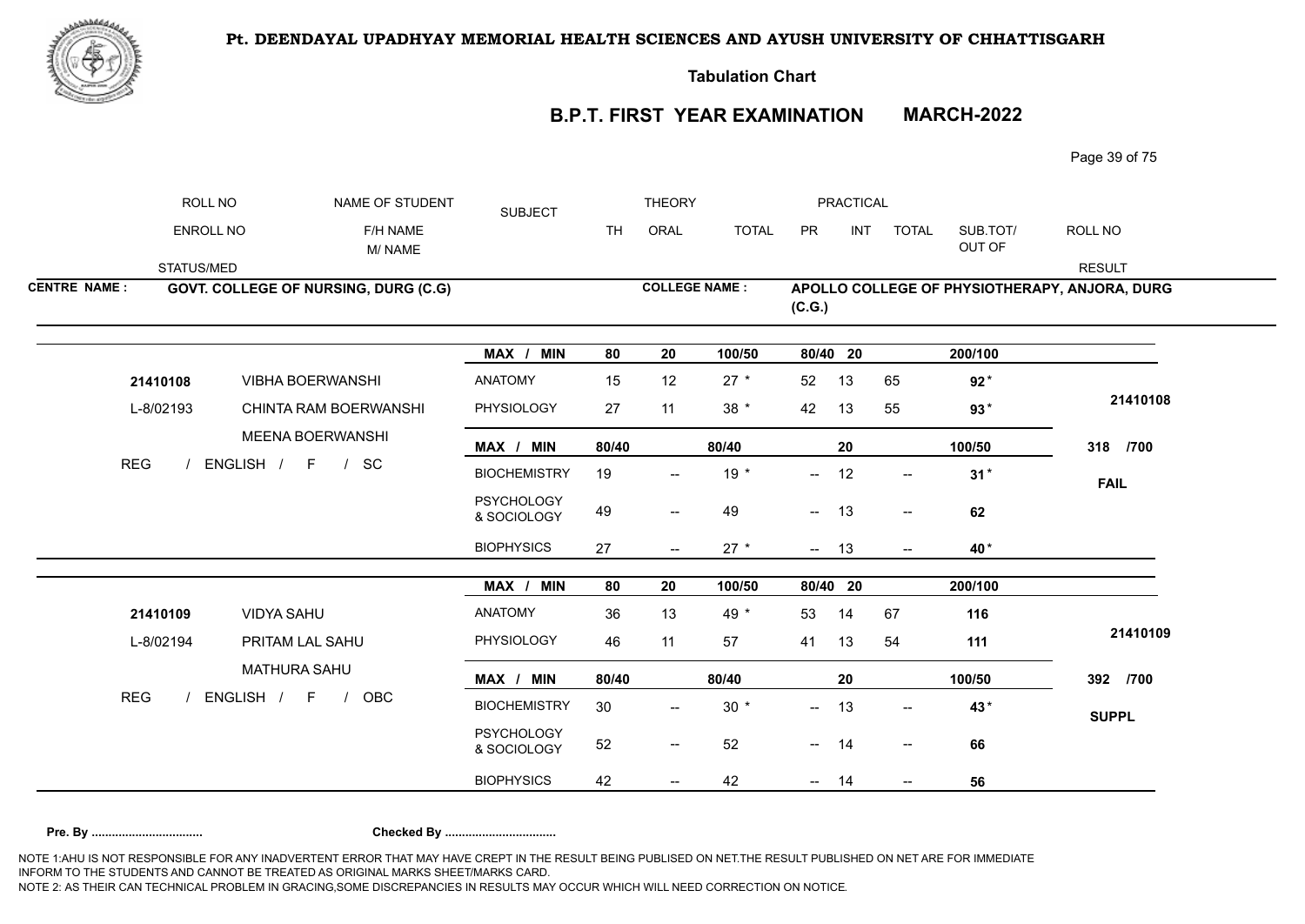

**Tabulation Chart** 

## **B.P.T. FIRST YEAR EXAMINATION MARCH-2022**

36 36 17 **53**

--

-- 36 \* -- 17 -

Page 40 of 75

|                     | ROLL NO          | NAME OF STUDENT                      | <b>SUBJECT</b>                   |       | <b>THEORY</b>                         |              |            | <b>PRACTICAL</b> |                                       |                    |                                               |
|---------------------|------------------|--------------------------------------|----------------------------------|-------|---------------------------------------|--------------|------------|------------------|---------------------------------------|--------------------|-----------------------------------------------|
|                     | <b>ENROLL NO</b> | F/H NAME<br>M/ NAME                  |                                  | TH.   | ORAL                                  | <b>TOTAL</b> | <b>PR</b>  | INT              | <b>TOTAL</b>                          | SUB.TOT/<br>OUT OF | ROLL NO                                       |
|                     | STATUS/MED       |                                      |                                  |       |                                       |              |            |                  |                                       |                    | <b>RESULT</b>                                 |
| <b>CENTRE NAME:</b> |                  | GOVT. COLLEGE OF NURSING, DURG (C.G) |                                  |       | <b>COLLEGE NAME:</b>                  |              | (C.G.)     |                  |                                       |                    | APOLLO COLLEGE OF PHYSIOTHERAPY, ANJORA, DURG |
|                     |                  |                                      | MAX / MIN                        | 80    | 20                                    | 100/50       | 80/40 20   |                  |                                       | 200/100            |                                               |
|                     | 21410110         | <b>VIJAY VERMA</b>                   | ANATOMY                          | 47    | 12                                    | 59           | 51         | 16               | 67                                    | 126                |                                               |
|                     | L-8/02195        | LATE BHUVAN LAL VERMA                | <b>PHYSIOLOGY</b>                | 53    | 11                                    | 64           | 41         | 16               | 57                                    | 121                | 21410110                                      |
|                     |                  | DHALESHWARI VERMA                    | MAX / MIN                        | 80/40 |                                       | 80/40        |            | 20               |                                       | 100/50             | 418 /700                                      |
| <b>REG</b>          |                  | ENGLISH /<br>OBC<br>M /              | <b>BIOCHEMISTRY</b>              | 45    | $\overline{\phantom{a}}$              | 45           | $\sim$ $-$ | 16               | $\overline{\phantom{a}}$              | 61                 | <b>PASS</b>                                   |
|                     |                  |                                      | <b>PSYCHOLOGY</b><br>& SOCIOLOGY | 40    | $\hspace{0.05cm}$ – $\hspace{0.05cm}$ | 40           | $\sim$ $-$ | -17              | $\hspace{0.05cm}$ – $\hspace{0.05cm}$ | 57                 | <b>DC-04</b>                                  |

BIOPHYSICS 36 --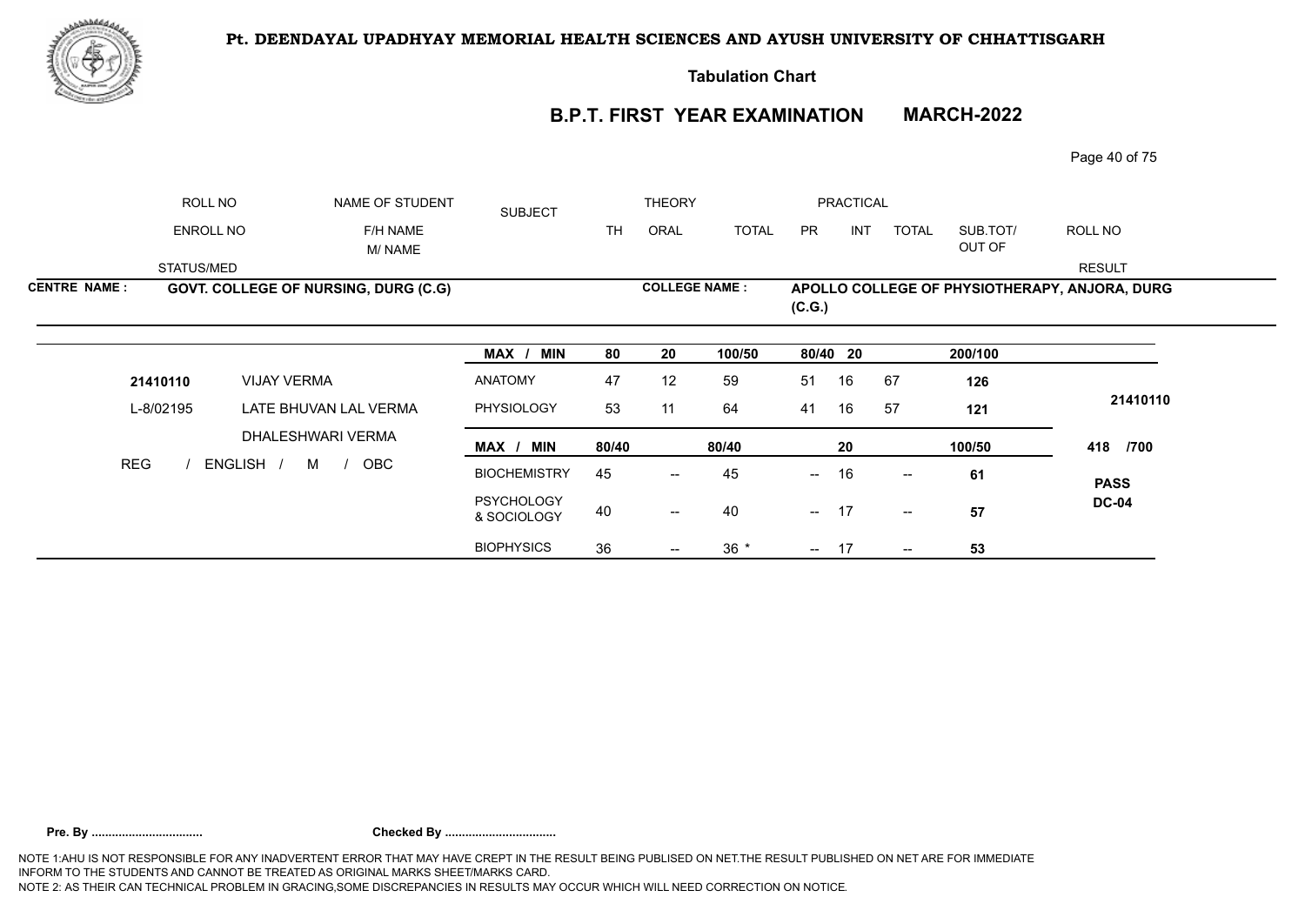

**Tabulation Chart** 

# **B.P.T. FIRST YEAR EXAMINATION MARCH-2022**

Page 41 of 75

|                     | ROLL NO            | NAME OF STUDENT                           | <b>SUBJECT</b>                   |                                     | <b>THEORY</b> |                      |                          | PRACTICAL  |                              |                                           |               |
|---------------------|--------------------|-------------------------------------------|----------------------------------|-------------------------------------|---------------|----------------------|--------------------------|------------|------------------------------|-------------------------------------------|---------------|
|                     | <b>ENROLL NO</b>   | F/H NAME<br>M/NAME                        |                                  | <b>TH</b>                           | ORAL          | <b>TOTAL</b>         | PR                       | <b>INT</b> | <b>TOTAL</b>                 | SUB.TOT/<br>OUT OF                        | ROLL NO       |
| STATUS/MED          |                    |                                           |                                  |                                     |               |                      |                          |            |                              |                                           | <b>RESULT</b> |
| <b>CENTRE NAME:</b> |                    | GOVT. PHYSIOTHERAPY COLLEGE, RAIPUR (C.G) |                                  |                                     |               | <b>COLLEGE NAME:</b> |                          |            |                              | GOVT. PHYSIOTHERAPY COLLEGE, RAIPUR(C.G.) |               |
|                     |                    |                                           | MAX / MIN                        | 80                                  | 20            | 100/50               | 80/40 20                 |            |                              | 200/100                                   |               |
| 17410034            | <b>SHILPA</b>      |                                           | <b>ANATOMY</b>                   | $\qquad \qquad - -$                 | $---$         | --- --               | ---                      | ---        | $\qquad \qquad \textbf{---}$ | 149C                                      |               |
| H-8/05685           |                    | <b>INDRABHAN SINGH</b>                    | PHYSIOLOGY                       | 45                                  | 14            | 59                   | 59                       | 17C        | 76                           | 135                                       | 17410034      |
|                     | <b>KAMALA</b>      |                                           | MAX / MIN                        | 80/40                               |               | 80/40                |                          | 20         |                              | 100/50                                    | 460 /700      |
| <b>SUPPL</b>        | ENGLISH / F        | /ST                                       | <b>BIOCHEMISTRY</b>              | $---$                               |               |                      |                          |            |                              | <b>56C</b>                                | <b>PASS</b>   |
|                     |                    |                                           | <b>PSYCHOLOGY</b><br>& SOCIOLOGY | $\hspace{0.05cm} \dashrightarrow$   |               | --                   |                          |            | $\overline{\phantom{a}}$     | <b>57C</b>                                |               |
|                     |                    |                                           | <b>BIOPHYSICS</b>                | $\hspace{0.05cm}---\hspace{0.05cm}$ |               | --- --               |                          | $---$      |                              | 63C                                       |               |
|                     |                    |                                           | MAX / MIN                        | 80                                  | 20            | 100/50               | 80/40 20                 |            |                              | 200/100                                   |               |
| 17410047            | <b>KRISHNA DAS</b> |                                           | <b>ANATOMY</b>                   | ---                                 |               | --- --               |                          |            | ---                          | <b>111C</b>                               |               |
| G-8/0034            | <b>SAIGUN DAS</b>  |                                           | PHYSIOLOGY                       | $---$                               |               |                      |                          |            | ---                          | 116C                                      | 17410047      |
|                     | PUNNI BAI          |                                           | MAX / MIN                        | 80/40                               |               | 80/40                |                          | 20         |                              | 100/50                                    | 409 /700      |
| <b>SUPPL</b>        | ENGLISH / M        | OBC<br>$\frac{1}{2}$                      | <b>BIOCHEMISTRY</b>              | 40                                  |               | 40                   | −−                       | <b>16C</b> | $- -$                        | 56                                        | <b>PASS</b>   |
|                     |                    |                                           | <b>PSYCHOLOGY</b><br>& SOCIOLOGY | $\hspace{0.05cm} \dashrightarrow$   |               |                      |                          |            |                              | <b>56C</b>                                |               |
|                     |                    |                                           | <b>BIOPHYSICS</b>                | 55                                  |               | 55                   | $\overline{\phantom{a}}$ | 15C        |                              | 70                                        |               |
|                     |                    |                                           |                                  |                                     |               |                      |                          |            |                              |                                           |               |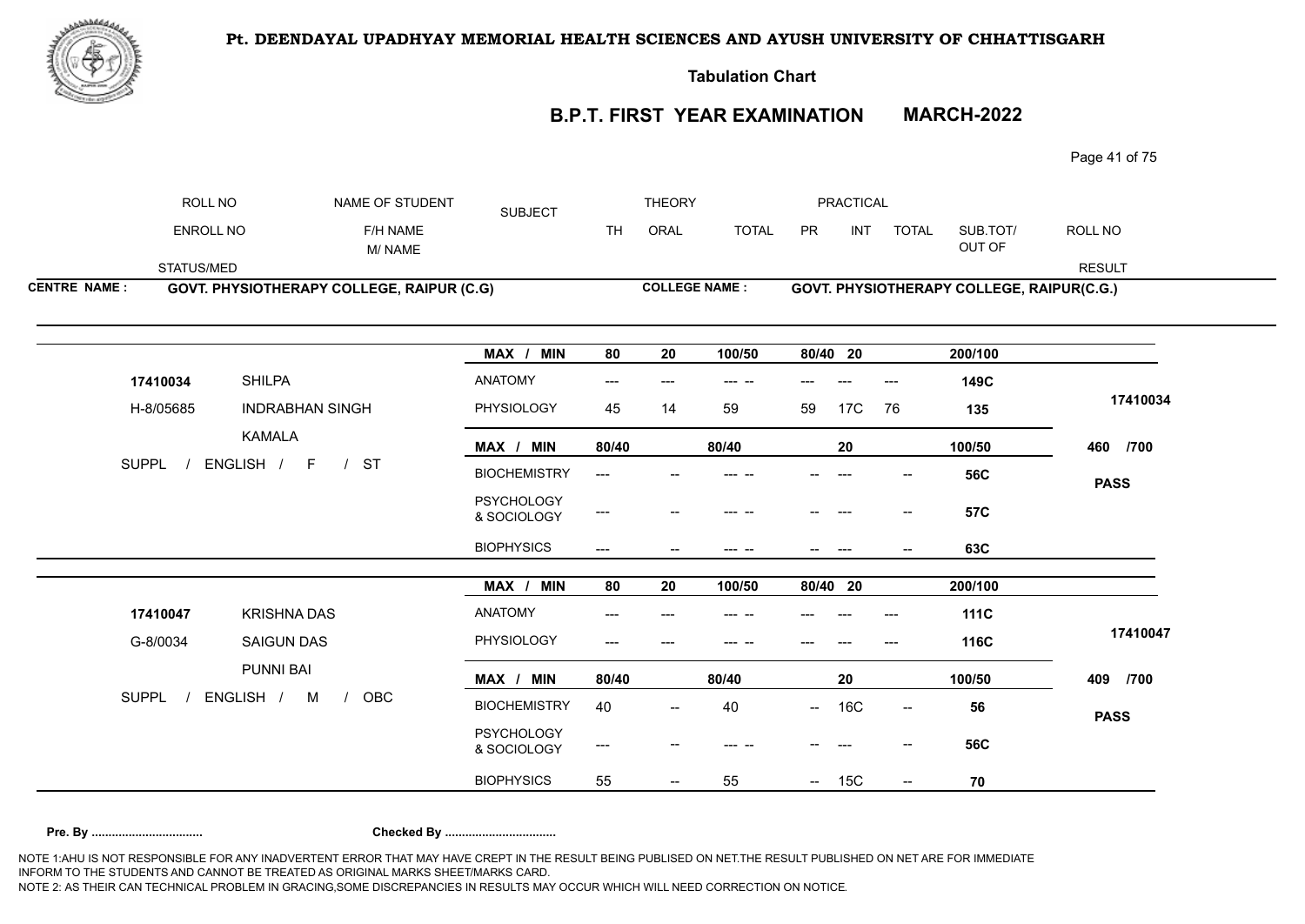

**Tabulation Chart** 

# **B.P.T. FIRST YEAR EXAMINATION MARCH-2022**

Page 42 of 75

| ROLL NO             |                          | NAME OF STUDENT                           | <b>SUBJECT</b>                   |           | <b>THEORY</b>            |              |               | <b>PRACTICAL</b> |                          |                                           |               |
|---------------------|--------------------------|-------------------------------------------|----------------------------------|-----------|--------------------------|--------------|---------------|------------------|--------------------------|-------------------------------------------|---------------|
| ENROLL NO           |                          | F/H NAME<br>M/NAME                        |                                  | <b>TH</b> | ORAL                     | <b>TOTAL</b> | PR            | <b>INT</b>       | <b>TOTAL</b>             | SUB.TOT/<br>OUT OF                        | ROLL NO       |
| STATUS/MED          |                          |                                           |                                  |           |                          |              |               |                  |                          |                                           | <b>RESULT</b> |
| <b>CENTRE NAME:</b> |                          | GOVT. PHYSIOTHERAPY COLLEGE, RAIPUR (C.G) |                                  |           | <b>COLLEGE NAME:</b>     |              |               |                  |                          | GOVT. PHYSIOTHERAPY COLLEGE, RAIPUR(C.G.) |               |
|                     |                          |                                           | MAX / MIN                        | 80        | 20                       | 100/50       | 80/40 20      |                  |                          | 200/100                                   |               |
| 19410010            | DAVID GILHARE            |                                           | <b>ANATOMY</b>                   | ---       |                          | --- --       |               |                  | $---$                    | 125C                                      |               |
| J-8/01621           | SANT GILHARE             |                                           | PHYSIOLOGY                       | 33        | 11                       | 44 $*$       | 42            | 11C              | 53                       | $97*$                                     | 19410010      |
|                     | AMITA GILHARE            |                                           | MAX / MIN                        | 80/40     |                          | 80/40        |               | ${\bf 20}$       |                          | 100/50                                    | 379 /700      |
| <b>SUPPL</b>        | ENGLISH / M              | SC<br>$\frac{1}{2}$                       | <b>BIOCHEMISTRY</b>              | 45        |                          | 45           | $\sim$        | 10C              | $\overline{\phantom{a}}$ | 55                                        | <b>SUPPL</b>  |
|                     |                          |                                           | <b>PSYCHOLOGY</b><br>& SOCIOLOGY | ---       |                          | --- --       |               |                  | $\hspace{0.05cm}$        | 51C                                       |               |
|                     |                          |                                           | <b>BIOPHYSICS</b>                | 42        | $\overline{\phantom{a}}$ | 42           | $\frac{1}{2}$ | 9C               | $\overline{\phantom{a}}$ | 51                                        |               |
|                     |                          |                                           | MAX /<br><b>MIN</b>              | 80        | 20                       | 100/50       | 80/40 20      |                  |                          | 200/100                                   |               |
| 20410001            | <b>ACHLA GOSWAMI</b>     |                                           | <b>ANATOMY</b>                   | ---       |                          |              |               |                  |                          | 115C                                      |               |
| K-8/02042           | <b>AJAY GIRI GOSWAMI</b> |                                           | PHYSIOLOGY                       | ---       |                          |              |               |                  |                          | 116C                                      | 20410001      |
|                     | SHILA GOSWAMI            |                                           | MAX / MIN                        | 80/40     |                          | 80/40        |               | 20               |                          | 100/50                                    | 417 /700      |
| <b>SUPPL</b>        | ENGLISH / F              | OBC<br>$\frac{1}{2}$                      | <b>BIOCHEMISTRY</b>              | 47        | $\overline{\phantom{a}}$ | 47           |               | $- 14C$          | $\overline{\phantom{a}}$ | 61                                        | <b>PASS</b>   |
|                     |                          |                                           | <b>PSYCHOLOGY</b><br>& SOCIOLOGY | ---       |                          |              |               |                  |                          | <b>70C</b>                                |               |
|                     |                          |                                           | <b>BIOPHYSICS</b>                | 43        |                          | 43           |               | $- 12C$          |                          | 55                                        |               |
|                     |                          |                                           |                                  |           |                          |              |               |                  |                          |                                           |               |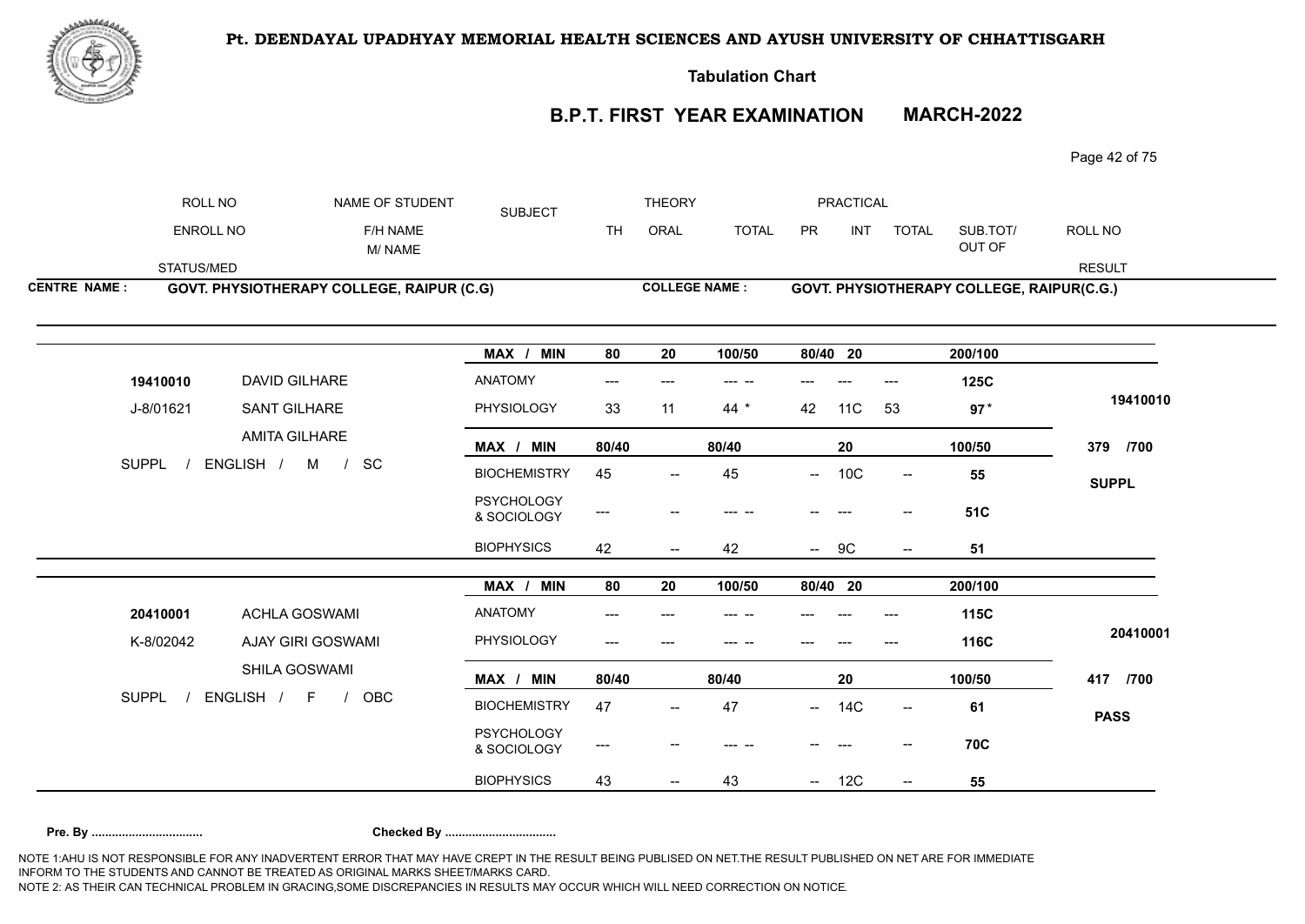

**Tabulation Chart** 

# **B.P.T. FIRST YEAR EXAMINATION MARCH-2022**

Page 43 of 75

|                     | ROLL NO          | NAME OF STUDENT                                  | <b>SUBJECT</b>                   |                                          | <b>THEORY</b>            |                      |          | <b>PRACTICAL</b> |                          |                                           |               |
|---------------------|------------------|--------------------------------------------------|----------------------------------|------------------------------------------|--------------------------|----------------------|----------|------------------|--------------------------|-------------------------------------------|---------------|
|                     | <b>ENROLL NO</b> | F/H NAME<br>M/NAME                               |                                  | <b>TH</b>                                | ORAL                     | <b>TOTAL</b>         | PR       | <b>INT</b>       | <b>TOTAL</b>             | SUB.TOT/<br>OUT OF                        | ROLL NO       |
|                     | STATUS/MED       |                                                  |                                  |                                          |                          |                      |          |                  |                          |                                           | <b>RESULT</b> |
| <b>CENTRE NAME:</b> |                  | <b>GOVT. PHYSIOTHERAPY COLLEGE, RAIPUR (C.G)</b> |                                  |                                          |                          | <b>COLLEGE NAME:</b> |          |                  |                          | GOVT. PHYSIOTHERAPY COLLEGE, RAIPUR(C.G.) |               |
|                     |                  |                                                  | MAX / MIN                        | 80                                       | 20                       | 100/50               | 80/40 20 |                  |                          | 200/100                                   |               |
|                     | 20410002         | AJAY RAJ                                         | ANATOMY                          | ---                                      |                          | --- --               |          |                  |                          | 146C                                      |               |
|                     | K-8/02043        | MANOHAR PRASAD SAWAIYE                           | PHYSIOLOGY                       | $---$                                    | $---$                    |                      |          |                  | $---$                    | <b>140C</b>                               | 20410002      |
|                     |                  | PADMA SAWAIYE                                    | MAX / MIN                        | 80/40                                    |                          | 80/40                |          | 20               |                          | 100/50                                    | 454 /700      |
|                     | <b>SUPPL</b>     | ENGLISH / M / SC                                 | <b>BIOCHEMISTRY</b>              | 40                                       | $\overline{\phantom{a}}$ | 40                   | $- -$    | 13C              | $\overline{\phantom{a}}$ | 53                                        | <b>PASS</b>   |
|                     |                  |                                                  | <b>PSYCHOLOGY</b><br>& SOCIOLOGY | ---                                      |                          |                      |          |                  | $-$                      | 59C                                       |               |
|                     |                  |                                                  | <b>BIOPHYSICS</b>                | $---$                                    |                          | --- --               |          |                  |                          | <b>56C</b>                                |               |
|                     |                  |                                                  | MAX / MIN                        | 80                                       | 20                       | 100/50               | 80/40 20 |                  |                          | 200/100                                   |               |
|                     | 20410003         | AKANKSHA MARKO                                   | ANATOMY                          | ---                                      |                          |                      |          |                  |                          | <b>117C</b>                               |               |
|                     | K-8/02044        | AVINASH CHANDRA SINGH                            | PHYSIOLOGY                       | $\qquad \qquad -\qquad -$                |                          | --- --               |          |                  | $---$                    | 133C                                      | 20410003      |
|                     |                  | <b>SUMAN LATA</b>                                | MAX / MIN                        | 80/40                                    |                          | 80/40                |          | 20               |                          | 100/50                                    | 432 /700      |
|                     | <b>SUPPL</b>     | ENGLISH / F<br><b>ST</b><br>$\overline{1}$       | <b>BIOCHEMISTRY</b>              | 40                                       |                          | 40                   | $\sim$   | 12C              | $\overline{\phantom{a}}$ | 52                                        | <b>PASS</b>   |
|                     |                  |                                                  | <b>PSYCHOLOGY</b><br>& SOCIOLOGY | $\hspace{0.05cm} \ldots \hspace{0.05cm}$ |                          |                      |          |                  |                          | <b>66C</b>                                |               |
|                     |                  |                                                  | <b>BIOPHYSICS</b>                | 49                                       |                          | 49                   |          | 15C              |                          | 64                                        |               |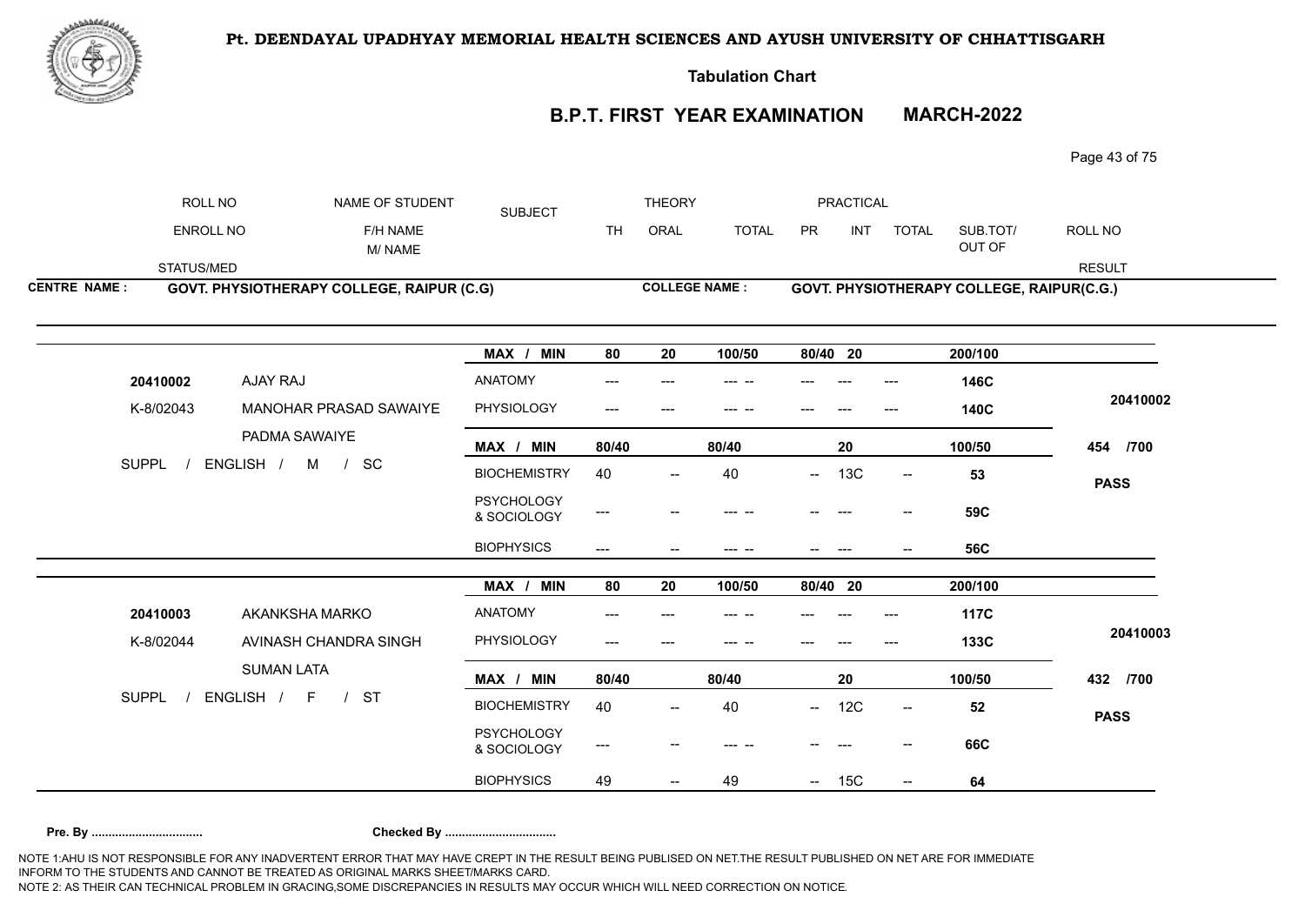

**Tabulation Chart** 

# **B.P.T. FIRST YEAR EXAMINATION MARCH-2022**

Page 44 of 75

|                     | ROLL NO          |                     | NAME OF STUDENT                           | <b>SUBJECT</b>                   |           | <b>THEORY</b>            |              |                          | <b>PRACTICAL</b> |                          |                                           |               |
|---------------------|------------------|---------------------|-------------------------------------------|----------------------------------|-----------|--------------------------|--------------|--------------------------|------------------|--------------------------|-------------------------------------------|---------------|
|                     | <b>ENROLL NO</b> |                     | F/H NAME<br>M/NAME                        |                                  | <b>TH</b> | ORAL                     | <b>TOTAL</b> | PR                       | <b>INT</b>       | <b>TOTAL</b>             | SUB.TOT/<br>OUT OF                        | ROLL NO       |
|                     | STATUS/MED       |                     |                                           |                                  |           |                          |              |                          |                  |                          |                                           | <b>RESULT</b> |
| <b>CENTRE NAME:</b> |                  |                     | GOVT. PHYSIOTHERAPY COLLEGE, RAIPUR (C.G) |                                  |           | <b>COLLEGE NAME:</b>     |              |                          |                  |                          | GOVT. PHYSIOTHERAPY COLLEGE, RAIPUR(C.G.) |               |
|                     |                  |                     |                                           |                                  |           |                          |              |                          |                  |                          |                                           |               |
|                     |                  |                     |                                           | <b>MIN</b><br>MAX /              | 80        | 20                       | 100/50       |                          | 80/40 20         |                          | 200/100                                   |               |
|                     | 20410005         | <b>ANJALI KUJUR</b> |                                           | ANATOMY                          |           |                          |              |                          |                  |                          | 114C                                      |               |
|                     | K-8/02046        | ARUN KUJUR          |                                           | PHYSIOLOGY                       | ---       |                          |              |                          |                  |                          | 115C                                      | 20410005      |
|                     |                  | ANJITA KUJUR        |                                           | MAX / MIN                        | 80/40     |                          | 80/40        |                          | 20               |                          | 100/50                                    | 405 /700      |
|                     | <b>SUPPL</b>     | ENGLISH / F         | <b>ST</b><br>$\overline{1}$               | <b>BIOCHEMISTRY</b>              | 46        | $\overline{\phantom{a}}$ | 46           | $\overline{\phantom{a}}$ | <b>14C</b>       | $\overline{\phantom{a}}$ | 60                                        | <b>PASS</b>   |
|                     |                  |                     |                                           | <b>PSYCHOLOGY</b><br>& SOCIOLOGY | ---       |                          |              |                          |                  |                          | <b>55C</b>                                |               |
|                     |                  |                     |                                           | <b>BIOPHYSICS</b>                | 47        | $\overline{\phantom{a}}$ | 47           | $\frac{1}{2}$            | 14C              | $--$                     | 61                                        |               |
|                     |                  |                     |                                           | MAX / MIN                        | 80        | 20                       | 100/50       |                          | 80/40 20         |                          | 200/100                                   |               |
|                     | 20410006         | ANKITA UMANG JHA    |                                           | ANATOMY                          | 27        | 15                       | 42 $*$       | 50                       | 15C              | 65                       | 107                                       |               |
|                     | K-8/02047        | RAJ KUMAR JHA       |                                           | PHYSIOLOGY                       | ---       |                          |              |                          |                  |                          | <b>137C</b>                               | 20410006      |
|                     |                  | SARITA JHA          |                                           | MAX / MIN                        | 80/40     |                          | 80/40        |                          | 20               |                          | 100/50                                    | 442 /700      |
|                     | <b>SUPPL</b>     | ENGLISH / F         | GEN                                       | <b>BIOCHEMISTRY</b>              | ---       |                          |              |                          |                  |                          | <b>58C</b>                                | <b>SUPPL</b>  |
|                     |                  |                     |                                           | <b>PSYCHOLOGY</b><br>& SOCIOLOGY | ---       |                          |              |                          |                  | --                       | 73C                                       |               |
|                     |                  |                     |                                           | <b>BIOPHYSICS</b>                |           |                          |              |                          |                  |                          | 67C                                       |               |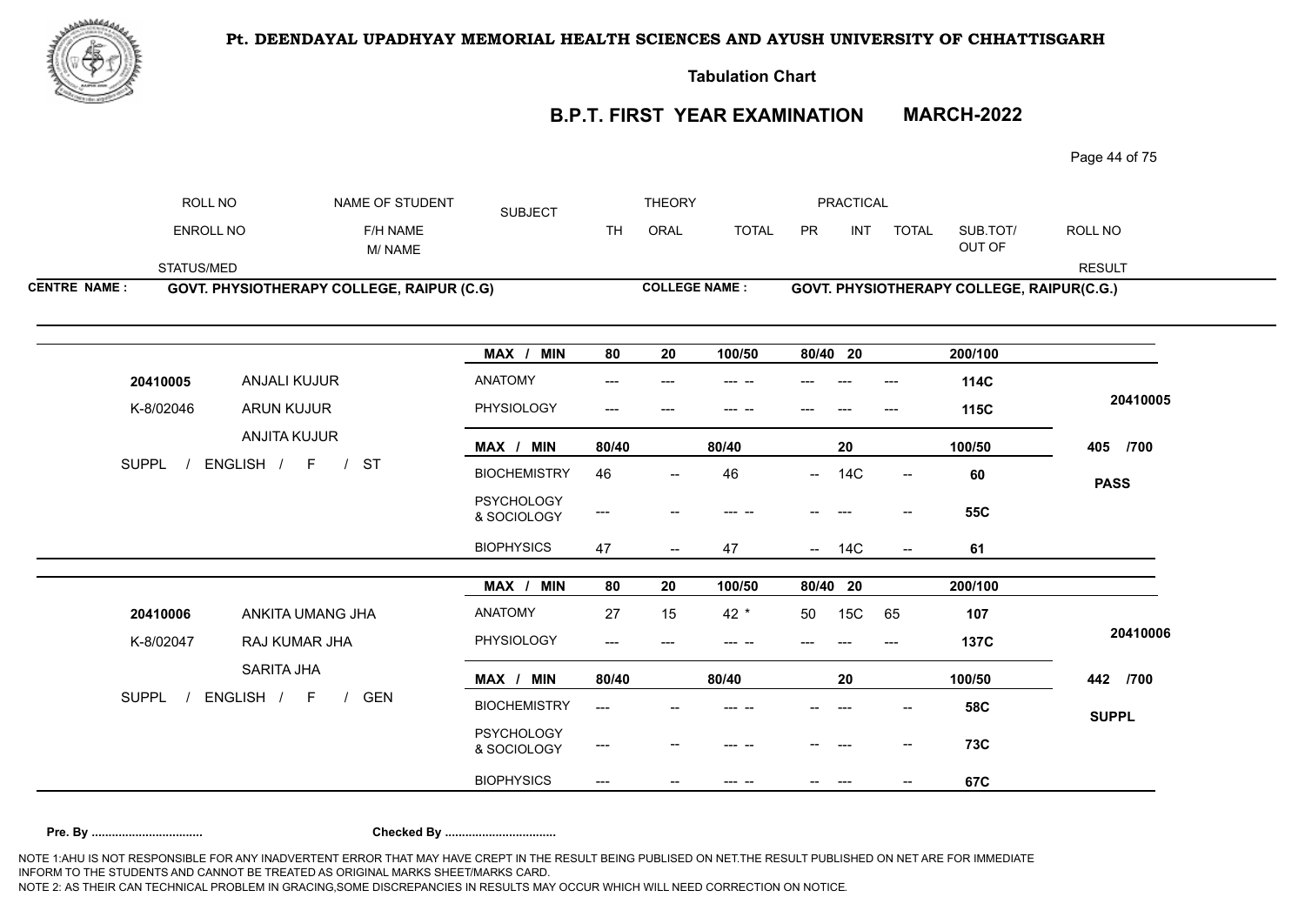

**Tabulation Chart** 

# **B.P.T. FIRST YEAR EXAMINATION MARCH-2022**

Page 45 of 75

|                     | ROLL NO          |                                                  | NAME OF STUDENT    | <b>SUBJECT</b>                   |                                     | <b>THEORY</b>                       |              |          | PRACTICAL       |                          |                                           |               |
|---------------------|------------------|--------------------------------------------------|--------------------|----------------------------------|-------------------------------------|-------------------------------------|--------------|----------|-----------------|--------------------------|-------------------------------------------|---------------|
|                     | <b>ENROLL NO</b> |                                                  | F/H NAME<br>M/NAME |                                  | TH.                                 | ORAL                                | <b>TOTAL</b> | PR       | INT             | <b>TOTAL</b>             | SUB.TOT/<br>OUT OF                        | ROLL NO       |
|                     | STATUS/MED       |                                                  |                    |                                  |                                     |                                     |              |          |                 |                          |                                           | <b>RESULT</b> |
| <b>CENTRE NAME:</b> |                  | <b>GOVT. PHYSIOTHERAPY COLLEGE, RAIPUR (C.G)</b> |                    |                                  |                                     | <b>COLLEGE NAME:</b>                |              |          |                 |                          | GOVT. PHYSIOTHERAPY COLLEGE, RAIPUR(C.G.) |               |
|                     |                  |                                                  |                    |                                  |                                     |                                     |              |          |                 |                          |                                           |               |
|                     |                  |                                                  |                    | MAX / MIN                        | 80                                  | 20                                  | 100/50       | 80/40 20 |                 |                          | 200/100                                   |               |
|                     | 20410007         | <b>D RAVI</b>                                    |                    | ANATOMY                          |                                     |                                     |              |          |                 |                          | 118C                                      |               |
|                     | K-8/02048        | <b>D RAM RISHI</b>                               |                    | PHYSIOLOGY                       | ---                                 |                                     |              |          |                 |                          | <b>127C</b>                               | 20410007      |
|                     |                  | <b>D TULSIVATI</b>                               |                    | MAX / MIN                        | 80/40                               |                                     | 80/40        |          | 20              |                          | 100/50                                    | 423 /700      |
|                     | <b>SUPPL</b>     | ENGLISH /<br><b>GEN</b><br>M<br>$\frac{1}{2}$    |                    | <b>BIOCHEMISTRY</b>              | 40                                  | $\hspace{0.05cm}$ $\hspace{0.05cm}$ | 40           | $\sim$   | <b>16C</b>      | $\sim$                   | 56                                        | <b>PASS</b>   |
|                     |                  |                                                  |                    | <b>PSYCHOLOGY</b><br>& SOCIOLOGY | $\hspace{0.05cm} \textbf{---}$      |                                     |              |          |                 |                          | 63C                                       |               |
|                     |                  |                                                  |                    | <b>BIOPHYSICS</b>                | $\hspace{0.05cm}---\hspace{0.05cm}$ |                                     | --- --       |          | $---$           |                          | 59C                                       |               |
|                     |                  |                                                  |                    | MAX / MIN                        | 80                                  | 20                                  | 100/50       | 80/40 20 |                 |                          | 200/100                                   |               |
|                     | 20410008         | DUMESH KUMAR DADSENA                             |                    | ANATOMY                          | 28                                  | 14                                  | 42 *         | 43       | 13C             | 56                       | 98 $*$                                    |               |
|                     | K-8/02049        | SURESH KUMAR DADSENA                             |                    | PHYSIOLOGY                       | $\qquad \qquad -\qquad -$           | $---$                               | --- --       |          |                 | ---                      | 110C                                      | 20410008      |
|                     |                  | <b>TARA DADSENA</b>                              |                    | MAX / MIN                        | 80/40                               |                                     | 80/40        |          | 20              |                          | 100/50                                    | 377 /700      |
|                     | <b>SUPPL</b>     | ENGLISH /<br>M<br>OBC<br>$\frac{1}{2}$           |                    | <b>BIOCHEMISTRY</b>              | 40                                  |                                     | 40           | $\sim$   | 11 <sub>C</sub> | $\overline{\phantom{a}}$ | 51                                        | <b>SUPPL</b>  |
|                     |                  |                                                  |                    | <b>PSYCHOLOGY</b><br>& SOCIOLOGY | ---                                 |                                     |              |          |                 |                          | <b>58C</b>                                |               |
|                     |                  |                                                  |                    | <b>BIOPHYSICS</b>                | $\hspace{0.05cm}---\hspace{0.05cm}$ |                                     | --- --       |          |                 |                          | 60C                                       |               |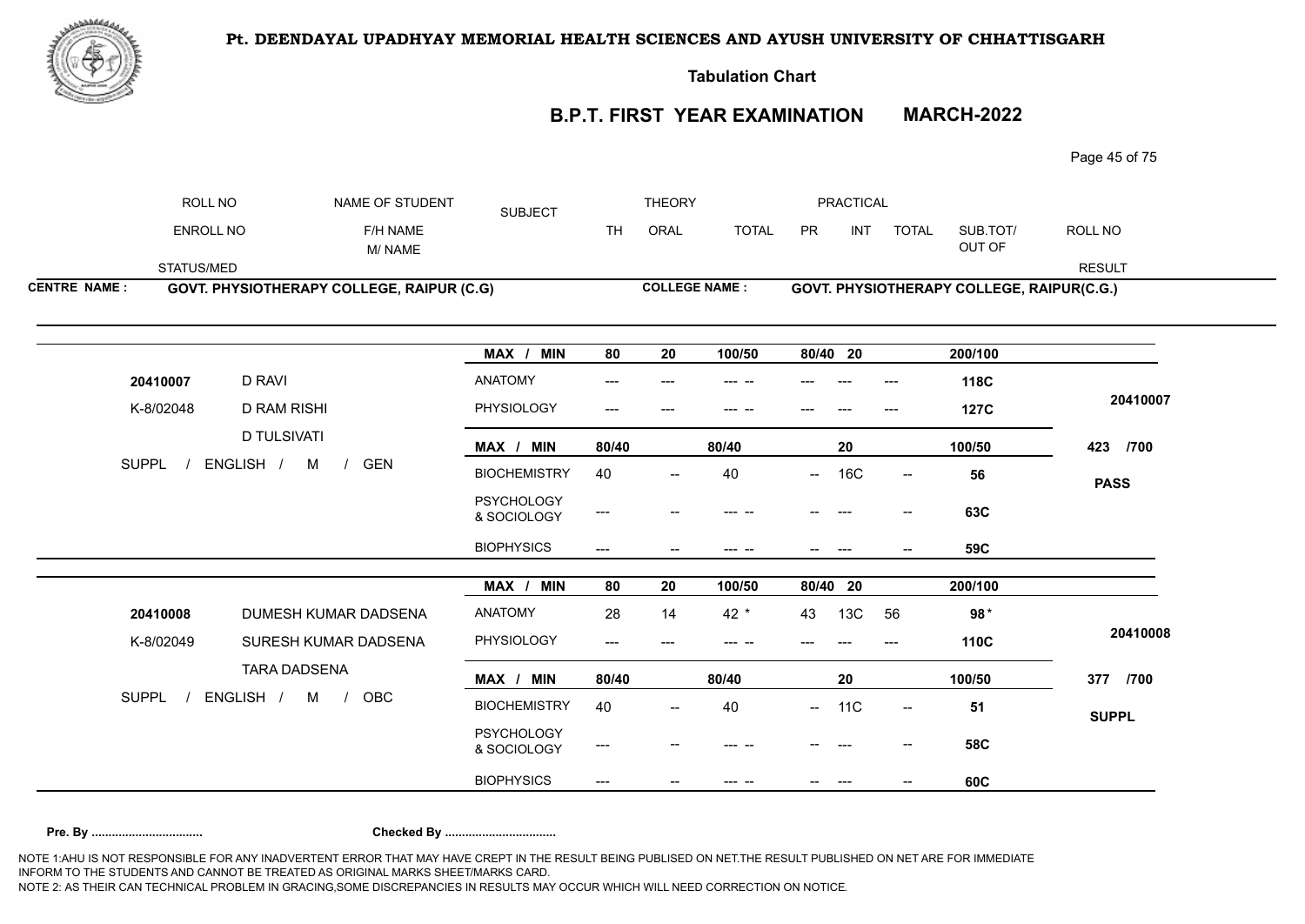

**Tabulation Chart** 

# **B.P.T. FIRST YEAR EXAMINATION MARCH-2022**

Page 46 of 75

| ENROLL NO<br><b>TH</b><br>ORAL<br><b>TOTAL</b><br><b>PR</b><br><b>INT</b><br>SUB.TOT/<br>ROLL NO<br>F/H NAME<br><b>TOTAL</b><br>OUT OF<br>M/NAME<br>STATUS/MED<br><b>RESULT</b><br><b>COLLEGE NAME:</b><br>GOVT. PHYSIOTHERAPY COLLEGE, RAIPUR (C.G)<br>GOVT. PHYSIOTHERAPY COLLEGE, RAIPUR(C.G.)<br>MAX / MIN<br>80/40 20<br>200/100<br>80<br>20<br>100/50<br>15C<br><b>FALIT XALXO</b><br><b>ANATOMY</b><br>$40*$<br>27<br>13<br>47<br>62<br>102<br>20410009<br>K-8/02050<br>PRATAP XALXO<br>PHYSIOLOGY<br>116C<br>$\qquad \qquad - -$<br>$---$<br>--- --<br>$---$<br>FULBATI XALXO<br>MAX / MIN<br>100/50<br>419 /700<br>80/40<br>80/40<br>20<br><b>SUPPL</b><br>ENGLISH / M<br><b>ST</b><br>$\frac{1}{2}$<br><b>BIOCHEMISTRY</b><br>50<br>50<br>64<br>14C<br>$\sim$<br>$\overline{\phantom{a}}$<br>$\overline{\phantom{a}}$<br><b>SUPPL</b><br><b>PSYCHOLOGY</b><br><b>73C</b><br>---<br>--- --<br>& SOCIOLOGY<br><b>BIOPHYSICS</b><br>64C<br>$\hspace{0.05cm}$ –<br>--- --<br>$\hspace{0.05cm} \ldots$<br>MAX /<br><b>MIN</b><br>80<br>20<br>100/50<br>80/40 20<br>200/100<br><b>ANATOMY</b><br>25<br>$39 *$<br>15C<br>20410012<br><b>HEMA DHRUV</b><br>14<br>46<br>61<br>100<br>PHYSIOLOGY<br>K-8/02053<br>SHIVNANDAN<br>105C<br>---<br><b>LAXMI BAI</b><br>100/50<br>MAX / MIN<br>80/40<br>80/40<br>20<br>377 /700<br>ENGLISH / F<br><b>SUPPL</b><br>/ST<br><b>BIOCHEMISTRY</b><br>40<br>$- 13C$<br>40<br>53<br>$\hspace{0.05cm} -\hspace{0.05cm} -\hspace{0.05cm}$<br>$\overline{\phantom{a}}$<br><b>SUPPL</b><br><b>PSYCHOLOGY</b><br>61C<br>---<br>$\hspace{0.05cm}$ $\hspace{0.05cm}$<br>--<br>& SOCIOLOGY | ROLL NO             | NAME OF STUDENT | <b>SUBJECT</b>    |    | <b>THEORY</b> |    | <b>PRACTICAL</b> |                          |    |          |
|-----------------------------------------------------------------------------------------------------------------------------------------------------------------------------------------------------------------------------------------------------------------------------------------------------------------------------------------------------------------------------------------------------------------------------------------------------------------------------------------------------------------------------------------------------------------------------------------------------------------------------------------------------------------------------------------------------------------------------------------------------------------------------------------------------------------------------------------------------------------------------------------------------------------------------------------------------------------------------------------------------------------------------------------------------------------------------------------------------------------------------------------------------------------------------------------------------------------------------------------------------------------------------------------------------------------------------------------------------------------------------------------------------------------------------------------------------------------------------------------------------------------------------------------------------------------------------------------------------------------------|---------------------|-----------------|-------------------|----|---------------|----|------------------|--------------------------|----|----------|
|                                                                                                                                                                                                                                                                                                                                                                                                                                                                                                                                                                                                                                                                                                                                                                                                                                                                                                                                                                                                                                                                                                                                                                                                                                                                                                                                                                                                                                                                                                                                                                                                                       |                     |                 |                   |    |               |    |                  |                          |    |          |
|                                                                                                                                                                                                                                                                                                                                                                                                                                                                                                                                                                                                                                                                                                                                                                                                                                                                                                                                                                                                                                                                                                                                                                                                                                                                                                                                                                                                                                                                                                                                                                                                                       |                     |                 |                   |    |               |    |                  |                          |    |          |
|                                                                                                                                                                                                                                                                                                                                                                                                                                                                                                                                                                                                                                                                                                                                                                                                                                                                                                                                                                                                                                                                                                                                                                                                                                                                                                                                                                                                                                                                                                                                                                                                                       | <b>CENTRE NAME:</b> |                 |                   |    |               |    |                  |                          |    |          |
|                                                                                                                                                                                                                                                                                                                                                                                                                                                                                                                                                                                                                                                                                                                                                                                                                                                                                                                                                                                                                                                                                                                                                                                                                                                                                                                                                                                                                                                                                                                                                                                                                       |                     |                 |                   |    |               |    |                  |                          |    |          |
|                                                                                                                                                                                                                                                                                                                                                                                                                                                                                                                                                                                                                                                                                                                                                                                                                                                                                                                                                                                                                                                                                                                                                                                                                                                                                                                                                                                                                                                                                                                                                                                                                       |                     |                 |                   |    |               |    |                  |                          |    |          |
|                                                                                                                                                                                                                                                                                                                                                                                                                                                                                                                                                                                                                                                                                                                                                                                                                                                                                                                                                                                                                                                                                                                                                                                                                                                                                                                                                                                                                                                                                                                                                                                                                       |                     |                 |                   |    |               |    |                  |                          |    | 20410009 |
|                                                                                                                                                                                                                                                                                                                                                                                                                                                                                                                                                                                                                                                                                                                                                                                                                                                                                                                                                                                                                                                                                                                                                                                                                                                                                                                                                                                                                                                                                                                                                                                                                       |                     |                 |                   |    |               |    |                  |                          |    |          |
|                                                                                                                                                                                                                                                                                                                                                                                                                                                                                                                                                                                                                                                                                                                                                                                                                                                                                                                                                                                                                                                                                                                                                                                                                                                                                                                                                                                                                                                                                                                                                                                                                       |                     |                 |                   |    |               |    |                  |                          |    |          |
|                                                                                                                                                                                                                                                                                                                                                                                                                                                                                                                                                                                                                                                                                                                                                                                                                                                                                                                                                                                                                                                                                                                                                                                                                                                                                                                                                                                                                                                                                                                                                                                                                       |                     |                 |                   |    |               |    |                  |                          |    |          |
|                                                                                                                                                                                                                                                                                                                                                                                                                                                                                                                                                                                                                                                                                                                                                                                                                                                                                                                                                                                                                                                                                                                                                                                                                                                                                                                                                                                                                                                                                                                                                                                                                       |                     |                 |                   |    |               |    |                  |                          |    |          |
|                                                                                                                                                                                                                                                                                                                                                                                                                                                                                                                                                                                                                                                                                                                                                                                                                                                                                                                                                                                                                                                                                                                                                                                                                                                                                                                                                                                                                                                                                                                                                                                                                       |                     |                 |                   |    |               |    |                  |                          |    |          |
|                                                                                                                                                                                                                                                                                                                                                                                                                                                                                                                                                                                                                                                                                                                                                                                                                                                                                                                                                                                                                                                                                                                                                                                                                                                                                                                                                                                                                                                                                                                                                                                                                       |                     |                 |                   |    |               |    |                  |                          |    |          |
|                                                                                                                                                                                                                                                                                                                                                                                                                                                                                                                                                                                                                                                                                                                                                                                                                                                                                                                                                                                                                                                                                                                                                                                                                                                                                                                                                                                                                                                                                                                                                                                                                       |                     |                 |                   |    |               |    |                  |                          |    | 20410012 |
|                                                                                                                                                                                                                                                                                                                                                                                                                                                                                                                                                                                                                                                                                                                                                                                                                                                                                                                                                                                                                                                                                                                                                                                                                                                                                                                                                                                                                                                                                                                                                                                                                       |                     |                 |                   |    |               |    |                  |                          |    |          |
|                                                                                                                                                                                                                                                                                                                                                                                                                                                                                                                                                                                                                                                                                                                                                                                                                                                                                                                                                                                                                                                                                                                                                                                                                                                                                                                                                                                                                                                                                                                                                                                                                       |                     |                 |                   |    |               |    |                  |                          |    |          |
|                                                                                                                                                                                                                                                                                                                                                                                                                                                                                                                                                                                                                                                                                                                                                                                                                                                                                                                                                                                                                                                                                                                                                                                                                                                                                                                                                                                                                                                                                                                                                                                                                       |                     |                 |                   |    |               |    |                  |                          |    |          |
|                                                                                                                                                                                                                                                                                                                                                                                                                                                                                                                                                                                                                                                                                                                                                                                                                                                                                                                                                                                                                                                                                                                                                                                                                                                                                                                                                                                                                                                                                                                                                                                                                       |                     |                 | <b>BIOPHYSICS</b> | 44 |               | 44 | $- 14C$          | $\overline{\phantom{a}}$ | 58 |          |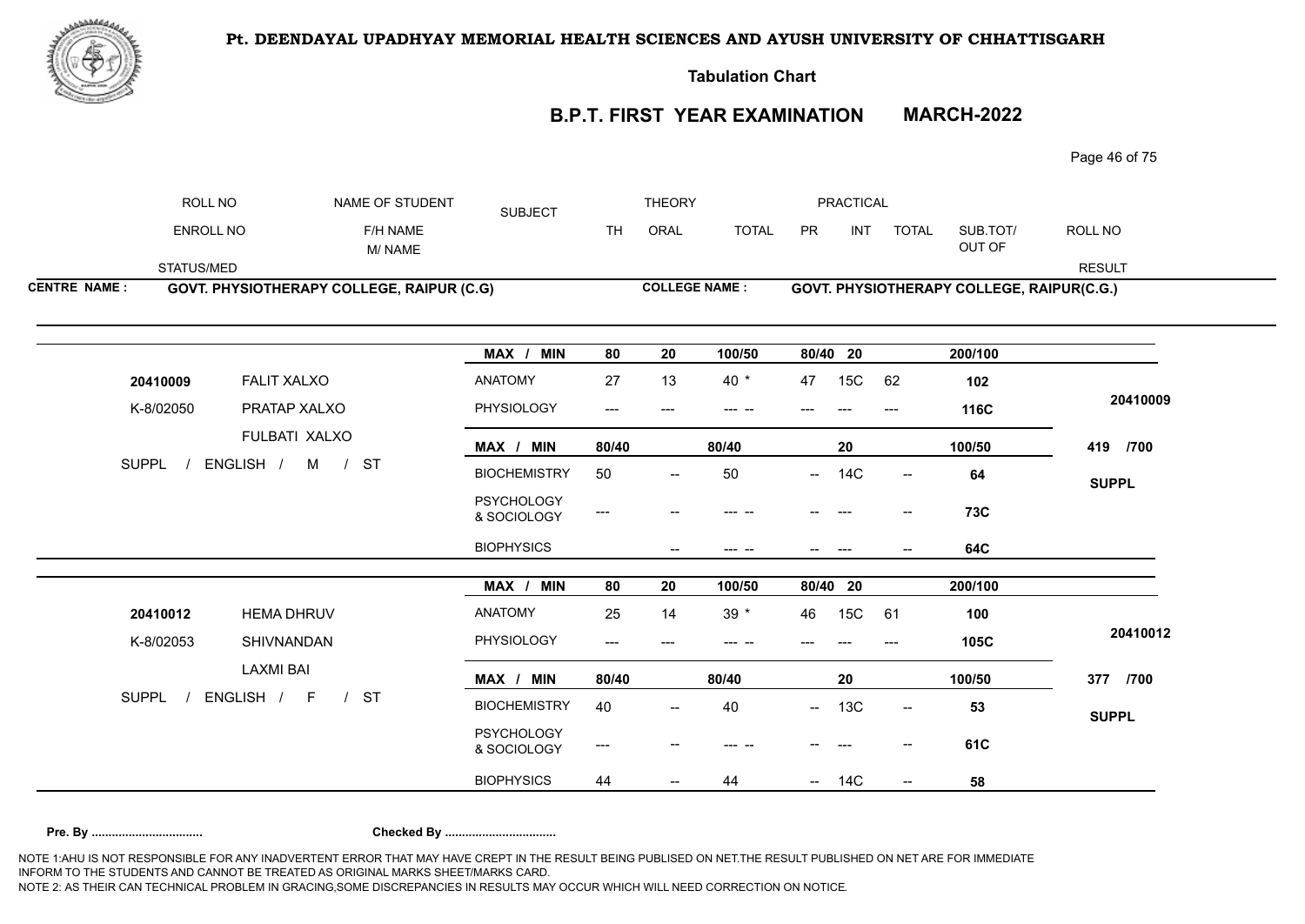

**Tabulation Chart** 

# **B.P.T. FIRST YEAR EXAMINATION MARCH-2022**

Page 47 of 75

|                     | ROLL NO          | NAME OF STUDENT                           | <b>SUBJECT</b>                   |                          | <b>THEORY</b>            |              |          | <b>PRACTICAL</b> |                          |                                           |               |
|---------------------|------------------|-------------------------------------------|----------------------------------|--------------------------|--------------------------|--------------|----------|------------------|--------------------------|-------------------------------------------|---------------|
|                     | <b>ENROLL NO</b> | F/H NAME<br>M/NAME                        |                                  | <b>TH</b>                | ORAL                     | <b>TOTAL</b> | PR       | INT              | <b>TOTAL</b>             | SUB.TOT/<br>OUT OF                        | ROLL NO       |
|                     | STATUS/MED       |                                           |                                  |                          |                          |              |          |                  |                          |                                           | <b>RESULT</b> |
| <b>CENTRE NAME:</b> |                  | GOVT. PHYSIOTHERAPY COLLEGE, RAIPUR (C.G) |                                  |                          | <b>COLLEGE NAME:</b>     |              |          |                  |                          | GOVT. PHYSIOTHERAPY COLLEGE, RAIPUR(C.G.) |               |
|                     |                  |                                           |                                  |                          |                          |              |          |                  |                          |                                           |               |
|                     |                  |                                           | MAX / MIN                        | 80                       | 20                       | 100/50       | 80/40 20 |                  |                          | 200/100                                   |               |
|                     | 20410014         | JAGRITI DHRUW                             | <b>ANATOMY</b>                   | ---                      |                          | --- --       |          |                  |                          | 114C                                      |               |
|                     | K-8/02055        | DANESHWAR SINGH DHRUW                     | PHYSIOLOGY                       | ---                      |                          |              |          |                  |                          | 129C                                      | 20410014      |
|                     |                  | <b>HEMLATA DHRUW</b>                      | MAX / MIN                        | 80/40                    |                          | 80/40        |          | ${\bf 20}$       |                          | 100/50                                    | 410 /700      |
|                     | <b>SUPPL</b>     | ENGLISH /<br>F<br>$/$ ST                  | <b>BIOCHEMISTRY</b>              | 40                       | $\hspace{0.05cm}$        | 40           | $--$     | <b>14C</b>       | $\overline{\phantom{a}}$ | 54                                        | <b>PASS</b>   |
|                     |                  |                                           | <b>PSYCHOLOGY</b><br>& SOCIOLOGY | $\overline{\phantom{a}}$ |                          |              |          |                  |                          | <b>58C</b>                                |               |
|                     |                  |                                           | <b>BIOPHYSICS</b>                | $---$                    |                          | --- --       | --       | $---$            |                          | <b>55C</b>                                |               |
|                     |                  |                                           | MAX / MIN                        | 80                       | 20                       | 100/50       | 80/40 20 |                  |                          | 200/100                                   |               |
|                     | 20410016         | <b>KASHISH GUPTA</b>                      | <b>ANATOMY</b>                   | ---                      |                          | --- --       |          |                  | ---                      | <b>122C</b>                               |               |
|                     | K-8/02057        | RAJESH KUMAR GUPTA                        | PHYSIOLOGY                       | ---                      |                          |              |          |                  |                          | <b>127C</b>                               | 20410016      |
|                     |                  | <b>MEENA GUPTA</b>                        | MAX / MIN                        | 80/40                    |                          | 80/40        |          | 20               |                          | 100/50                                    | 439 /700      |
|                     | <b>SUPPL</b>     | ENGLISH /<br>F<br>OBC<br>$\frac{1}{2}$    | <b>BIOCHEMISTRY</b>              | 50                       | $\overline{\phantom{a}}$ | 50           | −−       | <b>14C</b>       | $\overline{\phantom{a}}$ | 64                                        | <b>PASS</b>   |
|                     |                  |                                           | <b>PSYCHOLOGY</b><br>& SOCIOLOGY | ---                      |                          |              |          |                  | $\overline{\phantom{a}}$ | 62C                                       |               |
|                     |                  |                                           | <b>BIOPHYSICS</b>                | $---$                    |                          |              |          |                  |                          | <b>64C</b>                                |               |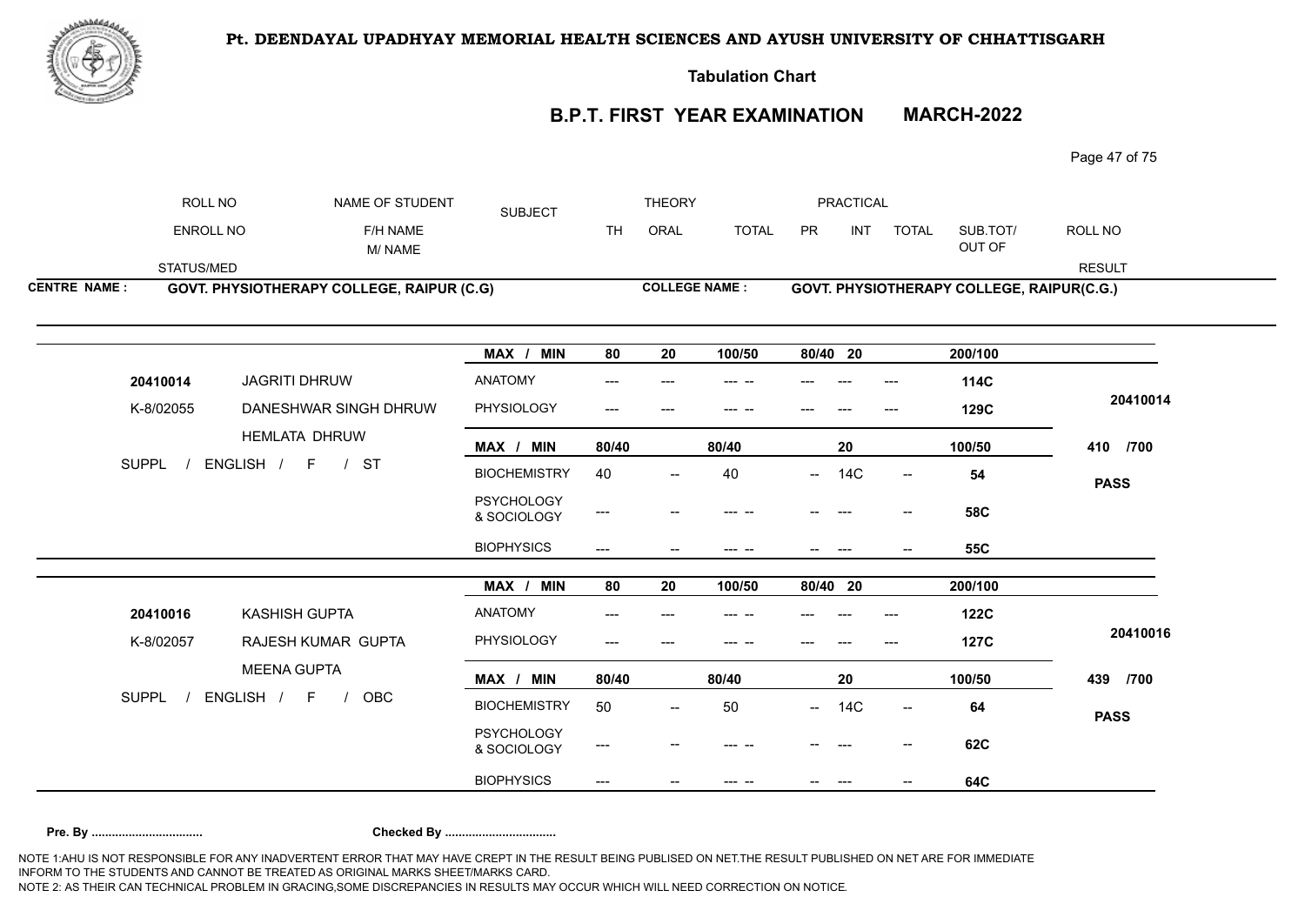

**Tabulation Chart** 

#### **B.P.T. FIRST YEAR EXAMINATION MARCH-2022**

Page 48 of 75

| <b>CENTRE NAME:</b> | <b>GOVT. PHYSIOTHERAPY COLLEGE, RAIPUR (C.G)</b> |          |                | <b>COLLEGE NAME:</b> |        |              |           |                  | <b>GOVT. PHYSIOTHERAPY COLLEGE, RAIPUR(C.G.)</b> |          |               |  |
|---------------------|--------------------------------------------------|----------|----------------|----------------------|--------|--------------|-----------|------------------|--------------------------------------------------|----------|---------------|--|
|                     | STATUS/MED                                       |          |                |                      |        |              |           |                  |                                                  |          | <b>RESULT</b> |  |
|                     |                                                  | M/NAME   |                |                      |        |              |           |                  |                                                  | OUT OF   |               |  |
|                     | ENROLL NO                                        | F/H NAME |                | TН                   | ORAL   | <b>TOTAL</b> | <b>PR</b> | IN1              | <b>TOTAL</b>                                     | SUB.TOT/ | ROLL NO       |  |
|                     | ROLL NO<br>NAME OF STUDENT                       |          | <b>SUBJECT</b> |                      | THEORY |              |           | <b>PRACTICAL</b> |                                                  |          |               |  |

|              |                                     | MAX / MIN                        | 80             | 20                       | 100/50 | 80/40 20   |     |                          | 200/100     |             |
|--------------|-------------------------------------|----------------------------------|----------------|--------------------------|--------|------------|-----|--------------------------|-------------|-------------|
| 20410017     | <b>KEERTI DEWANGAN</b>              | <b>ANATOMY</b>                   | ---            |                          |        |            |     | ---                      | <b>122C</b> |             |
| K-8/02058    | LOCHAN PRASAD DEWANGAN              | PHYSIOLOGY                       | ---            |                          |        |            |     |                          | 114C        | 20410017    |
|              | AHILVA BAI                          | MAX / MIN                        | 80/40          |                          | 80/40  |            | 20  |                          | 100/50      | /700<br>403 |
| <b>SUPPL</b> | ENGLISH /<br>OBC<br>- F             | <b>BIOCHEMISTRY</b>              | 43             | $\overline{\phantom{a}}$ | 43     | $\sim$     | 13C | $\overline{\phantom{a}}$ | 56          | <b>PASS</b> |
|              |                                     | <b>PSYCHOLOGY</b><br>& SOCIOLOGY | $---$          | --                       |        |            |     | --                       | <b>57C</b>  |             |
|              |                                     | <b>BIOPHYSICS</b>                | 40             | $\qquad \qquad -$        | 40     | $\sim$     | 14C | $\overline{\phantom{m}}$ | 54          |             |
|              |                                     | MAX / MIN                        | 80             | 20                       | 100/50 | 80/40 20   |     |                          | 200/100     |             |
| 20410018     | <b>KIRAN NETAM</b>                  | <b>ANATOMY</b>                   | $\overline{7}$ | 14                       | $21 *$ | 43         | 14C | 57                       | $78*$       |             |
|              |                                     |                                  |                |                          |        |            |     |                          |             |             |
| K-8/02059    | P L NETAM                           | PHYSIOLOGY                       | 35             | 13                       | 48 *   | 43         | 11C | 54                       | 102         | 20410018    |
|              | DHANESHWARI NETAM                   | MAX / MIN                        | 80/40          |                          | 80/40  |            | 20  |                          | 100/50      | 325<br>/700 |
|              | ENGLISH / F<br>-ST<br>$\frac{1}{2}$ | <b>BIOCHEMISTRY</b>              | 43             | $\overline{\phantom{a}}$ | 43     | $\sim$     | 13C | $\overline{\phantom{a}}$ | 56          |             |
| SUPPL        |                                     | <b>PSYCHOLOGY</b><br>& SOCIOLOGY | 25             | $\overline{\phantom{a}}$ | 25 *   | $\sim$ $-$ | 14C | $\overline{\phantom{a}}$ | $39*$       | <b>FAIL</b> |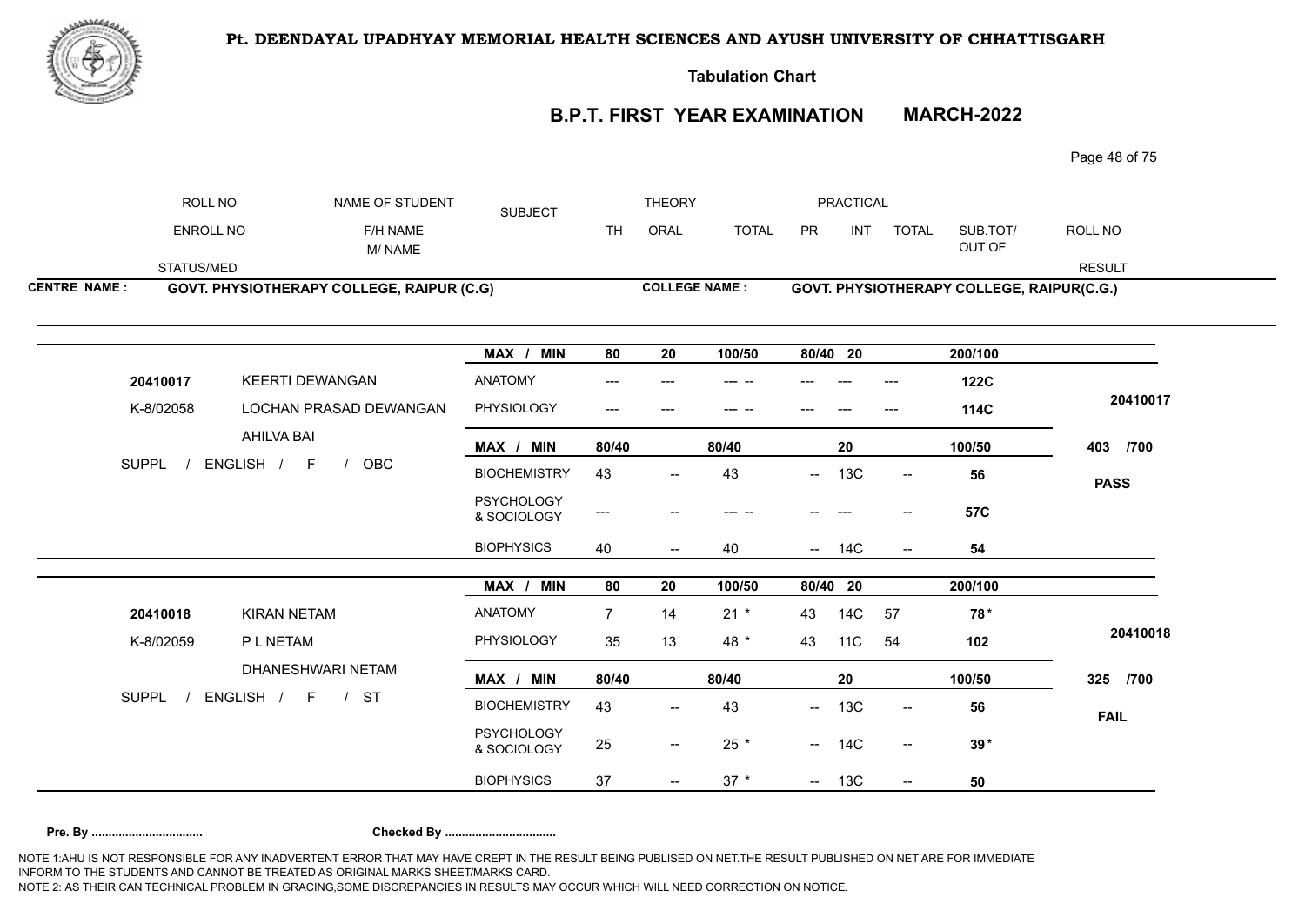

**Tabulation Chart** 

# **B.P.T. FIRST YEAR EXAMINATION MARCH-2022**

Page 49 of 75

| ROLL NO             | NAME OF STUDENT                           | <b>SUBJECT</b>                   |           | <b>THEORY</b>                       |                      |           | <b>PRACTICAL</b> |                          |                                           |               |
|---------------------|-------------------------------------------|----------------------------------|-----------|-------------------------------------|----------------------|-----------|------------------|--------------------------|-------------------------------------------|---------------|
| ENROLL NO           | F/H NAME<br>M/NAME                        |                                  | <b>TH</b> | ORAL                                | <b>TOTAL</b>         | <b>PR</b> | <b>INT</b>       | <b>TOTAL</b>             | SUB.TOT/<br>OUT OF                        | ROLL NO       |
| STATUS/MED          |                                           |                                  |           |                                     |                      |           |                  |                          |                                           | <b>RESULT</b> |
| <b>CENTRE NAME:</b> | GOVT. PHYSIOTHERAPY COLLEGE, RAIPUR (C.G) |                                  |           |                                     | <b>COLLEGE NAME:</b> |           |                  |                          | GOVT. PHYSIOTHERAPY COLLEGE, RAIPUR(C.G.) |               |
|                     |                                           | MAX / MIN                        | 80        | 20                                  | 100/50               |           | 80/40 20         |                          | 200/100                                   |               |
| 20410019            | <b>KISHOR VERMA</b>                       | <b>ANATOMY</b>                   | 13        | 14                                  | $27 *$               | 46        | 13C              | 59                       | 86*                                       |               |
| K-8/02060           | <b>NILAMBER VERMA</b>                     | PHYSIOLOGY                       | 40        | 13                                  | 53                   | 42        | 13C              | 55                       | 108                                       | 20410019      |
|                     | LAXMI BAI VERMA                           | MAX / MIN                        | 80/40     |                                     | 80/40                |           | 20               |                          | 100/50                                    | 324 /700      |
| <b>SUPPL</b>        | ENGLISH / M / OBC                         | <b>BIOCHEMISTRY</b>              | 40        |                                     | 40                   | --        | 11C              | $\overline{\phantom{a}}$ | 51                                        | <b>FAIL</b>   |
|                     |                                           | <b>PSYCHOLOGY</b><br>& SOCIOLOGY | 29        | $\overline{\phantom{a}}$            | 29 *                 |           | $- 14C$          | $- -$                    | 43*                                       |               |
|                     |                                           | <b>BIOPHYSICS</b>                | 24        | $\overline{\phantom{a}}$            | $24 *$               | $  \,$    | 12C              | $\overline{\phantom{a}}$ | $36*$                                     |               |
|                     |                                           | MAX / MIN                        | 80        | 20                                  | 100/50               |           | 80/40 20         |                          | 200/100                                   |               |
| 20410022            | <b>MANJITA PAIKRA</b>                     | ANATOMY                          | 10        | 14                                  | $24 *$               | 46        | 16C              | 62                       | 86*                                       |               |
| K-8/02064           | RAVISHANKAR PAIKRA                        | PHYSIOLOGY                       | 21        | 12                                  | $33 *$               | 42        | <b>11C</b>       | 53                       | 86*                                       | 20410022      |
|                     | <b>SUNITA PAIKRA</b>                      | MAX / MIN                        | 80/40     |                                     | 80/40                |           | 20               |                          | 100/50                                    | 287 /700      |
| <b>SUPPL</b>        | ENGLISH / F<br><b>ST</b>                  | <b>BIOCHEMISTRY</b>              | 11        | $\hspace{0.05cm}$ $\hspace{0.05cm}$ | $11 *$               |           | $- 12C$          | $\overline{\phantom{a}}$ | $23*$                                     | <b>FAIL</b>   |
|                     |                                           | <b>PSYCHOLOGY</b><br>& SOCIOLOGY | ---       |                                     | --- --               |           |                  |                          | 61C                                       |               |
|                     |                                           | <b>BIOPHYSICS</b>                | 17        | $\overline{\phantom{a}}$            | $17 *$               | $-$       | 14C              | $\overline{\phantom{a}}$ | $31*$                                     |               |
|                     |                                           |                                  |           |                                     |                      |           |                  |                          |                                           |               |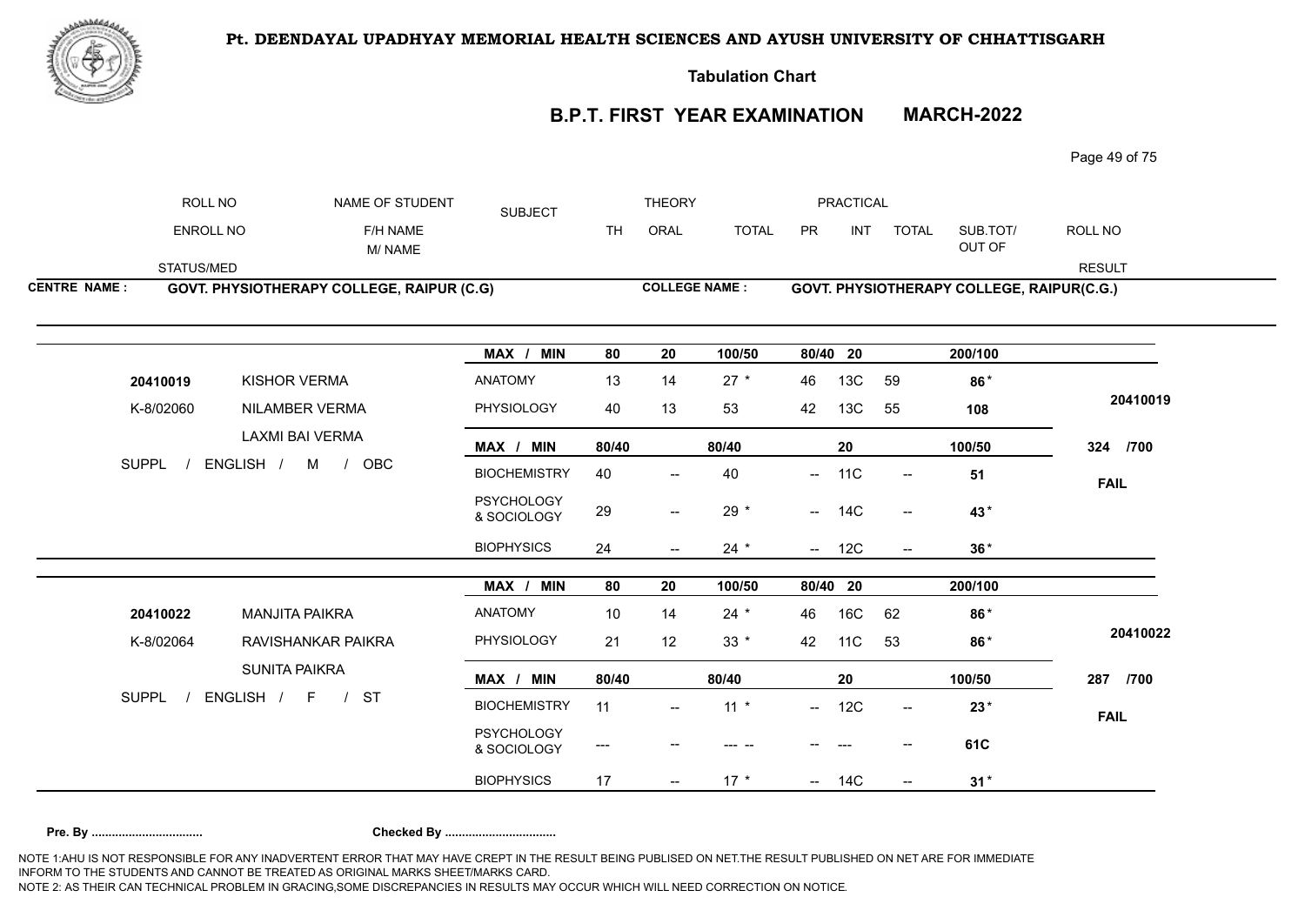

**Tabulation Chart** 

# **B.P.T. FIRST YEAR EXAMINATION MARCH-2022**

Page 50 of 75

| ROLL NO             | NAME OF STUDENT                            | <b>SUBJECT</b>                   |           | <b>THEORY</b>                                       |                      |               | <b>PRACTICAL</b> |                          |                                           |               |
|---------------------|--------------------------------------------|----------------------------------|-----------|-----------------------------------------------------|----------------------|---------------|------------------|--------------------------|-------------------------------------------|---------------|
| ENROLL NO           | F/H NAME<br>M/NAME                         |                                  | <b>TH</b> | ORAL                                                | <b>TOTAL</b>         | PR            | <b>INT</b>       | <b>TOTAL</b>             | SUB.TOT/<br>OUT OF                        | ROLL NO       |
| STATUS/MED          |                                            |                                  |           |                                                     |                      |               |                  |                          |                                           | <b>RESULT</b> |
| <b>CENTRE NAME:</b> | GOVT. PHYSIOTHERAPY COLLEGE, RAIPUR (C.G)  |                                  |           |                                                     | <b>COLLEGE NAME:</b> |               |                  |                          | GOVT. PHYSIOTHERAPY COLLEGE, RAIPUR(C.G.) |               |
|                     |                                            | MAX / MIN                        | 80        | 20                                                  | 100/50               |               | 80/40 20         |                          | 200/100                                   |               |
| 20410023            | <b>MAMTA TANDAN</b>                        | <b>ANATOMY</b>                   | 13        | 14                                                  | $27 *$               | 49            | 15C              | 64                       | $91*$                                     |               |
| K-8/02063           | NARAYAN TANDAN                             | PHYSIOLOGY                       | 31        | 11                                                  | $42 *$               | 43            | 12C              | 55                       | $97*$                                     | 20410023      |
|                     | <b>DILIP TANDAN</b>                        | MAX / MIN                        | 80/40     |                                                     | 80/40                |               | 20               |                          | 100/50                                    | 334 /700      |
| <b>SUPPL</b>        | ENGLISH / F<br>SC                          | <b>BIOCHEMISTRY</b>              | 20        | $\overline{\phantom{a}}$                            | $20 *$               | $\frac{1}{2}$ | 12C              | $\overline{\phantom{a}}$ | $32*$                                     | <b>FAIL</b>   |
|                     |                                            | <b>PSYCHOLOGY</b><br>& SOCIOLOGY | $---$     |                                                     |                      |               |                  |                          | 61C                                       |               |
|                     |                                            | <b>BIOPHYSICS</b>                | 41        | $\hspace{0.05cm} -\hspace{0.05cm} -\hspace{0.05cm}$ | 41                   | $--$          | 12C              | $\overline{\phantom{a}}$ | 53                                        |               |
|                     |                                            | MAX / MIN                        | 80        | 20                                                  | 100/50               |               | 80/40 20         |                          | 200/100                                   |               |
| 20410025            | <b>NIKEE KUMARI</b>                        | <b>ANATOMY</b>                   | 16        | A                                                   | $16 *$               | A             | 15C              | $15*$                    | $31*$                                     |               |
| K-8/02066           | SATYENDRA KUMAR SINGH                      | PHYSIOLOGY                       | 17        | A                                                   | $\mathsf{A}$         | A             | 14C              | $14*$                    | $14*$                                     | 20410025      |
|                     | <b>RANJITA SINGH</b>                       | MAX / MIN                        | 80/40     |                                                     | 80/40                |               | 20               |                          | 100/50                                    | 144 /700      |
| <b>SUPPL</b>        | ENGLISH / F<br><b>GEN</b><br>$\frac{1}{2}$ | <b>BIOCHEMISTRY</b>              | 17        | $\overline{\phantom{a}}$                            | $17 *$               |               | $- 15C$          | $\overline{\phantom{a}}$ | $32*$                                     | <b>FAIL</b>   |
|                     |                                            | <b>PSYCHOLOGY</b><br>& SOCIOLOGY | 19        | $\overline{\phantom{a}}$                            | $19*$                |               | $- 14C$          | $\overline{\phantom{a}}$ | $33*$                                     |               |
|                     |                                            | <b>BIOPHYSICS</b>                | 20        |                                                     | 20 $*$               |               | $- 14C$          |                          | $34*$                                     |               |
|                     |                                            |                                  |           |                                                     |                      |               |                  |                          |                                           |               |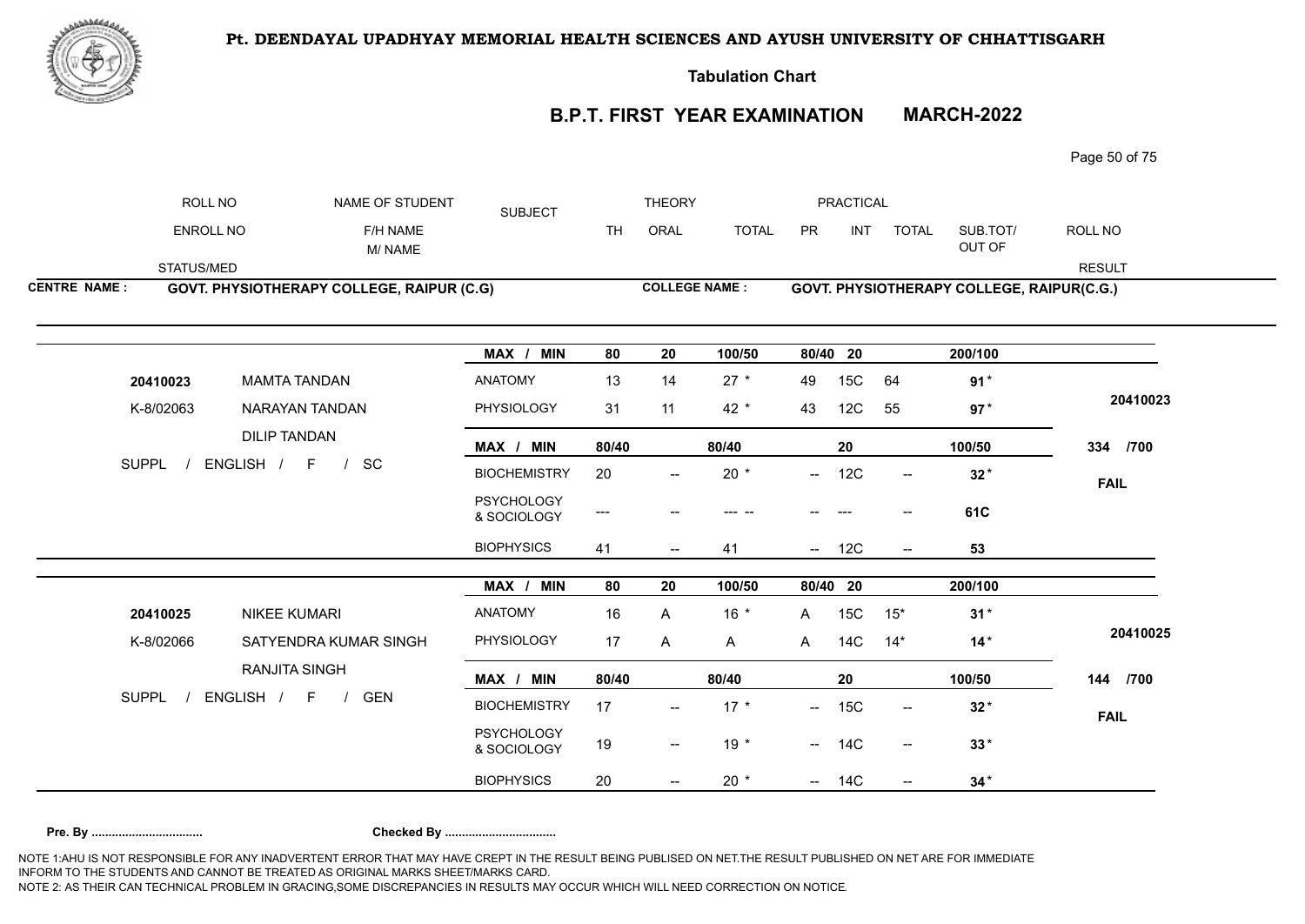

**Tabulation Chart** 

# **B.P.T. FIRST YEAR EXAMINATION MARCH-2022**

Page 51 of 75

|                     | ROLL NO      |                    | NAME OF STUDENT                           | <b>SUBJECT</b>                   |                                     | <b>THEORY</b>                         |                      |          | <b>PRACTICAL</b> |                                       |                                           |               |
|---------------------|--------------|--------------------|-------------------------------------------|----------------------------------|-------------------------------------|---------------------------------------|----------------------|----------|------------------|---------------------------------------|-------------------------------------------|---------------|
|                     | ENROLL NO    |                    | F/H NAME<br>M/NAME                        |                                  | <b>TH</b>                           | ORAL                                  | <b>TOTAL</b>         | PR       | <b>INT</b>       | <b>TOTAL</b>                          | SUB.TOT/<br>OUT OF                        | ROLL NO       |
|                     | STATUS/MED   |                    |                                           |                                  |                                     |                                       |                      |          |                  |                                       |                                           | <b>RESULT</b> |
| <b>CENTRE NAME:</b> |              |                    | GOVT. PHYSIOTHERAPY COLLEGE, RAIPUR (C.G) |                                  |                                     |                                       | <b>COLLEGE NAME:</b> |          |                  |                                       | GOVT. PHYSIOTHERAPY COLLEGE, RAIPUR(C.G.) |               |
|                     |              |                    |                                           | MAX / MIN                        | 80                                  | 20                                    | 100/50               | 80/40 20 |                  |                                       | 200/100                                   |               |
|                     | 20410028     | PANKAJ TANDON      |                                           | <b>ANATOMY</b>                   | 24                                  | 15                                    | $39 *$               | 48       | 17C              | 65                                    | 104                                       |               |
|                     | K-8/02069    | PANCHRAM TANDON    |                                           | PHYSIOLOGY                       | $\hspace{0.05cm}---\hspace{0.05cm}$ | $---$                                 | --- --               |          |                  | $---$                                 | 116C                                      | 20410028      |
|                     |              |                    | <b>CHANDRIKA TANDON</b>                   | MAX / MIN                        | 80/40                               |                                       | 80/40                |          | 20               |                                       | 100/50                                    | 404 /700      |
|                     | SUPPL /      | ENGLISH / M / SC   |                                           | <b>BIOCHEMISTRY</b>              | $---$                               |                                       | --- --               |          |                  |                                       | <b>56C</b>                                | <b>SUPPL</b>  |
|                     |              |                    |                                           | <b>PSYCHOLOGY</b><br>& SOCIOLOGY | $---$                               |                                       |                      |          |                  | $\hspace{0.05cm}$ – $\hspace{0.05cm}$ | 61C                                       |               |
|                     |              |                    |                                           | <b>BIOPHYSICS</b>                | $\qquad \qquad - -$                 | $--$                                  | --- --               | --       | $---$            | $\overline{\phantom{m}}$              | 67C                                       |               |
|                     |              |                    |                                           | MAX / MIN                        | 80                                  | 20                                    | 100/50               | 80/40 20 |                  |                                       | 200/100                                   |               |
|                     | 20410031     | PRAHLAD SINGH      |                                           | <b>ANATOMY</b>                   | 11                                  | 13                                    | $24 *$               | 43       | 15C              | 58                                    | $82*$                                     |               |
|                     | K-8/02071    | AHIBARAN SINGH     |                                           | PHYSIOLOGY                       | ---                                 | $---$                                 | --- --               |          |                  | $---$                                 | 106C                                      | 20410031      |
|                     |              | <b>SHANTI DEVI</b> |                                           | MAX / MIN                        | 80/40                               |                                       | 80/40                |          | 20               |                                       | 100/50                                    | 344 /700      |
|                     | <b>SUPPL</b> | ENGLISH /<br>M     | <b>ST</b><br>$\frac{1}{2}$                | <b>BIOCHEMISTRY</b>              | 40                                  | $\hspace{0.05cm}$ – $\hspace{0.05cm}$ | 40                   | $\sim$   | <b>14C</b>       | $- -$                                 | 54                                        | <b>SUPPL</b>  |
|                     |              |                    |                                           | <b>PSYCHOLOGY</b><br>& SOCIOLOGY | ---                                 |                                       | --- --               |          |                  |                                       | <b>58C</b>                                |               |
|                     |              |                    |                                           |                                  |                                     |                                       |                      |          |                  |                                       |                                           |               |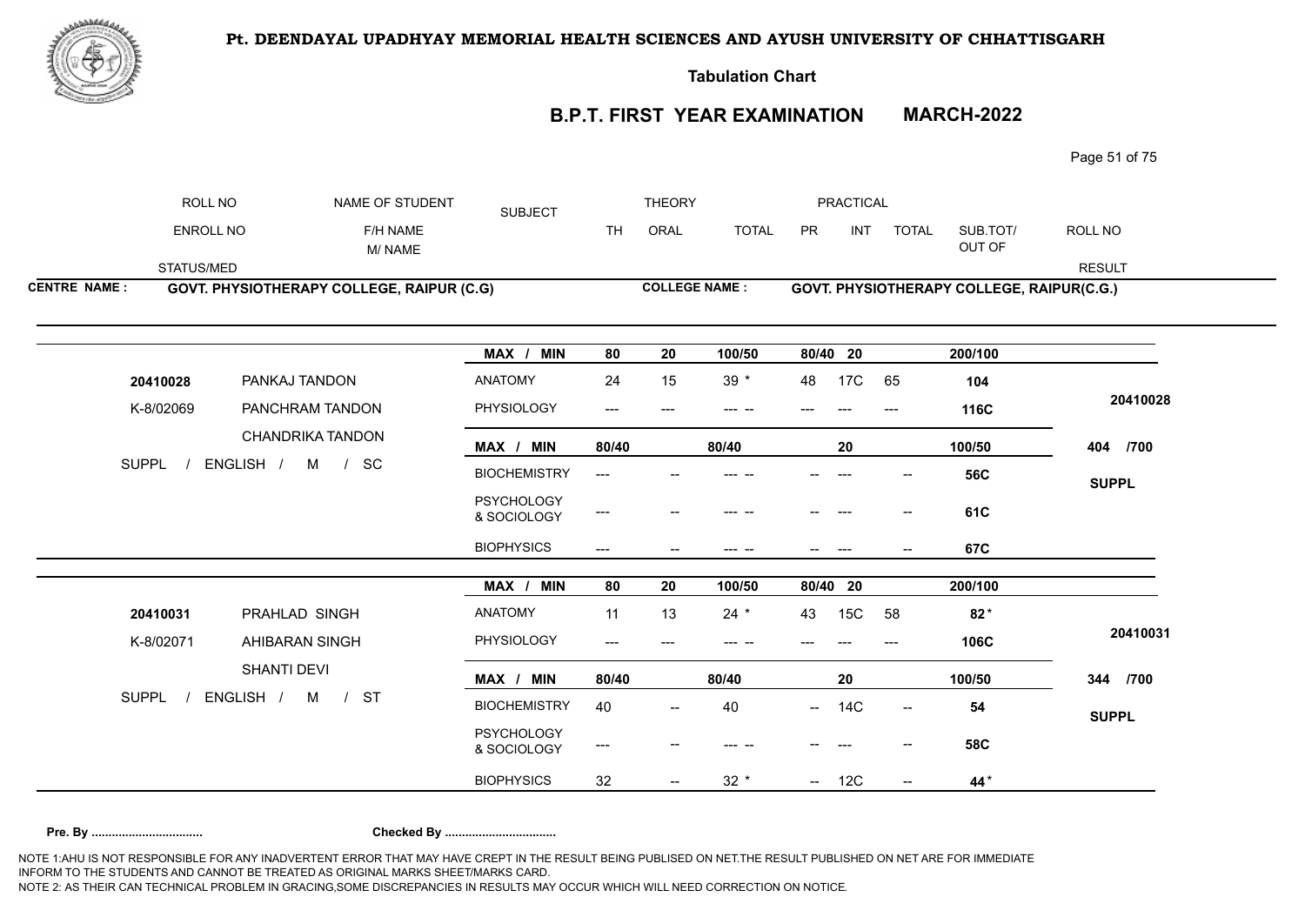

**Tabulation Chart** 

#### **B.P.T. FIRST YEAR EXAMINATION MARCH-2022**

Page 52 of 75

|                     | ROLL NO                                      | NAME OF STUDENT                           | <b>SUBJECT</b>                   |                              | <b>THEORY</b>            |              |          | PRACTICAL |                          |                                           |               |
|---------------------|----------------------------------------------|-------------------------------------------|----------------------------------|------------------------------|--------------------------|--------------|----------|-----------|--------------------------|-------------------------------------------|---------------|
|                     | <b>ENROLL NO</b>                             | F/H NAME<br>M/NAME                        |                                  | <b>TH</b>                    | ORAL                     | <b>TOTAL</b> | PR       | INT       | <b>TOTAL</b>             | SUB.TOT/<br>OUT OF                        | ROLL NO       |
|                     | STATUS/MED                                   |                                           |                                  |                              |                          |              |          |           |                          |                                           | <b>RESULT</b> |
| <b>CENTRE NAME:</b> |                                              | GOVT. PHYSIOTHERAPY COLLEGE, RAIPUR (C.G) |                                  |                              | <b>COLLEGE NAME:</b>     |              |          |           |                          | GOVT. PHYSIOTHERAPY COLLEGE, RAIPUR(C.G.) |               |
|                     |                                              |                                           |                                  |                              |                          |              |          |           |                          |                                           |               |
|                     |                                              |                                           | MAX / MIN                        | 80                           | 20                       | 100/50       | 80/40 20 |           |                          | 200/100                                   |               |
|                     | 20410033                                     | RADHIKA RATRE                             | ANATOMY                          |                              |                          |              |          |           |                          | <b>131C</b>                               |               |
|                     | K-8/02073                                    | ASHWANI KUMAR RATRE                       | PHYSIOLOGY                       |                              |                          |              |          |           |                          | 119C                                      | 20410033      |
|                     |                                              | TOSHAN BAI RATRE                          | MAX / MIN                        | 80/40                        |                          | 80/40        |          | 20        |                          | 100/50                                    | 421<br>/700   |
|                     | <b>SUPPL</b>                                 | SC<br>ENGLISH / F /                       | <b>BIOCHEMISTRY</b>              | 40                           | $\overline{\phantom{a}}$ | 40           |          | $- 14C$   | $\overline{\phantom{a}}$ | 54                                        | <b>PASS</b>   |
|                     |                                              |                                           | <b>PSYCHOLOGY</b><br>& SOCIOLOGY | $\qquad \qquad \textbf{---}$ |                          |              |          |           |                          | <b>55C</b>                                |               |
|                     |                                              |                                           | <b>BIOPHYSICS</b>                | 49                           | $\overline{\phantom{a}}$ | 49           |          | $- 13C$   | $\overline{\phantom{a}}$ | 62                                        |               |
|                     |                                              |                                           | MAX / MIN                        | 80                           | 20                       | 100/50       | 80/40 20 |           |                          | 200/100                                   |               |
|                     | $\begin{array}{c}\n0 \\ 1 \\ 0\n\end{array}$ | DACINILVADAV                              | <b>ANIATOMAY</b>                 |                              |                          |              |          |           |                          | 1000                                      |               |

| 20410034     | <b>RAGINI YADAV</b>         | ANATOMY                          | $---$ | ---                      | --- -- | $---$<br>---                    | ---   | <b>120C</b> |             |
|--------------|-----------------------------|----------------------------------|-------|--------------------------|--------|---------------------------------|-------|-------------|-------------|
| K-8/02074    | <b>BALDEO YADAV</b>         | PHYSIOLOGY                       | $---$ | $---$                    | --- -- | $---$<br>---                    | $---$ | <b>122C</b> | 20410034    |
|              | SHASHI YADAV                | MIN<br>MAX /                     | 80/40 |                          | 80/40  | 20                              |       | 100/50      | 420<br>/700 |
| <b>SUPPL</b> | <b>ENGLISH</b><br>OBC<br>F. | <b>BIOCHEMISTRY</b>              | 56    | $\overline{\phantom{a}}$ | 56     | 12C<br>$- -$                    | $- -$ | 68          | <b>PASS</b> |
|              |                             | <b>PSYCHOLOGY</b><br>& SOCIOLOGY | ---   | $\hspace{0.05cm}$        |        | $- -$<br>----                   | $- -$ | <b>54C</b>  |             |
|              |                             | <b>BIOPHYSICS</b>                | 43    | $\overline{\phantom{a}}$ | -43    | 13C<br>$\overline{\phantom{a}}$ | $- -$ | 56          |             |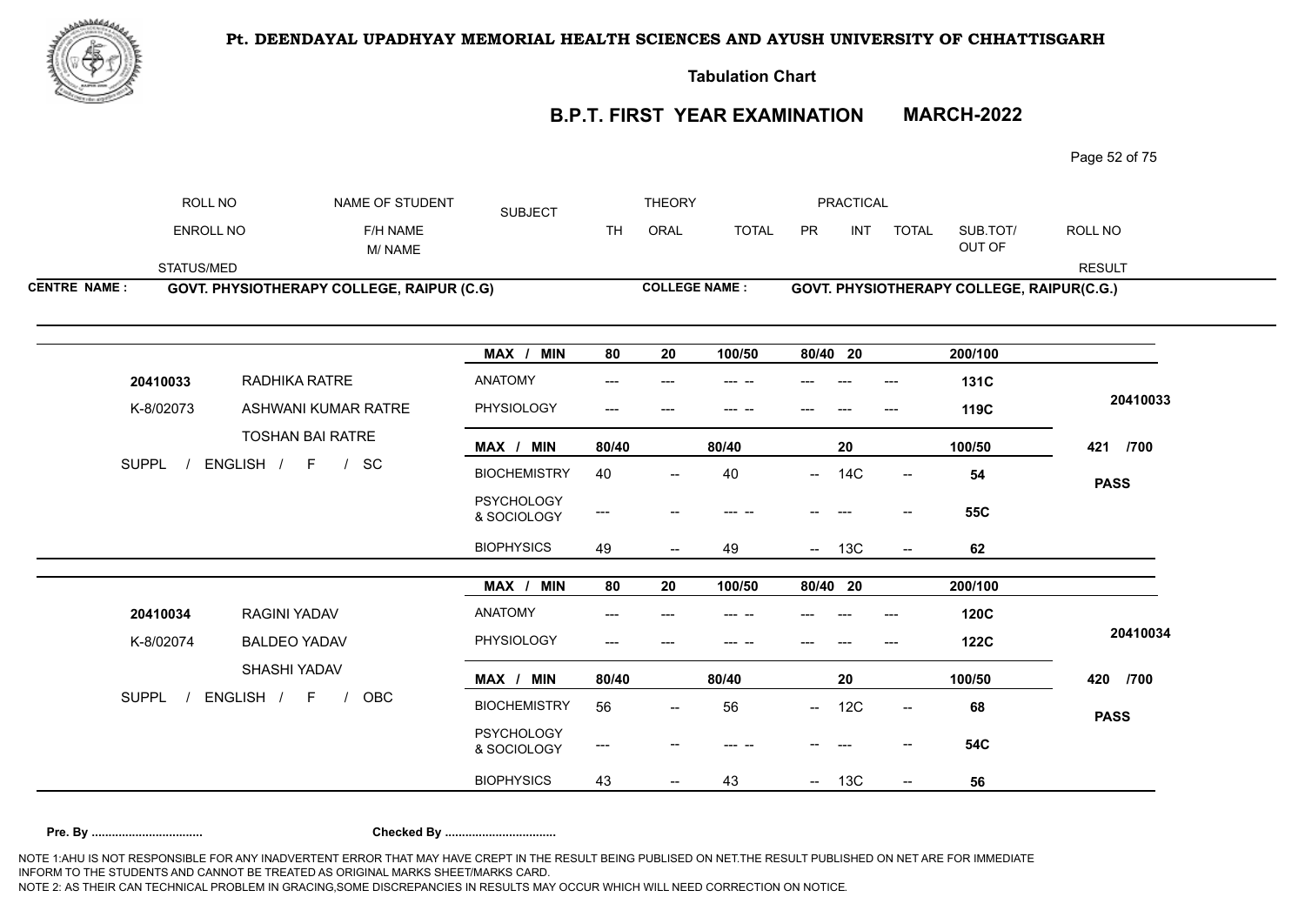

**Tabulation Chart** 

# **B.P.T. FIRST YEAR EXAMINATION MARCH-2022**

Page 53 of 75

| <b>COLLEGE NAME:</b><br><b>GOVT. PHYSIOTHERAPY COLLEGE, RAIPUR (C.G)</b><br><b>GOVT. PHYSIOTHERAPY COLLEGE, RAIPUR(C.G.)</b> |                     | STATUS/MED<br><b>RESULT</b> | OUT OF<br>M/NAME | INT<br><b>TOTAL</b><br><b>PR</b><br>ROLL NO<br><b>ENROLL NO</b><br>F/H NAME<br><b>TOTAL</b><br>SUB.TOT/<br>TН<br>ORAL |
|------------------------------------------------------------------------------------------------------------------------------|---------------------|-----------------------------|------------------|-----------------------------------------------------------------------------------------------------------------------|
|                                                                                                                              | <b>CENTRE NAME:</b> |                             |                  |                                                                                                                       |

| <b>RAMRATI</b><br>20410035<br>K-8/02076<br>NOKHA RAM VERMA | <b>ANATOMY</b><br>PHYSIOLOGY     | ---<br>$\hspace{0.05cm} \ldots$ | ---                                                 | ---    |          |            | ---<br>---                            | 117C<br>110C | 20410035     |
|------------------------------------------------------------|----------------------------------|---------------------------------|-----------------------------------------------------|--------|----------|------------|---------------------------------------|--------------|--------------|
| <b>GOMATI DEVI</b>                                         | MAX / MIN                        | 80/40                           |                                                     | 80/40  |          | 20         |                                       | 100/50       | /700<br>390  |
| <b>SUPPL</b><br>ENGLISH / F /<br>OBC                       | <b>BIOCHEMISTRY</b>              | 46                              | $\hspace{0.05cm}$ – $\hspace{0.05cm}$               | 46     | $--$     | 12C        | $\hspace{0.05cm}$ – $\hspace{0.05cm}$ | 58           | <b>SUPPL</b> |
|                                                            | <b>PSYCHOLOGY</b><br>& SOCIOLOGY | 33                              | $\hspace{0.05cm} -\hspace{0.05cm} -\hspace{0.05cm}$ | $33 *$ | $\sim$   | 16C        | $\overline{\phantom{a}}$              | 49*          |              |
|                                                            | <b>BIOPHYSICS</b>                | 46                              | $\hspace{0.05cm}$ $\hspace{0.05cm}$                 | 46     |          | $- 10C$    | $\overline{\phantom{a}}$              | 56           |              |
|                                                            | MAX / MIN                        | 80                              | 20                                                  | 100/50 | 80/40 20 |            |                                       | 200/100      |              |
| <b>RENUKA</b><br>20410036                                  | <b>ANATOMY</b>                   | $\hspace{0.05cm} \ldots$        | ---                                                 | --- -- |          | ---        | ---                                   | <b>131C</b>  |              |
|                                                            |                                  |                                 |                                                     |        |          |            |                                       |              | 20410036     |
| K-8/02077<br><b>DHANNURAM</b>                              | PHYSIOLOGY                       | $---$                           |                                                     |        |          |            |                                       | 113C         |              |
| <b>SARITA</b>                                              | MAX / MIN                        | 80/40                           |                                                     | 80/40  |          | 20         |                                       | 100/50       | 423<br>/700  |
| ENGLISH / F<br><b>SUPPL</b><br><b>OBC</b>                  | <b>BIOCHEMISTRY</b>              | 40                              | $\overline{\phantom{a}}$                            | 40     | $--$     | <b>14C</b> | --                                    | 54           |              |
|                                                            | <b>PSYCHOLOGY</b><br>& SOCIOLOGY | $\hspace{0.05cm} \ldots$        | --                                                  |        |          |            | --                                    | 68C          | <b>PASS</b>  |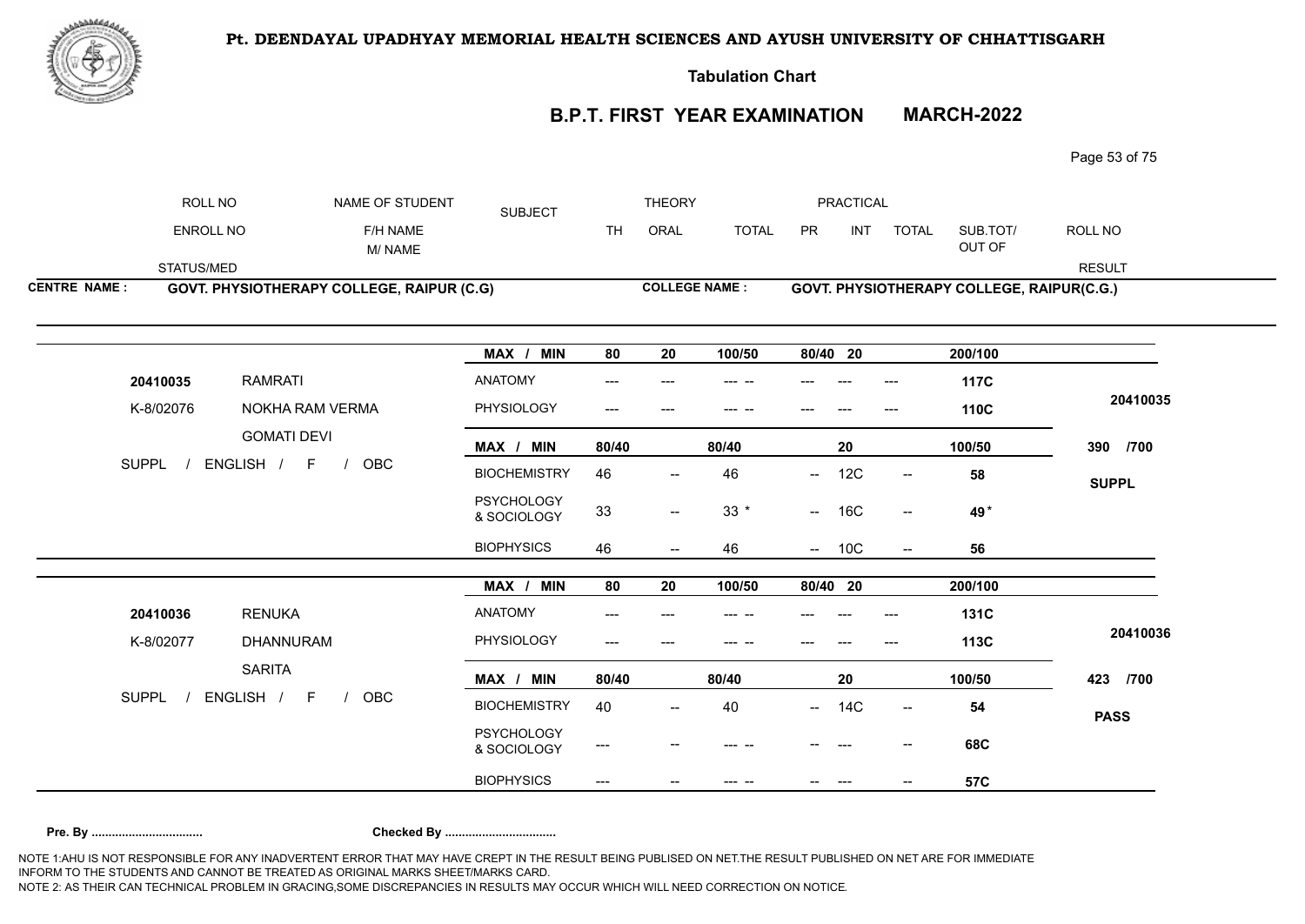

**Tabulation Chart** 

# **B.P.T. FIRST YEAR EXAMINATION MARCH-2022**

Page 54 of 75

|                     | ROLL NO          |                    | NAME OF STUDENT                           | <b>SUBJECT</b>                   |           | <b>THEORY</b>            |              |                          | <b>PRACTICAL</b> |                                     |                                           |               |
|---------------------|------------------|--------------------|-------------------------------------------|----------------------------------|-----------|--------------------------|--------------|--------------------------|------------------|-------------------------------------|-------------------------------------------|---------------|
|                     | <b>ENROLL NO</b> |                    | F/H NAME<br>M/NAME                        |                                  | <b>TH</b> | ORAL                     | <b>TOTAL</b> | <b>PR</b>                | <b>INT</b>       | <b>TOTAL</b>                        | SUB.TOT/<br>OUT OF                        | ROLL NO       |
|                     | STATUS/MED       |                    |                                           |                                  |           |                          |              |                          |                  |                                     |                                           | <b>RESULT</b> |
| <b>CENTRE NAME:</b> |                  |                    | GOVT. PHYSIOTHERAPY COLLEGE, RAIPUR (C.G) |                                  |           | <b>COLLEGE NAME:</b>     |              |                          |                  |                                     | GOVT. PHYSIOTHERAPY COLLEGE, RAIPUR(C.G.) |               |
|                     |                  |                    |                                           | MAX / MIN                        | 80        | 20                       | 100/50       | 80/40 20                 |                  |                                     | 200/100                                   |               |
|                     | 20410038         | SANDHYA KIRAN      |                                           | <b>ANATOMY</b>                   | 6         | 14                       | $20 *$       | 48                       | 16C              | 64                                  | $84*$                                     |               |
|                     | K-8/02079        | <b>UMESH KUMAR</b> |                                           | PHYSIOLOGY                       | ---       |                          | --- --       |                          |                  |                                     | <b>121C</b>                               | 20410038      |
|                     |                  | PUSHP LATA         |                                           | MAX / MIN                        | 80/40     |                          | 80/40        |                          | 20               |                                     | 100/50                                    | 379 /700      |
|                     | <b>SUPPL</b>     | ENGLISH / F        | SC                                        | <b>BIOCHEMISTRY</b>              | 40        |                          | 40           | $\overline{\phantom{a}}$ | <b>15C</b>       | $\hspace{0.05cm}$ $\hspace{0.05cm}$ | 55                                        | <b>SUPPL</b>  |
|                     |                  |                    |                                           | <b>PSYCHOLOGY</b><br>& SOCIOLOGY | ---       |                          |              |                          |                  | $-$                                 | 60C                                       |               |
|                     |                  |                    |                                           | <b>BIOPHYSICS</b>                | 44        | $\overline{\phantom{a}}$ | 44           | $\sim$                   | <b>15C</b>       | $--$                                | 59                                        |               |
|                     |                  |                    |                                           | MAX / MIN                        | 80        | 20                       | 100/50       | 80/40 20                 |                  |                                     | 200/100                                   |               |
|                     | 20410044         |                    | SHUBHANGI BANJARI                         | <b>ANATOMY</b>                   | $---$     |                          | --- --       |                          |                  | ---                                 | <b>147C</b>                               |               |
|                     | K-8/02086        |                    | DHRUW KUMAR BANJARI                       | PHYSIOLOGY                       | ---       |                          |              |                          |                  |                                     | 165C                                      | 20410044      |
|                     |                  | SAVITA BANJARI     |                                           | MAX / MIN                        | 80/40     |                          | 80/40        |                          | 20               |                                     | 100/50                                    | 541 /700      |
|                     | <b>SUPPL</b>     | ENGLISH / F        | OBC                                       | <b>BIOCHEMISTRY</b>              | 54        | $\overline{\phantom{a}}$ | 54           | $  \,$                   | 17C              | $\sim$                              | 71                                        | <b>PASS</b>   |
|                     |                  |                    |                                           | <b>PSYCHOLOGY</b><br>& SOCIOLOGY | ---       |                          |              |                          |                  |                                     | <b>76C</b>                                |               |
|                     |                  |                    |                                           | <b>BIOPHYSICS</b>                |           |                          |              |                          |                  |                                     |                                           |               |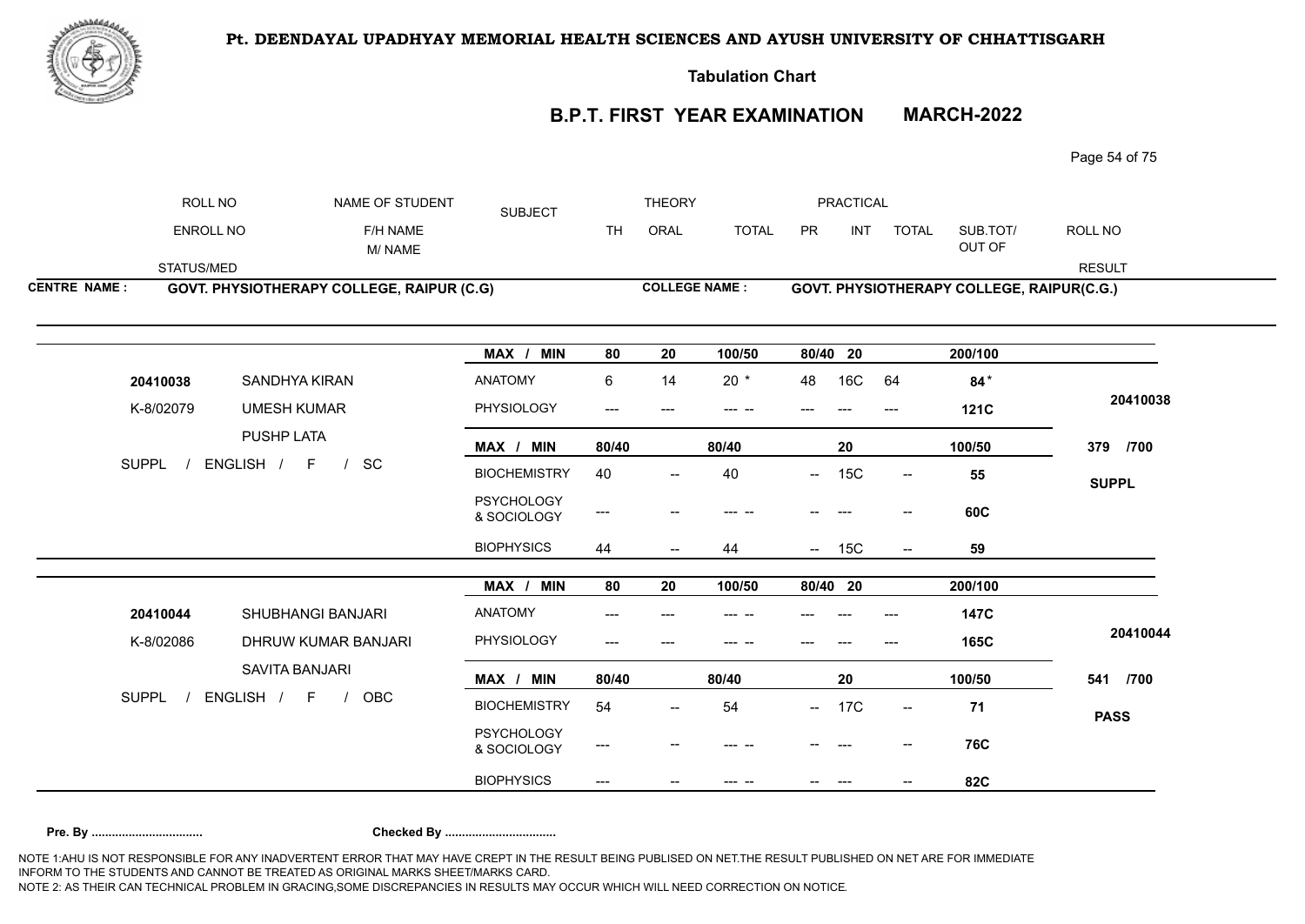

**Tabulation Chart** 

# **B.P.T. FIRST YEAR EXAMINATION MARCH-2022**

Page 55 of 75

|                     | ROLL NO          | NAME OF STUDENT                           | <b>SUBJECT</b>                   |                              | <b>THEORY</b>                       |              |           | <b>PRACTICAL</b> |                                     |                                           |               |
|---------------------|------------------|-------------------------------------------|----------------------------------|------------------------------|-------------------------------------|--------------|-----------|------------------|-------------------------------------|-------------------------------------------|---------------|
|                     | <b>ENROLL NO</b> | F/H NAME<br>M/NAME                        |                                  | <b>TH</b>                    | ORAL                                | <b>TOTAL</b> | <b>PR</b> | <b>INT</b>       | <b>TOTAL</b>                        | SUB.TOT/<br>OUT OF                        | ROLL NO       |
|                     | STATUS/MED       |                                           |                                  |                              |                                     |              |           |                  |                                     |                                           | <b>RESULT</b> |
| <b>CENTRE NAME:</b> |                  | GOVT. PHYSIOTHERAPY COLLEGE, RAIPUR (C.G) |                                  |                              | <b>COLLEGE NAME:</b>                |              |           |                  |                                     | GOVT. PHYSIOTHERAPY COLLEGE, RAIPUR(C.G.) |               |
|                     |                  |                                           |                                  |                              |                                     |              |           |                  |                                     |                                           |               |
|                     |                  |                                           | MAX / MIN                        | 80                           | 20                                  | 100/50       | 80/40 20  |                  |                                     | 200/100                                   |               |
|                     | 20410045         | SURBHI SINGH                              | <b>ANATOMY</b>                   |                              |                                     |              |           |                  |                                     | 123C                                      |               |
|                     | K-8/02087        | <b>DIWAKAR SINGH</b>                      | PHYSIOLOGY                       | $---$                        |                                     | --- --       |           |                  | $---$                               | <b>137C</b>                               | 20410045      |
|                     |                  | SUNITA DEVI                               | MAX / MIN                        | 80/40                        |                                     | 80/40        |           | 20               |                                     | 100/50                                    | 464 /700      |
|                     | <b>SUPPL</b>     | ENGLISH / F<br>GEN<br>$\frac{1}{2}$       | <b>BIOCHEMISTRY</b>              | 58                           | $\hspace{0.05cm}$ $\hspace{0.05cm}$ | 58           | $-$       | 15C              | $\overline{\phantom{a}}$            | 73                                        | <b>PASS</b>   |
|                     |                  |                                           | <b>PSYCHOLOGY</b><br>& SOCIOLOGY | $\qquad \qquad \textbf{---}$ |                                     | $-$          |           |                  |                                     | <b>72C</b>                                |               |
|                     |                  |                                           | <b>BIOPHYSICS</b>                | $\qquad \qquad - -$          | $-$                                 | --- --       |           | $---$            | $- -$                               | 59C                                       |               |
|                     |                  |                                           | MAX / MIN                        | 80                           | 20                                  | 100/50       | 80/40 20  |                  |                                     | 200/100                                   |               |
|                     | 20410047         | <b>TANNU KUMARI</b>                       | ANATOMY                          | ---                          |                                     |              |           |                  |                                     | 139C                                      |               |
|                     | K-8/02089        | LAKESHWARPRASAD GHRITLAHF PHYSIOLOGY      |                                  | $---$                        | $---$                               | --- --       |           |                  | $---$                               | 113C                                      | 20410047      |
|                     |                  | SANTOSHI GHRITLAHRE                       | MAX / MIN                        | 80/40                        |                                     | 80/40        |           | 20               |                                     | 100/50                                    | 458 /700      |
|                     | SUPPL /          | ENGLISH / F / SC                          | <b>BIOCHEMISTRY</b>              | 56                           |                                     | 56           | $- -$     | <b>18C</b>       | $\hspace{0.05cm}$ $\hspace{0.05cm}$ | 74                                        | <b>PASS</b>   |
|                     |                  |                                           | <b>PSYCHOLOGY</b><br>& SOCIOLOGY | ---                          |                                     |              |           |                  |                                     | 59C                                       |               |
|                     |                  |                                           | <b>BIOPHYSICS</b>                | 56                           |                                     | 56           |           | 17C              |                                     | 73                                        |               |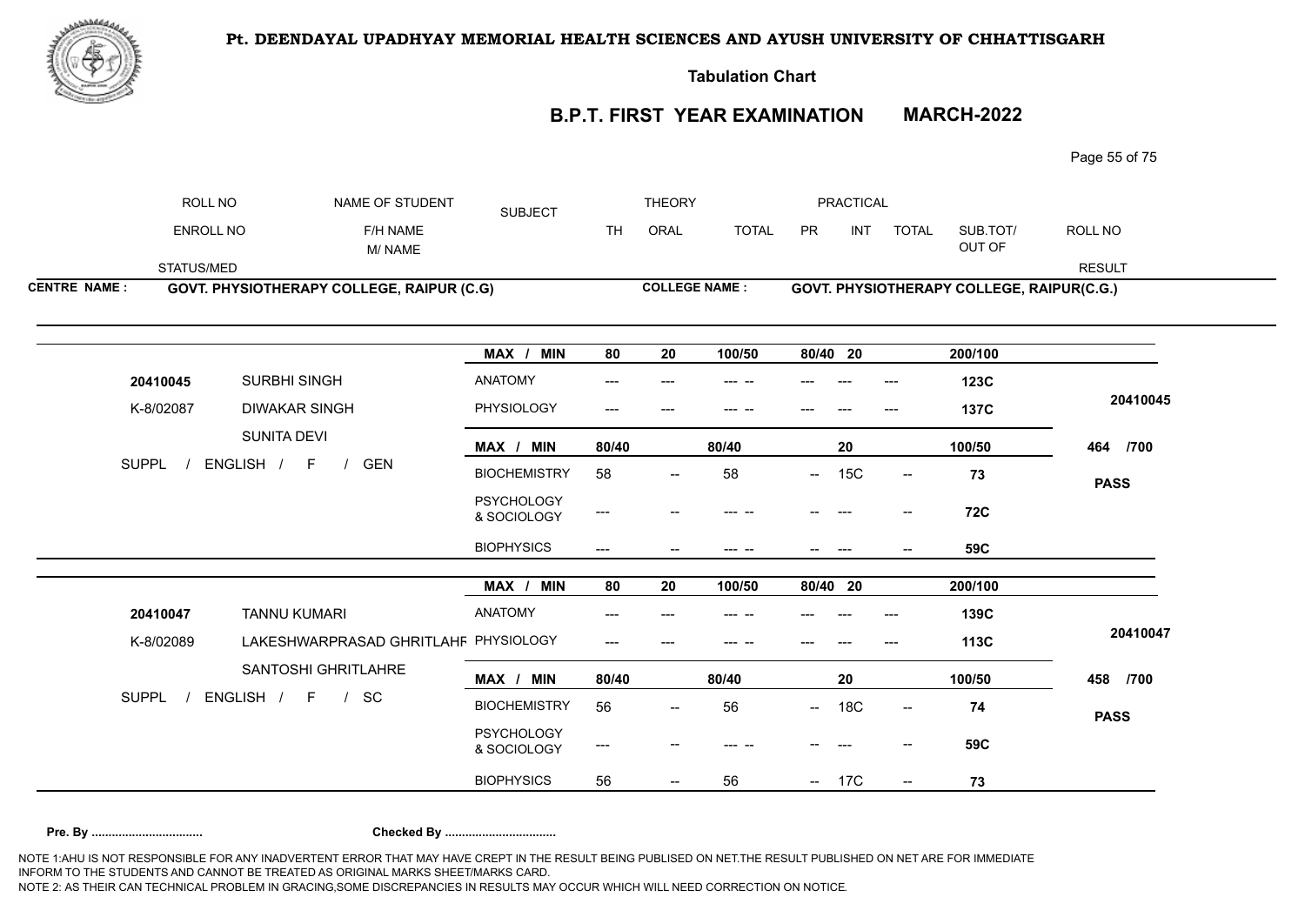

**Tabulation Chart** 

# **B.P.T. FIRST YEAR EXAMINATION MARCH-2022**

Page 56 of 75

|                     | ROLL NO          | NAME OF STUDENT                           | <b>SUBJECT</b>                   |                           | <b>THEORY</b>                       |                      |     | PRACTICAL  |                          |                                           |               |
|---------------------|------------------|-------------------------------------------|----------------------------------|---------------------------|-------------------------------------|----------------------|-----|------------|--------------------------|-------------------------------------------|---------------|
|                     | <b>ENROLL NO</b> | F/H NAME<br>M/NAME                        |                                  | <b>TH</b>                 | ORAL                                | <b>TOTAL</b>         | PR  | INT        | <b>TOTAL</b>             | SUB.TOT/<br>OUT OF                        | ROLL NO       |
|                     | STATUS/MED       |                                           |                                  |                           |                                     |                      |     |            |                          |                                           | <b>RESULT</b> |
| <b>CENTRE NAME:</b> |                  | GOVT. PHYSIOTHERAPY COLLEGE, RAIPUR (C.G) |                                  |                           |                                     | <b>COLLEGE NAME:</b> |     |            |                          | GOVT. PHYSIOTHERAPY COLLEGE, RAIPUR(C.G.) |               |
|                     |                  |                                           | MAX / MIN                        | 80                        | 20                                  | 100/50               |     | 80/40 20   |                          | 200/100                                   |               |
|                     | 20410097         | PREETI LASKAR                             | <b>ANATOMY</b>                   | ---                       |                                     | --- --               |     |            | ---                      | <b>127C</b>                               |               |
|                     | J-8/01645        | PRABHU NATH LASKAR                        | PHYSIOLOGY                       | $\qquad \qquad -\qquad -$ |                                     | --- --               |     |            |                          | <b>117C</b>                               | 20410097      |
|                     |                  | CHUNNI DEVI LASKAR                        | MAX / MIN                        | 80/40                     |                                     | 80/40                |     | 20         |                          | 100/50                                    | 441 /700      |
|                     | <b>SUPPL</b>     | ENGLISH / F / SC                          | <b>BIOCHEMISTRY</b>              | 46                        | $\overline{\phantom{a}}$            | 46                   | −−  | 14C        | $--$                     | 60                                        | <b>PASS</b>   |
|                     |                  |                                           | <b>PSYCHOLOGY</b><br>& SOCIOLOGY | ---                       |                                     | --- --               |     |            |                          | <b>70C</b>                                |               |
|                     |                  |                                           | <b>BIOPHYSICS</b>                | 53                        | $- -$                               | 53                   | $-$ | 14C        | $\overline{\phantom{a}}$ | 67                                        |               |
|                     |                  |                                           | MAX / MIN                        | 80                        | 20                                  | 100/50               |     | $80/40$ 20 |                          | 200/100                                   |               |
|                     | 21410002         | AAYUSHI GAUTAM                            | ANATOMY                          | 47                        | 16                                  | 63                   | 58  | 15         | 73                       | 136                                       |               |
|                     | L-8/02087        | SANTOSH SINGH GAUTAM                      | PHYSIOLOGY                       | 59                        | 15                                  | 74                   | 56  | 15         | 71                       | 145                                       | 21410002      |
|                     |                  | ARPANA GAUTAM                             | MAX / MIN                        | 80/40                     |                                     | 80/40                |     | 20         |                          | 100/50                                    | 496 /700      |
| <b>REG</b>          |                  | ENGLISH / F / GEN                         | <b>BIOCHEMISTRY</b>              | 48                        | $- -$                               | 48                   | $-$ | 16         | $\overline{\phantom{a}}$ | 64                                        | <b>PASS</b>   |
|                     |                  |                                           | <b>PSYCHOLOGY</b><br>& SOCIOLOGY | 55                        | $\hspace{0.05cm}$ $\hspace{0.05cm}$ | 55                   | $-$ | 16         | $\overline{\phantom{a}}$ | 71                                        |               |
|                     |                  |                                           | <b>BIOPHYSICS</b>                | 62                        |                                     | 62                   |     | 18         |                          | 80                                        |               |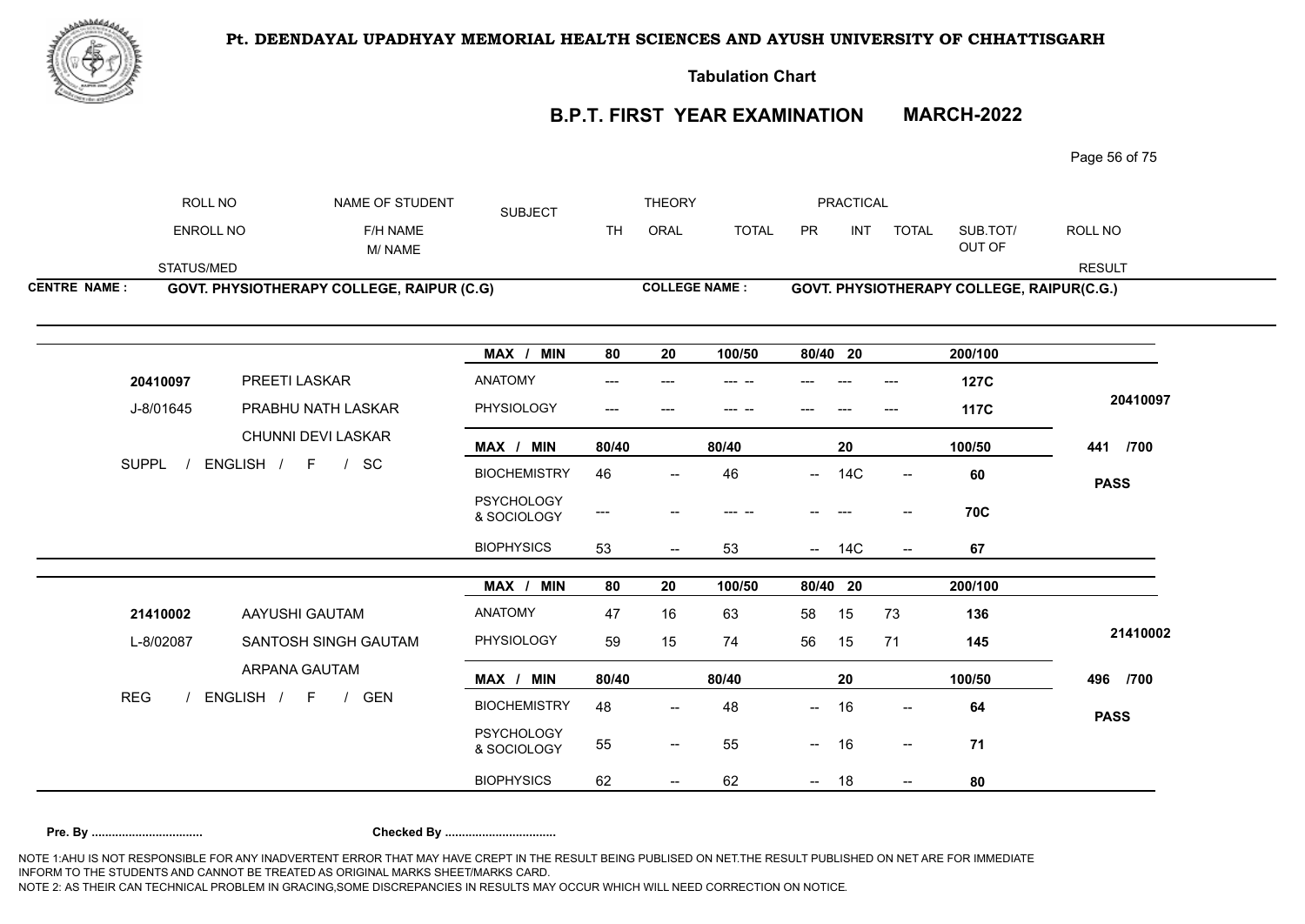

**Tabulation Chart** 

# **B.P.T. FIRST YEAR EXAMINATION MARCH-2022**

Page 57 of 75

| <b>SUBJECT</b><br>ENROLL NO<br>ORAL<br><b>TOTAL</b><br>PR<br><b>INT</b><br>SUB.TOT/<br>F/H NAME<br>TH<br><b>TOTAL</b><br>OUT OF<br>M/NAME                            | ROLL NO       |
|----------------------------------------------------------------------------------------------------------------------------------------------------------------------|---------------|
|                                                                                                                                                                      |               |
| STATUS/MED                                                                                                                                                           | <b>RESULT</b> |
| <b>COLLEGE NAME:</b><br><b>CENTRE NAME:</b><br>GOVT. PHYSIOTHERAPY COLLEGE, RAIPUR (C.G)<br>GOVT. PHYSIOTHERAPY COLLEGE, RAIPUR(C.G.)                                |               |
| MAX / MIN<br>80/40 20<br>200/100<br>80<br>20<br>100/50                                                                                                               |               |
| <b>ANATOMY</b><br>AAYUSHI GUPTA<br>15<br>16<br>54<br>69<br>52<br>68<br>21410003<br>137                                                                               |               |
| PHYSIOLOGY<br>L-8/02088<br>SURAJ GUPTA<br>61<br>60<br>74<br>14<br>75<br>14<br>149                                                                                    | 21410003      |
| SAVITRI GUPTA<br>MAX / MIN<br>80/40<br>80/40<br>20<br>100/50                                                                                                         | 513 /700      |
| <b>REG</b><br>ENGLISH / F /<br><b>GEN</b><br><b>BIOCHEMISTRY</b><br>58<br>58<br>12<br>70<br>$-$<br>$\overline{\phantom{a}}$<br>$\hspace{0.05cm}$ – $\hspace{0.05cm}$ | <b>PASS</b>   |
| <b>PSYCHOLOGY</b><br>61<br>61<br>$- 15$<br>76<br>$\overline{\phantom{a}}$<br>$\hspace{0.05cm} -\hspace{0.05cm} -\hspace{0.05cm}$<br>& SOCIOLOGY                      |               |
| <b>BIOPHYSICS</b><br>65<br>65<br>$- 16$<br>81<br>$\hspace{0.05cm} \dashrightarrow$<br>$\overline{\phantom{a}}$                                                       |               |
| MAX / MIN<br>80<br>80/40 20<br>200/100<br>20<br>100/50                                                                                                               |               |
| ANATOMY<br><b>AMRITA SINGH</b><br>35<br>15<br>52<br>14<br>116<br>21410005<br>50<br>66                                                                                |               |
| PHYSIOLOGY<br>ANIL SINGH<br>56<br>L-8/02090<br>15<br>71<br>58<br>14<br>72<br>143                                                                                     | 21410005      |
| <b>INDU SINGH</b><br>MAX / MIN<br>80/40<br>80/40<br>20<br>100/50                                                                                                     | 438 /700      |
| <b>REG</b><br>ENGLISH / F<br><b>GEN</b><br>$\sqrt{2}$<br><b>BIOCHEMISTRY</b><br>51<br>51<br>$- 11$<br>62<br>$\overline{\phantom{a}}$<br>$\overline{\phantom{a}}$     | <b>PASS</b>   |
| PSYCHOLOGY<br>$39 *$<br>39<br>$- 15$<br>54<br>$\overline{\phantom{a}}$<br>$\overline{\phantom{a}}$<br>& SOCIOLOGY                                                    | <b>VCG 01</b> |
| <b>BIOPHYSICS</b><br>52<br>52<br>63<br>$- 11$<br>$\overline{\phantom{a}}$                                                                                            |               |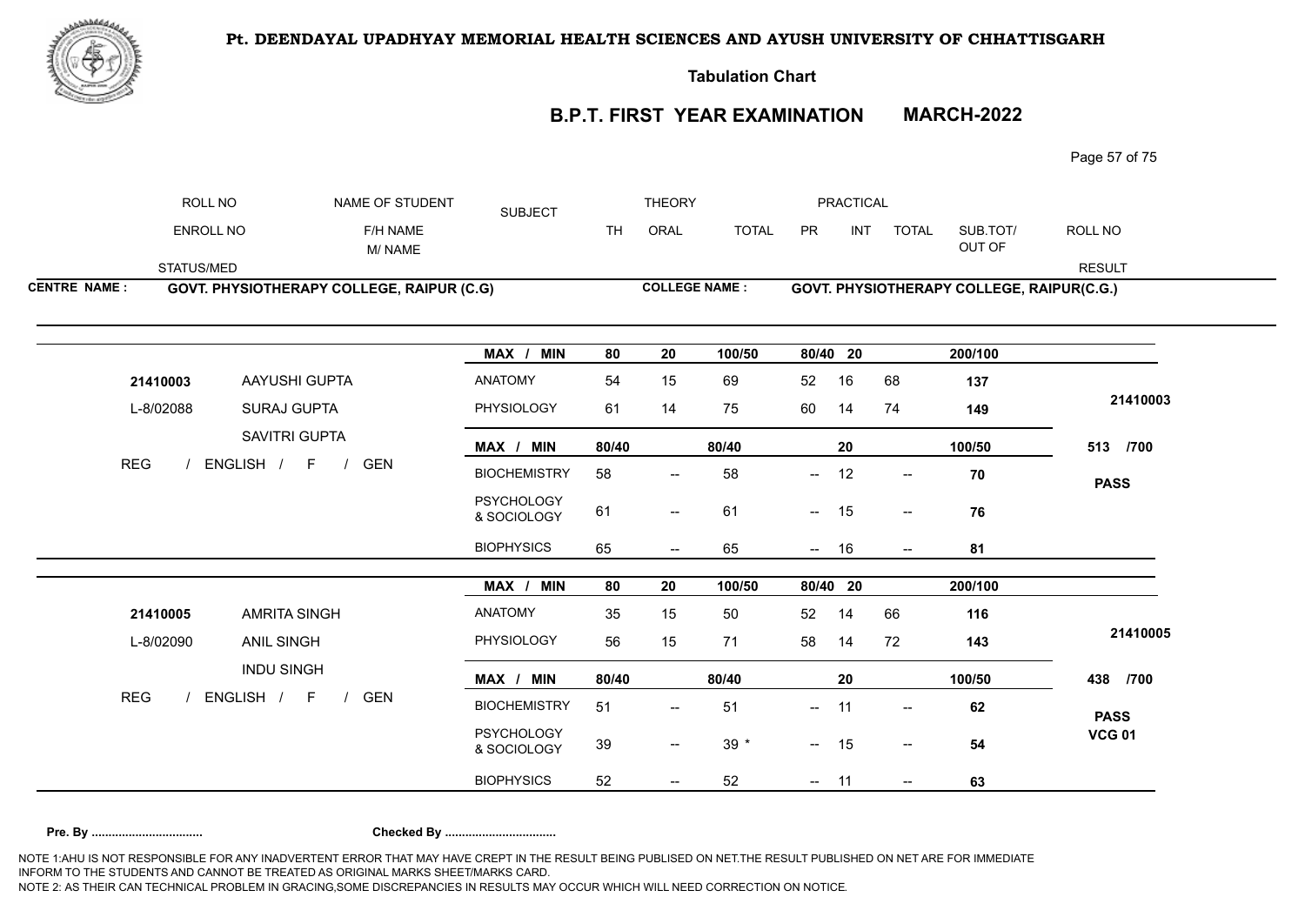

**Tabulation Chart** 

# **B.P.T. FIRST YEAR EXAMINATION MARCH-2022**

Page 58 of 75

|                     | ROLL NO          |                                           | NAME OF STUDENT    | <b>SUBJECT</b>                   |           | <b>THEORY</b>            |                 |          | <b>PRACTICAL</b> |                               |                                           |               |
|---------------------|------------------|-------------------------------------------|--------------------|----------------------------------|-----------|--------------------------|-----------------|----------|------------------|-------------------------------|-------------------------------------------|---------------|
|                     | <b>ENROLL NO</b> |                                           | F/H NAME<br>M/NAME |                                  | <b>TH</b> | ORAL                     | <b>TOTAL</b>    | PR       | <b>INT</b>       | <b>TOTAL</b>                  | SUB.TOT/<br>OUT OF                        | ROLL NO       |
|                     | STATUS/MED       |                                           |                    |                                  |           |                          |                 |          |                  |                               |                                           | <b>RESULT</b> |
| <b>CENTRE NAME:</b> |                  | GOVT. PHYSIOTHERAPY COLLEGE, RAIPUR (C.G) |                    |                                  |           | <b>COLLEGE NAME:</b>     |                 |          |                  |                               | GOVT. PHYSIOTHERAPY COLLEGE, RAIPUR(C.G.) |               |
|                     |                  |                                           |                    | MAX / MIN                        | 80        | 20                       | 100/50          | 80/40 20 |                  |                               | 200/100                                   |               |
|                     | 21410006         | ANAMIKA RANA                              |                    | <b>ANATOMY</b>                   | 11        | 14                       | $25 *$          | 50       | 12               | 62                            | $87*$                                     |               |
|                     | L-8/02091        | <b>LAKHAN LAL RANA</b>                    |                    | PHYSIOLOGY                       | 48        | 14                       | 62              | 40       | 14               | 54                            | 116                                       | 21410006      |
|                     |                  | <b>REKHA RANA</b>                         |                    | MAX / MIN                        | 80/40     |                          | 80/40           |          | 20               |                               | 100/50                                    | 361 /700      |
| <b>REG</b>          |                  | ENGLISH / F<br>$\frac{1}{2}$              | <b>GEN</b>         | <b>BIOCHEMISTRY</b>              | 40        | $\overline{\phantom{a}}$ | 40              | −−       | 12               | $\overline{\phantom{a}}$      | 52                                        | <b>SUPPL</b>  |
|                     |                  |                                           |                    | <b>PSYCHOLOGY</b><br>& SOCIOLOGY | 35        | $\overline{\phantom{m}}$ | $35$ $^{\star}$ | $- 14$   |                  | $\overline{\phantom{a}}$      | 49*                                       |               |
|                     |                  |                                           |                    | <b>BIOPHYSICS</b>                | 46        | $-\!$                    | 46              | $\sim$   | 11               | $\hspace{0.05cm} \textbf{--}$ | 57                                        |               |
|                     |                  |                                           |                    | MAX / MIN                        | 80        | 20                       | 100/50          | 80/40 20 |                  |                               | 200/100                                   |               |
|                     | 21410007         | <b>ANJALI TIRKEY</b>                      |                    | <b>ANATOMY</b>                   | 20        | 16                       | $36 *$          | 51       | 11               | 62                            | $98*$                                     |               |
|                     | L-8/02092        | <b>REMISH TIRKEY</b>                      |                    | PHYSIOLOGY                       | 51        | 11                       | 62              | 48       | 12               | 60                            | 122                                       | 21410007      |
|                     |                  | <b>HIMA TIRKEY</b>                        |                    | MAX / MIN                        | 80/40     |                          | 80/40           |          | 20               |                               | 100/50                                    | 391 /700      |
| <b>REG</b>          |                  | ENGLISH / F<br>/ ST                       |                    | <b>BIOCHEMISTRY</b>              | 45        | $\overline{\phantom{a}}$ | 45              | $- 11$   |                  | $- -$                         | 56                                        | <b>SUPPL</b>  |
|                     |                  |                                           |                    | PSYCHOLOGY<br>& SOCIOLOGY        | 45        | $\overline{\phantom{a}}$ | 45              | $- 11$   |                  | $ \!-$                        | 56                                        |               |
|                     |                  |                                           |                    | <b>BIOPHYSICS</b>                | 48        |                          | 48              |          |                  |                               | 59                                        |               |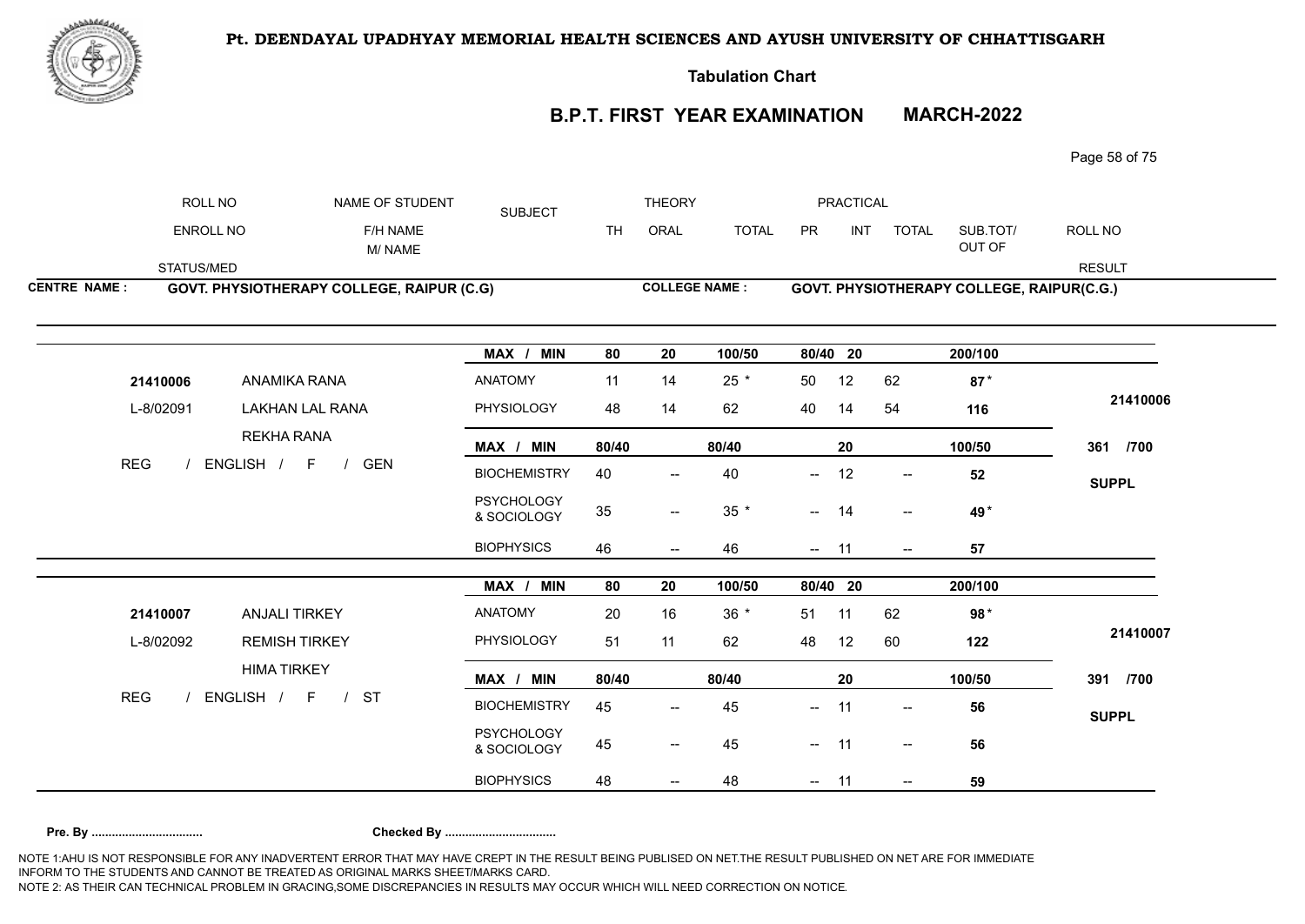

**Tabulation Chart** 

# **B.P.T. FIRST YEAR EXAMINATION MARCH-2022**

Page 59 of 75

|                     | ROLL NO          | NAME OF STUDENT                                  | <b>SUBJECT</b>                   |           | <b>THEORY</b>                       |              |            | <b>PRACTICAL</b> |                                     |                                           |               |
|---------------------|------------------|--------------------------------------------------|----------------------------------|-----------|-------------------------------------|--------------|------------|------------------|-------------------------------------|-------------------------------------------|---------------|
|                     | <b>ENROLL NO</b> | F/H NAME<br>M/NAME                               |                                  | <b>TH</b> | ORAL                                | <b>TOTAL</b> | PR         | <b>INT</b>       | <b>TOTAL</b>                        | SUB.TOT/<br>OUT OF                        | ROLL NO       |
|                     | STATUS/MED       |                                                  |                                  |           |                                     |              |            |                  |                                     |                                           | <b>RESULT</b> |
| <b>CENTRE NAME:</b> |                  | <b>GOVT. PHYSIOTHERAPY COLLEGE, RAIPUR (C.G)</b> |                                  |           | <b>COLLEGE NAME:</b>                |              |            |                  |                                     | GOVT. PHYSIOTHERAPY COLLEGE, RAIPUR(C.G.) |               |
|                     |                  |                                                  | MAX / MIN                        | 80        | 20                                  | 100/50       | 80/40 20   |                  |                                     | 200/100                                   |               |
| 21410008            |                  | ANMOL LOKWANI                                    | <b>ANATOMY</b>                   | 55        | 17                                  | 72           | 56         | 15               | 71                                  | 143                                       |               |
| L-8/02093           |                  | <b>VINAY LOKWANI</b>                             | PHYSIOLOGY                       | 53        | 13                                  | 66           | 66         | 16               | 82                                  | 148                                       | 21410008      |
|                     |                  | NAMRATA LOKWANI                                  | MAX / MIN                        | 80/40     |                                     | 80/40        |            | 20               |                                     | 100/50                                    | 512 /700      |
| <b>REG</b>          |                  | ENGLISH / F<br>/ GEN                             | <b>BIOCHEMISTRY</b>              | 52        | $\hspace{0.05cm}$ $\hspace{0.05cm}$ | 52           | —          | 14               | $\hspace{0.05cm}$ $\hspace{0.05cm}$ | 66                                        | <b>PASS</b>   |
|                     |                  |                                                  | <b>PSYCHOLOGY</b><br>& SOCIOLOGY | 62        | $\overline{\phantom{a}}$            | 62           | $-$        | 15               | $\overline{\phantom{a}}$            | 77                                        |               |
|                     |                  |                                                  | <b>BIOPHYSICS</b>                | 62        | $- -$                               | 62           | $\sim$     | 16               | $\overline{\phantom{a}}$            | 78                                        |               |
|                     |                  |                                                  | MAX /<br><b>MIN</b>              | 80        | 20                                  | 100/50       | $80/40$ 20 |                  |                                     | 200/100                                   |               |
| 21410010            |                  | ARYA R GAJBHIYE                                  | ANATOMY                          | 24        | 16                                  | $40*$        | 52         | 12               | 64                                  | 104                                       |               |
| L-8/02095           |                  | RAJENDRA KUMAR GAJBHIYE                          | PHYSIOLOGY                       | 40        | 10                                  | 50           | 40         | 12               | 52                                  | 102                                       | 21410010      |
|                     |                  | PRITI R GAJBHIYE                                 | MAX / MIN                        | 80/40     |                                     | 80/40        |            | 20               |                                     | 100/50                                    | 344 /700      |
| <b>REG</b>          |                  | ENGLISH / F / SC                                 | <b>BIOCHEMISTRY</b>              | 50        | $\overline{\phantom{a}}$            | 50           | $\sim$     | 11               | $\overline{\phantom{a}}$            | 61                                        | <b>FAIL</b>   |
|                     |                  |                                                  | <b>PSYCHOLOGY</b><br>& SOCIOLOGY | 21        | $\overline{\phantom{a}}$            | $21 *$       | $- 12$     |                  | $ \!-$                              | $33*$                                     |               |
|                     |                  |                                                  | <b>BIOPHYSICS</b>                | 29        |                                     | $29 *$       | $\sim$ $-$ | 15               | $\overline{\phantom{a}}$            | 44*                                       |               |
|                     |                  |                                                  |                                  |           |                                     |              |            |                  |                                     |                                           |               |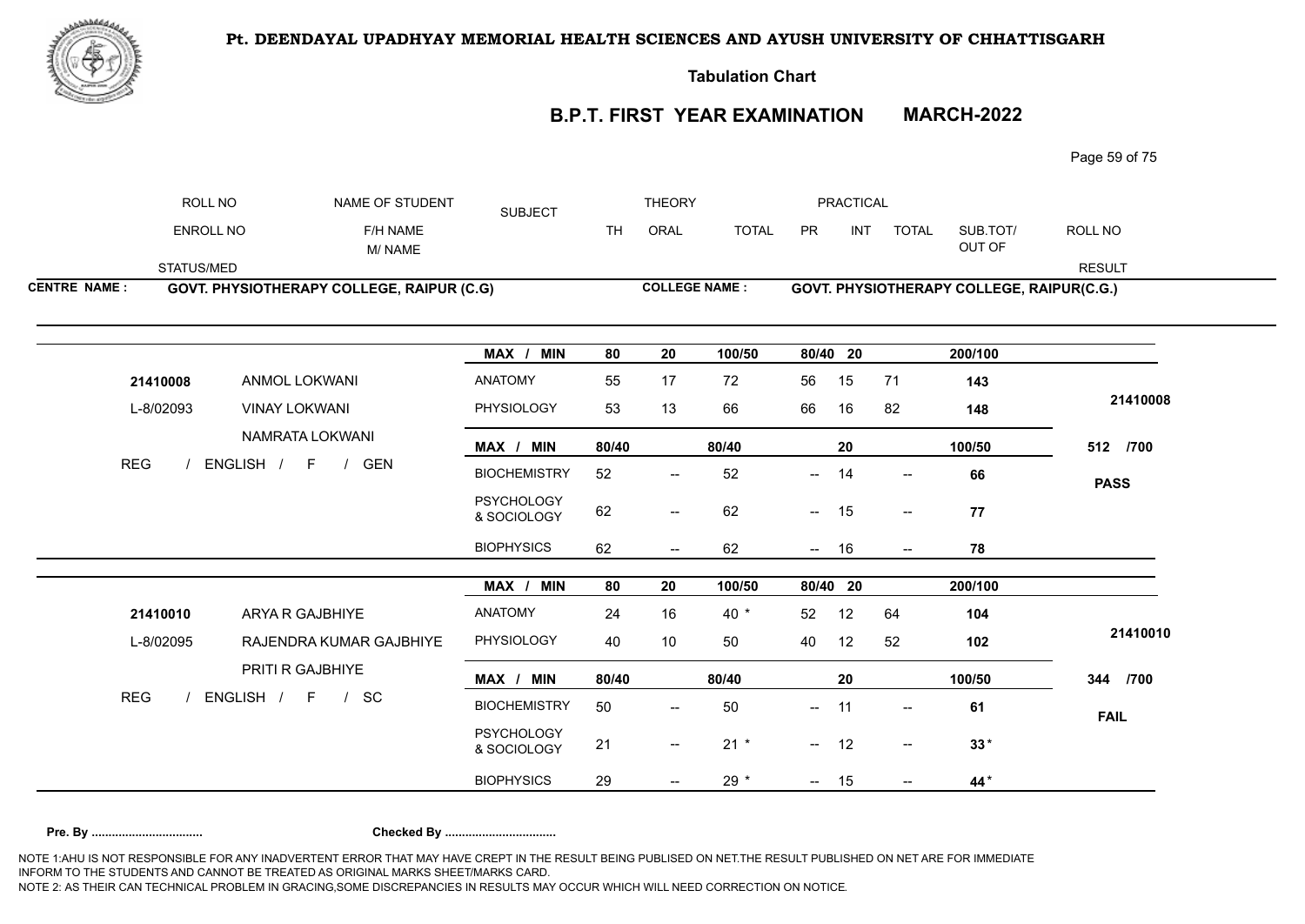

**Tabulation Chart** 

# **B.P.T. FIRST YEAR EXAMINATION MARCH-2022**

Page 60 of 75

|                     | ROLL NO    | NAME OF STUDENT                                  | <b>SUBJECT</b>                   |           | <b>THEORY</b>            |                      |                          | <b>PRACTICAL</b> |                          |                                           |               |
|---------------------|------------|--------------------------------------------------|----------------------------------|-----------|--------------------------|----------------------|--------------------------|------------------|--------------------------|-------------------------------------------|---------------|
|                     | ENROLL NO  | F/H NAME<br>M/NAME                               |                                  | <b>TH</b> | ORAL                     | <b>TOTAL</b>         | PR                       | <b>INT</b>       | <b>TOTAL</b>             | SUB.TOT/<br>OUT OF                        | ROLL NO       |
|                     | STATUS/MED |                                                  |                                  |           |                          |                      |                          |                  |                          |                                           | <b>RESULT</b> |
| <b>CENTRE NAME:</b> |            | <b>GOVT. PHYSIOTHERAPY COLLEGE, RAIPUR (C.G)</b> |                                  |           |                          | <b>COLLEGE NAME:</b> |                          |                  |                          | GOVT. PHYSIOTHERAPY COLLEGE, RAIPUR(C.G.) |               |
|                     |            |                                                  | MAX / MIN                        | 80        | 20                       | 100/50               | 80/40 20                 |                  |                          | 200/100                                   |               |
|                     | 21410012   | <b>ASTHA KASHYAP</b>                             | ANATOMY                          | 55        | 17                       | 72                   | 55                       | 15               | 70                       | 142                                       |               |
|                     | L-8/02097  | <b>MAHENDRA KUMAR</b>                            | PHYSIOLOGY                       | 57        | 16                       | 73                   | 41                       | 14               | 55                       | 128                                       | 21410012      |
|                     |            | <b>KASHI DEVI</b>                                | MAX / MIN                        | 80/40     |                          | 80/40                |                          | 20               |                          | 100/50                                    | 492 /700      |
| <b>REG</b>          |            | ENGLISH / F<br>OBC<br>$\frac{1}{2}$              | <b>BIOCHEMISTRY</b>              | 55        | $\overline{\phantom{a}}$ | 55                   | $\overline{\phantom{a}}$ | 15               | $\overline{\phantom{a}}$ | 70                                        | <b>PASS</b>   |
|                     |            |                                                  | <b>PSYCHOLOGY</b><br>& SOCIOLOGY | 61        | $\overline{\phantom{a}}$ | 61                   | $\sim$ $-$               | 14               | $\overline{\phantom{a}}$ | 75                                        |               |
|                     |            |                                                  | <b>BIOPHYSICS</b>                | 62        | $- -$                    | 62                   | $\sim$                   | 15               | $- -$                    | 77                                        |               |
|                     |            |                                                  | MAX / MIN                        | 80        | 20                       | 100/50               | 80/40 20                 |                  |                          | 200/100                                   |               |
|                     | 21410013   | <b>BHARTI LAHRE</b>                              | ANATOMY                          | 33        | 13                       | 46 *                 | 48                       | 12               | 60                       | 106                                       |               |
|                     | L-8/02098  | <b>GHANSHYAM LAHRE</b>                           | PHYSIOLOGY                       | 51        | 13                       | 64                   | 42                       | 14               | 56                       | 120                                       | 21410013      |
|                     |            | SAVITRI LAHRE                                    | MAX / MIN                        | 80/40     |                          | 80/40                |                          | ${\bf 20}$       |                          | 100/50                                    | 403 /700      |
| <b>REG</b>          |            | ENGLISH / F<br>$/$ SC                            | <b>BIOCHEMISTRY</b>              | 46        | $\overline{\phantom{a}}$ | 46                   | $-$                      | 14               | $\overline{\phantom{a}}$ | 60                                        | <b>PASS</b>   |
|                     |            |                                                  | PSYCHOLOGY<br>& SOCIOLOGY        | 52        | $\overline{\phantom{a}}$ | 52                   | $- 15$                   |                  | $ \!-$                   | 67                                        | <b>DC-04</b>  |
|                     |            |                                                  | <b>BIOPHYSICS</b>                | 40        |                          | 40                   | $\frac{1}{2}$            | 10               | $\overline{\phantom{a}}$ | 50                                        |               |
|                     |            |                                                  |                                  |           |                          |                      |                          |                  |                          |                                           |               |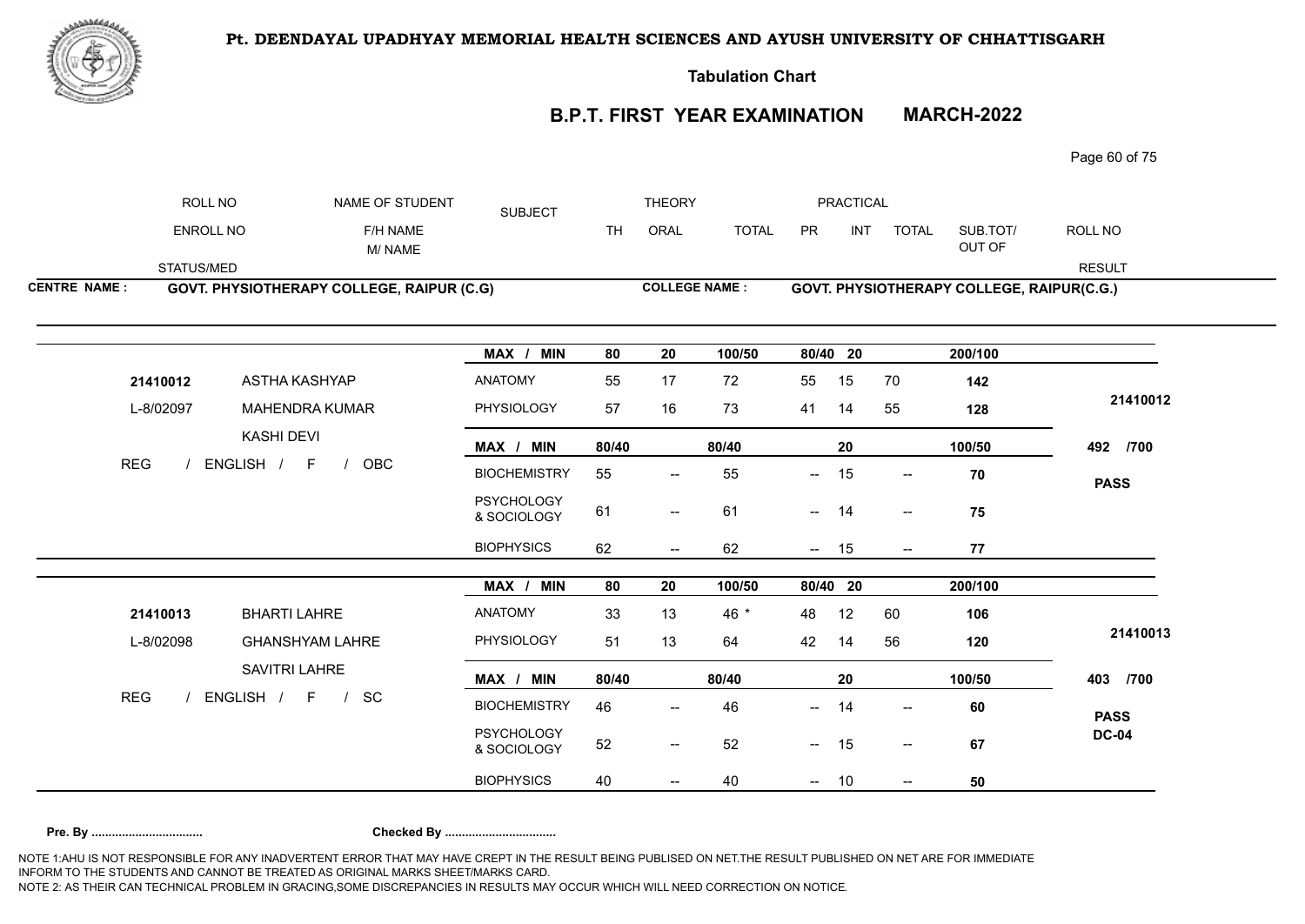

**Tabulation Chart** 

# **B.P.T. FIRST YEAR EXAMINATION MARCH-2022**

Page 61 of 75

|                     | ROLL NO          |                                                  | NAME OF STUDENT    | <b>SUBJECT</b>                   |           | <b>THEORY</b>                     |              |                          | <b>PRACTICAL</b> |                          |                                           |               |
|---------------------|------------------|--------------------------------------------------|--------------------|----------------------------------|-----------|-----------------------------------|--------------|--------------------------|------------------|--------------------------|-------------------------------------------|---------------|
|                     | <b>ENROLL NO</b> |                                                  | F/H NAME<br>M/NAME |                                  | <b>TH</b> | ORAL                              | <b>TOTAL</b> | PR                       | <b>INT</b>       | <b>TOTAL</b>             | SUB.TOT/<br>OUT OF                        | ROLL NO       |
|                     | STATUS/MED       |                                                  |                    |                                  |           |                                   |              |                          |                  |                          |                                           | <b>RESULT</b> |
| <b>CENTRE NAME:</b> |                  | <b>GOVT. PHYSIOTHERAPY COLLEGE, RAIPUR (C.G)</b> |                    |                                  |           | <b>COLLEGE NAME:</b>              |              |                          |                  |                          | GOVT. PHYSIOTHERAPY COLLEGE, RAIPUR(C.G.) |               |
|                     |                  |                                                  |                    | MAX / MIN                        | 80        | 20                                | 100/50       | 80/40 20                 |                  |                          | 200/100                                   |               |
|                     | 21410015         | <b>CHANCHAL WAKRE</b>                            |                    | <b>ANATOMY</b>                   | 20        | 13                                | $33 *$       | 44                       | 11               | 55                       | 88*                                       |               |
|                     | L-8/02100        | MANRAKHAN SINGH WAKRE                            |                    | PHYSIOLOGY                       | 42        | 11                                | 53           | 40                       | 10               | 50                       | 103                                       | 21410015      |
|                     |                  | SHASHI WAKRE                                     |                    | MAX / MIN                        | 80/40     |                                   | 80/40        |                          | 20               |                          | 100/50                                    | 324 /700      |
| <b>REG</b>          |                  | ENGLISH / F<br><b>ST</b><br>$\sqrt{ }$           |                    | <b>BIOCHEMISTRY</b>              | 20        | $\overline{\phantom{a}}$          | $20 *$       | $-$                      | 9                | $\overline{\phantom{a}}$ | $29*$                                     | <b>FAIL</b>   |
|                     |                  |                                                  |                    | <b>PSYCHOLOGY</b><br>& SOCIOLOGY | 36        | $\overline{\phantom{a}}$          | $36 *$       | $- 12$                   |                  | $\overline{\phantom{a}}$ | 48*                                       |               |
|                     |                  |                                                  |                    | <b>BIOPHYSICS</b>                | 45        | $- -$                             | 45           | $\overline{\phantom{a}}$ | 11               | $\overline{\phantom{a}}$ | 56                                        |               |
|                     |                  |                                                  |                    | MAX /<br><b>MIN</b>              | 80        | 20                                | 100/50       | $80/40$ 20               |                  |                          | 200/100                                   |               |
|                     | 21410016         | DANESHWAR VERMA                                  |                    | <b>ANATOMY</b>                   | 24        | 15                                | $39 *$       | 49                       | 11               | 60                       | $99*$                                     |               |
|                     | L-8/02101        | RAMNARAYAN VERMA                                 |                    | PHYSIOLOGY                       | 43        | 11                                | 54           | 44                       | 12               | 56                       | 110                                       | 21410016      |
|                     |                  | SHARDA DEVI VERMA                                |                    | MAX / MIN                        | 80/40     |                                   | 80/40        |                          | 20               |                          | 100/50                                    | 362 /700      |
| <b>REG</b>          |                  | ENGLISH /<br>M / OBC                             |                    | <b>BIOCHEMISTRY</b>              | 41        | $\overline{\phantom{a}}$          | 41           | $\frac{1}{2}$            | 11               | $--$                     | 52                                        | <b>SUPPL</b>  |
|                     |                  |                                                  |                    | <b>PSYCHOLOGY</b><br>& SOCIOLOGY | 44        | $\hspace{0.05cm} \dashrightarrow$ | 44           | $- 11$                   |                  | $\sim$                   | 55                                        |               |
|                     |                  |                                                  |                    |                                  |           |                                   |              |                          |                  |                          |                                           |               |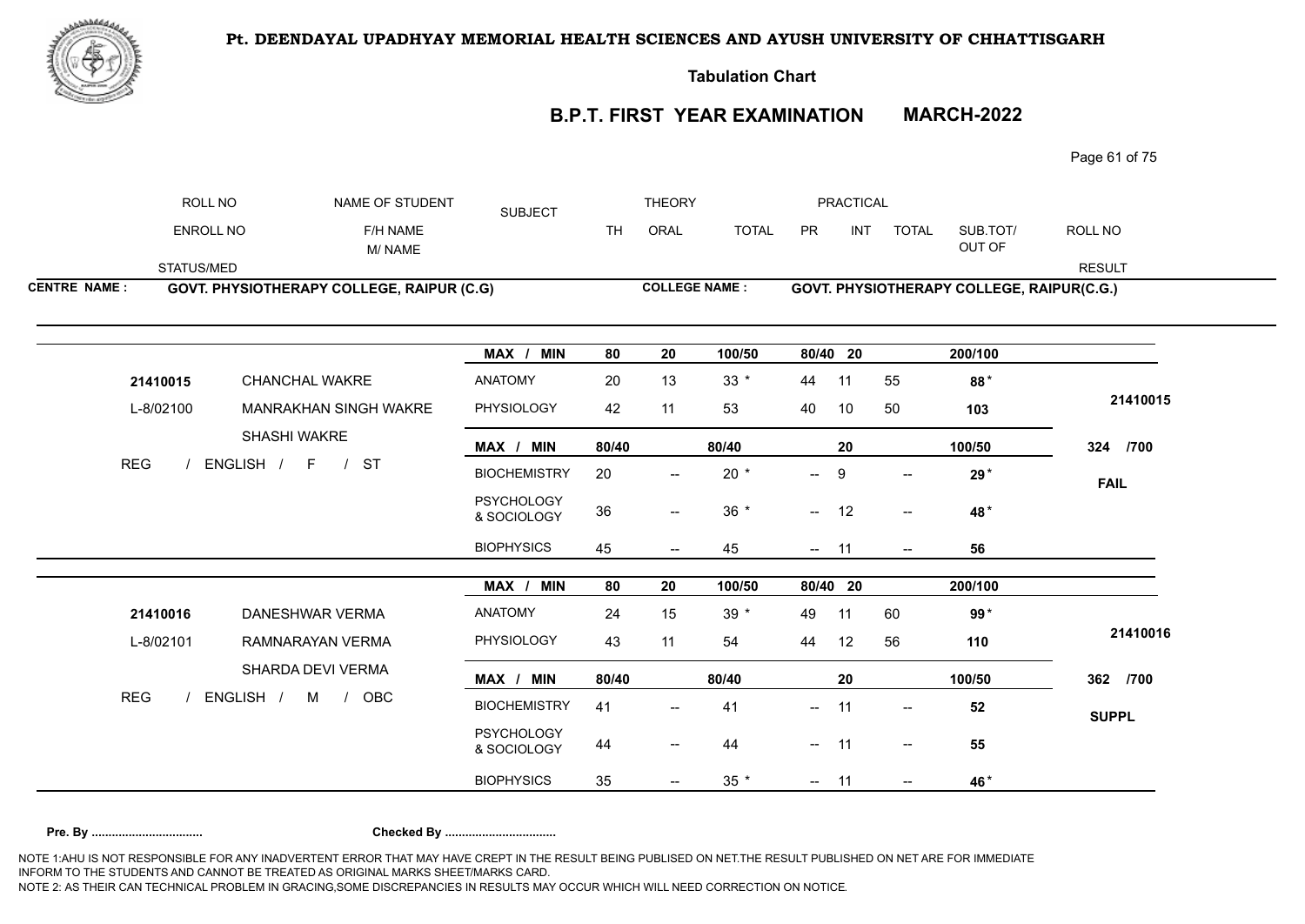

**Tabulation Chart** 

# **B.P.T. FIRST YEAR EXAMINATION MARCH-2022**

Page 62 of 75

|                     | ROLL NO    |                     | NAME OF STUDENT                                  | <b>SUBJECT</b>                   |           | <b>THEORY</b>                       |              |          | <b>PRACTICAL</b> |                          |                                           |               |
|---------------------|------------|---------------------|--------------------------------------------------|----------------------------------|-----------|-------------------------------------|--------------|----------|------------------|--------------------------|-------------------------------------------|---------------|
|                     | ENROLL NO  |                     | F/H NAME<br>M/NAME                               |                                  | <b>TH</b> | ORAL                                | <b>TOTAL</b> | PR       | INT              | <b>TOTAL</b>             | SUB.TOT/<br>OUT OF                        | ROLL NO       |
|                     | STATUS/MED |                     |                                                  |                                  |           |                                     |              |          |                  |                          |                                           | <b>RESULT</b> |
| <b>CENTRE NAME:</b> |            |                     | <b>GOVT. PHYSIOTHERAPY COLLEGE, RAIPUR (C.G)</b> |                                  |           | <b>COLLEGE NAME:</b>                |              |          |                  |                          | GOVT. PHYSIOTHERAPY COLLEGE, RAIPUR(C.G.) |               |
|                     |            |                     |                                                  | MAX / MIN                        | 80        | 20                                  | 100/50       | 80/40 20 |                  |                          | 200/100                                   |               |
|                     | 21410017   | DHANANJAY           |                                                  | ANATOMY                          | 43        | 14                                  | 57           | 50       | 12               | 62                       | 119                                       |               |
|                     | L-8/02102  | <b>CHUNU RAM</b>    |                                                  | PHYSIOLOGY                       | 48        | 14                                  | 62           | 44       | 11               | 55                       | 117                                       | 21410017      |
|                     |            | <b>REKHA</b>        |                                                  | MAX / MIN                        | 80/40     |                                     | 80/40        |          | 20               |                          | 100/50                                    | 391 /700      |
| <b>REG</b>          |            | ENGLISH /<br>$M$ /  | OBC                                              | <b>BIOCHEMISTRY</b>              | 41        | $\overline{\phantom{a}}$            | 41           | $\sim$   | 11               | $\overline{\phantom{a}}$ | 52                                        | <b>SUPPL</b>  |
|                     |            |                     |                                                  | <b>PSYCHOLOGY</b><br>& SOCIOLOGY | 49        | $\hspace{0.05cm}$ $\hspace{0.05cm}$ | 49           | $- 11$   |                  | $\overline{\phantom{a}}$ | 60                                        |               |
|                     |            |                     |                                                  | <b>BIOPHYSICS</b>                | 33        | $\overline{\phantom{a}}$            | $33 *$       | $-$      | 10               | $\overline{\phantom{a}}$ | 43*                                       |               |
|                     |            |                     |                                                  | MAX / MIN                        | 80        | 20                                  | 100/50       | 80/40 20 |                  |                          | 200/100                                   |               |
|                     | 21410018   | <b>JAYA MISHRA</b>  |                                                  | ANATOMY                          | 45        | 17                                  | 62           | 61       | 16               | 77                       | 139                                       |               |
|                     | L-8/02103  | <b>B K MISHRA</b>   |                                                  | PHYSIOLOGY                       | 51        | 13                                  | 64           | 41       | 15               | 56                       | 120                                       | 21410018      |
|                     |            | <b>REKHA MISHRA</b> |                                                  | MAX / MIN                        | 80/40     |                                     | 80/40        |          | 20               |                          | 100/50                                    | 443 /700      |
| <b>REG</b>          |            | ENGLISH / F /       | <b>GEN</b>                                       | <b>BIOCHEMISTRY</b>              | 45        | $\overline{\phantom{a}}$            | 45           | $-$      | 14               | $\overline{\phantom{a}}$ | 59                                        | <b>PASS</b>   |
|                     |            |                     |                                                  | PSYCHOLOGY<br>& SOCIOLOGY        | 47        | $\overline{\phantom{a}}$            | 47           | $- 15$   |                  | $\sim$                   | 62                                        |               |
|                     |            |                     |                                                  | <b>BIOPHYSICS</b>                | 46        |                                     | 46           | $- 17$   |                  | $\overline{\phantom{a}}$ | 63                                        |               |
|                     |            |                     |                                                  |                                  |           |                                     |              |          |                  |                          |                                           |               |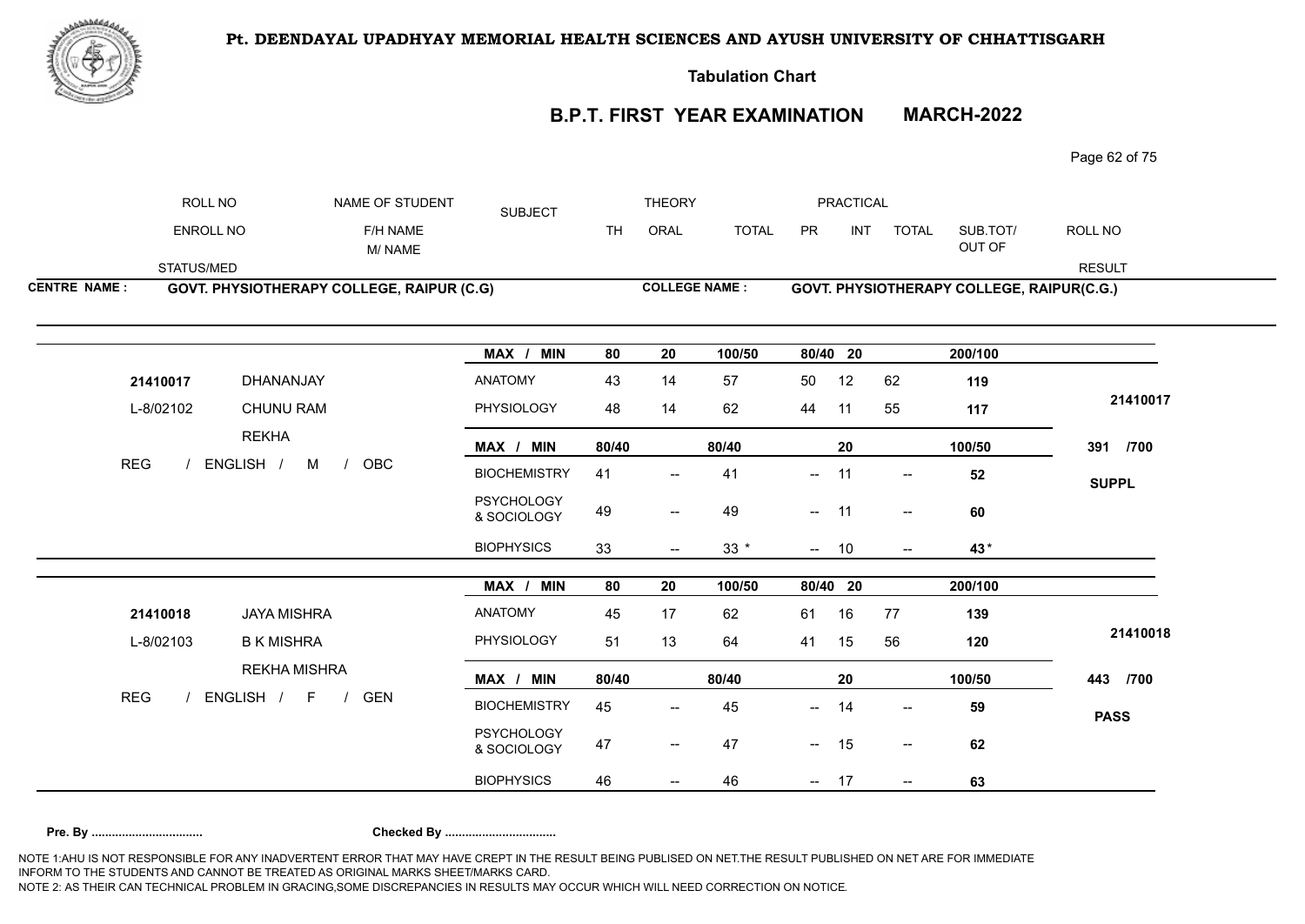

**Tabulation Chart** 

# **B.P.T. FIRST YEAR EXAMINATION MARCH-2022**

Page 63 of 75

| ROLL NO<br><b>THEORY</b><br><b>PRACTICAL</b><br>NAME OF STUDENT<br><b>SUBJECT</b>                                                                 |               |
|---------------------------------------------------------------------------------------------------------------------------------------------------|---------------|
| <b>ENROLL NO</b><br><b>INT</b><br>F/H NAME<br><b>TH</b><br>ORAL<br><b>TOTAL</b><br><b>PR</b><br><b>TOTAL</b><br>SUB.TOT/<br>OUT OF<br>M/NAME      | ROLL NO       |
| STATUS/MED                                                                                                                                        | <b>RESULT</b> |
| <b>COLLEGE NAME:</b><br><b>CENTRE NAME:</b><br>GOVT. PHYSIOTHERAPY COLLEGE, RAIPUR(C.G.)<br>GOVT. PHYSIOTHERAPY COLLEGE, RAIPUR (C.G)             |               |
| MAX / MIN<br>100/50<br>80/40 20<br>200/100<br>80<br>20                                                                                            |               |
| <b>ANATOMY</b><br>17<br>$32 *$<br>14<br>$94*$<br>21410019<br><b>JIGYASA DAHARE</b><br>15<br>48<br>62                                              |               |
| PHYSIOLOGY<br>L-8/02104<br>42<br>13<br>48<br>62<br><b>BHUWAN DAS DAHARE</b><br>55<br>14<br>117                                                    | 21410019      |
| <b>MEENA BAI</b><br>MAX / MIN<br>80/40<br>100/50<br>80/40<br>20                                                                                   | 382 /700      |
| <b>REG</b><br>ENGLISH / F<br>$/$ SC<br><b>BIOCHEMISTRY</b><br>40<br>40<br>15<br>55<br>—<br>$\hspace{0.05cm}$ $\hspace{0.05cm}$                    | <b>SUPPL</b>  |
| <b>PSYCHOLOGY</b><br>45<br>45<br>59<br>14<br>$--$<br>$- -$<br>$\overline{\phantom{m}}$<br>& SOCIOLOGY                                             |               |
| <b>BIOPHYSICS</b><br>46<br>46<br>11<br>57<br>$\overline{\phantom{a}}$<br>$\overline{\phantom{a}}$<br>$\hspace{0.05cm}$ $\hspace{0.05cm}$          |               |
| MAX / MIN<br>80<br>80/40 20<br>200/100<br>20<br>100/50                                                                                            |               |
| <b>ANATOMY</b><br>42<br>16<br>57<br>21410020<br>KIRAN KHANDEKAR<br>58<br>16<br>73<br>131                                                          |               |
| PHYSIOLOGY<br>L-8/02105<br>46<br>12<br>47<br>58<br>61<br>119<br>RADHESHYAM KHANDEKAR<br>14                                                        | 21410020      |
| CHITRAREKHA KHANDEKAR<br>20<br>100/50<br>MAX / MIN<br>80/40<br>80/40                                                                              | 412 /700      |
| <b>REG</b><br>ENGLISH / F<br>$/$ SC<br><b>BIOCHEMISTRY</b><br>40<br>40<br>14<br>54<br>$-$<br>$\overline{\phantom{a}}$<br>$\overline{\phantom{a}}$ | <b>PASS</b>   |
| <b>PSYCHOLOGY</b><br>41<br>55<br>41<br>$- 14$<br>$\overline{\phantom{a}}$<br>$\overline{\phantom{a}}$<br>& SOCIOLOGY                              | <b>DC-04</b>  |
| <b>BIOPHYSICS</b><br>$36 *$<br>36<br>$- 17$<br>53<br>$\overline{\phantom{a}}$                                                                     |               |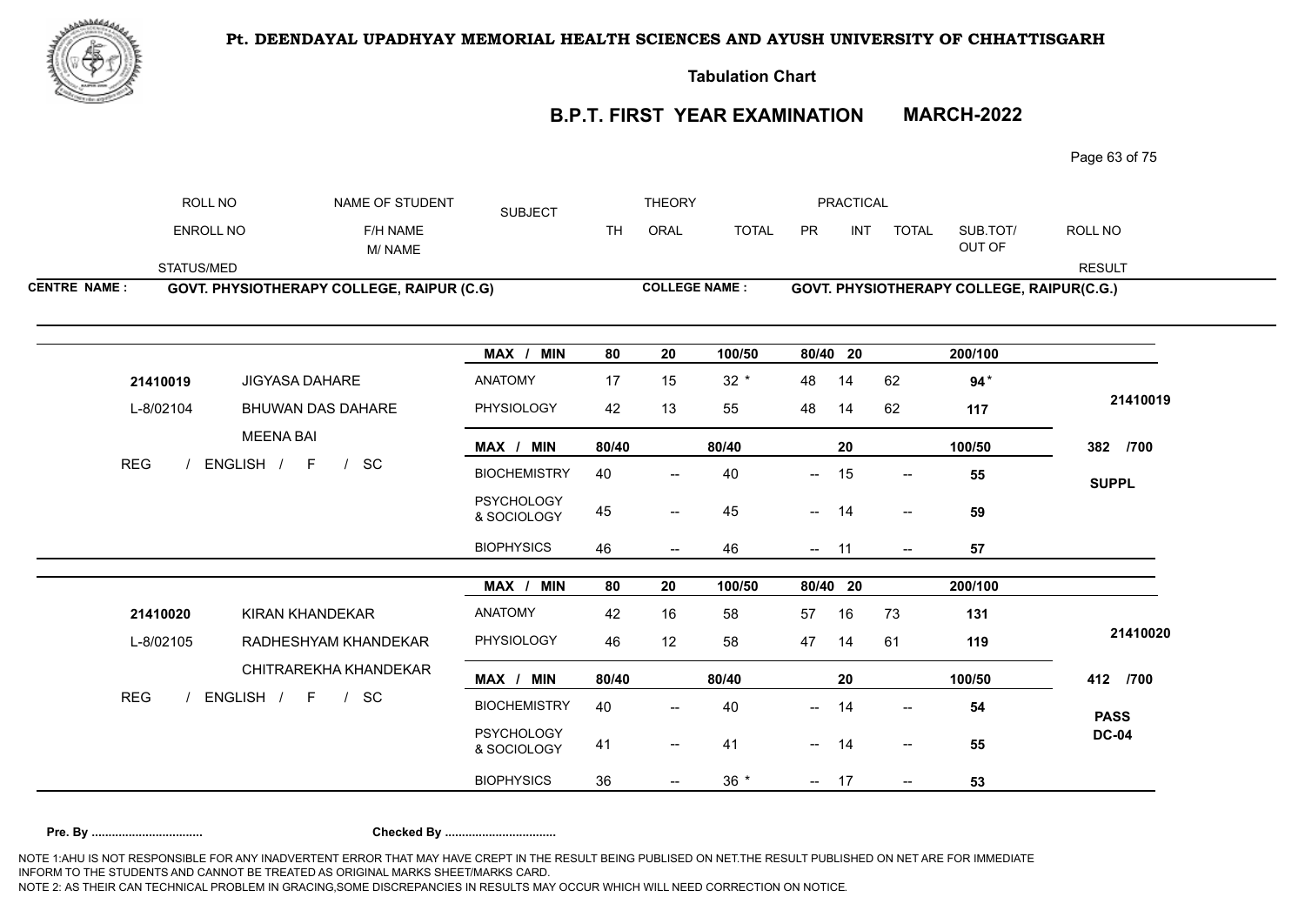

**Tabulation Chart** 

# **B.P.T. FIRST YEAR EXAMINATION MARCH-2022**

Page 64 of 75

|                     | ROLL NO    |                                           | NAME OF STUDENT    | <b>SUBJECT</b>                   |           | <b>THEORY</b>                       |              |                          | PRACTICAL |                          |                                           |               |
|---------------------|------------|-------------------------------------------|--------------------|----------------------------------|-----------|-------------------------------------|--------------|--------------------------|-----------|--------------------------|-------------------------------------------|---------------|
|                     | ENROLL NO  |                                           | F/H NAME<br>M/NAME |                                  | <b>TH</b> | ORAL                                | <b>TOTAL</b> | PR                       | INT       | <b>TOTAL</b>             | SUB.TOT/<br>OUT OF                        | ROLL NO       |
|                     | STATUS/MED |                                           |                    |                                  |           |                                     |              |                          |           |                          |                                           | <b>RESULT</b> |
| <b>CENTRE NAME:</b> |            | GOVT. PHYSIOTHERAPY COLLEGE, RAIPUR (C.G) |                    |                                  |           | <b>COLLEGE NAME:</b>                |              |                          |           |                          | GOVT. PHYSIOTHERAPY COLLEGE, RAIPUR(C.G.) |               |
|                     |            |                                           |                    | MAX / MIN                        | 80        | 20                                  | 100/50       |                          | 80/40 20  |                          | 200/100                                   |               |
|                     | 21410021   | KIRTI JAISWAL                             |                    | <b>ANATOMY</b>                   | 51        | 15                                  | 66           | 53                       | 16        | 69                       | 135                                       |               |
|                     | L-8/02106  | ANIL JAISWAL                              |                    | PHYSIOLOGY                       | 63        | 14                                  | 77           | 41                       | 16        | 57                       | 134                                       | 21410021      |
|                     |            | RANJANA JAISWAL                           |                    | MAX / MIN                        | 80/40     |                                     | 80/40        |                          | 20        |                          | 100/50                                    | 493 /700      |
| <b>REG</b>          |            | ENGLISH / F / OBC                         |                    | <b>BIOCHEMISTRY</b>              | 62        | $\overline{\phantom{a}}$            | 62           | $\overline{\phantom{a}}$ | 17        | $ \!-$                   | 79                                        | <b>PASS</b>   |
|                     |            |                                           |                    | <b>PSYCHOLOGY</b><br>& SOCIOLOGY | 57        | $\overline{\phantom{a}}$            | 57           | $\sim$                   | 16        | $\overline{\phantom{a}}$ | 73                                        |               |
|                     |            |                                           |                    | <b>BIOPHYSICS</b>                | 55        | $- -$                               | 55           | $- 17$                   |           | $- -$                    | 72                                        |               |
|                     |            |                                           |                    | MAX / MIN                        | 80        | 20                                  | 100/50       |                          | 80/40 20  |                          | 200/100                                   |               |
|                     | 21410022   | <b>LAV KUMAR</b>                          |                    | ANATOMY                          | 32        | 16                                  | 48 *         | 50                       | 11        | 61                       | 109                                       |               |
|                     | L-8/02107  | <b>HOLI RAM</b>                           |                    | PHYSIOLOGY                       | 47        | 13                                  | 60           | 44                       | 14        | 58                       | 118                                       | 21410022      |
|                     |            | <b>SUKHMATI BAI</b>                       |                    | MAX / MIN                        | 80/40     |                                     | 80/40        |                          | 20        |                          | 100/50                                    | 382 /700      |
| <b>REG</b>          |            | ENGLISH / M /                             | - SC               | <b>BIOCHEMISTRY</b>              | 46        |                                     | 46           | $-$                      | 12        | $\overline{\phantom{a}}$ | 58                                        | <b>FAIL</b>   |
|                     |            |                                           |                    | <b>PSYCHOLOGY</b><br>& SOCIOLOGY | 35        | $\hspace{0.05cm}$ $\hspace{0.05cm}$ | $35 *$       | $-$                      | 12        | $--$                     | 47*                                       |               |
|                     |            |                                           |                    |                                  |           |                                     |              |                          |           |                          |                                           |               |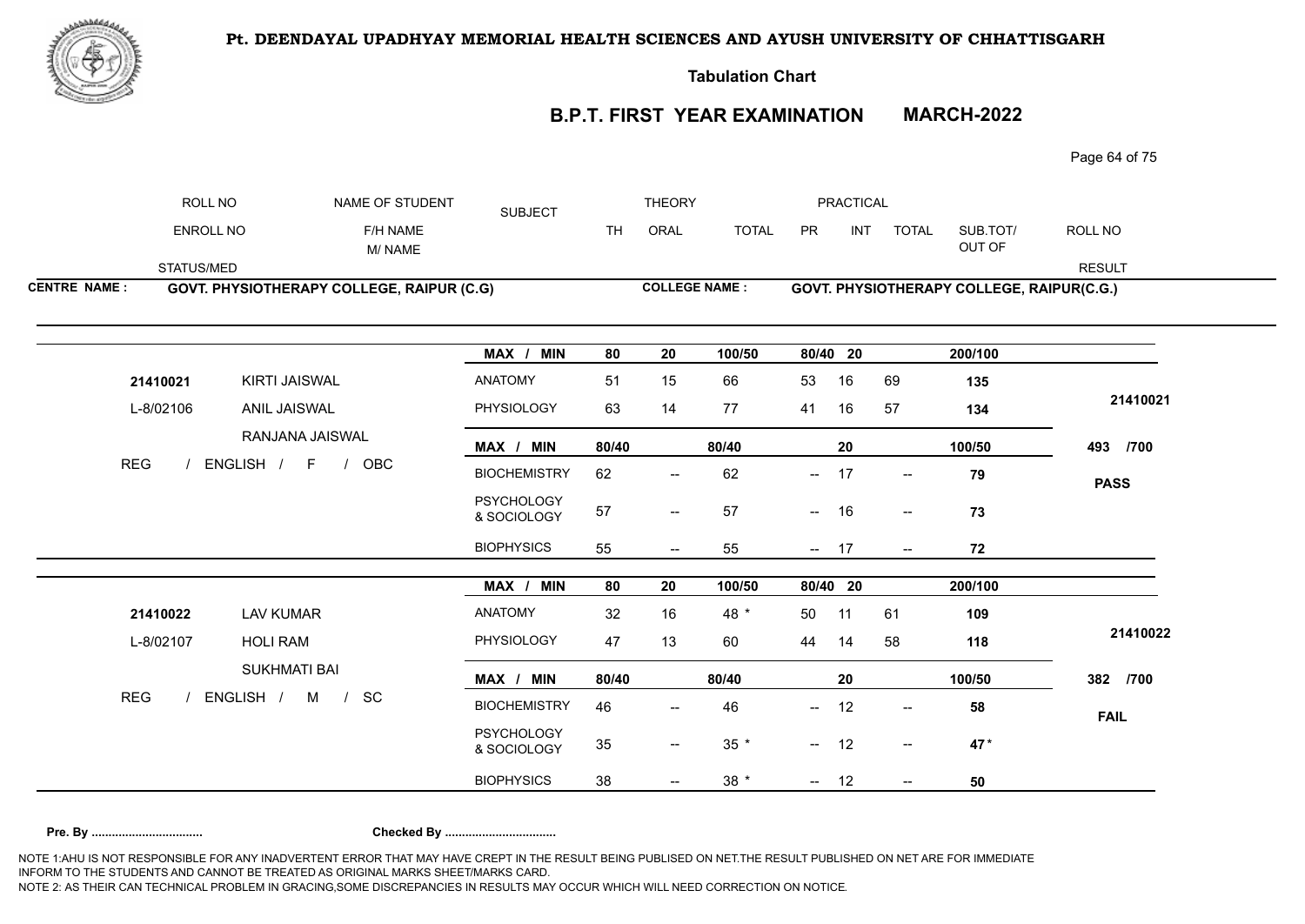

**Tabulation Chart** 

# **B.P.T. FIRST YEAR EXAMINATION MARCH-2022**

Page 65 of 75

|                     | ROLL NO          | NAME OF STUDENT                                  | <b>SUBJECT</b>                   |       | <b>THEORY</b>                       |                      |          | <b>PRACTICAL</b> |                          |                                           |               |
|---------------------|------------------|--------------------------------------------------|----------------------------------|-------|-------------------------------------|----------------------|----------|------------------|--------------------------|-------------------------------------------|---------------|
|                     | <b>ENROLL NO</b> | F/H NAME<br>M/NAME                               |                                  | TH.   | ORAL                                | <b>TOTAL</b>         | PR       | INT              | <b>TOTAL</b>             | SUB.TOT/<br>OUT OF                        | ROLL NO       |
|                     | STATUS/MED       |                                                  |                                  |       |                                     |                      |          |                  |                          |                                           | <b>RESULT</b> |
| <b>CENTRE NAME:</b> |                  | <b>GOVT. PHYSIOTHERAPY COLLEGE, RAIPUR (C.G)</b> |                                  |       |                                     | <b>COLLEGE NAME:</b> |          |                  |                          | GOVT. PHYSIOTHERAPY COLLEGE, RAIPUR(C.G.) |               |
|                     |                  |                                                  | MAX / MIN                        | 80    | 20                                  | 100/50               | 80/40 20 |                  |                          | 200/100                                   |               |
|                     | 21410023         | <b>LAXMI PURABIYA</b>                            | ANATOMY                          | 23    | 16                                  | $39 *$               | 51       | 14               | 65                       | 104                                       |               |
|                     | L-8/02108        | DHANESH RAM PURABIYA                             | PHYSIOLOGY                       | 49    | 13                                  | 62                   | 48       | 11               | 59                       | 121                                       | 21410023      |
|                     |                  | ARTI PURABIYA                                    | MAX / MIN                        | 80/40 |                                     | 80/40                |          | 20               |                          | 100/50                                    | 382 /700      |
| <b>REG</b>          |                  | ENGLISH / F<br>OBC<br>$\frac{1}{2}$              | <b>BIOCHEMISTRY</b>              | 40    | $\overline{\phantom{a}}$            | 40                   | $-$      | 8                | $\overline{\phantom{a}}$ | 48*                                       | <b>SUPPL</b>  |
|                     |                  |                                                  | <b>PSYCHOLOGY</b><br>& SOCIOLOGY | 43    | $\hspace{0.05cm}$ $\hspace{0.05cm}$ | 43                   | $--$     | 10               | $\overline{\phantom{a}}$ | 53                                        |               |
|                     |                  |                                                  | <b>BIOPHYSICS</b>                | 46    | $\overline{\phantom{m}}$            | 46                   | $\sim$   | 10               | $\overline{\phantom{a}}$ | 56                                        |               |
|                     |                  |                                                  | MAX / MIN                        | 80    | 20                                  | 100/50               |          | 80/40 20         |                          | 200/100                                   |               |
|                     | 21410024         | LOKESHWARI MARKO                                 | ANATOMY                          | 21    | 15                                  | $36 *$               | 49       | 14               | 63                       | $99*$                                     |               |
|                     | L-8/02109        | <b>TRILOKI SINGH MARKO</b>                       | PHYSIOLOGY                       | 29    | 11                                  | 40 *                 | 45       | 11               | 56                       | $96*$                                     | 21410024      |
|                     |                  | KANTI MARKO                                      | MAX / MIN                        | 80/40 |                                     | 80/40                |          | 20               |                          | 100/50                                    | 310 /700      |
| <b>REG</b>          |                  | ENGLISH / F<br>/ ST                              | <b>BIOCHEMISTRY</b>              | 21    | $\overline{\phantom{a}}$            | $21 *$               | $-$      | 10               | $\overline{\phantom{a}}$ | $31*$                                     | <b>FAIL</b>   |
|                     |                  |                                                  | <b>PSYCHOLOGY</b><br>& SOCIOLOGY | 27    | $\overline{\phantom{a}}$            | $27 *$               | $-$      | 12               | $--$                     | $39*$                                     |               |
|                     |                  |                                                  | <b>BIOPHYSICS</b>                | 31    |                                     | $31 *$               | $-$      | 14               | $\overline{\phantom{a}}$ | 45*                                       |               |
|                     |                  |                                                  |                                  |       |                                     |                      |          |                  |                          |                                           |               |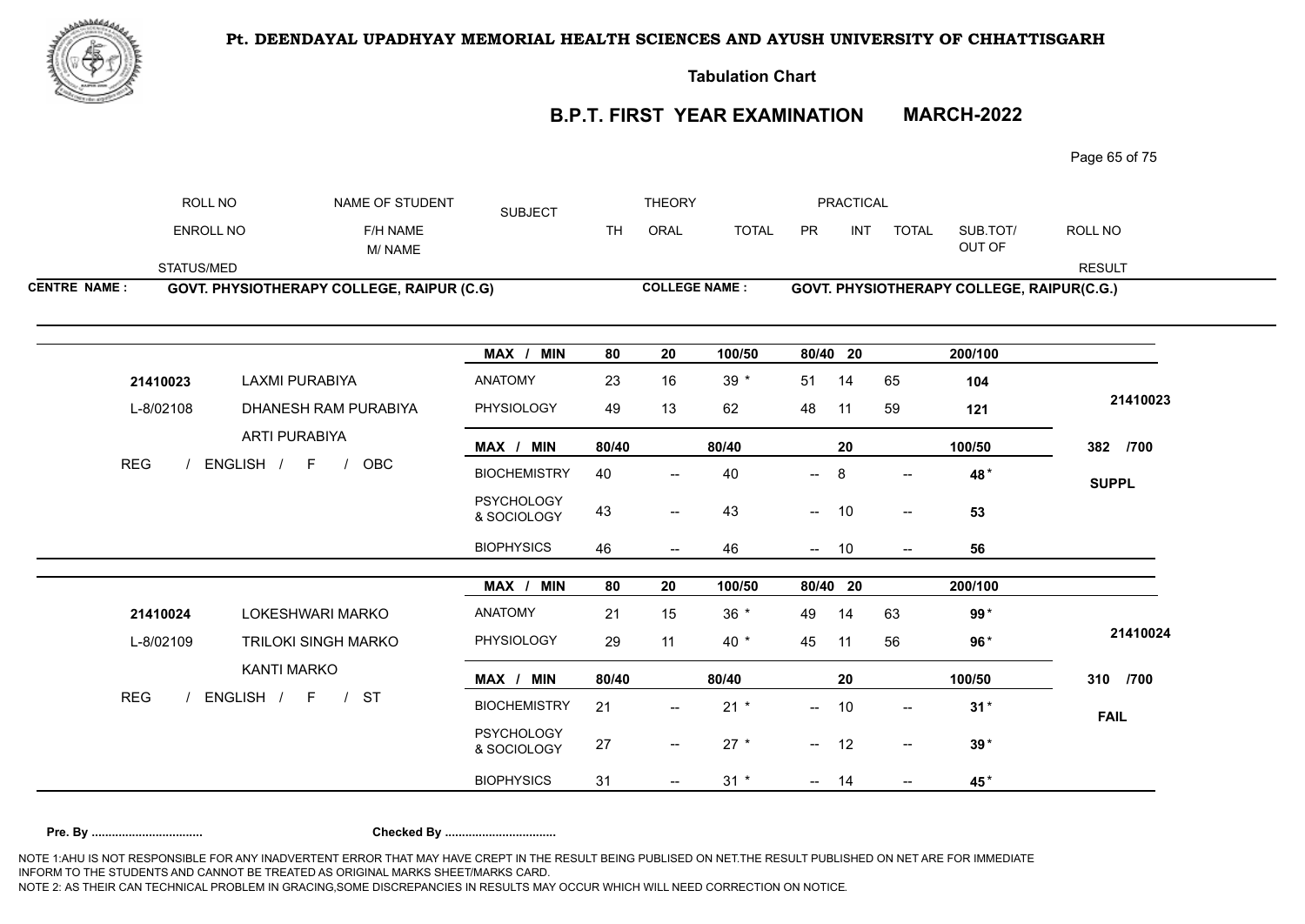

**Tabulation Chart** 

# **B.P.T. FIRST YEAR EXAMINATION MARCH-2022**

Page 66 of 75

|                     | ROLL NO          | NAME OF STUDENT                                  | <b>SUBJECT</b>                   |           | <b>THEORY</b>            |              |              | <b>PRACTICAL</b> |                          |                                           |               |
|---------------------|------------------|--------------------------------------------------|----------------------------------|-----------|--------------------------|--------------|--------------|------------------|--------------------------|-------------------------------------------|---------------|
|                     | <b>ENROLL NO</b> | F/H NAME<br>M/NAME                               |                                  | <b>TH</b> | ORAL                     | <b>TOTAL</b> | PR           | INT              | <b>TOTAL</b>             | SUB.TOT/<br>OUT OF                        | ROLL NO       |
|                     | STATUS/MED       |                                                  |                                  |           |                          |              |              |                  |                          |                                           | <b>RESULT</b> |
| <b>CENTRE NAME:</b> |                  | <b>GOVT. PHYSIOTHERAPY COLLEGE, RAIPUR (C.G)</b> |                                  |           | <b>COLLEGE NAME:</b>     |              |              |                  |                          | GOVT. PHYSIOTHERAPY COLLEGE, RAIPUR(C.G.) |               |
|                     |                  |                                                  | MAX / MIN                        | 80        | 20                       | 100/50       | 80/40 20     |                  |                          | 200/100                                   |               |
|                     | 21410025         | MANISH KUMAR BHARDWAJ                            | <b>ANATOMY</b>                   | A         | Α                        | A            | A            | 11               | $11*$                    | $11*$                                     |               |
|                     | L-8/02110        | DOKHCHAND BHARDWAJ                               | PHYSIOLOGY                       | A         | A                        | A            | $\mathsf{A}$ | 9                | $9^\star$                | $9 *$                                     | 21410025      |
|                     |                  | KALYAN KUMARI BHARDWAJ                           | MAX / MIN                        | 80/40     |                          | 80/40        |              | 20               |                          | 100/50                                    | 50<br>/700    |
| <b>REG</b>          |                  | ENGLISH / M / SC                                 | <b>BIOCHEMISTRY</b>              | A         |                          | A            | $-$          | 8                |                          | $8*$                                      | <b>ABSENT</b> |
|                     |                  |                                                  | PSYCHOLOGY<br>& SOCIOLOGY        | A         | $\overline{\phantom{a}}$ | A            | $-$          | 11               | $\overline{\phantom{a}}$ | $11*$                                     |               |
|                     |                  |                                                  | <b>BIOPHYSICS</b>                | A         | $\hspace{0.05cm} \ldots$ | A            | −−           | 11               | $--$                     | $11*$                                     |               |
|                     |                  |                                                  | MAX / MIN                        | 80        | 20                       | 100/50       | 80/40 20     |                  |                          | 200/100                                   |               |
|                     | 21410028         | NIDHI VAISHNAV                                   | <b>ANATOMY</b>                   | 36        | 15                       | 51           | 52           | 11               | 63                       | 114                                       |               |
|                     | L-8/02113        | ANIL KUMAR VAISHNAV                              | PHYSIOLOGY                       | 56        | 13                       | 69           | 47           | 10               | 57                       | 126                                       | 21410028      |
|                     |                  | VIJAYLAXMI VAISHNAV                              | MAX / MIN                        | 80/40     |                          | 80/40        |              | 20               |                          | 100/50                                    | 440 /700      |
| <b>REG</b>          |                  | ENGLISH /<br>F / OBC                             | <b>BIOCHEMISTRY</b>              | 48        | $\overline{a}$           | 48           | $-$          | 10               | $--$                     | 58                                        | <b>PASS</b>   |
|                     |                  |                                                  | <b>PSYCHOLOGY</b><br>& SOCIOLOGY | 53        | $\overline{\phantom{a}}$ | 53           | −−           | 12               | $\overline{\phantom{a}}$ | 65                                        |               |
|                     |                  |                                                  |                                  |           |                          |              |              |                  |                          |                                           |               |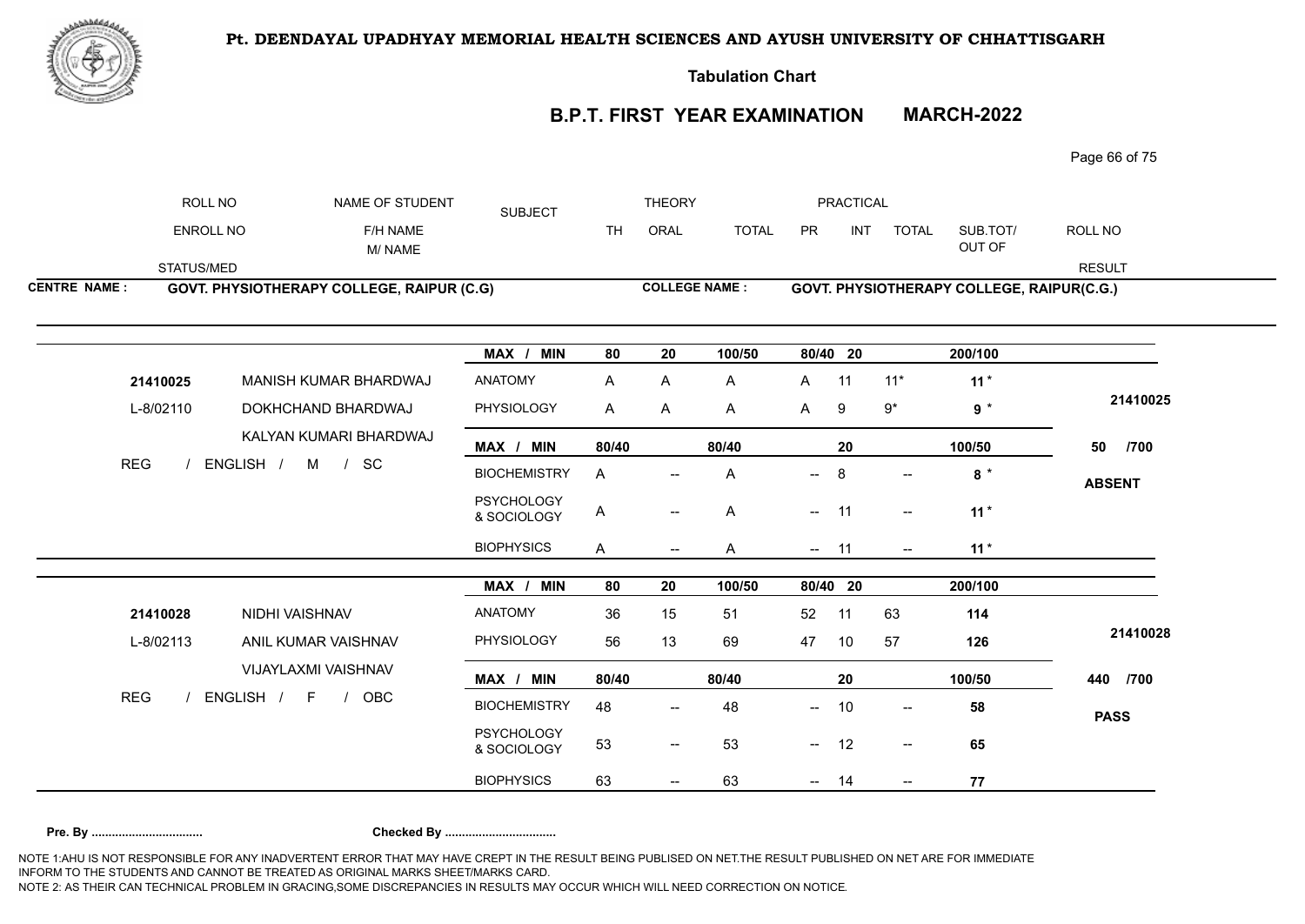

**Tabulation Chart** 

# **B.P.T. FIRST YEAR EXAMINATION MARCH-2022**

Page 67 of 75

|                     | ROLL NO             | NAME OF STUDENT                           | <b>SUBJECT</b>                   |           | <b>THEORY</b>            |              |                          | <b>PRACTICAL</b> |                          |                                           |               |
|---------------------|---------------------|-------------------------------------------|----------------------------------|-----------|--------------------------|--------------|--------------------------|------------------|--------------------------|-------------------------------------------|---------------|
|                     | <b>ENROLL NO</b>    | F/H NAME<br>M/NAME                        |                                  | <b>TH</b> | ORAL                     | <b>TOTAL</b> | PR                       | <b>INT</b>       | <b>TOTAL</b>             | SUB.TOT/<br>OUT OF                        | ROLL NO       |
| STATUS/MED          |                     |                                           |                                  |           |                          |              |                          |                  |                          |                                           | <b>RESULT</b> |
| <b>CENTRE NAME:</b> |                     | GOVT. PHYSIOTHERAPY COLLEGE, RAIPUR (C.G) |                                  |           | <b>COLLEGE NAME:</b>     |              |                          |                  |                          | GOVT. PHYSIOTHERAPY COLLEGE, RAIPUR(C.G.) |               |
|                     |                     |                                           | MAX / MIN                        | 80        | 20                       | 100/50       | 80/40 20                 |                  |                          | 200/100                                   |               |
| 21410030            | <b>NISHA BHARTI</b> |                                           | <b>ANATOMY</b>                   | 44        | 16                       | 60           | 54                       | 11               | 65                       | 125                                       |               |
| L-8/02115           |                     | SHISHUPAL BHARTI                          | PHYSIOLOGY                       | 61        | 13                       | 74           | 44                       | 11               | 55                       | 129                                       | 21410030      |
|                     |                     | KANAK DEVI BHARTI                         | MAX / MIN                        | 80/40     |                          | 80/40        |                          | 20               |                          | 100/50                                    | 473 /700      |
| <b>REG</b>          | ENGLISH / F / SC    |                                           | <b>BIOCHEMISTRY</b>              | 60        | $\overline{\phantom{m}}$ | 60           | —                        | 10               | $\overline{\phantom{a}}$ | ${\bf 70}$                                | <b>PASS</b>   |
|                     |                     |                                           | <b>PSYCHOLOGY</b><br>& SOCIOLOGY | 59        | $\overline{\phantom{a}}$ | 59           | $- 14$                   |                  | $\overline{\phantom{a}}$ | 73                                        |               |
|                     |                     |                                           | <b>BIOPHYSICS</b>                | 62        | $\overline{\phantom{a}}$ | 62           | $\overline{\phantom{a}}$ | 14               | $\overline{\phantom{a}}$ | 76                                        |               |
|                     |                     |                                           | MAX / MIN                        | 80        | 20                       | 100/50       |                          | 80/40 20         |                          | 200/100                                   |               |
| 21410031            | PITAMBAR            |                                           | ANATOMY                          | 34        | 13                       | 47 $*$       | 49                       | 12               | 61                       | 108                                       |               |
| L-8/02116           | <b>PRATAP</b>       |                                           | PHYSIOLOGY                       | 48        | 10                       | 58           | 50                       | 15               | 65                       | 123                                       | 21410031      |
|                     | <b>BHAGA BAI</b>    |                                           | MAX / MIN                        | 80/40     |                          | 80/40        |                          | 20               |                          | 100/50                                    | 390 /700      |
| <b>REG</b>          | ENGLISH /           | M<br>OBC<br>$\frac{1}{2}$                 | <b>BIOCHEMISTRY</b>              | 40        | $\overline{\phantom{a}}$ | 40           | $-$                      | 14               | $\overline{\phantom{a}}$ | 54                                        | <b>SUPPL</b>  |
|                     |                     |                                           | <b>PSYCHOLOGY</b><br>& SOCIOLOGY | 42        | $\overline{\phantom{a}}$ | 42           | $- 14$                   |                  | $\sim$                   | 56                                        |               |
|                     |                     |                                           | <b>BIOPHYSICS</b>                | 39        |                          | $39 *$       | $- 10$                   |                  | $\overline{\phantom{a}}$ | 49*                                       |               |
|                     |                     |                                           |                                  |           |                          |              |                          |                  |                          |                                           |               |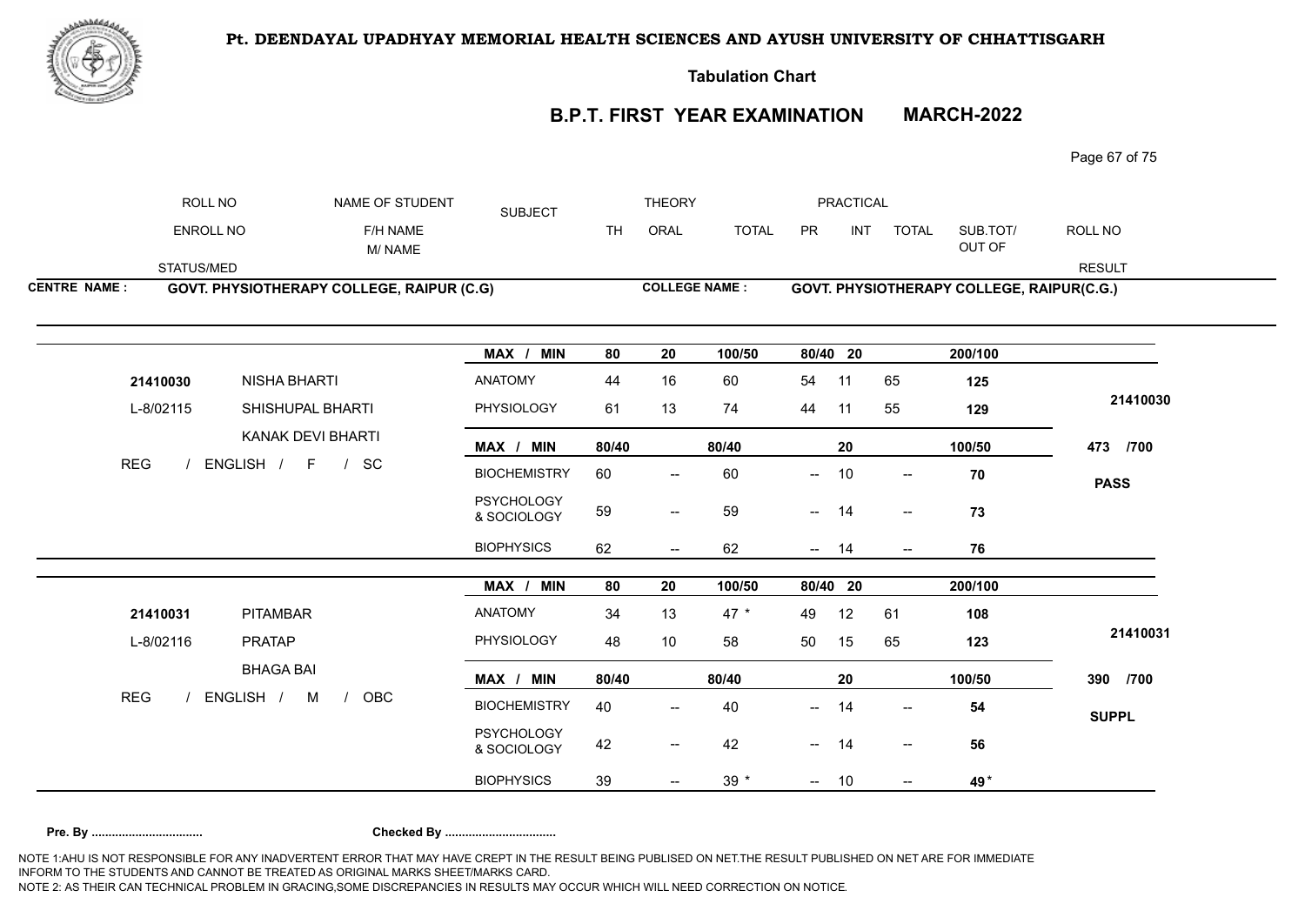

**Tabulation Chart** 

# **B.P.T. FIRST YEAR EXAMINATION MARCH-2022**

Page 68 of 75

|                     | ROLL NO    | NAME OF STUDENT                           | <b>SUBJECT</b>                   |           | <b>THEORY</b>                         |              |                          | <b>PRACTICAL</b> |                          |                                           |               |
|---------------------|------------|-------------------------------------------|----------------------------------|-----------|---------------------------------------|--------------|--------------------------|------------------|--------------------------|-------------------------------------------|---------------|
|                     | ENROLL NO  | F/H NAME<br>M/ NAME                       |                                  | <b>TH</b> | ORAL                                  | <b>TOTAL</b> | PR                       | INT              | <b>TOTAL</b>             | SUB.TOT/<br>OUT OF                        | ROLL NO       |
|                     | STATUS/MED |                                           |                                  |           |                                       |              |                          |                  |                          |                                           | <b>RESULT</b> |
| <b>CENTRE NAME:</b> |            | GOVT. PHYSIOTHERAPY COLLEGE, RAIPUR (C.G) |                                  |           | <b>COLLEGE NAME:</b>                  |              |                          |                  |                          | GOVT. PHYSIOTHERAPY COLLEGE, RAIPUR(C.G.) |               |
|                     |            |                                           | MAX / MIN                        | 80        | 20                                    | 100/50       | 80/40 20                 |                  |                          | 200/100                                   |               |
|                     | 21410032   | POOJA CHOUHAN                             | <b>ANATOMY</b>                   | 20        | 15                                    | $35 *$       | 50                       | 12               | 62                       | $97*$                                     |               |
|                     | L-8/02117  | PAPPU CHOUHAN                             | PHYSIOLOGY                       | 48        | 10                                    | 58           | 43                       | 10               | 53                       | 111                                       | 21410032      |
|                     |            | <b>MURAHI CHOUHAN</b>                     | MAX / MIN                        | 80/40     |                                       | 80/40        |                          | 20               |                          | 100/50                                    | 349 /700      |
| <b>REG</b>          |            | ENGLISH / F / GEN                         | <b>BIOCHEMISTRY</b>              | 40        | $\overline{\phantom{a}}$              | 40           | $\overline{\phantom{a}}$ | 11               | $\overline{\phantom{a}}$ | 51                                        | <b>FAIL</b>   |
|                     |            |                                           | <b>PSYCHOLOGY</b><br>& SOCIOLOGY | 36        | $\overline{\phantom{a}}$              | $36 *$       | $- 10$                   |                  | $\overline{\phantom{a}}$ | 46*                                       |               |
|                     |            |                                           | <b>BIOPHYSICS</b>                | 32        | $\overline{\phantom{a}}$              | $32 *$       | $- 12$                   |                  | $\overline{\phantom{a}}$ | 44*                                       |               |
|                     |            |                                           | MAX / MIN                        | 80        | 20                                    | 100/50       | 80/40 20                 |                  |                          | 200/100                                   |               |
|                     | 21410033   | POOJA PANDIT                              | ANATOMY                          | 35        | 15                                    | 50           | 51                       | 12               | 63                       | 113                                       |               |
|                     | L-8/02118  | <b>LAXMAN PANDIT</b>                      | PHYSIOLOGY                       | 42        | 10                                    | 52           | 43                       | 12               | 55                       | 107                                       | 21410033      |
|                     |            | <b>LILAWATI PANDIT</b>                    | MAX / MIN                        | 80/40     |                                       | 80/40        |                          | 20               |                          | 100/50                                    | 380 /700      |
| <b>REG</b>          |            | ENGLISH / F /<br><b>GEN</b>               | <b>BIOCHEMISTRY</b>              | 43        | $\hspace{0.05cm}$ – $\hspace{0.05cm}$ | 43           | $\frac{1}{2}$            | 12               | $\overline{\phantom{a}}$ | 55                                        | <b>SUPPL</b>  |
|                     |            |                                           | <b>PSYCHOLOGY</b><br>& SOCIOLOGY | 31        | $\overline{\phantom{a}}$              | $31 *$       | $- 15$                   |                  | $\overline{\phantom{a}}$ | 46*                                       |               |
|                     |            |                                           | <b>BIOPHYSICS</b>                | 43        |                                       | 43           |                          | 16               |                          | 59                                        |               |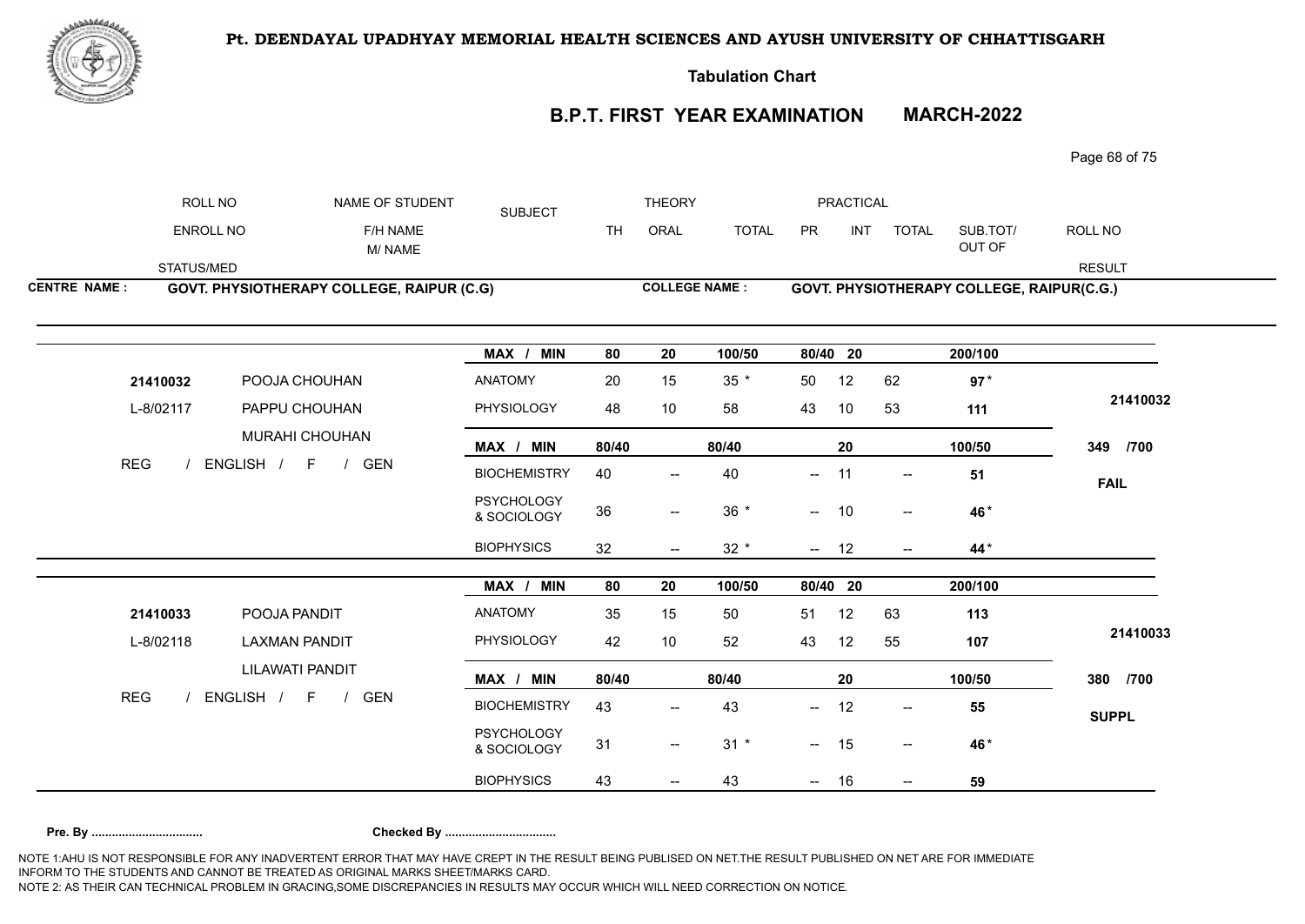

**Tabulation Chart** 

# **B.P.T. FIRST YEAR EXAMINATION MARCH-2022**

Page 69 of 75

|                     | ROLL NO    | NAME OF STUDENT                                  | <b>SUBJECT</b>                   |                 | <b>THEORY</b>                       |                      |          | <b>PRACTICAL</b> |                                       |                                           |               |
|---------------------|------------|--------------------------------------------------|----------------------------------|-----------------|-------------------------------------|----------------------|----------|------------------|---------------------------------------|-------------------------------------------|---------------|
|                     | ENROLL NO  | F/H NAME<br>M/NAME                               |                                  | <b>TH</b>       | ORAL                                | <b>TOTAL</b>         | PR       | <b>INT</b>       | <b>TOTAL</b>                          | SUB.TOT/<br>OUT OF                        | ROLL NO       |
|                     | STATUS/MED |                                                  |                                  |                 |                                     |                      |          |                  |                                       |                                           | <b>RESULT</b> |
| <b>CENTRE NAME:</b> |            | <b>GOVT. PHYSIOTHERAPY COLLEGE, RAIPUR (C.G)</b> |                                  |                 |                                     | <b>COLLEGE NAME:</b> |          |                  |                                       | GOVT. PHYSIOTHERAPY COLLEGE, RAIPUR(C.G.) |               |
|                     |            |                                                  | MAX / MIN                        | 80              | 20                                  | 100/50               | 80/40 20 |                  |                                       | 200/100                                   |               |
| 21410034            |            | POONAM RANGARI                                   | <b>ANATOMY</b>                   | 34              | 13                                  | $47 *$               | 47       | 15               | 62                                    | 109                                       |               |
| L-8/02119           |            | <b>MANOJ RANGARI</b>                             | PHYSIOLOGY                       | 50              | 11                                  | 61                   | 47       | 17               | 64                                    | 125                                       | 21410034      |
|                     |            | <b>DURGA RANGARI</b>                             | MAX / MIN                        | 80/40           |                                     | 80/40                |          | 20               |                                       | 100/50                                    | 434 /700      |
| <b>REG</b>          |            | ENGLISH /<br>M / SC                              | <b>BIOCHEMISTRY</b>              | 48              | $\overline{\phantom{a}}$            | 48                   | −−       | 16               | $\overline{\phantom{a}}$              | 64                                        | <b>PASS</b>   |
|                     |            |                                                  | <b>PSYCHOLOGY</b><br>& SOCIOLOGY | 49              | $\hspace{0.05cm}$ $\hspace{0.05cm}$ | 49                   | $- 17$   |                  | $\overline{\phantom{a}}$              | 66                                        | <b>DC-03</b>  |
|                     |            |                                                  | <b>BIOPHYSICS</b>                | 53              | $- -$                               | 53                   | $- 17$   |                  | $\hspace{0.05cm}$ – $\hspace{0.05cm}$ | 70                                        |               |
|                     |            |                                                  | MAX / MIN                        | 80              | 20                                  | 100/50               | 80/40 20 |                  |                                       | 200/100                                   |               |
| 21410035            |            | PRIKANSHA PAIKRA                                 | ANATOMY                          | 5               | 14                                  | $19*$                | 48       | 11               | 59                                    | 78*                                       |               |
| L-8/02120           |            | RAVISHANKAR PAIKRA                               | PHYSIOLOGY                       | 17              | 10                                  | $27 *$               | 40       | 12               | 52                                    | 79 <sup>*</sup>                           | 21410035      |
|                     |            | SUNITA PAIKRA                                    | MAX / MIN                        | 80/40           |                                     | 80/40                |          | ${\bf 20}$       |                                       | 100/50                                    | 242 /700      |
| <b>REG</b>          |            | ENGLISH / F<br>/ ST                              | <b>BIOCHEMISTRY</b>              | $5\phantom{.0}$ | $\overline{\phantom{a}}$            | $5*$                 | $-$      | 10               | $\overline{\phantom{a}}$              | $15*$                                     | <b>FAIL</b>   |
|                     |            |                                                  | <b>PSYCHOLOGY</b><br>& SOCIOLOGY | 17              | $\overline{\phantom{a}}$            | $17 *$               | $- 14$   |                  | $ \!-$                                | $31*$                                     |               |
|                     |            |                                                  | <b>BIOPHYSICS</b>                | 28              |                                     | 28 *                 | $- 11$   |                  | $\overline{\phantom{a}}$              | $39*$                                     |               |
|                     |            |                                                  |                                  |                 |                                     |                      |          |                  |                                       |                                           |               |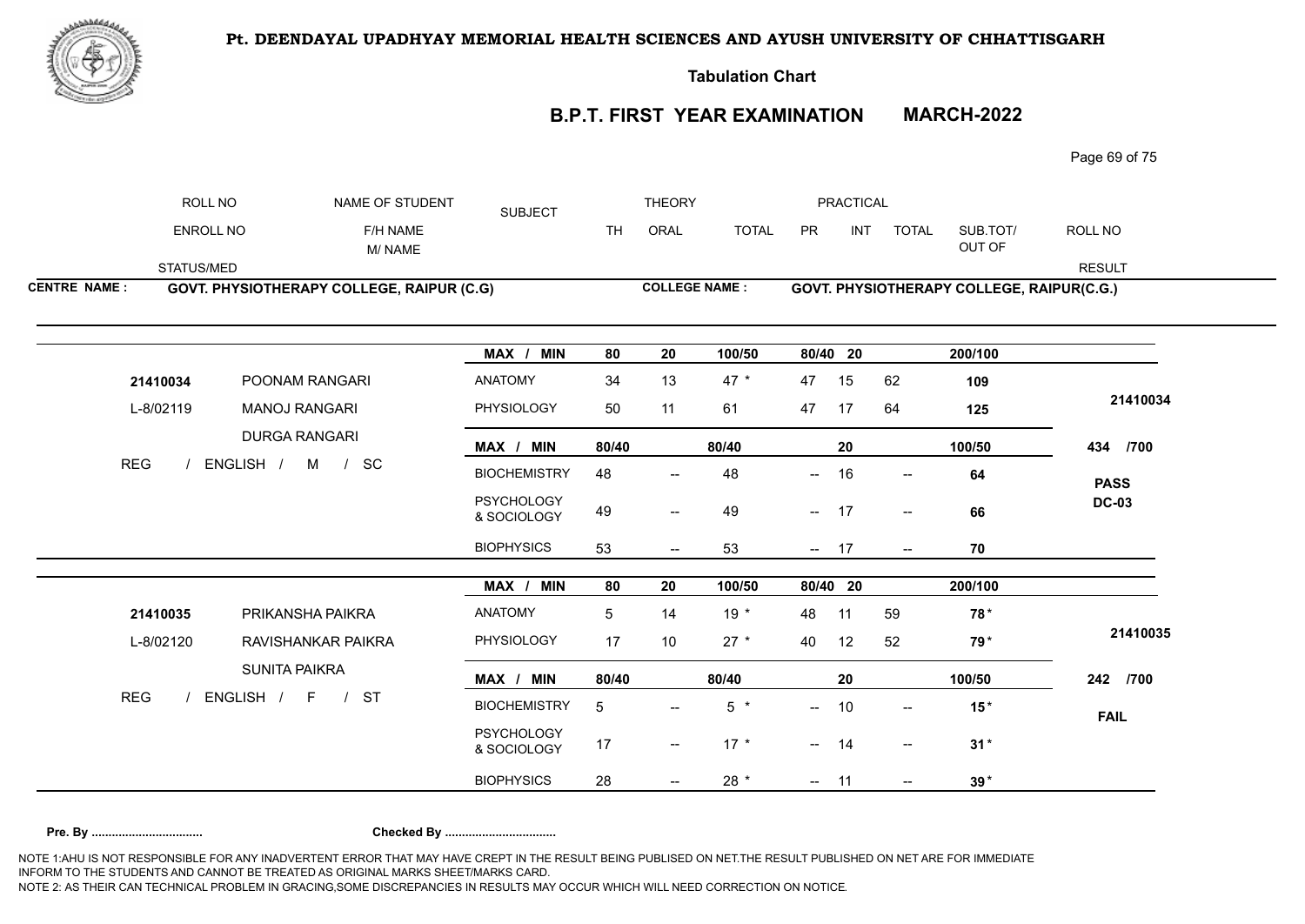

**Tabulation Chart** 

# **B.P.T. FIRST YEAR EXAMINATION MARCH-2022**

Page 70 of 75

|                     | ROLL NO                   |                                                  | NAME OF STUDENT    | <b>SUBJECT</b>                   | <b>THEORY</b> |                                     |              | <b>PRACTICAL</b>         |            |                                       |                                           |               |
|---------------------|---------------------------|--------------------------------------------------|--------------------|----------------------------------|---------------|-------------------------------------|--------------|--------------------------|------------|---------------------------------------|-------------------------------------------|---------------|
|                     | <b>ENROLL NO</b>          |                                                  | F/H NAME<br>M/NAME |                                  | <b>TH</b>     | ORAL                                | <b>TOTAL</b> | PR                       | <b>INT</b> | <b>TOTAL</b>                          | SUB.TOT/<br>OUT OF                        | ROLL NO       |
|                     | STATUS/MED                |                                                  |                    |                                  |               |                                     |              |                          |            |                                       |                                           | <b>RESULT</b> |
| <b>CENTRE NAME:</b> |                           | <b>GOVT. PHYSIOTHERAPY COLLEGE, RAIPUR (C.G)</b> |                    |                                  |               | <b>COLLEGE NAME:</b>                |              |                          |            |                                       | GOVT. PHYSIOTHERAPY COLLEGE, RAIPUR(C.G.) |               |
|                     |                           |                                                  |                    | MAX / MIN                        | 80            | 20                                  | 100/50       | 80/40 20                 |            |                                       | 200/100                                   |               |
|                     | 21410036                  | <b>RASHMI SINGH</b>                              |                    | <b>ANATOMY</b>                   | 34            | 15                                  | 49 *         | 49                       | 14         | 63                                    | 112                                       |               |
| L-8/02121           |                           | A K SINGH                                        |                    | PHYSIOLOGY                       | 49            | 10                                  | 59           | 47                       | 11         | 58                                    | 117                                       | 21410036      |
|                     |                           | <b>RUBY SINGH</b>                                |                    | MAX / MIN                        | 80/40         |                                     | 80/40        |                          | 20         |                                       | 100/50                                    | 391 /700      |
|                     | <b>REG</b><br>ENGLISH / F |                                                  | <b>GEN</b>         | <b>BIOCHEMISTRY</b>              | 42            | $\overline{\phantom{a}}$            | 42           | —                        | 10         | $\overline{\phantom{a}}$              | 52                                        | <b>PASS</b>   |
|                     |                           |                                                  |                    | <b>PSYCHOLOGY</b><br>& SOCIOLOGY | 36            | $\hspace{0.05cm}$ $\hspace{0.05cm}$ | $36 *$       | $- 14$                   |            | $\overline{\phantom{a}}$              | 50                                        | <b>DC-05</b>  |
|                     |                           |                                                  |                    | <b>BIOPHYSICS</b>                | 45            | $- -$                               | 45           | $\overline{\phantom{a}}$ | 15         | $\hspace{0.05cm}$ – $\hspace{0.05cm}$ | 60                                        |               |
|                     |                           |                                                  |                    | MAX /<br><b>MIN</b>              | 80            | 20                                  | 100/50       | $80/40$ 20               |            |                                       | 200/100                                   |               |
|                     | 21410037                  | <b>RASHMI SINGH</b>                              |                    | ANATOMY                          | 17            | 14                                  | $31 *$       | 49                       | 9          | 58                                    | 89*                                       |               |
|                     | L-8/02122                 | <b>JAGMOHAN SINGH</b>                            |                    | PHYSIOLOGY                       | 40            | 10                                  | 50           | 48                       | 11         | 59                                    | 109                                       | 21410037      |
|                     |                           | TILOTTMA SINGH                                   |                    | MAX / MIN                        | 80/40         |                                     | 80/40        |                          | 20         |                                       | 100/50                                    | 354 /700      |
| <b>REG</b>          |                           | ENGLISH / F / ST                                 |                    | <b>BIOCHEMISTRY</b>              | 40            | $\overline{\phantom{a}}$            | 40           | $\sim$                   | 11         | $\overline{\phantom{a}}$              | 51                                        | <b>SUPPL</b>  |
|                     |                           |                                                  |                    | <b>PSYCHOLOGY</b><br>& SOCIOLOGY | 38            | $\overline{\phantom{a}}$            | $38 *$       | $- 11$                   |            | $\sim$                                | 49*                                       |               |
|                     |                           |                                                  |                    |                                  |               |                                     |              |                          |            |                                       |                                           |               |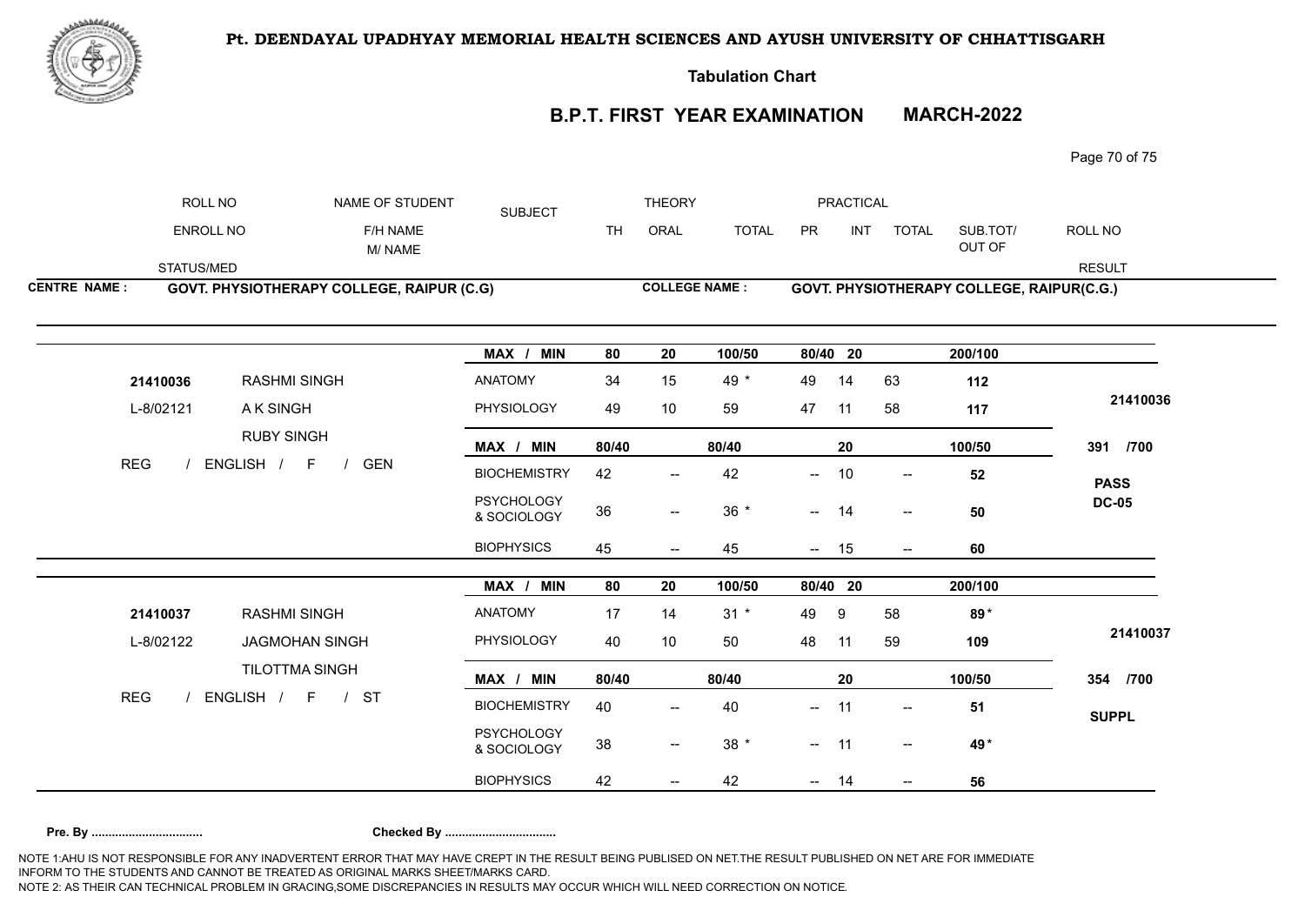

**Tabulation Chart** 

# **B.P.T. FIRST YEAR EXAMINATION MARCH-2022**

Page 71 of 75

|                     | ROLL NO          |                                                          | NAME OF STUDENT                                  | <b>SUBJECT</b>                   | <b>THEORY</b> |                                     |              | <b>PRACTICAL</b> |            |                                     |                                           |               |
|---------------------|------------------|----------------------------------------------------------|--------------------------------------------------|----------------------------------|---------------|-------------------------------------|--------------|------------------|------------|-------------------------------------|-------------------------------------------|---------------|
|                     | <b>ENROLL NO</b> |                                                          | F/H NAME<br>M/NAME                               |                                  | <b>TH</b>     | ORAL                                | <b>TOTAL</b> | PR               | <b>INT</b> | <b>TOTAL</b>                        | SUB.TOT/<br>OUT OF                        | ROLL NO       |
|                     | STATUS/MED       |                                                          |                                                  |                                  |               |                                     |              |                  |            |                                     |                                           | <b>RESULT</b> |
| <b>CENTRE NAME:</b> |                  |                                                          | <b>GOVT. PHYSIOTHERAPY COLLEGE, RAIPUR (C.G)</b> |                                  |               | <b>COLLEGE NAME:</b>                |              |                  |            |                                     | GOVT. PHYSIOTHERAPY COLLEGE, RAIPUR(C.G.) |               |
|                     |                  |                                                          |                                                  | MAX / MIN                        | 80            | 20                                  | 100/50       | 80/40 20         |            |                                     | 200/100                                   |               |
|                     | 21410038         | SANJAY                                                   |                                                  | <b>ANATOMY</b>                   | 30            | 15                                  | 45 *         | 51               | 11         | 62                                  | 107                                       |               |
|                     | L-8/02123        | <b>DHARAM DAS</b><br>SADHAN BAI<br>ENGLISH / M<br>$/$ SC |                                                  | PHYSIOLOGY                       | 52            | 12                                  | 64           | 47               | 16         | 63                                  | 127                                       | 21410038      |
|                     |                  |                                                          |                                                  | MAX / MIN                        | 80/40         |                                     | 80/40        |                  | 20         |                                     | 100/50                                    | 413 /700      |
| <b>REG</b>          |                  |                                                          |                                                  | <b>BIOCHEMISTRY</b>              | 49            | $-$                                 | 49           | $--$             | 14         | $\overline{\phantom{a}}$            | 63                                        | <b>PASS</b>   |
|                     |                  |                                                          |                                                  | <b>PSYCHOLOGY</b><br>& SOCIOLOGY | 40            | $\hspace{0.05cm}$ $\hspace{0.05cm}$ | 40           | $--$             | 14         | $\hspace{0.05cm}$ $\hspace{0.05cm}$ | 54                                        | <b>DC-05</b>  |
|                     |                  |                                                          |                                                  | <b>BIOPHYSICS</b>                | 52            | --                                  | 52           | $\sim$           | 10         |                                     | 62                                        |               |
|                     |                  |                                                          |                                                  | MAX / MIN                        | 80            | 20                                  | 100/50       | 80/40 20         |            |                                     | 200/100                                   |               |
|                     | 21410039         | <b>SEEMA PATEL</b>                                       |                                                  | ANATOMY                          | 52            | 15                                  | 67           | 53               | 14         | 67                                  | 134                                       |               |
|                     | L-8/02124        | DEVNANDAN PATEL                                          |                                                  | PHYSIOLOGY                       | 62            | 12                                  | 74           | 49               | 11         | 60                                  | 134                                       | 21410039      |
|                     |                  | <b>JANKI PATEL</b>                                       |                                                  | MAX / MIN                        | 80/40         |                                     | 80/40        |                  | 20         |                                     | 100/50                                    | 495 /700      |
| <b>REG</b>          |                  | ENGLISH / F                                              | OBC<br>$\frac{1}{2}$                             | <b>BIOCHEMISTRY</b>              | 62            | $\overline{\phantom{a}}$            | 62           | $-$              | 11         | $\overline{\phantom{a}}$            | 73                                        | <b>PASS</b>   |
|                     |                  |                                                          |                                                  | <b>PSYCHOLOGY</b><br>& SOCIOLOGY | 61            | $\overline{\phantom{a}}$            | 61           | $--$             | 16         | $\sim$                              | 77                                        |               |
|                     |                  |                                                          |                                                  |                                  |               |                                     |              |                  |            |                                     |                                           |               |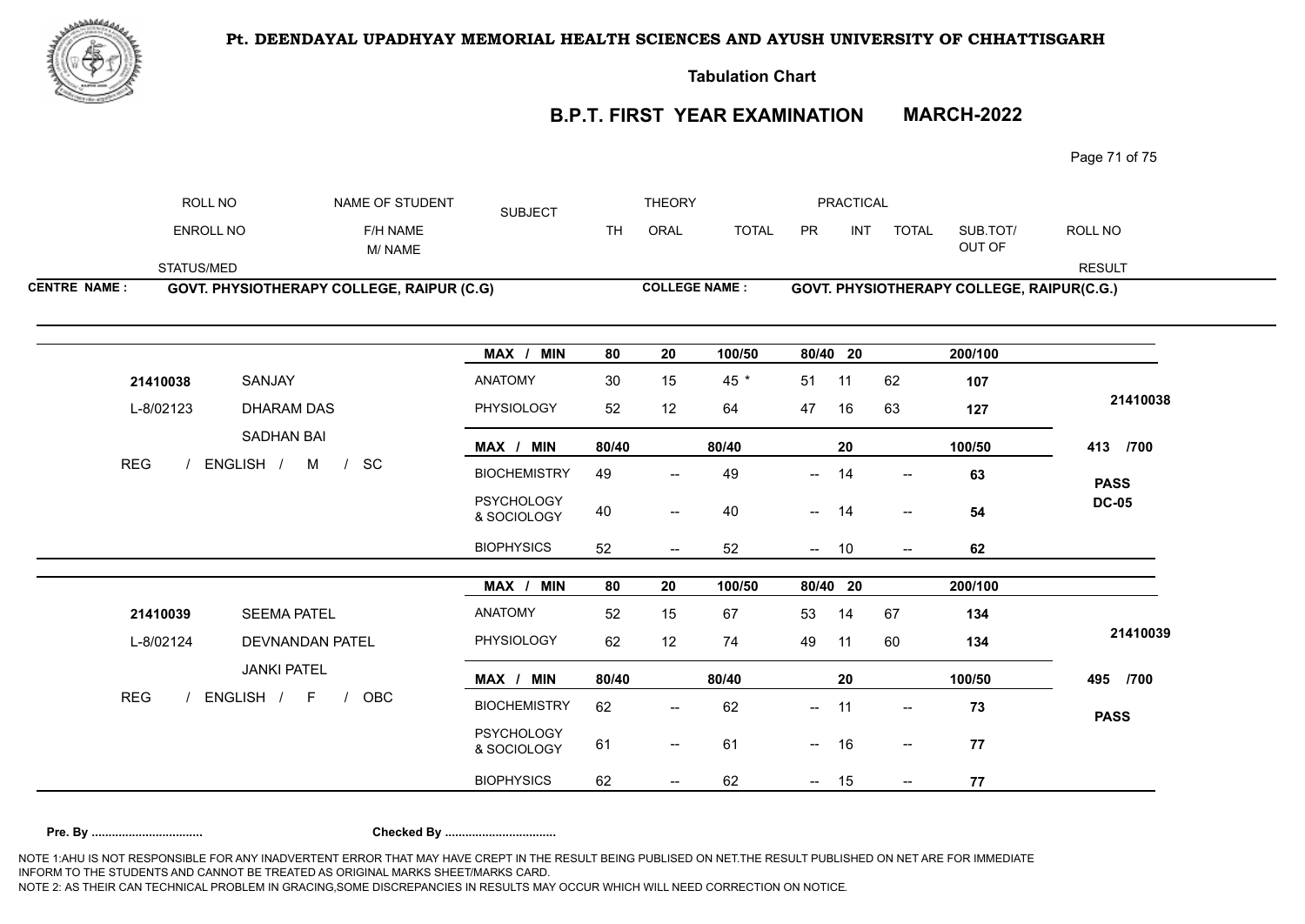

**Tabulation Chart** 

# **B.P.T. FIRST YEAR EXAMINATION MARCH-2022**

Page 72 of 75

|                     | ROLL NO          | NAME OF STUDENT                           | <b>SUBJECT</b>                   | <b>THEORY</b> |                                                |              | <b>PRACTICAL</b> |            |                                           |                    |               |
|---------------------|------------------|-------------------------------------------|----------------------------------|---------------|------------------------------------------------|--------------|------------------|------------|-------------------------------------------|--------------------|---------------|
|                     | <b>ENROLL NO</b> | F/H NAME<br>M/NAME                        |                                  | <b>TH</b>     | ORAL                                           | <b>TOTAL</b> | <b>PR</b>        | <b>INT</b> | <b>TOTAL</b>                              | SUB.TOT/<br>OUT OF | ROLL NO       |
|                     | STATUS/MED       |                                           |                                  |               |                                                |              |                  |            |                                           |                    | <b>RESULT</b> |
| <b>CENTRE NAME:</b> |                  | GOVT. PHYSIOTHERAPY COLLEGE, RAIPUR (C.G) | <b>COLLEGE NAME:</b>             |               |                                                |              |                  |            | GOVT. PHYSIOTHERAPY COLLEGE, RAIPUR(C.G.) |                    |               |
|                     |                  |                                           |                                  |               |                                                |              |                  |            |                                           |                    |               |
|                     |                  |                                           | MAX / MIN                        | 80            | 20                                             | 100/50       |                  | 80/40 20   |                                           | 200/100            |               |
|                     | 21410040         | SHRIYA DEWANGAN                           | <b>ANATOMY</b>                   | 32            | 15                                             | $47 *$       | 55               | 15         | 70                                        | 117                |               |
|                     | L-8/02125        | RAJENDRA KUMAR DEWANGAN                   | PHYSIOLOGY                       | 51            | 12                                             | 63           | 50               | 15         | 65                                        | 128                | 21410040      |
|                     |                  | DIVYA DEWANGAN                            | MAX / MIN                        | 80/40         |                                                | 80/40        |                  | 20         |                                           | 100/50             | 465 /700      |
| <b>REG</b>          |                  | ENGLISH / F<br>/ GEN                      | <b>BIOCHEMISTRY</b>              | 48            |                                                | 48           | $-$              | 16         | $\hspace{0.05cm}$ $\hspace{0.05cm}$       | 64                 | <b>PASS</b>   |
|                     |                  |                                           | <b>PSYCHOLOGY</b><br>& SOCIOLOGY | 59            | $\overline{\phantom{a}}$                       | 59           | $-$              | 16         | $--$                                      | 75                 | <b>DC-03</b>  |
|                     |                  |                                           | <b>BIOPHYSICS</b>                | 64            | $\overline{\phantom{a}}$                       | 64           |                  | $- 17$     | $\overline{\phantom{a}}$                  | 81                 |               |
|                     |                  |                                           | MAX / MIN                        | 80            | 20                                             | 100/50       |                  | 80/40 20   |                                           | 200/100            |               |
|                     | 21410041         | <b>SONAM GAIKWAD</b>                      | <b>ANATOMY</b>                   | 38            | 14                                             | 52           | 53               | 15         | 68                                        | 120                |               |
|                     | L-8/02126        | SEWAK DAS GAIKWAD                         | PHYSIOLOGY                       | 47            | 12                                             | 59           | 47               | 14         | 61                                        | 120                | 21410041      |
|                     |                  | LATE AMRIKA GAIKWAD                       | MAX / MIN                        | 80/40         |                                                | 80/40        |                  | 20         |                                           | 100/50             | 435 /700      |
| <b>REG</b>          |                  | ENGLISH / F / SC                          | <b>BIOCHEMISTRY</b>              | 40            | $\overline{\phantom{a}}$                       | 40           | --               | 15         | $\overline{\phantom{a}}$                  | 55                 | <b>PASS</b>   |
|                     |                  |                                           | <b>PSYCHOLOGY</b><br>& SOCIOLOGY | 49            | $\hspace{0.1mm}-\hspace{0.1mm}-\hspace{0.1mm}$ | 49           | $-$              | 14         | $\overline{\phantom{a}}$                  | 63                 |               |
|                     |                  |                                           | <b>BIOPHYSICS</b>                | 60            | $\overline{\phantom{a}}$                       | 60           | $\sim$           | 17         | $\overline{\phantom{a}}$                  | 77                 |               |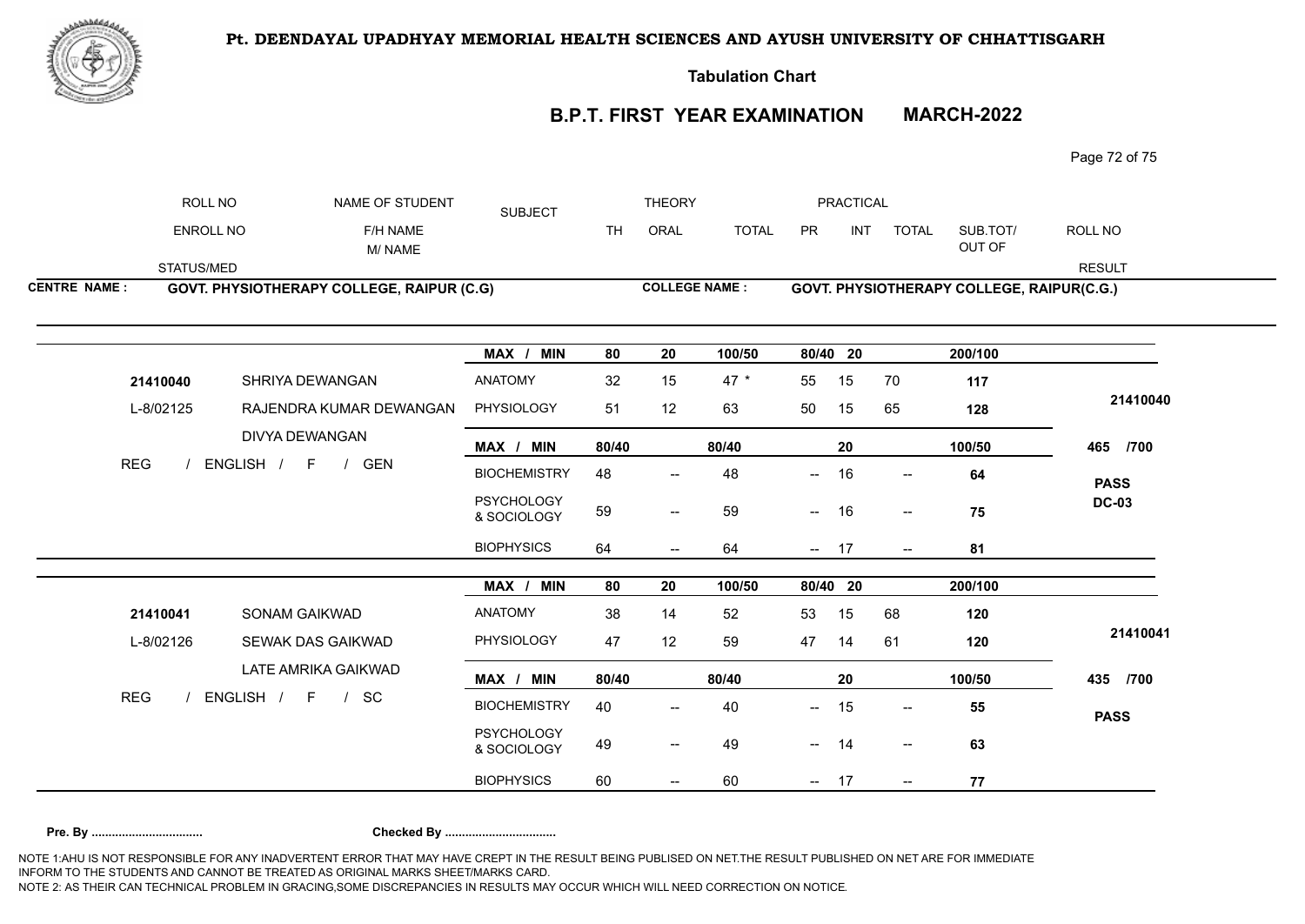

## Pt. DEENDAYAL UPADHYAY MEMORIAL HEALTH SCIENCES AND AYUSH UNIVERSITY OF CHHATTISGARH

**Tabulation Chart** 

# **B.P.T. FIRST YEAR EXAMINATION MARCH-2022**

Page 73 of 75

|                     | ROLL NO                                                  |                                                  | NAME OF STUDENT    | <b>SUBJECT</b>                   | <b>THEORY</b> |                                       |              |                          | <b>PRACTICAL</b> |                          |                                           |               |
|---------------------|----------------------------------------------------------|--------------------------------------------------|--------------------|----------------------------------|---------------|---------------------------------------|--------------|--------------------------|------------------|--------------------------|-------------------------------------------|---------------|
|                     | <b>ENROLL NO</b>                                         |                                                  | F/H NAME<br>M/NAME |                                  | <b>TH</b>     | ORAL                                  | <b>TOTAL</b> | <b>PR</b>                | <b>INT</b>       | <b>TOTAL</b>             | SUB.TOT/<br>OUT OF                        | ROLL NO       |
|                     | STATUS/MED                                               |                                                  |                    |                                  |               |                                       |              |                          |                  |                          |                                           | <b>RESULT</b> |
| <b>CENTRE NAME:</b> |                                                          | <b>GOVT. PHYSIOTHERAPY COLLEGE, RAIPUR (C.G)</b> |                    |                                  |               | <b>COLLEGE NAME:</b>                  |              |                          |                  |                          | GOVT. PHYSIOTHERAPY COLLEGE, RAIPUR(C.G.) |               |
|                     |                                                          |                                                  |                    | MAX / MIN                        | 80            | 20                                    | 100/50       | 80/40 20                 |                  |                          | 200/100                                   |               |
|                     | 21410042                                                 | SOUMYA GUPTA                                     |                    | <b>ANATOMY</b>                   | 52            | 16                                    | 68           | 58                       | 16               | 74                       | 142                                       |               |
|                     | L-8/02127                                                | LAXMI NARAYAN GUPTA                              |                    | PHYSIOLOGY                       | 58            | 11                                    | 69           | 49                       | 14               | 63                       | 132                                       | 21410042      |
|                     |                                                          | <b>ANITA GUPTA</b>                               |                    | MAX / MIN                        | 80/40         |                                       | 80/40        |                          | 20               |                          | 100/50                                    | 505 /700      |
|                     | <b>REG</b><br>ENGLISH / F<br><b>GEN</b><br>$\frac{1}{2}$ |                                                  |                    | <b>BIOCHEMISTRY</b>              | 60            | $\overline{\phantom{a}}$              | 60           | $\overline{\phantom{a}}$ | 14               | $\overline{\phantom{a}}$ | 74                                        | <b>PASS</b>   |
|                     |                                                          |                                                  |                    | <b>PSYCHOLOGY</b><br>& SOCIOLOGY | 59            | $\overline{\phantom{a}}$              | 59           | $\sim$                   | 16               | $\sim$                   | 75                                        |               |
|                     |                                                          |                                                  |                    | <b>BIOPHYSICS</b>                | 65            | $\hspace{0.05cm}$ $\hspace{0.05cm}$   | 65           | $- 17$                   |                  | $\overline{\phantom{a}}$ | 82                                        |               |
|                     |                                                          |                                                  |                    | MAX / MIN                        | 80            | 20                                    | 100/50       | 80/40 20                 |                  |                          | 200/100                                   |               |
|                     | 21410043                                                 | SWETA YADAV                                      |                    | ANATOMY                          | 44            | 15                                    | 59           | 53                       | 14               | 67                       | 126                                       |               |
| L-8/02128           |                                                          | NAND KUMAR YADAV                                 |                    | PHYSIOLOGY                       | 54            | 12                                    | 66           | 48                       | 11               | 59                       | 125                                       | 21410043      |
|                     |                                                          | SHARDA YADAV                                     |                    | MAX / MIN                        | 80/40         |                                       | 80/40        |                          | 20               |                          | 100/50                                    | 452 /700      |
| <b>REG</b>          |                                                          | ENGLISH / F /                                    | OBC                | <b>BIOCHEMISTRY</b>              | 52            | $\overline{\phantom{a}}$              | 52           | $\sim$                   | 12               | $\overline{\phantom{a}}$ | 64                                        | <b>PASS</b>   |
|                     |                                                          |                                                  |                    | <b>PSYCHOLOGY</b><br>& SOCIOLOGY | 48            | $\hspace{0.05cm}$ – $\hspace{0.05cm}$ | 48           | $\frac{1}{2}$            | 12               | $\overline{\phantom{a}}$ | 60                                        |               |
|                     |                                                          |                                                  |                    | <b>BIOPHYSICS</b>                | 63            |                                       | 63           |                          | 14               |                          | 77                                        |               |

NOTE 1:AHU IS NOT RESPONSIBLE FOR ANY INADVERTENT ERROR THAT MAY HAVE CREPT IN THE RESULT BEING PUBLISED ON NET.THE RESULT PUBLISHED ON NET ARE FOR IMMEDIATE INFORM TO THE STUDENTS AND CANNOT BE TREATED AS ORIGINAL MARKS SHEET/MARKS CARD. NOTE 2: AS THEIR CAN TECHNICAL PROBLEM IN GRACING,SOME DISCREPANCIES IN RESULTS MAY OCCUR WHICH WILL NEED CORRECTION ON NOTICE. **Pre. By ................................. Checked By .................................**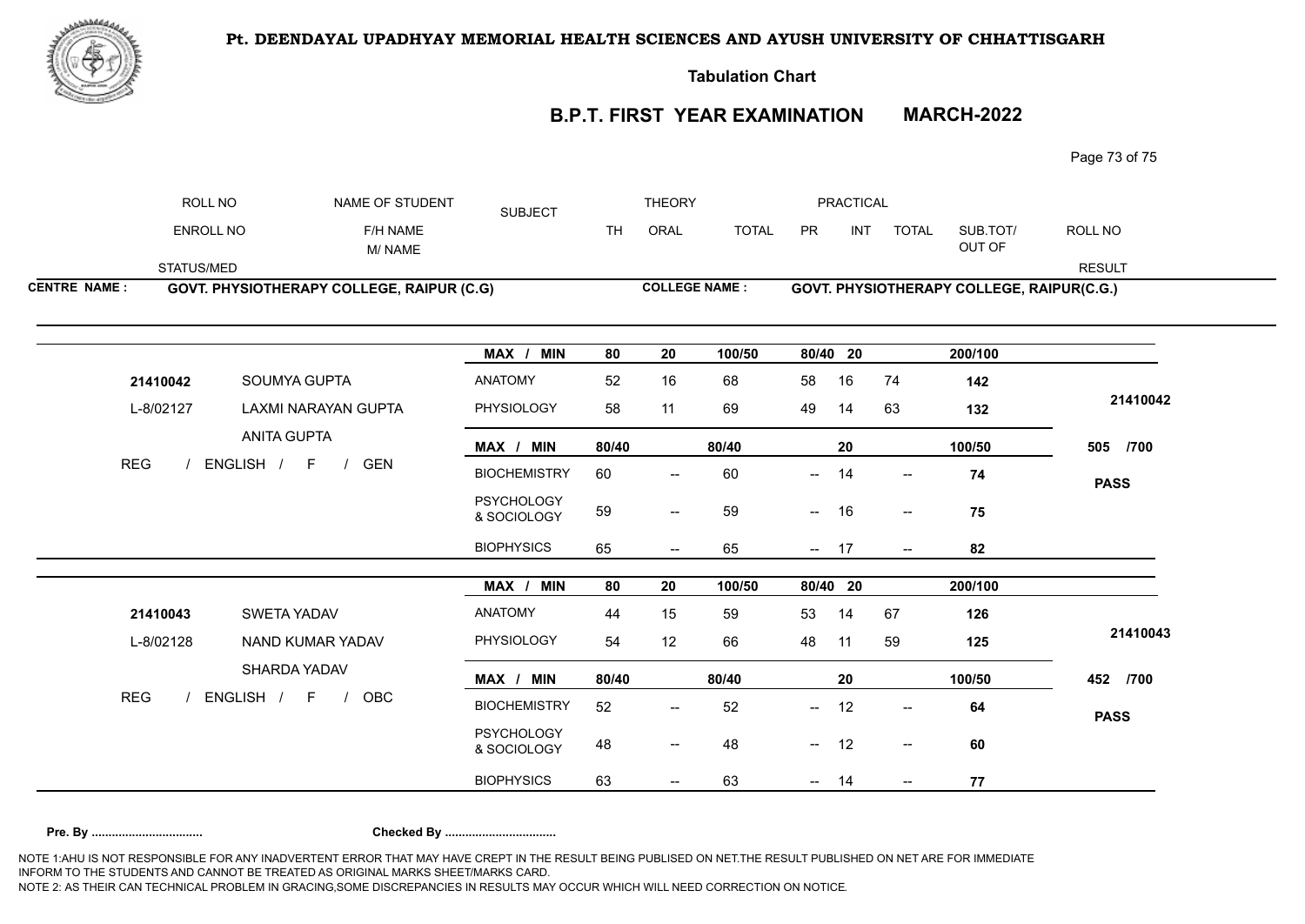

## Pt. DEENDAYAL UPADHYAY MEMORIAL HEALTH SCIENCES AND AYUSH UNIVERSITY OF CHHATTISGARH

**Tabulation Chart** 

# **B.P.T. FIRST YEAR EXAMINATION MARCH-2022**

Page 74 of 75

|                     | ROLL NO                            | NAME OF STUDENT                                  | <b>SUBJECT</b>                   | <b>THEORY</b> |                                     |              |          | <b>PRACTICAL</b> |                          |                                           |               |
|---------------------|------------------------------------|--------------------------------------------------|----------------------------------|---------------|-------------------------------------|--------------|----------|------------------|--------------------------|-------------------------------------------|---------------|
|                     | <b>ENROLL NO</b>                   | F/H NAME<br>M/NAME                               |                                  | <b>TH</b>     | ORAL                                | <b>TOTAL</b> | PR       | <b>INT</b>       | <b>TOTAL</b>             | SUB.TOT/<br>OUT OF                        | ROLL NO       |
|                     | STATUS/MED                         |                                                  |                                  |               |                                     |              |          |                  |                          |                                           | <b>RESULT</b> |
| <b>CENTRE NAME:</b> |                                    | <b>GOVT. PHYSIOTHERAPY COLLEGE, RAIPUR (C.G)</b> |                                  |               | <b>COLLEGE NAME:</b>                |              |          |                  |                          | GOVT. PHYSIOTHERAPY COLLEGE, RAIPUR(C.G.) |               |
|                     |                                    |                                                  | MAX / MIN                        | 80            | 20                                  | 100/50       | 80/40 20 |                  |                          | 200/100                                   |               |
|                     | 21410044                           | <b>TARIKA SAHU</b>                               | ANATOMY                          | 56            | 17                                  | 73           | 62       | 17               | 79                       | 152                                       |               |
|                     | L-8/02129                          | RAKESH SAHU                                      | PHYSIOLOGY                       | 63            | 15                                  | 78           | 42       | 17               | 59                       | 137                                       | 21410044      |
|                     |                                    | MITHILESH SAHU                                   | MAX / MIN                        | 80/40         |                                     | 80/40        |          | 20               |                          | 100/50                                    | 528 /700      |
|                     | <b>REG</b><br>ENGLISH / F /<br>OBC |                                                  | <b>BIOCHEMISTRY</b>              | 58            | $\overline{\phantom{a}}$            | 58           | $\sim$   | 17               | $\sim$                   | 75                                        | <b>PASS</b>   |
|                     |                                    |                                                  | <b>PSYCHOLOGY</b><br>& SOCIOLOGY | 64            | $\overline{\phantom{a}}$            | 64           | $- 17$   |                  | $\sim$                   | 81                                        |               |
|                     |                                    |                                                  | <b>BIOPHYSICS</b>                | 66            | $\hspace{0.05cm}$ $\hspace{0.05cm}$ | 66           | $- 17$   |                  | $\overline{\phantom{a}}$ | 83                                        |               |
|                     |                                    |                                                  | MAX / MIN                        | 80            | 20                                  | 100/50       | 80/40 20 |                  |                          | 200/100                                   |               |
|                     | 21410045                           | TRIPTI SAHU                                      | ANATOMY                          | 63            | 17                                  | 80           | 62       | 18               | 80                       | 160                                       |               |
|                     | L-8/02130                          | <b>RAKESH SAHU</b>                               | PHYSIOLOGY                       | 61            | 14                                  | 75           | 50       | 17               | 67                       | 142                                       | 21410045      |
|                     |                                    | MITHILESH SAHU                                   | MAX / MIN                        | 80/40         |                                     | 80/40        |          | 20               |                          | 100/50                                    | 531 /700      |
| <b>REG</b>          |                                    | ENGLISH / F /<br>OBC                             | <b>BIOCHEMISTRY</b>              | 57            | $\overline{\phantom{a}}$            | 57           | $- 17$   |                  | $\overline{\phantom{a}}$ | 74                                        | <b>PASS</b>   |
|                     |                                    |                                                  | <b>PSYCHOLOGY</b><br>& SOCIOLOGY | 57            | $--$                                | 57           | $- 17$   |                  | $\overline{\phantom{a}}$ | 74                                        |               |
|                     |                                    |                                                  | <b>BIOPHYSICS</b>                | 65            |                                     | 65           | $--$     | 16               | $\overline{\phantom{a}}$ | 81                                        |               |

NOTE 1:AHU IS NOT RESPONSIBLE FOR ANY INADVERTENT ERROR THAT MAY HAVE CREPT IN THE RESULT BEING PUBLISED ON NET.THE RESULT PUBLISHED ON NET ARE FOR IMMEDIATE INFORM TO THE STUDENTS AND CANNOT BE TREATED AS ORIGINAL MARKS SHEET/MARKS CARD. NOTE 2: AS THEIR CAN TECHNICAL PROBLEM IN GRACING,SOME DISCREPANCIES IN RESULTS MAY OCCUR WHICH WILL NEED CORRECTION ON NOTICE. **Pre. By ................................. Checked By .................................**